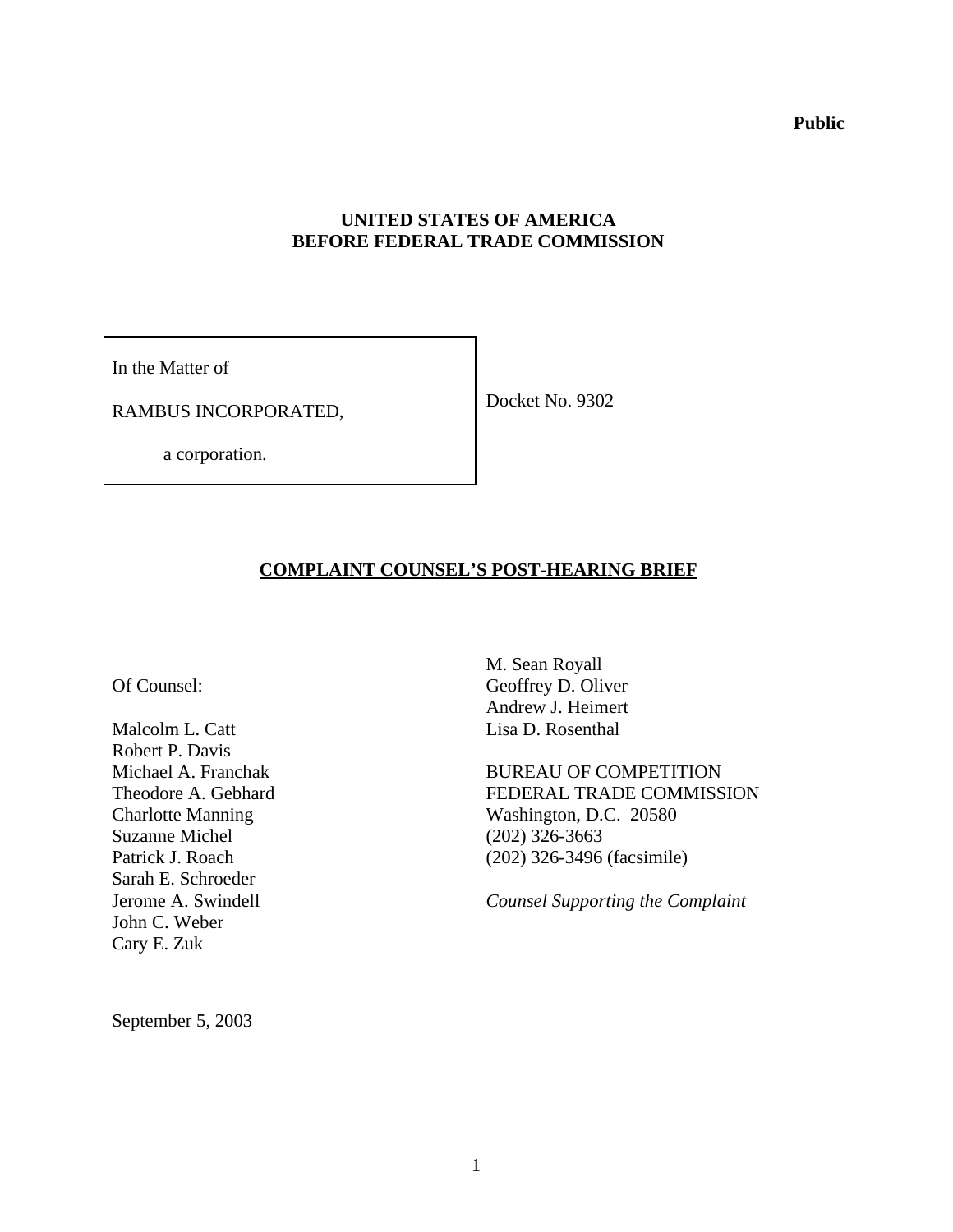#### **INTRODUCTION**

*The most valuable patents are ones that must be used in order to be in compliance with a standard.<sup>1</sup>*

These words, authored by Rambus's primary JEDEC representative, Richard Crisp, capture the essence of this case, and the essence of Rambus as a company. Mr. Crisp, based on four years of participation in JEDEC's open standards process, was well acquainted with JEDEC's rules and its purposes. Yet he understood that Rambus's corporate objectives were fundamentally at odds with JEDEC's objectives.<sup>2</sup> Geoffrey Tate, the only CEO in Rambus's history, whom Rambus elected not to call as a witness at trial, knew this as well. His objective, set out in the Rambus business plan he drafted in June 1992, just months after Rambus began attending JEDEC meetings, was to gain control of the dominant DRAM industry standards. Indeed, Tate and others at Rambus fully appreciated that the company's intellectual property – its only real asset – would become valuable only if it was embedded in an industry standard. This case is not about an innovative company that emerged as a monopolist through the quality of its inventions. Rather, it is about a company whose inventions have come to possess immense market value solely because the company subverted an open standards process through deception and bad faith.

As Your Honor has ruled, this case comes down to three basic questions:

- Did the Respondent, Rambus Inc., engage "in a pattern of deceptive, exclusionary conduct by subverting an open standards process"?
- Did Rambus utilize "such conduct to capture a monopoly in technology-related markets"?

 $1$  CX0903 at 2 (emphasis added).

 $2\;\;$  In the same paragraph of the previously cited document, Mr. Crisp wrote: "The job of JEDEC is to create standards which steer clear of patents which must be used to be in compliance with the standard whenever possible." CX0903 at 2 (emphasis added).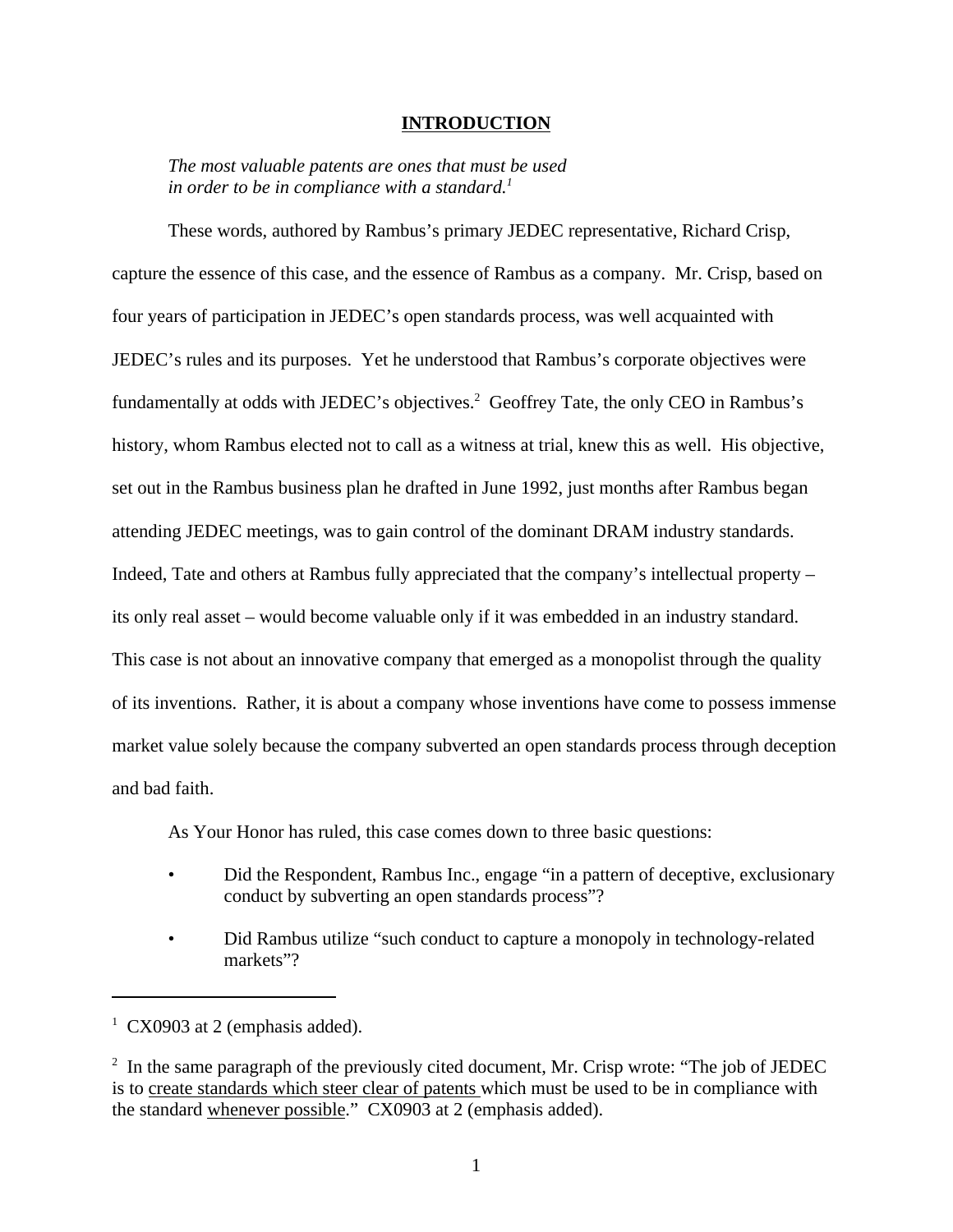• Does Rambus's challenged conduct violate "well-established principles of antitrust law"?

*See* Order Denying Respondent's Motion for Summary Decision at 12 (Apr. 14, 2003). The voluminous evidentiary record – the product of a 54-day administrative hearing involving 44 live witnesses and roughly 1770 admitted exhibits – compels the same answer for each question: a resounding yes. As explained in this post-hearing brief, through its challenged conduct Rambus did indeed violate well-established principles of antitrust law, subjecting itself to liability under Section 5 of the FTC Act, 15 U.S.C. § 45.

Section I provides an overview of how the evidence developed through the administrative hearing substantiates every material allegation contained in the Commission's Complaint.

Section II discusses the elements of the Commission's claims, the overarching theory of liability, the relevant burdens of proof, and certain inferences and presumptions that should be taken into account in assessing the sufficiency of the proof.

Section III analyzes the central legal and factual issues bearing upon the subject of liability and explains why Rambus should be held liable under each of the three counts outlined in the Commission's Complaint.

Finally, Section IV addresses the subject of relief and demonstrates why Rambus's conduct warrants a broad, forward-looking remedy that will effectively restore competitive conditions to the markets at issue and bar Rambus from further exploiting its ill-gotten monopoly power to the detriment of competition and consumers.

Although Complaint Counsel has endeavored in this post-hearing brief to provide a comprehensive discussion of the record facts as they bear on issues of liability and remedy, the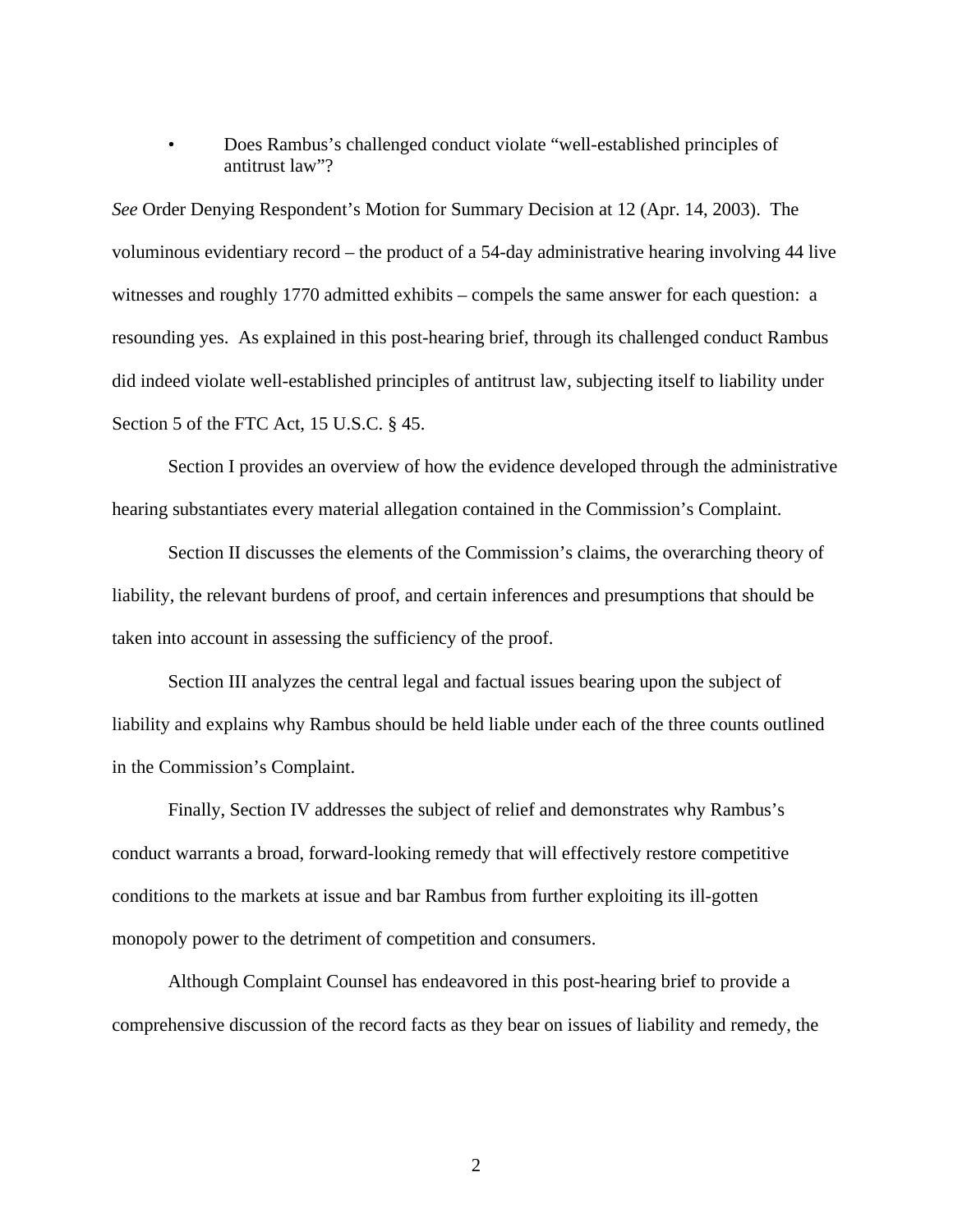brief should be read in conjunction with Complaint Counsel's Proposed Findings of Fact ("CCFF"), which distills the factual record in considerably greater detail.<sup>3</sup>

# **I. THE RECORD SUBSTANTIATES ALL MATERIAL ALLEGATIONS OF THE COMMISSION'S COMPLAINT**

The Complaint in this matter sets forth detailed factual allegations that, in the unanimous view of the Commission, warranted this enforcement action against Rambus, and the assertion of three separate claims of liability – monopolization (Count I), attempted monopolization (Count II), and unfair methods of competition (Count III). The legal and economic underpinnings of the Commission's Complaint are sound. Commission precedents, antitrust case law, well-accepted principles of economic theory (on which Rambus's own experts, among others, have written), and this Court's pretrial rulings all validate the theory of liability upon which this case is predicated.<sup>4</sup> The Complaint's allegations have now been proven by overwhelming evidence, and that evidence conclusively establishes Rambus's liability under each count in the Commission's Complaint.

Broadly speaking, the record in this case can be summarized by reference to several categories of evidence, which closely track the Complaint's allegations:

<sup>&</sup>lt;sup>3</sup> More generally, Complaint Counsel incorporates herein CCFF 1-3.

<sup>4</sup>  *See, e.g.,* Mark A. Lemley, *Intellectual Property Rights and Standards Setting Organizations*, 90 Cal. L. Rev. 1889, 1930 (2002) ("It is certainly feasible for an IP owner to gain a market advantage by concealing its IP rights from an SSO long enough for the SSO to adopt a standard. And where adoption of the standard is likely to determine the way the market develops, one wielding the power to control that standard may ultimately control the market. This is an antitrust risk that needs to be addressed."); *id.* at 1930 n.163 ("[C]ompanies that subvert cooperative standard setting processes to create their own proprietary, closed systems should face severe penalties."), quoting Dennis W. Carlton and Robert H. Gertner, *Intellectual Property, Antitrust and Strategic Behavior* (Nat'l Bureau of Economic Research, Working Paper No. 8976, 2002), at 3.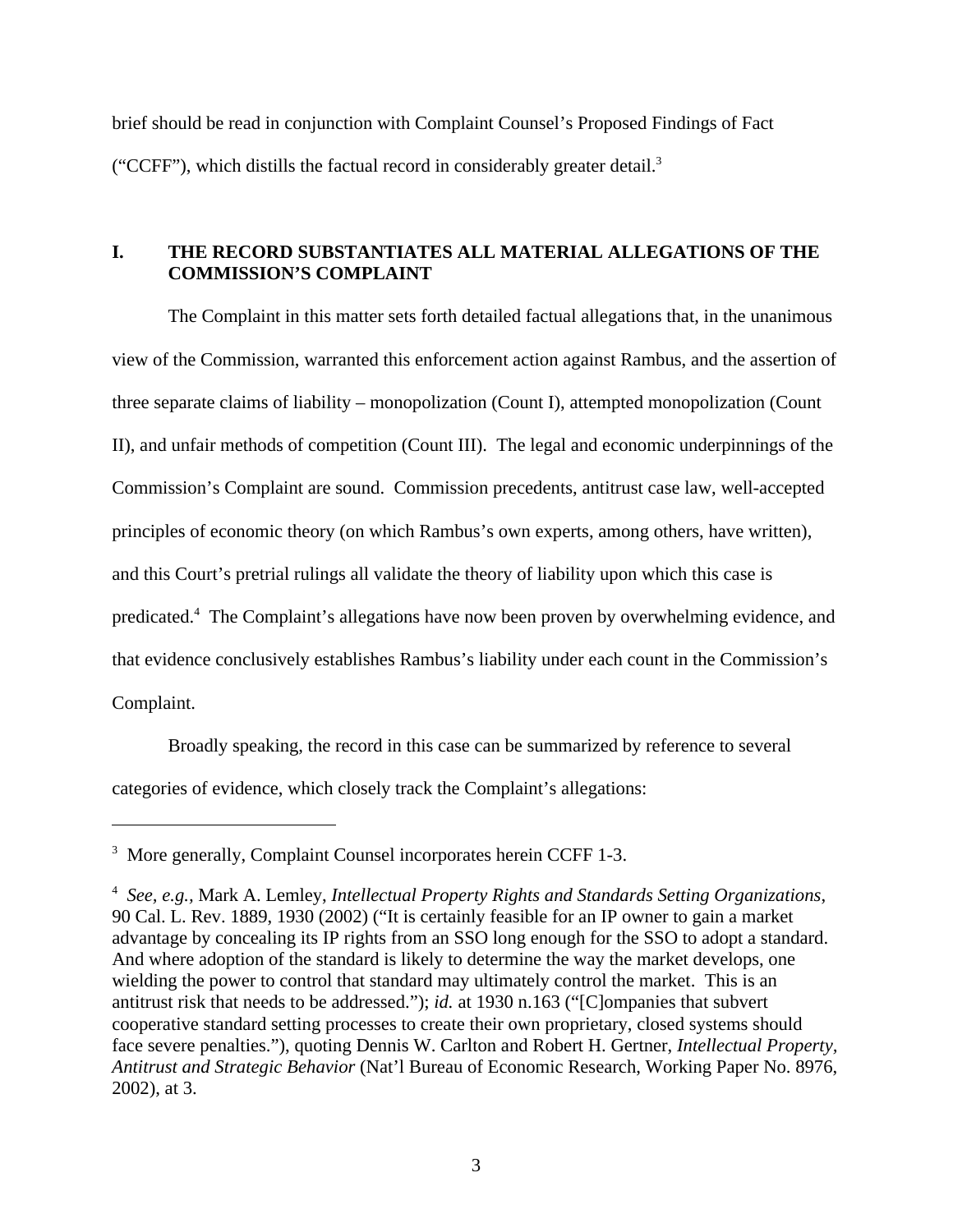**The DRAM Industry (Complaint ¶| 7-13).** As a foundation for understanding the conduct at issue here, the relevant markets, and the manner in which Rambus's conduct has injured competition and consumers in such markets, Complaint Counsel has developed a thorough factual record relating to the nature of dynamic random access memory ("DRAM"), the processes through which it is produced, the economic factors affecting supply and demand, the technologies used in designing DRAMs, and the evolutionary development of the DRAM industry and DRAM industry standards, throughout the relevant time period (roughly 1990 to the present). *See* CCFF 10-131, 239-257, 500-658, 2600-30.

#### **The Nature and Importance of DRAM Industry Standards and JEDEC (Complaint**

 $\P$  **13-16**. Complaint Counsel has likewise developed a comprehensive factual record relating to the importance of industry standards in this marketplace, the nature and purposes of JEDEC, the composition of JEDEC's membership, and the central role that JEDEC has played, and continues to play, in the development of DRAM industry standards. *See* CCFF 112-131, 200- 267, 300-443, 500-658, 2631-58, 2566-68.

**JEDEC Policies, Rules, and Procedures** (Complaint  $\P\P$  17-24). The record contains a substantial body of evidence relating to JEDEC's policies, rules, and procedures, the manner in which they were applied and followed throughout the relevant period, and the manner in which various JEDEC members, including Rambus, understood such policies, rules, and procedures. *See* CCFF 200-267, 300-443, 600, 612-615, 635, 640, 749, 755-59, 761, 818-31, 835-54, 1602, 1625-1630, 1755. This evidence, taken in its entirety, plainly substantiates the relevant allegations of the Commission's Complaint, including the allegation that JEDEC members who knew or believed they possessed patents or patent applications that might involve the standard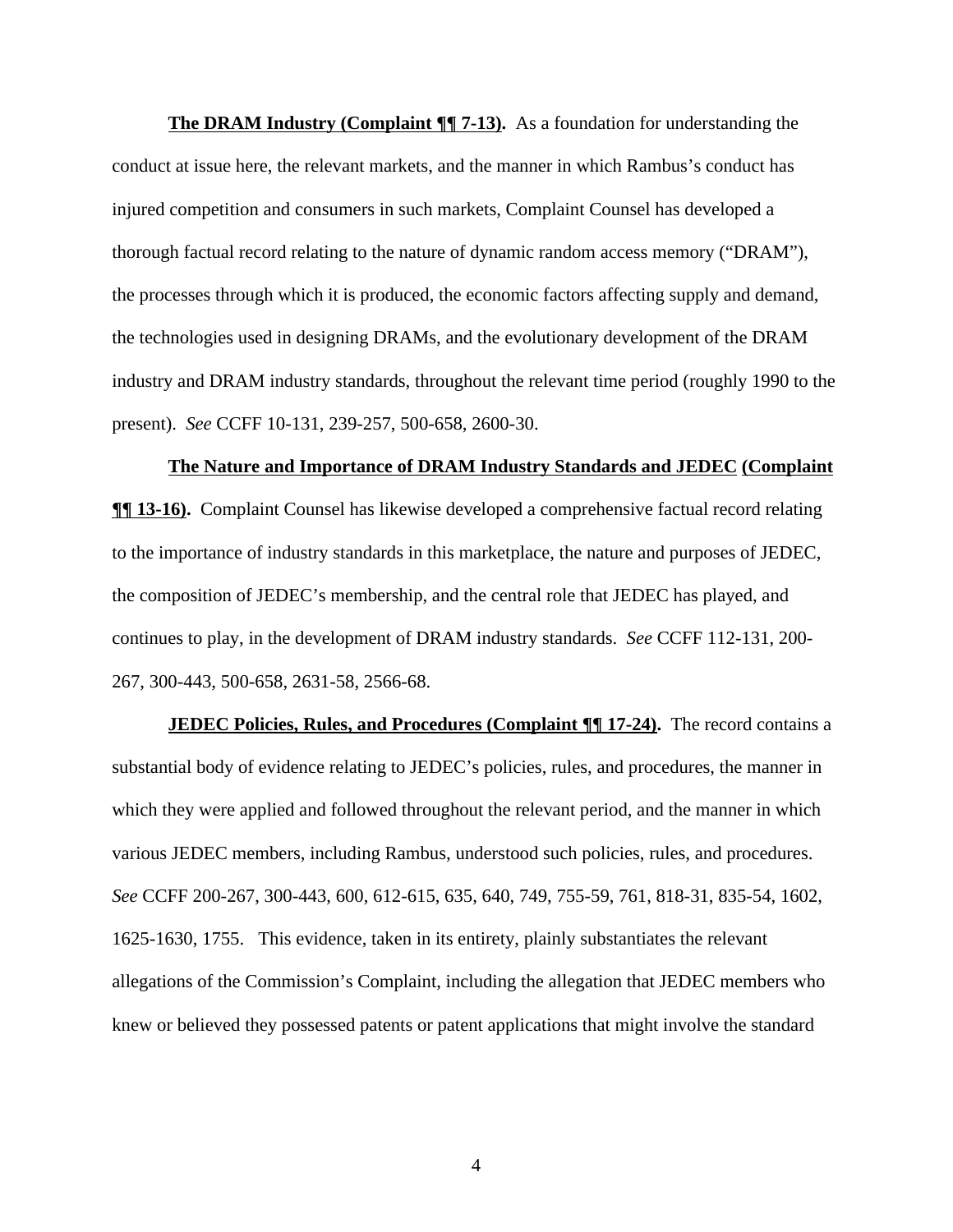setting work at JEDEC had a duty to disclose the existence of the issued or pending patents and to identify the aspect of JEDEC's work to which they related. *See* Complaint ¶ 24.

#### **Development of JEDEC's Synchronous DRAM Standards (Complaint ¶¶ 25-30).** In

addition, this Court now has access to a detailed factual record relating to the work of JEDEC – in particular, JEDEC's JC-42 committee and JC-42.3 subcommittee – in developing JEDEC's existing standards for synchronous DRAMs (*i.e.,* the SDRAM and DDR SDRAM standards). *See* CCFF 500-658. Record facts show, among other things, the nature of what JEDEC was seeking to accomplish in developing such standards, the specific process through which it developed standards, the range of alternative technologies that were considered, the diversity of views held by JEDEC participants, the compromises they made in reaching a consensus, and the commitment of JEDEC members to developing "open" standards that rely to the extent possible on non-proprietary technologies, and that are available to be licensed by anyone on reasonable terms, demonstrably free of unfair discrimination. *See* CCFF 107-111, 123-124, 300-443, 500- 658, 2101-2464.

**Rambus and Its Licensing-Based Business Model (Complaint ¶¶ 4-6, 31-38).** The record contains a large volume of documentary and testimonial proof concerning the formation of Rambus, the nature of Rambus's proprietary RDRAM technology (a "narrow-bus," "packetized" DRAM architecture that differed substantially from more conventional, "wide-bus" DRAM designs), Rambus's core business strategies relating to the licensing of RDRAM technology, the process through which Rambus sought to develop patent rights covering features of RDRAM, the development of Rambus's RDRAM licensing business over time, and the various competitive obstacles that Rambus confronted in attempting to secure licensees for its proprietary RDRAM technology, including the availability of JEDEC's open, seemingly non-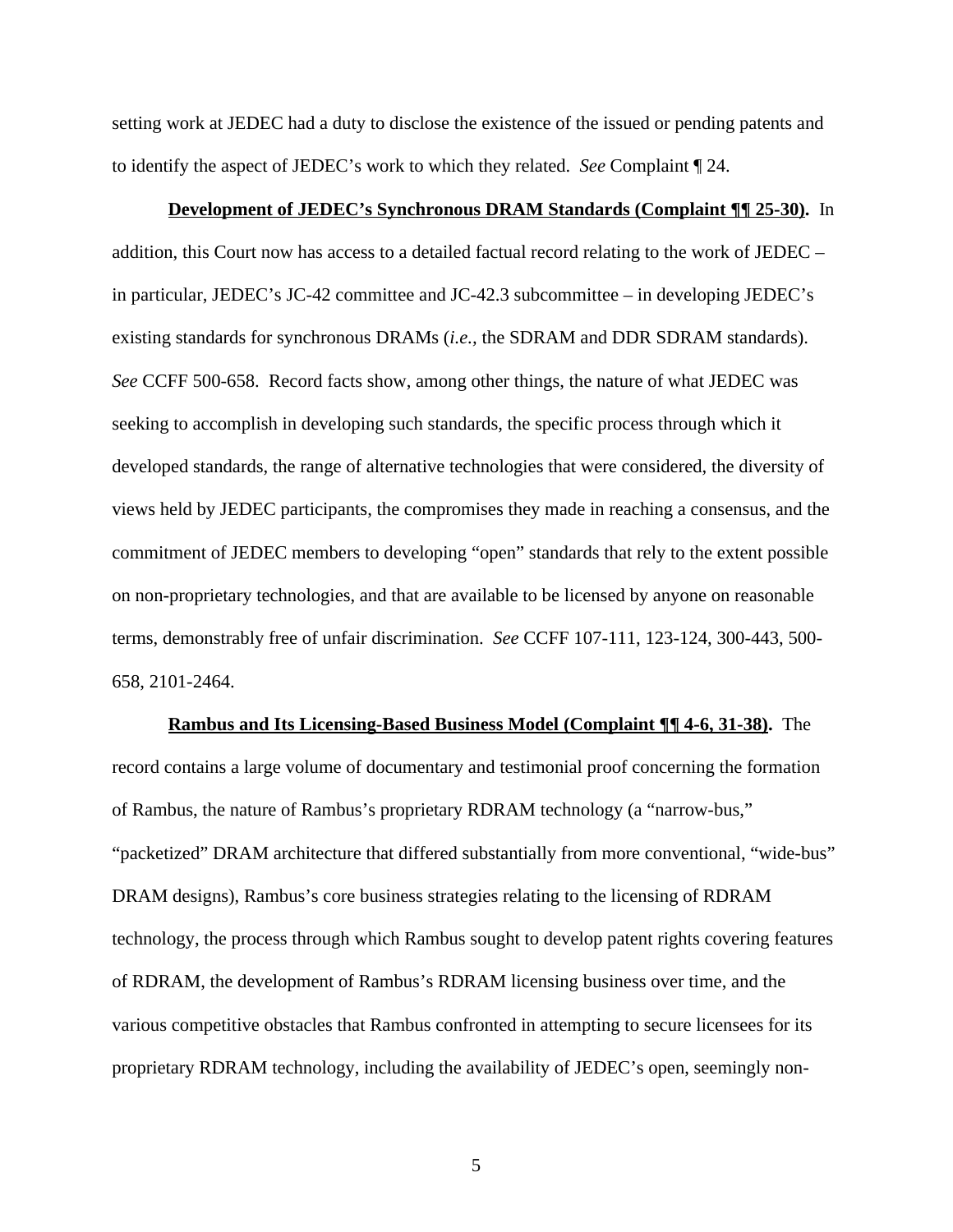proprietary standards for synchronous DRAMs, which embodied a far more conventional, "wide-bus" architecture. *See* CCFF 700-66, 800-1357.

#### **Rambus's Scheme to Develop Patents Covering SDRAMs and "Future**

**SDRAMs"(Complaint ¶¶ 39-55).** The record likewise compellingly demonstrates that Rambus, starting in the early 1990's, while a member of JEDEC, set out to amend and broaden<sup>5</sup> its pending patent applications for the specific purpose of covering technological features that were adopted or being considered for adoption in JEDEC's competing SDRAM standards – all the while deliberately keeping these activities secret from JEDEC. *See* CCFF 500-658, 800- 1357. Explicit documentary proof and corroborative witness testimony reveal the precise nature of Rambus's scheme, and the manner in which it was implemented. Such evidence clearly demonstrates, among other things, that Rambus knew or believed various technological features contained in JEDEC's SDRAM standards, or considered for inclusion in future SDRAM standards, either were covered by pending Rambus patent applications or could be covered through amendments to such applications, without exceeding the scope of the inventions embodied in the original Rambus patent application filed in April 1990 – Application No. 07/510,898 (hereinafter, "the '898 application"). Rambus's knowledge and beliefs as to the scope of its pending patents and their relation to JEDEC's work clearly triggered a duty on Rambus's part to make good-faith patent-related disclosures to JEDEC, a duty arising from wellestablished JEDEC policies, rules, and procedures. *See* CCFF 300-356, 700-766, 800-1357.

<sup>&</sup>lt;sup>5</sup> The term "broaden" is used here to refer to the fact that Rambus's initial patent claims were drafted with the RDRAM architecture in mind. Hence, Rambus's effort to obtain patent coverage over SDRAMs not only involved amending patent claims to specify, with particularity, certain technological features used in SDRAMs, but also generalizing such claims to extend to more conventional DRAM architectures. This was done, in part, by removing limitations in Rambus's earlier patent claims that reflected peculiarities, or novelties, associated with the RDRAM design. *See* CCFF 700-766, 800-1357.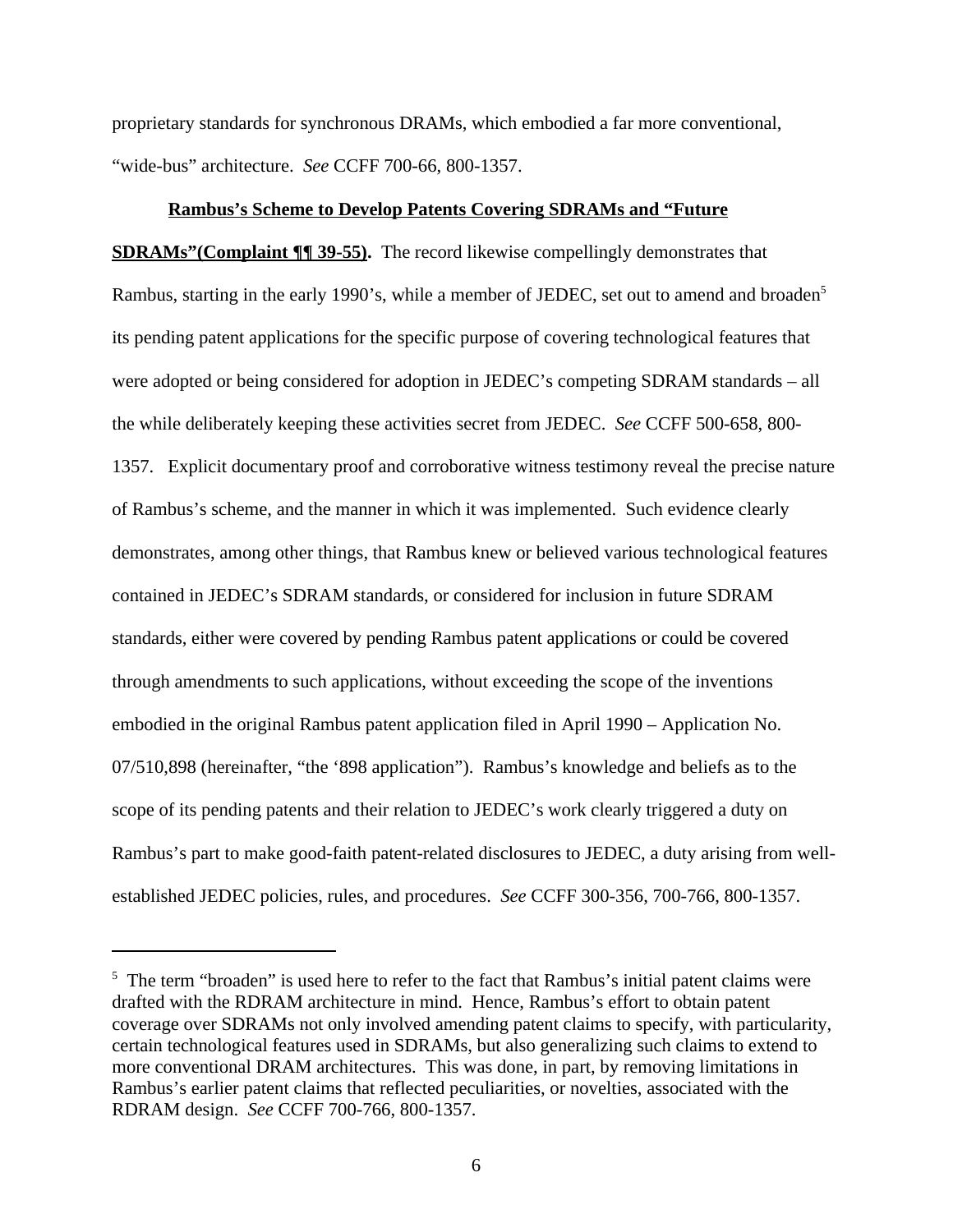**The Four "Rambus" Technologies (Complaint ¶¶ 56-69).** The following four technologies were among the DRAM-related technologies considered or adopted by JEDEC while Rambus was a member of the organization that Rambus, during the same time period, specifically set out to cover through amended patent claims: (1) programmable CAS latency; (2) programmable burst length; (3) on-chip PLL/DLL; and (4) dual-edge clocking (collectively referred to hereinafter as "the 'Rambus' technologies"). Record evidence shows that JEDEC incorporated the first two of these technologies into its initial SDRAM standards, finalized in October 1993, more than two and a half years before Rambus withdrew from JEDEC; that JEDEC included all four technologies in JEDEC's subsequently adopted DDR SDRAM standards; and that the work on what eventually became known as "DDR SDRAM" commenced (if not earlier) in late 1993, very shortly after JEDEC's initial SDRAM standards were completed. *See* CCFF 500-658. The evidence also shows that express claims in various Rambus patent applications filed with the U.S. Patent and Trademark Office ("PTO") while Rambus was a member of JEDEC were arguably broad enough to cover use of these "Rambus" technologies in devices built in compliance with JEDEC's SDRAM and DDR SDRAM standards. *See* CCFF 500-658, 1122-1237. Finally, it is undisputed that Rambus, starting in or around early 2000, began to enforce various patents, all deriving from the '898 application, against JEDEC-compliant SDRAM and DDR SDRAM devices, specifically relating to the use of the aforementioned technologies in such devices. *See* CCFF 1950-1974.

### **Rambus's Failure to Make Required Patent-Related Disclosures to JEDEC**

**(Complaint ¶¶ 70, 79-80).** Despite clear evidence that Rambus, while a member of the organization, knew or believed that JEDEC's standards would likely infringe upon its own patented or patent-pending technologies, and despite ongoing efforts by Rambus and its lawyers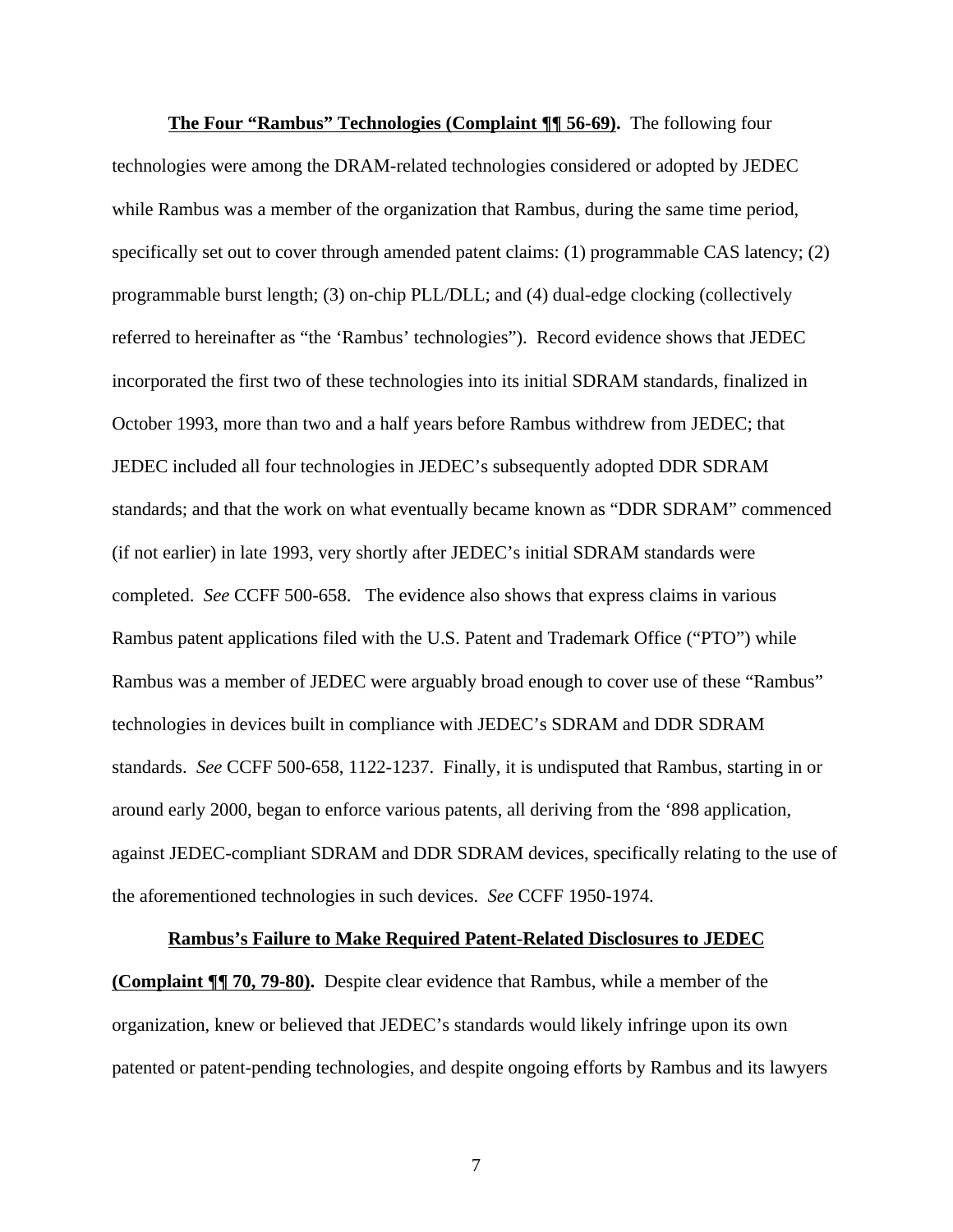to obtain ever-broader coverage over SDRAMs and "Future SDRAMs" (which came to be known as DDR SDRAMs) in the 1992-1996 time frame and beyond, Rambus never disclosed to JEDEC that it possessed patents or applications directly related to JEDEC's work. *See* CCFF 800-1357. Indeed, the evidence shows that Rambus deliberately concealed such information from JEDEC participants throughout the time it participated in JEDEC (ending in June 1996), and that it continued to conceal such information for many years thereafter, even as it developed increasingly confident views that SDRAMs and DDR SDRAMs did (or would) infringe Rambus patents. *See* CCFF 1238-1357, 1676-1700. Rambus's actions in this regard undermined and subverted JEDEC's most basic purposes and principles and directly violated well-established JEDEC policies, rules, and procedures.

**Rambus's Limited and Misleading Disclosures (Complaint ¶¶ 71-88).** The record evidence shows that Rambus did make limited patented-related disclosures to JEDEC. *See* CCFF 968-76, 1109-14. Importantly, however, these disclosures did not relate to Rambus's efforts to cover SDRAMs and "Future SDRAMs" or to Rambus's belief that it had succeeded in doing so. *See* CCFF 917-18, 926. Specifically, in September 1993 Rambus disclosed to JEDEC the issuance of its first RDRAM-related patent – U.S. Patent No. 5,423,703 (hereinafter, "the '703 patent"). When it withdrew from JEDEC in June 1996, Rambus also disclosed, with no explanation, the numbers of each of its then-issued patents, with one important exception: It is undisputed that Rambus omitted from its JEDEC withdrawal letter the only issued patent – U.S. Patent No. 5,513,327 (hereinafter, "the '327 patent") – that Rambus then possessed containing claims arguably broad enough to cover technological features used in JEDEC's far more conventional "wide-bus" SDRAM architecture. These limited disclosures, the record shows, were not sufficient to place JEDEC's membership on notice that Rambus possessed patents or patent applications relevant to JEDEC's work. Indeed, Rambus did more than withhold such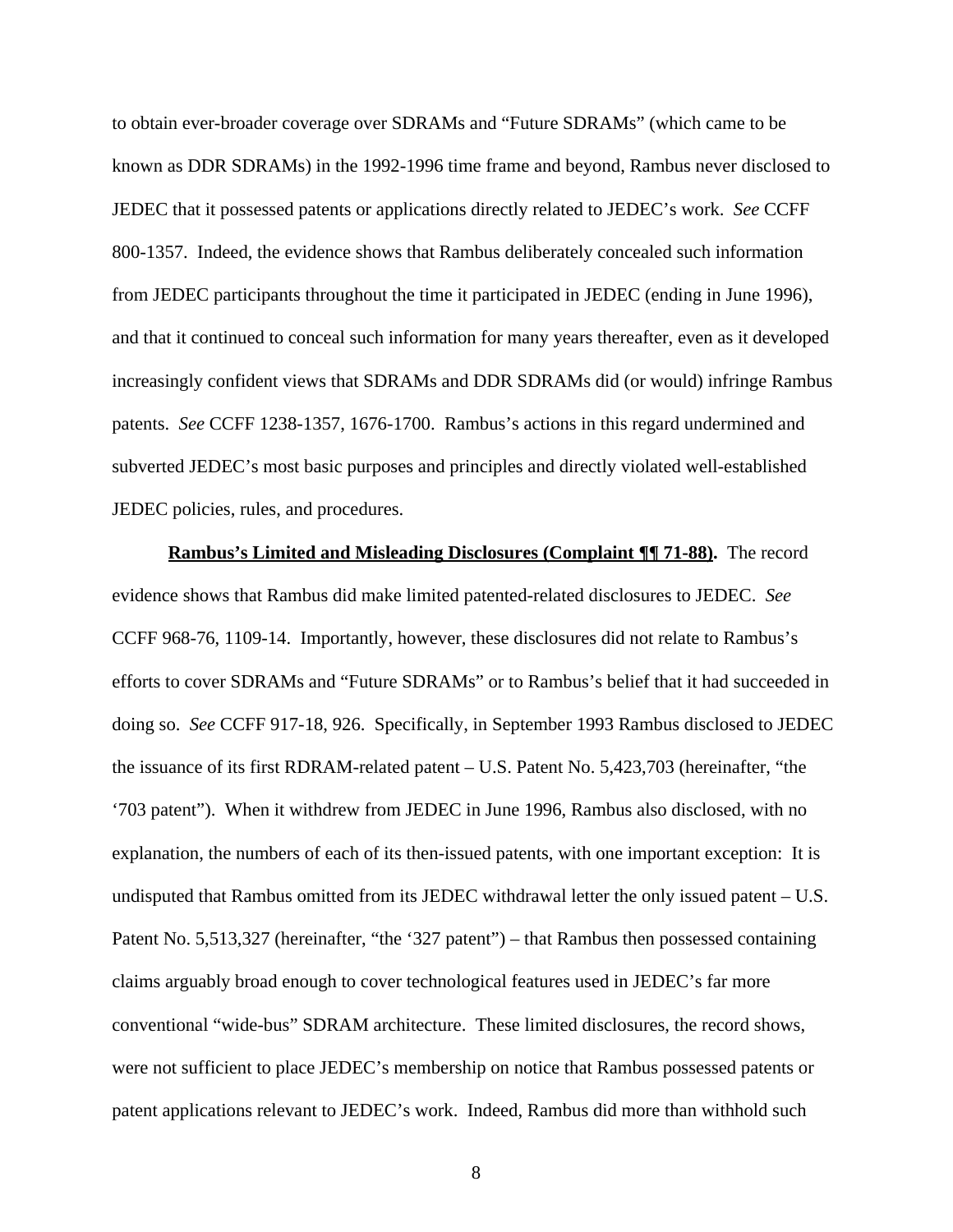information from JEDEC. When, as occurred on several occasions, JEDEC members confronted Rambus about the possibility that Rambus might possess intellectual property relevant to JEDEC's work, the evidence shows that Rambus provided misleading responses calculated to quell any such fears or suspicions. *See* CCFF 902-09; *see also id.* 1260-65.

# **The Anticompetitive Nature of Rambus's Challenged Conduct (Complaint ¶¶ 1-3,**

**121-24).** The record contains ample factual support to demonstrate that Rambus's challenged conduct was deceptive, and was undertaken in bad faith with the purpose of excluding competition. Among other evidence bearing on the exclusionary and anticompetitive nature of Rambus's challenged conduct, and Rambus's underlying intent, the record shows that:

- Rambus viewed JEDEC's SDRAM standards as a serious competitive threat to RDRAM, particularly given that many DRAM makers and users alike preferred SDRAM's more conventional design and the fact that SDRAM was an open standard, presumptively free of royalty-bearing patents (*see* CCFF 754-63, 1677, 1977-1980; *see also id.* 1683, 1814-37);
- Rambus recognized that securing patent rights over SDRAM could provide it with the ability to impose royalties on, and hence raise the price of, SDRAM devices, thereby restricting competition from SDRAM and making the RDRAM technology comparatively more attractive in the marketplace (*see* CCFF 800-12, 1711-12);
- Rambus understood that if JEDEC learned it possessed patents or patent applications relevant to SDRAM, JEDEC could have worked around Rambus's patented technologies, thereby preserving the openness of the SDRAM standards (*see* CCFF 734-35, 814, 1046);
- Rambus also understood that its ability to gain "leverage" over SDRAM, through the assertion of patent claims, would increase if it waited before disclosing its patents (*see* CCFF 1678);
- Rambus was advised by its lawyers, early on during its tenure in JEDEC, that participating in the organization, while at the same time seeking to obtain patent rights over features of the JEDEC standards – without disclosing to JEDEC that it was doing so – could result in serious legal repercussions, including injunctions against the enforcement of Rambus patents on either equitable estoppel or antitrust grounds (*see* CCFF 422, 821, 850-52, 889-91, 956-57);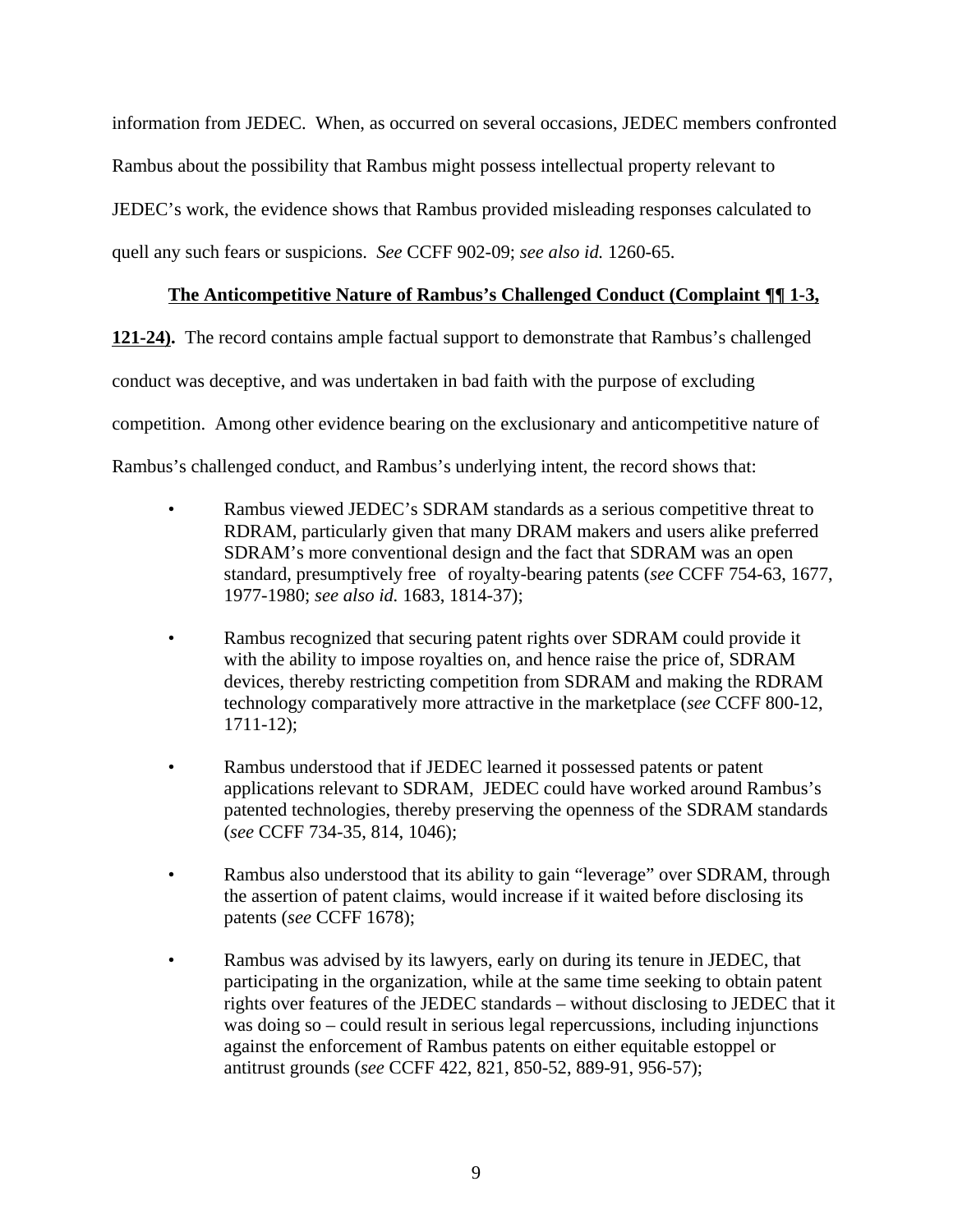- notwithstanding such known legal risks, Rambus continued to participate in JEDEC, without disclosing relevant patent information, through mid-1996, its decision to withdraw from JEDEC being heavily influenced by legal advice concerning the potential to be sued by the FTC for antitrust violations, as occurred in *Dell Computer Corp.*, a matter that became public for the first time in December 1995 (*see* CCFF 422, 851, 1083-86, 1090, 1755);
- Rambus continued to conceal its JEDEC-related patents for several years after leaving JEDEC, viewing its "strategic," JEDEC-related "patent portfolio" as an "intellectual property card" that it would "play" against DRAM makers if and when needed to better ensure the success of RDRAM, a scenario that Rambus envisioned occurring only if its coveted relationship with Intel (which by late 1996 was a strong proponent of RDRAM) were to "blow up" (*see* CCFF 1676- 1697, 1870-75, 1921, 3000);
- in gearing up for the potential of enforcing its JEDEC-related patents, Rambus launched a massive, company-wide document destruction campaign, which – it has been determined, for purposes of this litigation – was instituted "in part, for the purpose of getting rid of documents that might be harmful" in future anticipated patent infringement suits<sup>6</sup> (see CCFF 1718-58);
- Rambus's relationship with Intel in fact did blow up, in October 1999, when Intel informed Rambus that "[i]ndustry acceptance of RDRAM was poor at best" and that Intel had "no choice" but to reassess its relationship with Rambus<sup>7</sup> (CCFF 1916-17; *see also id.* 1913-15, 1918-19);
- in the same month, October 1999, Rambus's Board of Directors met to discuss "target selection" – *i.e.,* which companies to sue first on JEDEC-related patents – and Rambus proceeded to commence enforcement efforts against Hitachi (CCFF 1920);
- Rambus's policy, in terms of licensing its DDR SDRAM-related patents, is that the royalties should be set at levels higher than the RDRAM royalties, with the stated objective of preventing "a competitive device" (CCFF 1712; *see also id.* 1977-80); and
- Rambus's publicly stated licensing policy, both with respect to SDRAM and DDR SDRAM, is that companies that choose to litigate will pay more, whereas companies that litigate and lose may not be licensed at all (*see* CCFF 1983, 1986, 1990-94, 2037, 2980-82).

<sup>&</sup>lt;sup>6</sup> Order Granting Complaint Counsel's Motion for Collateral Estoppel at 5 (Feb. 26, 2003).

 $7 \text{ CX} 2541.$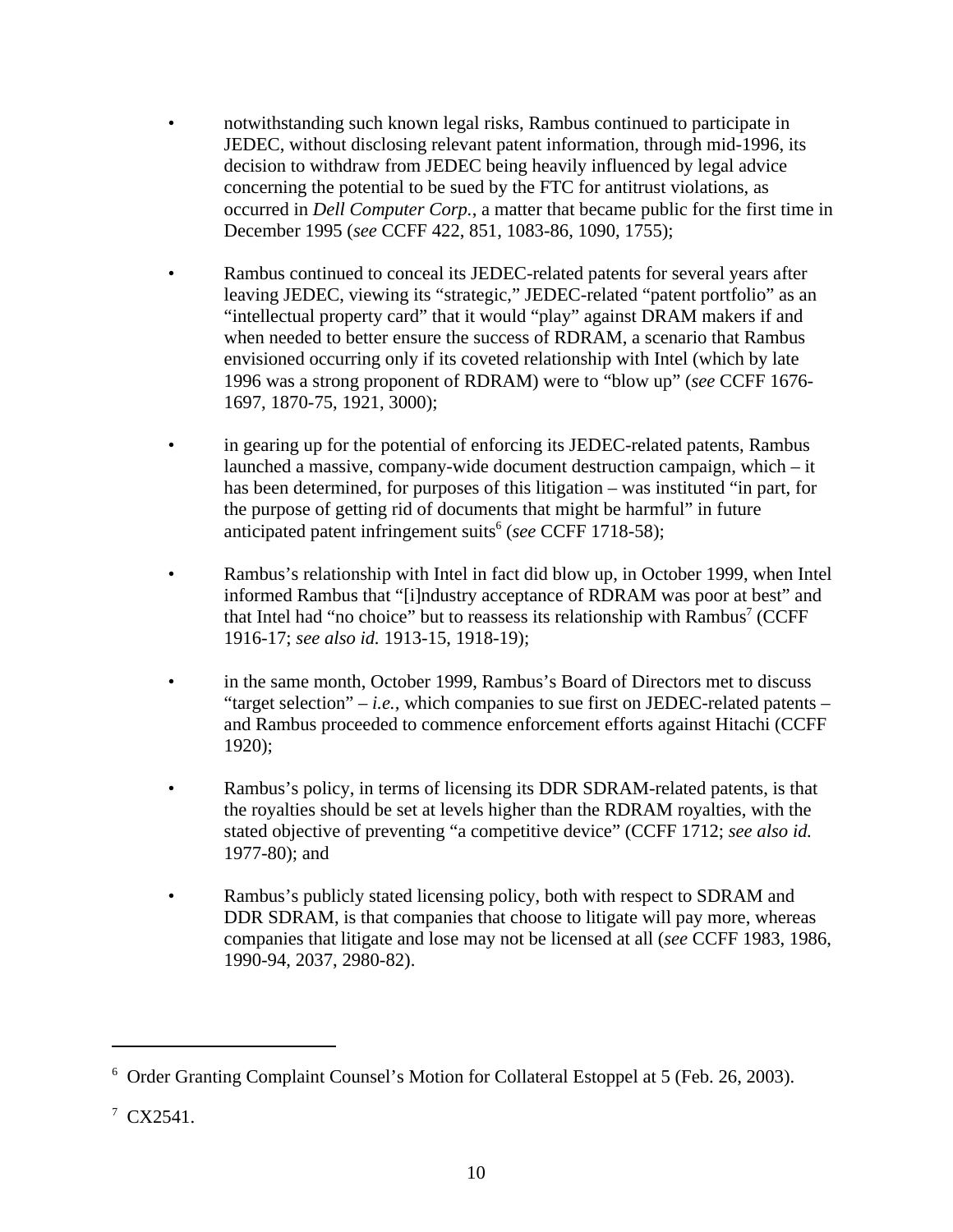All of these facts and others support the conclusion that Rambus's challenged conduct was exclusionary in nature and was undertaken for anticompetitive purposes.

**Alternatives to the "Rambus" Technologies (Complaint ¶¶ 62, 65, 69).** The record of this case contains substantial evidence concerning various DRAM features, technologies, and designs that are capable of performing the same functions that are performed by the "Rambus" technologies, as incorporated into SDRAM and DDR SDRAM, including evidence relating both to the technical feasibility and commercial viability of such alternatives. *See* CCFF 507, 528- 531, 539, 568-76, 601-13, 615-17, 625-28, 631, 638, 642, 644, 2100-07, 2130-14. Such evidence shows that JEDEC, had it known of Rambus's patented technologies at the time that the SDRAM and DDR SDRAM standards were being developed, could have selected from an array of viable options.

### **JEDEC's Likely Response to Rambus Patent Disclosures in a "But-For" World**

**(Complaint ¶¶ 22, 24, 62, 65, 69).** The evidentiary record not only reveals the variety of technological options that would have been open to JEDEC in a hypothetical (or "but-for") world in which Rambus had made proper patent-related disclosures concerning the four technologies in issue, but in addition shows that the most likely outcome in such a scenario is that JEDEC would have pursued alternative SDRAM and DDR SDRAM specifications, which avoided the Rambus patents and hence preserved the goal of creating open, non-proprietary standards. *See* CCFF 3021. It is also clear from the record that before JEDEC could even consider the possibility of incorporating Rambus's patented technology into its standards, JEDEC's rules would require that it receive from Rambus advance, written assurances that any Rambus patents implicated by the standards would be made available for licensing on reasonable and non-discriminatory (or so-called "RAND") terms. *See* CCFF 347-53. However, record evidence indicates that Rambus very likely would not have been willing to provide such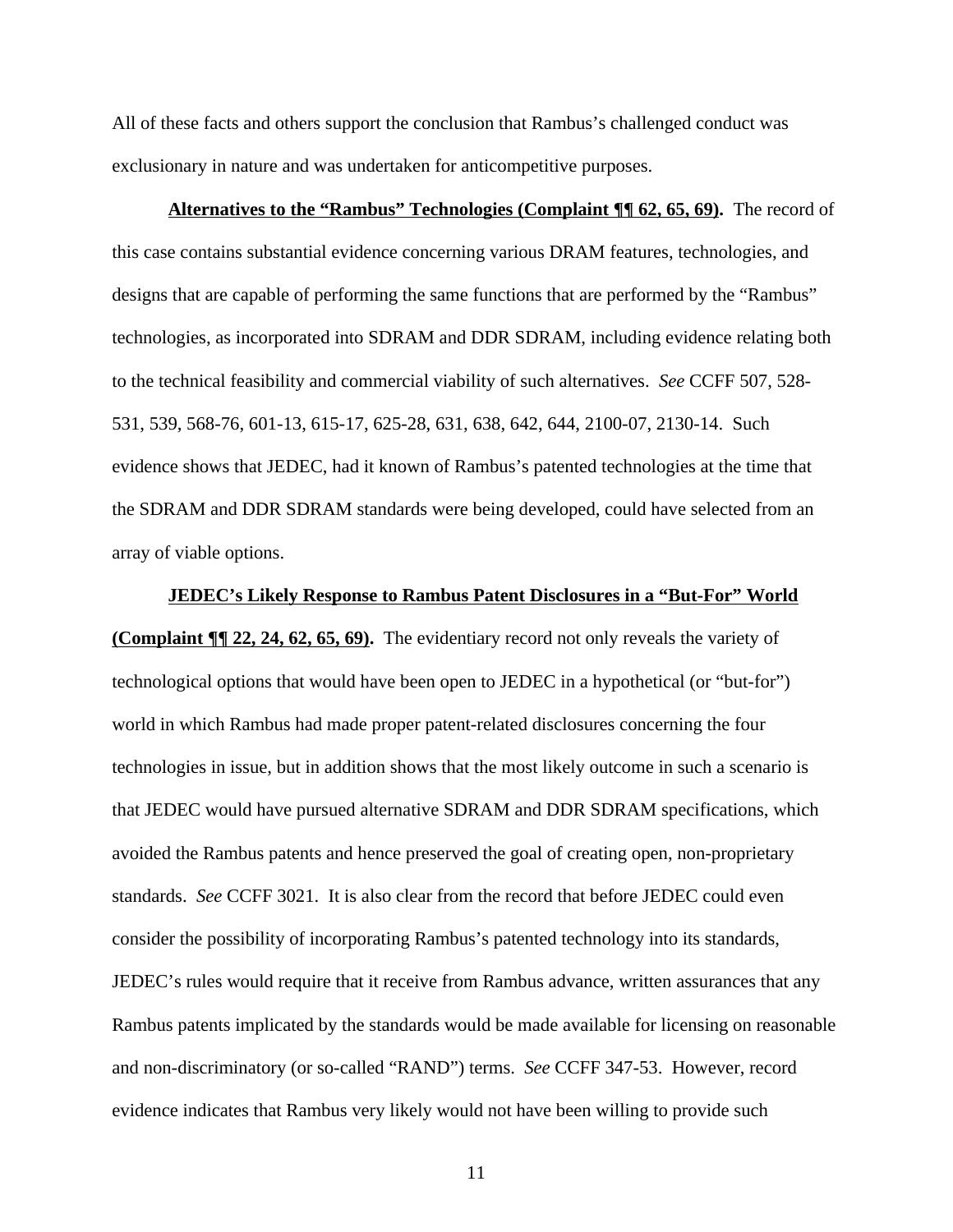"RAND" assurances, as it would be inconsistent with Rambus's licensing-based business model to agree to such limitations. *See* CCFF 1091, 2418-32, 3024-25. Even in the event that Rambus, in the but-for world, would have provided RAND assurances to JEDEC, record evidence indicates that JEDEC members – in part owing to the availability of alternatives, and in part owing to Rambus's positioning as a pure intellectual property company, and the promoter of a competing, proprietary standard (*i.e.,* RDRAM) – would not have been willing to support the use of Rambus technology in JEDEC's standards absent Rambus's agreement, in advance, to royalty rates considerably lower than the rates Rambus has charged in the real world. *See* CCFF 2441- 64, 3029-36. Taken as whole, the record evidence conclusively shows that proper patent-related disclosures by Rambus in the but-for world would have resulted in materially different circumstances: most likely, Rambus's technologies would not have been used at all in JEDEC's standards, and if they were used it would have been subject to Rambus's agreement to materially different, and considerably more competitive, license terms. *See* CCFF 347-53, 2433-64, 3021- 36.

#### **Industry Adoption of JEDEC Standards and "Lock-In" (Complaint ¶¶ 89-92).**

Compelling record evidence shows that the SDRAM and DDR SDRAM standards ultimately adopted by JEDEC were in turn widely adopted and incorporated both by producers and users of DRAMs, as well as by producers of complementary products (such as microprocessors, chipsets, motherboards, and graphics cards), and that the same standards have, since the mid-1990's, clearly been the dominant worldwide standards for commodity DRAM memory devices. *See* CCFF 85-87, 234, 577, 2039, 2643-44, 2904. The evidence further shows that the industry's broad commitment to the technology path reflected by SDRAM and DDR SDRAM makes it economically infeasible for the industry to shift to alternative standards, a condition that economists refer to as "lock-in." *See* CCFF 2659-2756. Yet, the record evidence shows, it was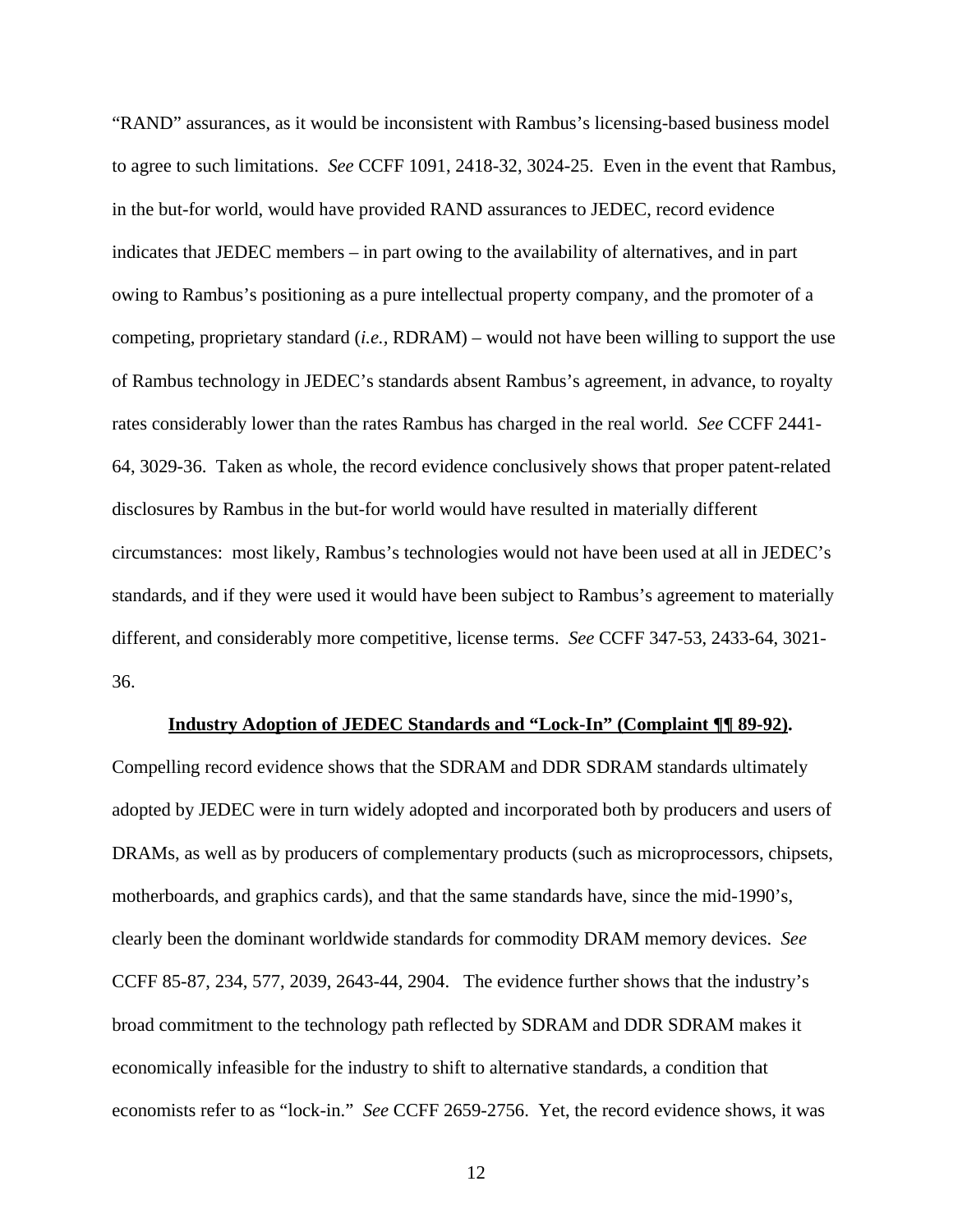only after the industry became "locked-in" to this technology path that Rambus – in early/mid 2000 – began to reveal the existence of its JEDEC-related patents to the outside world, and began to demand royalties from all major producers of JEDEC-compliant SDRAMs. *See* CCFF 1954-58, 1995-96.

**Relevant Technology Markets (Complaint ¶¶ 110-18).** The record evidence, including economic expert testimony, supports the conclusion (a conclusion apparently not contested by Rambus) that this case involves a total of five relevant technology markets – four of which correspond to the four "Rambus" technologies and all commercially viable alternatives to such technologies, and a fifth, "cluster" market aggregating these four markets into one. *See* CCFF 2763-87, 2885-86. Each of these five relevant markets, the record shows, is worldwide in geographic scope. *See* CCFF 2890-97.

 **Success of Rambus's Monopolistic Scheme (Complaint ¶¶ 91-109).** In each of the relevant technology markets at issue here, the record shows that Rambus has succeeded in acquiring monopoly power. The fact that the "Rambus" technologies – technologies that previously faced competition from a variety of alternatives – no longer face competition today demonstrates this power. *See* CCFF 2898-2913. That is, the various technological alternatives to the "Rambus" technologies that would have been commercially viable options for JEDEC had it learned of Rambus's patent claims when developing the relevant standards have, in the aftermath of standardization, been rendered non-viable. Hence, they have been practically excluded from the marketplace, due to the fact that the industry has become locked-in to JEDEC's existing SDRAM standards. *See* CCFF 2500-89, 2914-22. Rambus's monopoly power is also evidenced, in part, by Rambus's success in imposing upon many DRAM industry participants royalties that are plainly discriminatory in nature and could not have been sustained in a competitive market. *See* CCFF 2962-82. Finally, the record shows that Rambus acquired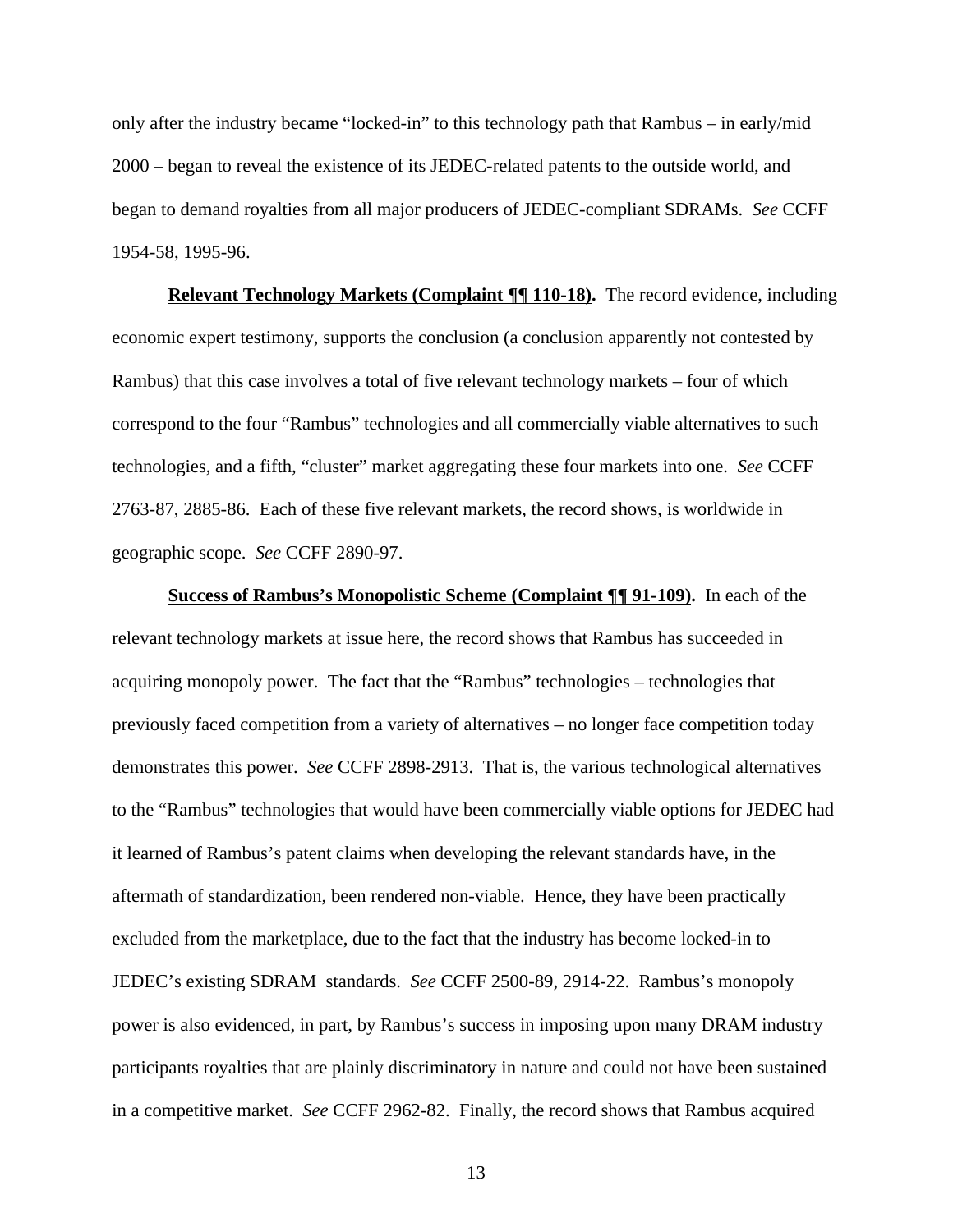this monopoly power, not through competition on the merits or through any inherent advantage in its patented technology, but rather through the very pattern of deceptive, exclusionary conduct challenged by this lawsuit. *See* CCFF 2986-3044.

**Anticompetitive Effects of Rambus's Conduct (Complaint ¶¶ 119-20).** Rambus not only has acquired monopoly power through its exclusionary conduct, but in addition, the record shows, Rambus has exercised this monopoly power in a manner that has harmed – or threatens to harm – competition and consumers both within and also extending beyond the relevant technology markets. The evidence shows that, among other actual and threatened anticompetitive effects, Rambus's conduct has imposed substantial costs on DRAM makers, including but not limited to the costs of the anticompetitive and discriminatory royalties that Rambus has charged in connection with use of the four "Rambus" technologies in SDRAM and DDR SDRAM devices and the costs of litigation. *See* CCFF 3050-60. Rambus's conduct also threatens, absent appropriate relief, to:

- lead to increases in the price of SDRAM and DDR SDRAM devices (*see* CCFF 3050-51);
- disrupt JEDEC's ability to develop timely DRAM industry standards, thereby slowing progress in the development and implementation of DRAM industry standards (*see* CCFF 3052-54);
- impose additional costs of DRAM makers, who may be forced to expend limited design resources in developing and implementing alternative standards that avoid Rambus patents (*see* CCFF 3058); and
- discourage industry participation not only in JEDEC, but also other "open" standards organizations, while at the same time discouraging reliance upon standards developed by such organizations, thereby causing substantial injury to the wide range of markets that traditionally have benefitted from the same types of collaborative standard setting processes that have been integral to the development of the DRAM marketplace (*see* CCFF 3053-54).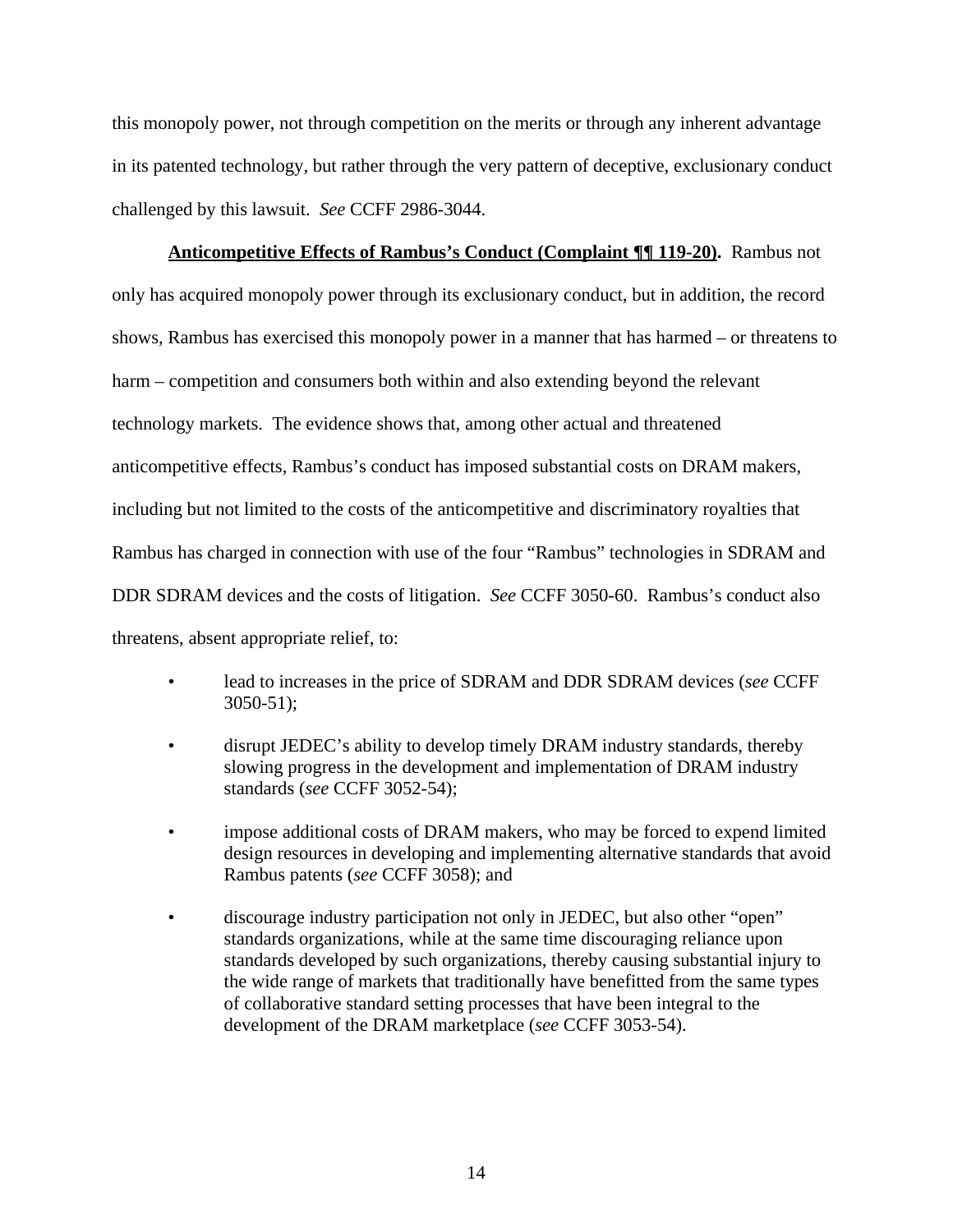### **Remedy (Notice of Contemplated Relief ¶¶ 1-6).**

The record compels imposition of the proposed remedy. In order to restore market conditions as closely as possible to those that would have prevailed in the absence of Rambus's conduct, to prevent future harm to the markets at issue and related markets, and to prevent harm to the standard setting process, Rambus should be prohibited from enforcing certain of its patents relating to JEDEC-compliant SDRAM and DDR SDRAM. This proposed order goes no further than reasonably necessary to correct the harm. It permits Rambus to enforce any of its patents against any products other than products that comply with or interface with the JEDEC SDRAM standards. It also permits Rambus to enforce all of its patents with a priority date after it withdrew from JEDEC against any and all products, including those that comply with or interface with the JEDEC SDRAM standards. Such an order is amply justified by the record evidence and falls well within the Commission's broad remedial power.

## **II. ELEMENTS AND BURDENS OF PROOF APPLICABLE TO THE COMMISSION'S COMPLAINT**

Before turning to a discussion of the evidence bearing on liability and relief issues, this section summarizes the elements and burdens of proof applicable to each of the Commission's claims against Rambus.

#### **A. Essential Elements of Proof**

It is well settled that Section 5 of the FTC Act, 15 U.S.C. § 45(a)(1), which prohibits "unfair methods of competition," extends to "practices that violate the Sherman Act and the other antitrust laws," as well as to "practices that the Commission determines are against public policy for other reasons." *FTC v. Indiana Federation of Dentists,* 476 U.S. 447, 454 (1986). In this case, the Commission has asserted three separate counts of liability, two of which are based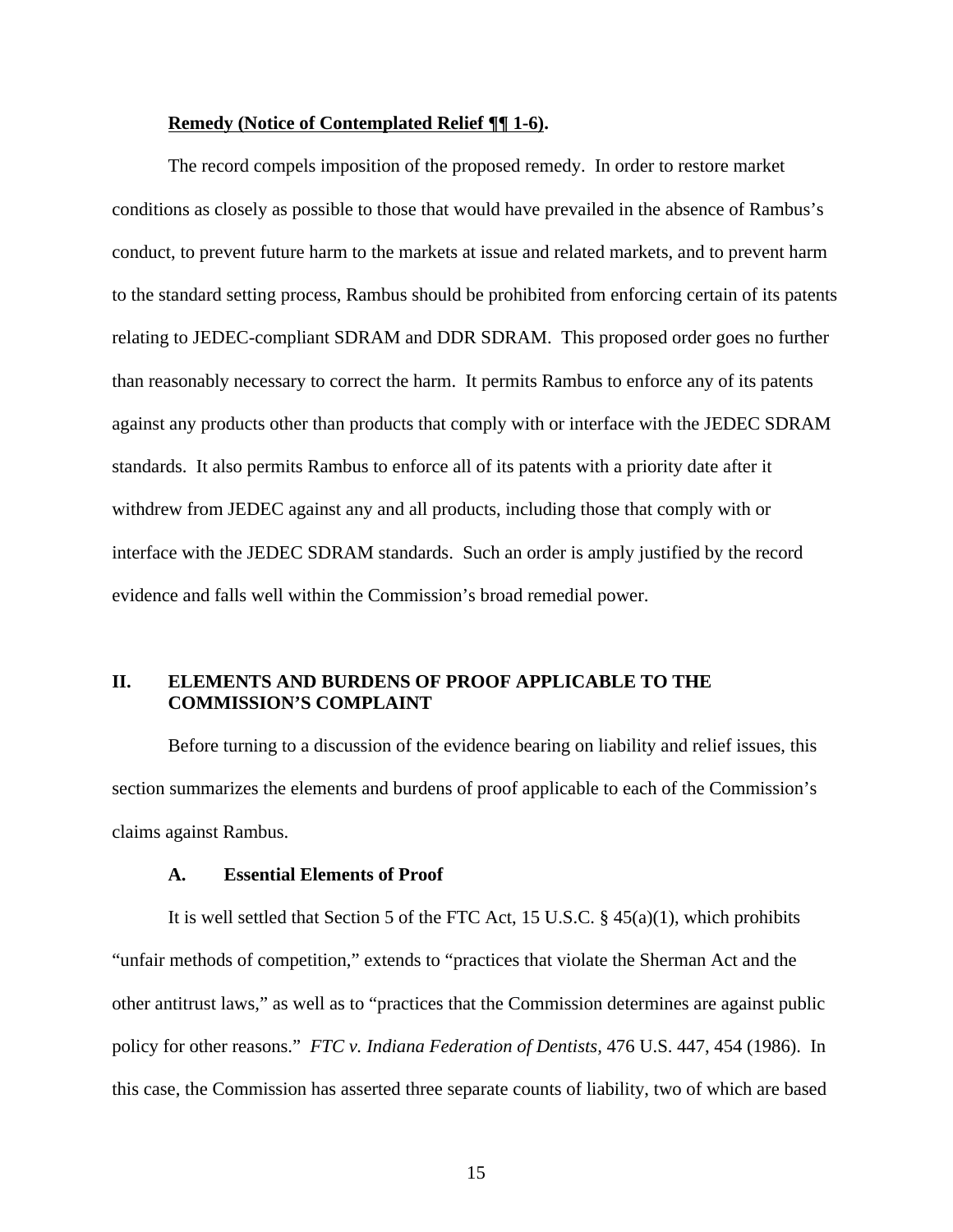on causes of action established by Section 2 of the Sherman Act, 15 U.S.C. § 2. Count I of the Commission's Complaint sets forth a Sherman Act-based claim of monopolization. Count II sets forth a Sherman Act-based claim of attempted monopolization. And finally, Count III sets forth a claim of unfair methods of competition, which arises purely under Section 5 of the FTC Act. Although the essential elements of proof required to establish liability under these separate counts of the Complaint do differ, they differ only at the margins, and the record evidence strongly supports findings of liability under each count.

#### **1. Monopolization (Count I)**

Section 2 of the Sherman Act makes it unlawful for any person to "monopolize, or attempt to monopolize . . . any part of the trade or commerce among the several States, or with foreign nations." 15 U.S.C. § 2. A Section 2 monopolization offense requires proof of only two elements: "(1) the possession of monopoly power in a relevant market, and (2) the willful acquisition, maintenance, or use of that power by anticompetitive or exclusionary means or for anticompetitive or exclusionary purposes." *Aspen Skiing Co. v. Aspen Highlands Skiing Corp.*, 472 U.S. 585, 595-96 (1985) (citing *United States v. Grinnell Corp.*, 384 U.S. 563, 570-71  $(1966)$ ).

A plaintiff need not show, to prove monopolization, that the defendant specifically intended that result, but merely that the defendant had "an intent to bring about the forbidden act." *United States v. Aluminum Co. of America*, 148 F.2d 416, 432 (2d Cir. 1945) (hereinafter "*Alcoa*"); *Aspen Skiing*, 472 U.S. at 602. That is, "the completed offense of monopolization under § 2 demands only a general intent to do the act, for no monopolist monopolizes unconscious of what he is doing." *Times-Picayune Publ'g Co. v. United States*, 345 U.S. 594, 626 (1953) (internal quotations omitted).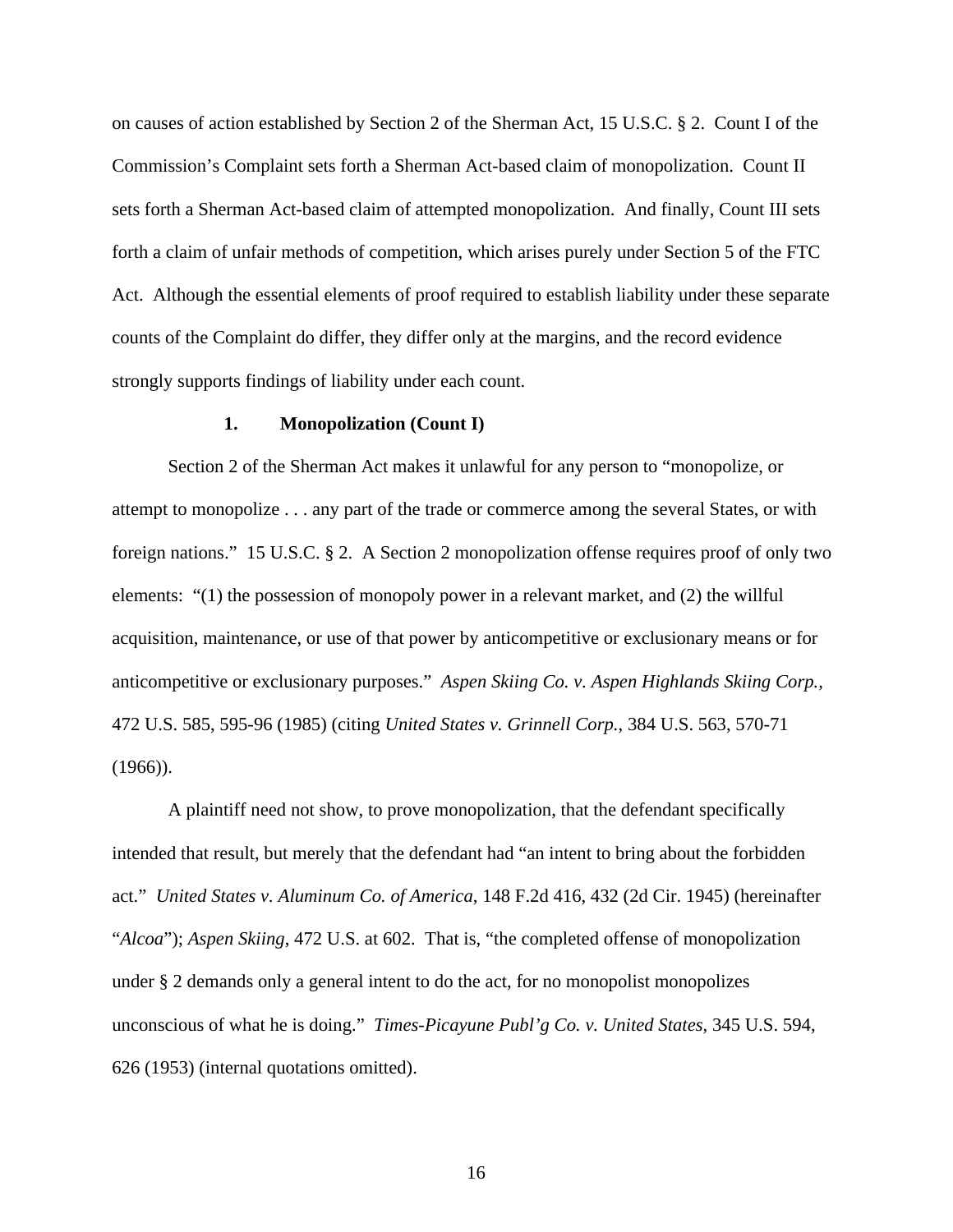#### **2. Attempted Monopolization (Count II)**

The separate offense of attempted monopolization under Section 2 of the Sherman Act requires proof of three elements: (1) exclusionary or anticompetitive conduct; (2) a specific intent to monopolize; and (3) a dangerous probability of achieving monopoly power. *Spectrum Sports, Inc. v. McQuillan*, 506 U.S. 447, 456 (1993). The conduct element of an attempted monopolization claim is no different than that of a monopolization claim. *See* ABA SECTION OF ANTITRUST LAW, ANTITRUST LAW DEVELOPMENTS at 299-300 (5<sup>th</sup> ed. 2002). The differences in the two types of Section 2 claims relate to the elements of intent and market or monopoly power.

The specific intent element requires showing "a 'specific intent' to accomplish the forbidden objectives." *Aspen Skiing*, 472 U.S. at 602. It may be proved by direct evidence of intent, such as statements of the defendant or its agents or "inferred from the defendant's anticompetitive practices." *M&M Medical Supplies & Service, Inc. v. Pleasant Valley Hosp., Inc.*, 981 F.2d 160, 166 (4th Cir.) (*en banc*), *cert. denied*, 508 U.S. 972 (1993); *Volvo N. Am. v. Men's Intern. Pro. Tennis Coun.,* 857 F.2d 55, 74 (2d Cir. 1988) ("Proof . . . anticompetitive or exclusionary conduct, may be used to infer the second element, specific intent to monopolize.  $\ldots$ ").

Actual monopoly power is not required to establish liability for attempted monopolization. The lesser required showing of a "dangerous probability of monopolization" can be demonstrated by "proof of the same character, but not the same quantum" as would be required to demonstrate monopolization – that is, proof that the challenged conduct could, in light of relevant market conditions, easily lead to the acquisition of a monopoly, even though that may not (or not yet) have occurred. *McGahee v. Northern Propane Gas Co.*, 858 F.2d 1487, 1505 (11th Cir. 1988), *cert. denied,* 490 U.S.1084 (1989).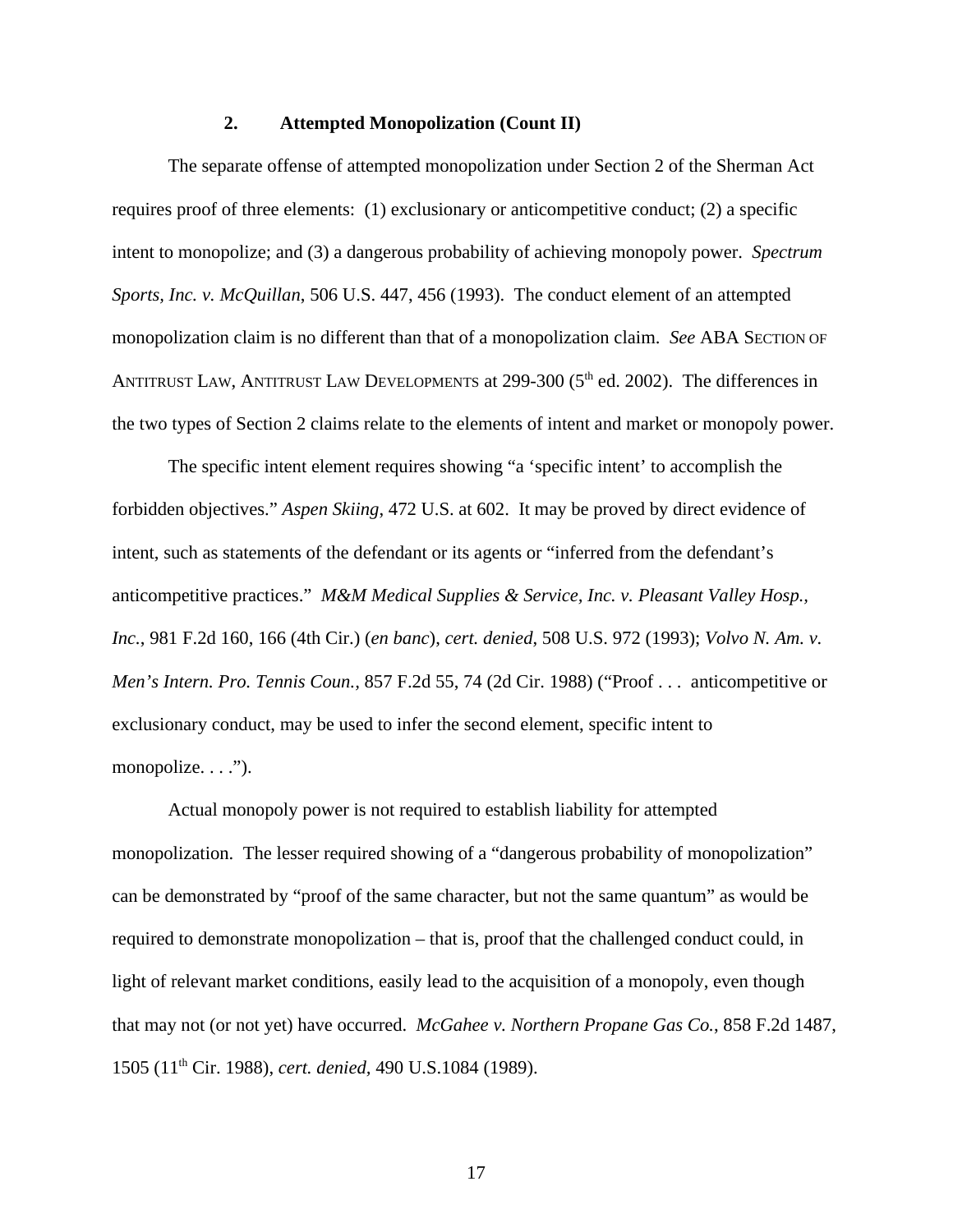#### **3. Unfair Methods of Competition (Count III)**

Section 5 of the FTC Act authorizes the Federal Trade Commission to define and proscribe "unfair methods of competition." 15 U.S.C. § 45(a)(1). Accordingly, the Commission may proscribe "conduct which, although not a violation of the letter of the antitrust laws, is close to a violation or is contrary to their spirit." *E.I. Du Pont de Nemours & Co. v. FTC*, 729 F.2d 128, 136-37 (2d Cir. 1984); *see also FTC v. Sperry & Hutchinson Co.*, 405 U.S. 233, 239 (1972); *Grand Union Co. v. FTC*, 300 F.2d 92, 98-99 (2d Cir. 1962). This statute empowers the Commission with broad authority to "declare trade practices unfair." *FTC v. Brown Shoe Co.*, 384 U.S. 316, 321 (1966). Specifically, "Congress intentionally left development of the term 'unfair' to the Commission rather than attempting to define 'the many and variable unfair practices which prevail in commerce.'" *Atlantic Refining Co. v. FTC*, 381 U.S. 357, 367 (1965) (citing S. Rep. No. 592, 63d Cong., 2d Sess., 13 (1914)). Indeed, the Commission has acted on this authority to attack "collusive, predatory, restrictive [and] deceitful conduct that substantially lessens competition," *Du Pont*, 729 F.2d at 137, and "activities that violate the spirit of certain Sherman and Clayton Act sections that were clearly intended to promote competition and deter anticompetitive acts." *In the Matter of General Motors Corp.*, 103 F.T.C. 641, 701 (1984).

Of particular relevance here, the Commission has determined that exclusionary conduct that results in anticompetitive effects, even if it fails to satisfy all the elements of a Section 2 offense, violates Section 5 of the FTC Act. *See In the Matter of Ethyl Corp.*, 101 F.T.C. 425, 597 (1983) (noting that "single-actor conduct which is unfair competitive behavior but which falls short of an attempt to monopolize under Section 2 of the Sherman Act" violates Section 5), *vacated sub nom. E.I. Du Pont de Nemours & Co. v. FTC*, 729 F.2d 128, 136-37 (2d Cir. 1984).

The Commission's third claim against Rambus (Count III) alleges that Rambus has engaged in exclusionary, unfair methods of competition, which have resulted in material adverse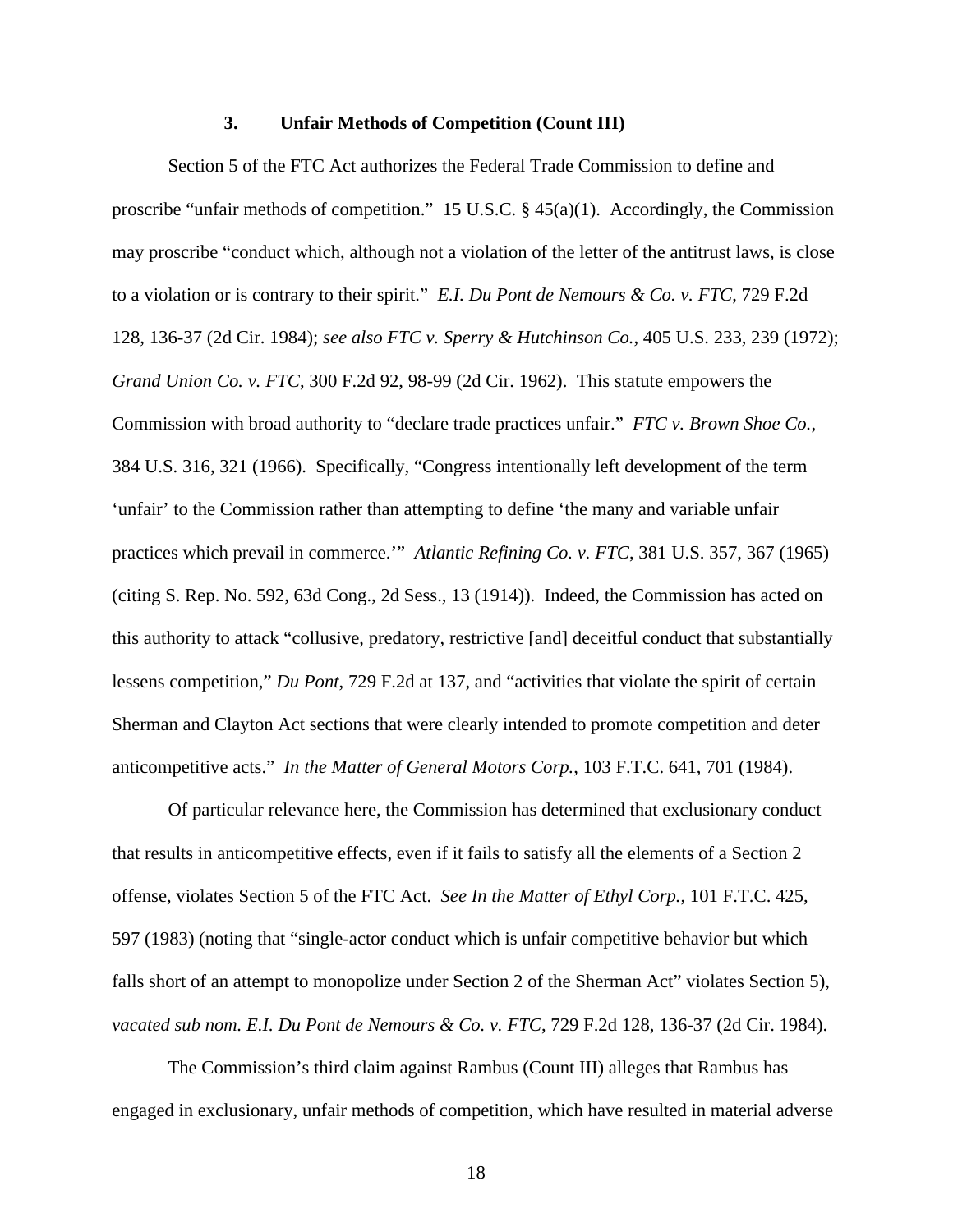effects on competition. This claim differs from the monopolization claim (Count I) principally in that there is no need to demonstrate actual monopoly power – proof of market power and material adverse effects on competition will suffice. The unfair methods of competition claim differs from the attempted monopolization claim (Count II) in two respects: (1) it requires proof of actual (as opposed to probable) adverse effects on competition, albeit not necessarily rising to the level of monopolization; and (2) in order to establish liability for unfair methods of competition, specific intent need not be shown.<sup>8</sup>

### **B. Theory of Liability**

Complaint Counsel has thoroughly briefed in prior submissions the theory of liability that serves as the basis for all three of the Commission's claims. *See, e.g.,* Complaint Counsel's Memorandum in Opposition to Respondent Rambus Inc.'s Motion for Summary Decision at 1-7, 29-44; Complaint Counsel's Pretrial Brief at 138-46. As stated in the opening sentences of the Commission's Complaint, "[t]hrough this action, the Commission challenges a pattern of anticompetitive acts and practices" by Rambus, including Rambus's concealment of patentrelated information "in violation of JEDEC's own operating rules and procedures," as well as "other bad-faith, deceptive conduct." Complaint ¶¶ 1-2. The pattern of bad-faith, deceptive acts at issue here encompasses not only Rambus's failures to disclose material patent-related information to JEDEC, but also affirmatively misleading statements and actions through which Rambus (before and after withdrawing from JEDEC) purposefully sought to – and did – convey to JEDEC's members the false impression that it did not possess intellectual property rights that would, or might, be infringed by JEDEC's SDRAM and DDR SDRAM standards. Likewise, the

<sup>&</sup>lt;sup>8</sup> A requirement that the Commission show anticompetitive effects fully satisfies the limitations various courts have placed on the FTC's authority to proscribe unfair methods of competition. *See Du Pont*, 729 F.2d at 137. *See also Boise Cascade Corp. v. FTC*, 637 F.2d 573, 581-82 (9th Cir. 1980).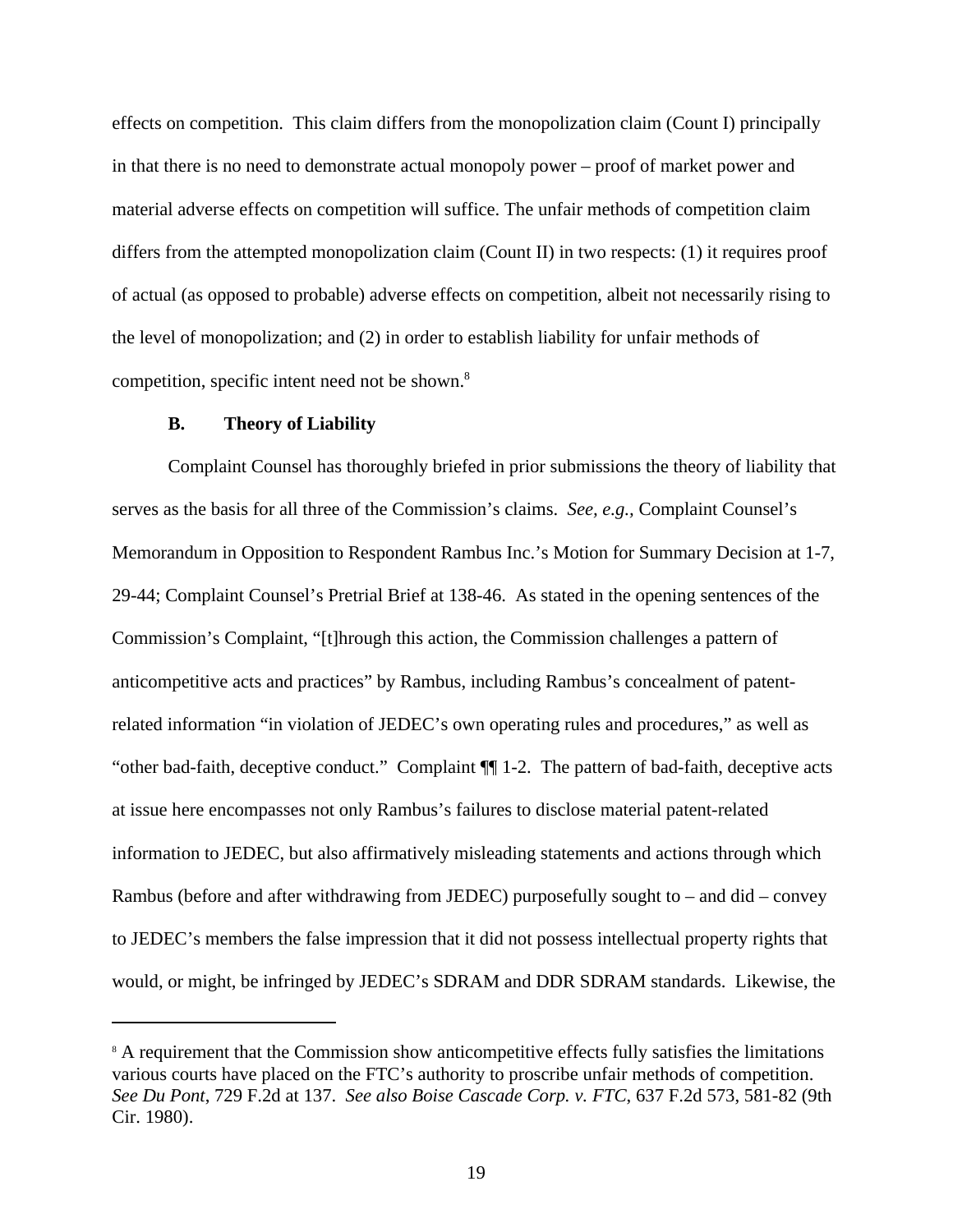pattern of anticompetitive acts challenged in this case did more than violate JEDEC's patent disclosure rules. As the Complaint explains, through its challenged conduct, Rambus also violated, undermined, and subverted other JEDEC rules and policies, including

- (1) JEDEC's "'basic rule' that standardization programs conducted by the organization 'shall not be proposed for or indirectly result in … restricting competition, giving a competitive advantage to any manufacturer, [or] excluding competitors from the market'" (Complaint ¶ 19); and
- (2) a variety of other policies, rules, and procedures through which JEDEC, at all relevant times, sought "to avoid, where possible, the incorporation of patented technologies into its published standards, or at a minimum to ensure that such technologies, if incorporated, will be available to be licensed on royalty-free or otherwise reasonable and non-discriminatory terms" (Complaint ¶ 20).

Of course, this case does not turn on the narrow question of whether Rambus's

concealment of relevant patents and applications technically violated JEDEC's disclosure rules. Rambus, with the purpose of excluding competition, has engaged in a pattern of bad-faith, deceptive, and exclusionary acts. Through such acts, Rambus has caused substantial harm to several well-defined technology markets and ultimately threatens to cause hundreds of millions, if not billions, of dollars of harm to downstream consumers – *i.e.*, the businesses and individuals throughout this country and the world who buy DRAMs and products, such as personal computers and fax machines, that incorporate modern DRAM devices. Whatever else may be said of Rambus's challenged conduct, it is clear beyond any reasonable dispute that Rambus's actions were deceptive and undertaken in bad faith, and through such actions Rambus consciously subverted, undermined, and violated the integrity of JEDEC's policies and procedures.<sup>9</sup>

<sup>&</sup>lt;sup>9</sup> The majority decision in *Rambus Inc. v. Infineon Technologies AG*, 318 F.3d 1081 (Fed. Cir. 2003) (petition for *certiorari* pending), on which Rambus has placed considerable reliance, seems to reach this very conclusion. *See id.* at 1104 (noting that Rambus "wanted to obtain [patent] claims covering the SDRAM standard" and that it "tried to do so" while participating as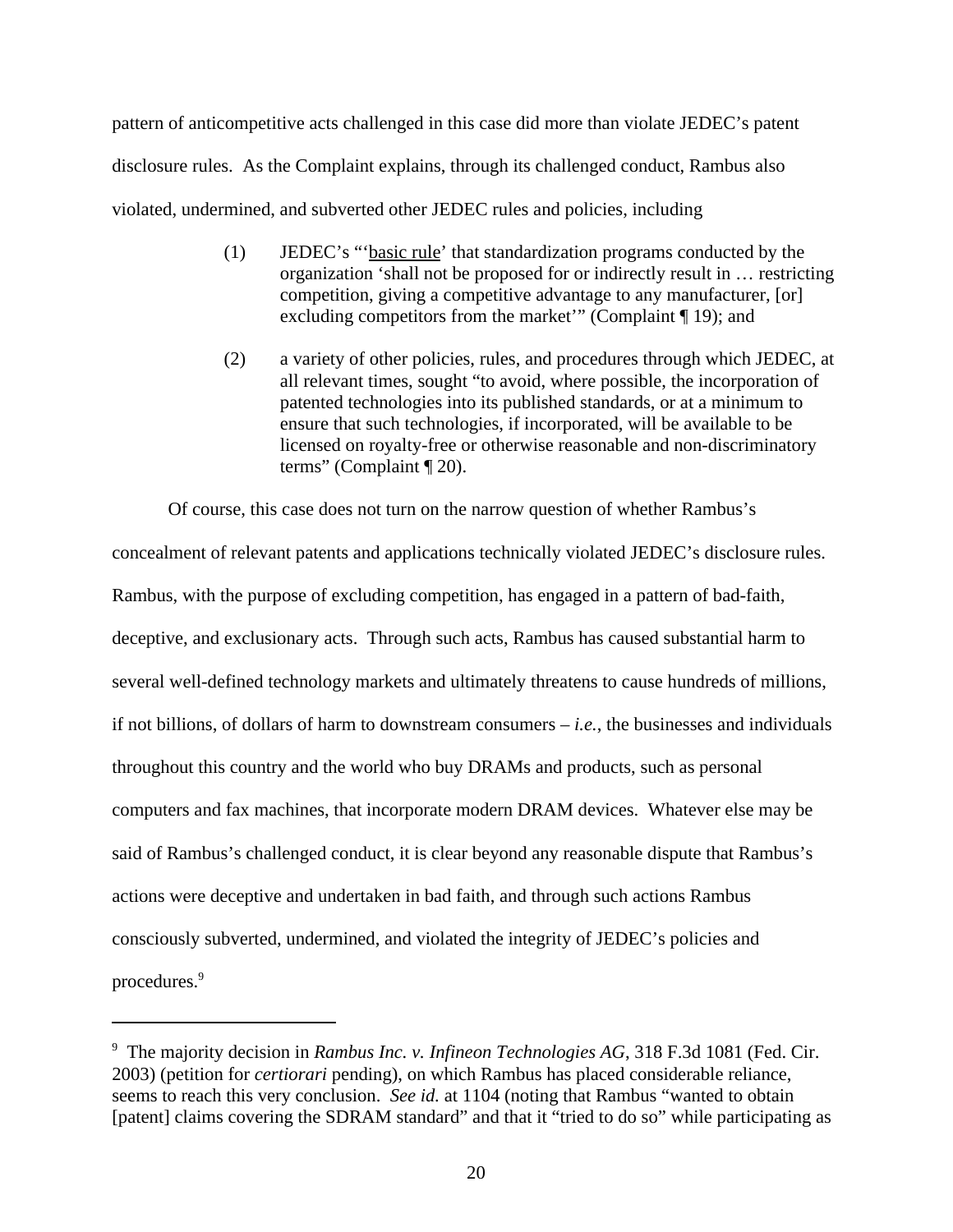Although the evidentiary record contains overwhelming proof that Rambus engaged in various violations of JEDEC policies and rules, even assuming that the record demonstrated nothing more than that Rambus subverted JEDEC's open standards process through bad faith and deceptive acts, such proof alone would be sufficient grounds for liability.

It does not matter whether Rambus's actions violated JEDEC's rules or reflected a conscious effort to subvert the spirit and purpose of JEDEC's open standards process. When such conduct results in the acquisition of monopoly power, a dangerous probability of monopolization, or material adverse effects of competition in a well-defined market (here all three can be shown), liability attaches under Section 5 of the FTC Act. As addressed in earlier briefing, the basis for imposing antitrust liability in these circumstances is well-established. *See, e.g., Indian Head, Inc. v. Allied Tube & Conduit Corp.*, 817 F.2d 938, 941 (2d Cir. 1987) (where defendant, with the purpose "of achieving an anticompetitive result," was found to have "subverted," "undermined," and "violated the integrity" of a standard setting association's processes, the court held, "We refuse to permit a defendant to use its literal compliance with a standard-setting organization's rules as a shield to protect such conduct from antitrust liability.") (emphasis added),  $aff'd$ , 486 U.S. 492 (1988);<sup>10</sup> In the Matter of Dell Computer Corp., 121 F.T.C. 616, 626, 1996 FTC LEXIS 291 (1996) (citing *Allied Tube* in support of imposition of

a member JEDEC, "an open standards-setting committee"; and further concluding that "[s]uch actions" not only fail to "put Rambus in the best light," but indeed "impeach Rambus's business ethics") (emphasis added).

<sup>&</sup>lt;sup>10</sup> See also Allied Tube & Conduit Corp. v. Indian Head, Inc., 486 U.S. 492, 498, 509 (1988) (on appeal from Second Circuit, noting that petitioner "did not violate any rules of the Association" but "nonetheless did 'subvert' the consensus standard-making process of the Association," "at least partially motivated by the desire to lessen competition," and concluding that "[t]he antitrust validity of these efforts is not established, without more, by petitioner's literal compliance with the rules") (emphasis added).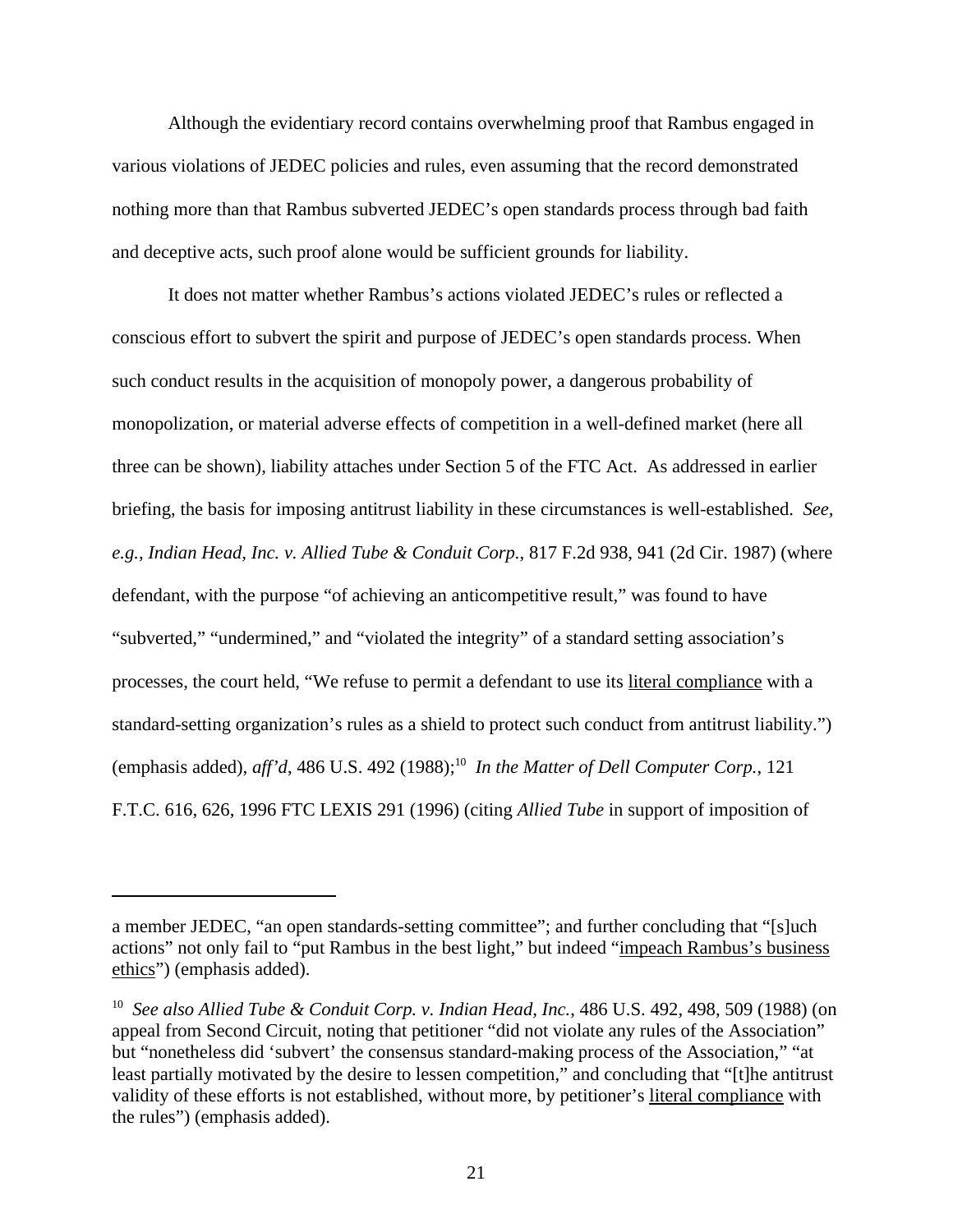antitrust liability where firm allegedly acquired market power by failing to disclose relevant patents to a standards-setting organization). $^{11}$ 

Another element of the legal theory relates to the concept of lock-in. That is, the theory of liability set forth in the Complaint is predicated in part on the allegation that Rambus's badfaith, deceptive conduct permitted it to acquire monopoly power because by the time Rambus finally began to reveal, publicly, that it possessed patents covering JEDEC's SDRAM standards, the DRAM industry had become "locked-in" to the existing JEDEC standards and thus was unable to avoid Rambus's patents by switching to alternative, non-infringing standards. This aspect of the theory of liability here – which is rooted in basic economic theory – is well accepted. Rambus's own economic expert, Professor David Teece, recently wrote a recent article on standard setting:

> The asymmetry between the low *ex ante* cost of choosing an alternative proposed standard and the higher *ex post* cost of abandoning an existing standard in favor of a new standard causes concerns about the prospect for 'lock-in'. . . . [O]nce the standard has been chosen and widely adopted, it may be much more difficult to avoid the patent. In other words, the adoption of the standard may increase the bargaining position of the IP holder. If so, the patent holder may be able to extract, not only the gains from using its patented technology vis-a-vis other alternatives, but also a portion of the gains from standardization generally.

David J. Teece and Edward F. Sherry, *Standard Setting and Antitrust*, 87 Minn. L. Rev. 1913,

1938 (2003).

In the same article, Professor Teece explains "three reasons" why, after the adoption of a

standard, "once firms have committed to the standard and have made the requisite investment in

<sup>&</sup>lt;sup>11</sup> See also Mark R. Patterson, *Antitrust Liability for Collective Speech: Medical Society Practice Standards*, 27 IND. L. REV. 51, 84 (1993) (interpreting *Allied Tube* as "show[ing] little tolerance for deception in the standard-setting process"); Mark A. Lemley, *Intellectual Property Rights and Standard-Setting Organizations*, 90 Cal. L. Rev. 1889, 1927-35 (2002) (discussing bases for imposing antitrust liability for abuse of a standard setting process).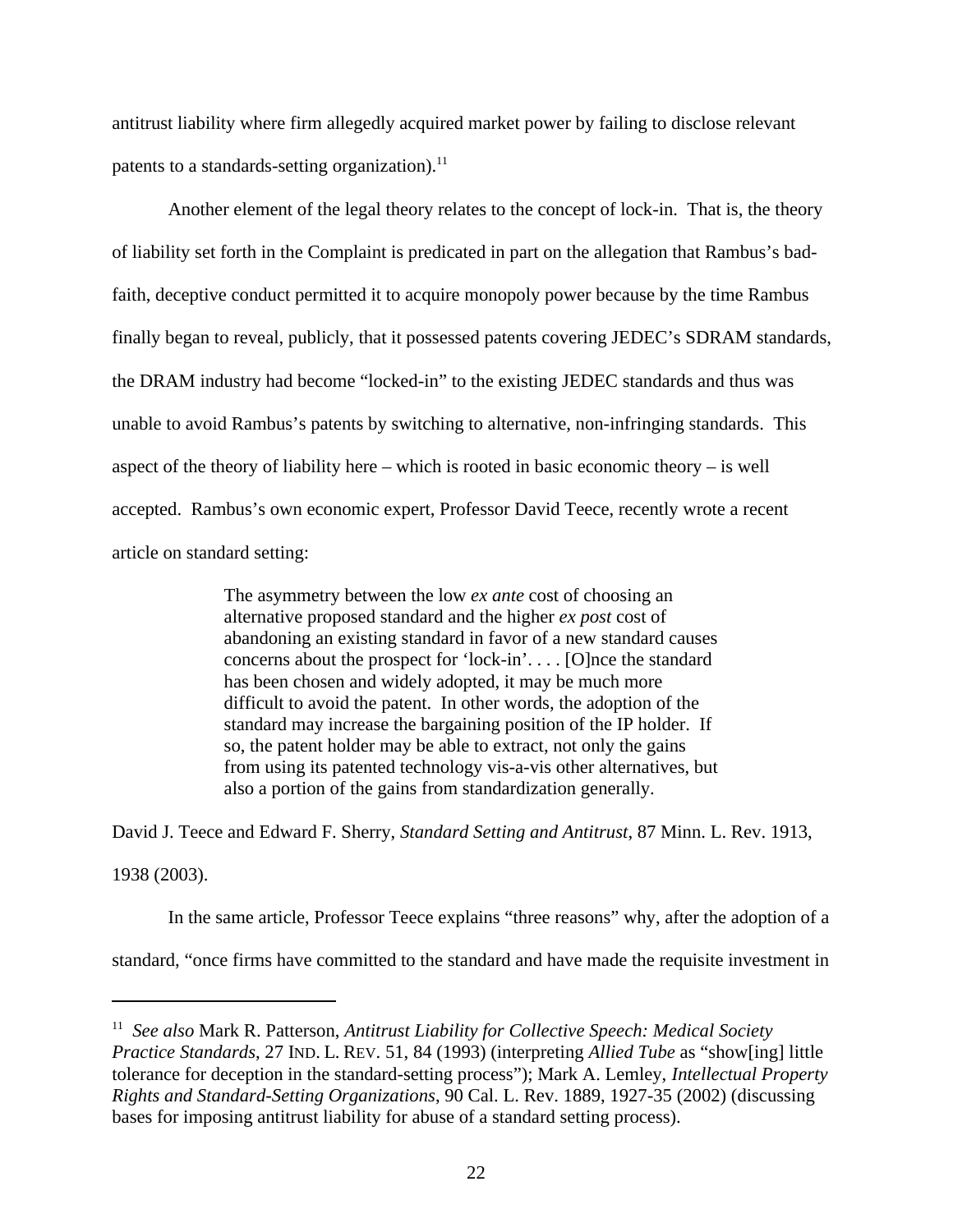complementary assets to manufacture and sell the standardized product, switching to an

alternative may be much less feasible." *Id.* at 1937. In doing so, he articulates the basic theory

of lock-in as it pertains directly to this case:

First, the industry may have made investments in implementing the (patented) standard. Products may have been designed to meet the standard, and factories geared up to produce the patented standardized products. While from an economic standpoint those costs are often "sunk costs" (not recoverable), manufacturers clearly do not want to incur the additional costs associated with switching to another alternative.

Second, the need or desire for compatibility (especially backwards compatibility with the existing installed product base) may make it costly to switch to a different standard.

Third, and similarly, there is often a significant coordination problem in getting all interested parties to switch to an alternative. For example, computer manufacturers may already have designed their motherboards and computers to work with existing standardized chips, and switching to a different chip design would require changes, not only to the chips themselves, but also to the motherboards and computers. The difficulties associated with coordinating the necessary changes may make it impracticable to switch away from the patented standard.

*Id.* (emphasis added).

Given the firm theoretical foundation on which this case rests, the question before this

Court is not whether the theory of the case is sound, but rather whether the facts of record prove

that theory, and, as explained herein, they clearly do.

### **C. Burdens of Proof**

This case is no different from any ordinary civil antitrust case brought under Section 5 of the FTC Act. Hence, Complaint Counsel's evidence, as is customary in Section 5 administrative actions, should be weighed by reference to a preponderance-of-the-evidence standard. There is no support, either in law or public policy, for applying a heightened, clear-and-convincingevidence standard.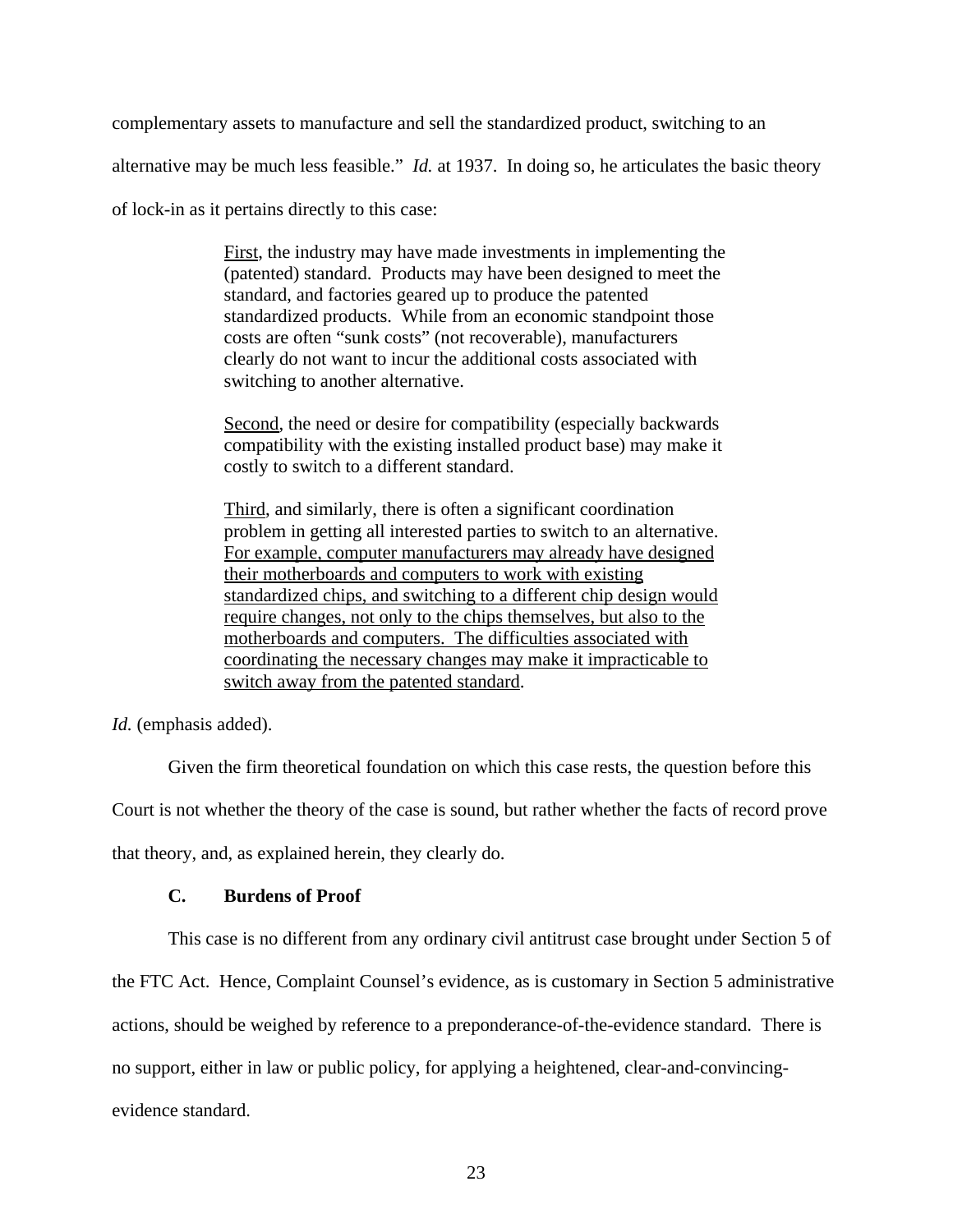#### **1. The Preponderance-of-the-Evidence Standard Governs This Case**

As Rambus itself has acknowledged, $12$  the preponderance-of-the-evidence standard typically governs in FTC enforcement actions. *See In the Matter of Adventist Health System/West,* 117 F.T.C. 224, 297 (1994) ("Each element of the case must be established by a preponderance of the evidence"); *In the Matter of Washington Crab Assn.*, 66 F.T.C. 45, 55 (1964) (violation of Sherman Act, Section 2, and thus F.T.C Act, "by a preponderance of the reliable, probative and substantial evidence") (Initial Decision, *aff'd* by Commission); *FTC v. Abbott Laboratories*, 853 F. Supp. 526, 535 (D.D.C. 1994) (holding that the government must show "by a preponderance of the evidence that [defendant's] action was the result of collusion with its competitors"). *See also* Complaint Counsel's Pretrial Brief at 128-130.

In fact, the preponderance standard typically governs civil actions brought by the government, regardless of the agency involved, and as the Supreme Court has noted, "[e]xceptions to this standard are uncommon." *Price Waterhouse v. Hopkins,* 490 U.S. 228, 253 (1989). Moreover, the Supreme Court has pointed to civil antitrust suits as an example of a type of litigation in which "proof by a preponderance of the evidence suffices." *Herman & MacLean v. Huddleston*, 459 U.S. 375, 390 (1983).

The two aspects of this case that Rambus in the past has suggested might warrant application of a heightened standard of proof – *i.e.,* the fact that the case involves patents and allegations of deception – plainly do not justify a departure from the customary, preponderanceof-the-evidence standard of proof.

<sup>&</sup>lt;sup>12</sup> See Trial Brief of Respondent Rambus Inc. at 27.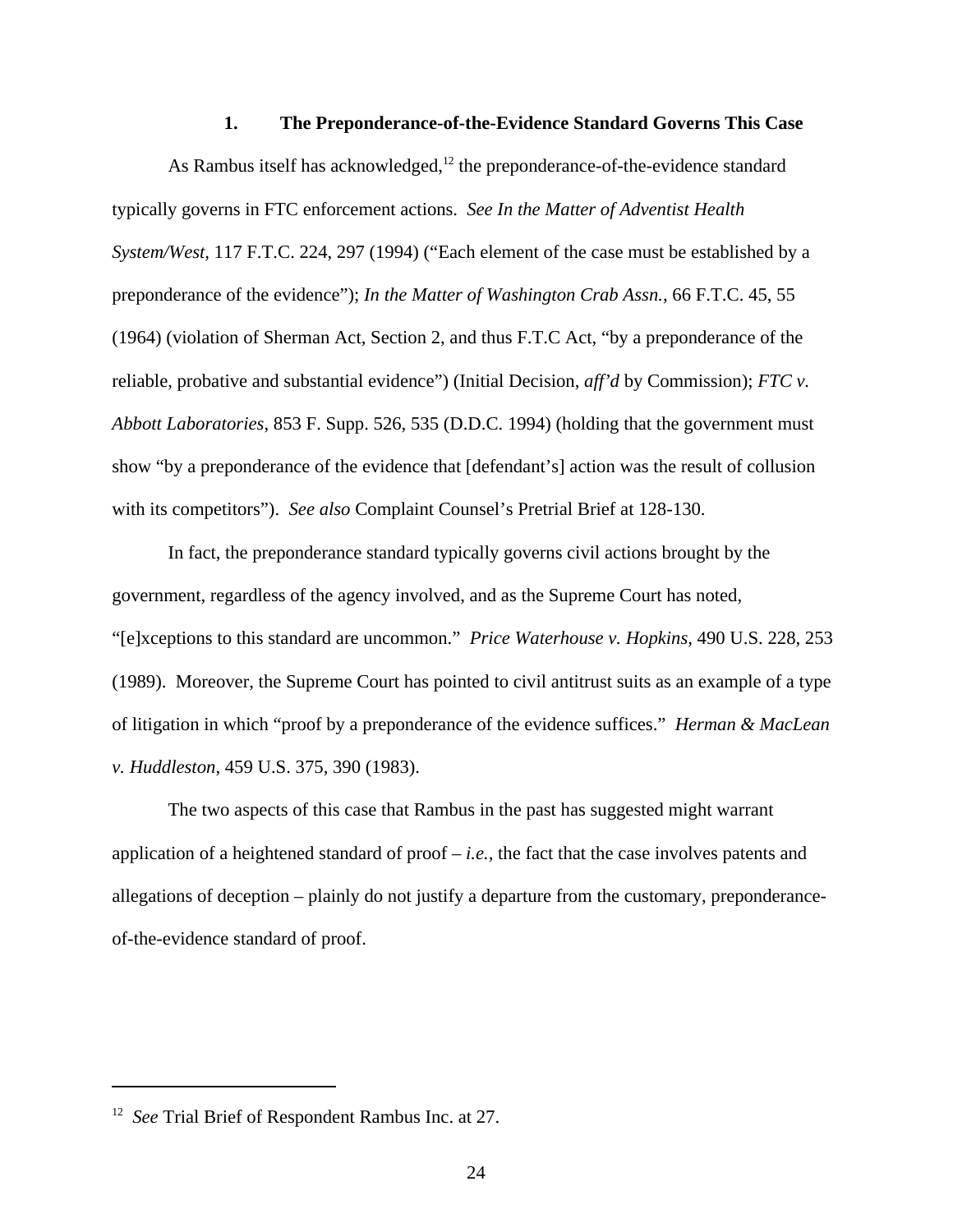Significantly, the Complaint, although it does allege deception, does not allege actionable fraud, nor must fraud be proven to establish antitrust liability in this case.<sup>13</sup> Enforcement actions brought under Section 5 of the FTC Act often involve allegations of deception, sometimes even denominated as "fraud," and yet in such cases courts nevertheless routinely apply a preponderance-of-the-evidence standard. *See, e.g., FTC v. Renaissance Fine Arts, Ltd.*, 1994 WL 543048, \*8 (N.D. Ohio 1994) (finding, by preponderance of evidence, that defendants had violated Section 5 through "a lucrative scheme to defraud"); *In the Matter of Amrep Corp.*, 102 F.T.C 1362, \*265 (1983) (applying preponderance standard to practices described by court as "land sale fraud").

Moreover, the fact that this case involves patent-related issues is not grounds for applying a heightened standard of proof. *See, e.g., U.S. v. U.S. Gypsum Co.*, 333 U.S. 364, 388 (1948) (finding "the preponderance of evidence at the conclusion of the government's case indicated a violation of the Sherman Act" through the use of industry-wide patent license agreements); *In the Matter of the Roberts Co.*, 56 F.T.C. 1569, \*82 (1960) (finding proof of conspiracy through, *inter alia*, threatening patent infringement suits "sustained by reliable probative evidence.").Indeed, as noted in the Antitrust Guidelines for the Licensing of Intellectual Property ("IP Guidelines"), "[t]he Agencies apply the same general antitrust principles to conduct involving intellectual property that they apply to conduct involving any other form of tangible or intangible property." 1995 WL 229332 (D.O.J.), ¶ 2.1.

<sup>&</sup>lt;sup>13</sup> Your Honor has acknowledged as much in noting that Complaint Counsel's proof "need not reach the level of fraud" to demonstrate that Rambus's conduct was "illegal and intended to create a monopoly in one or more DRAM markets." May 13, 2003, Order on Reconsideration of Complaint Counsel's Motion to Compel Discovery Relating to Subject Matters for Which Respondent Asserts Privilege at 11.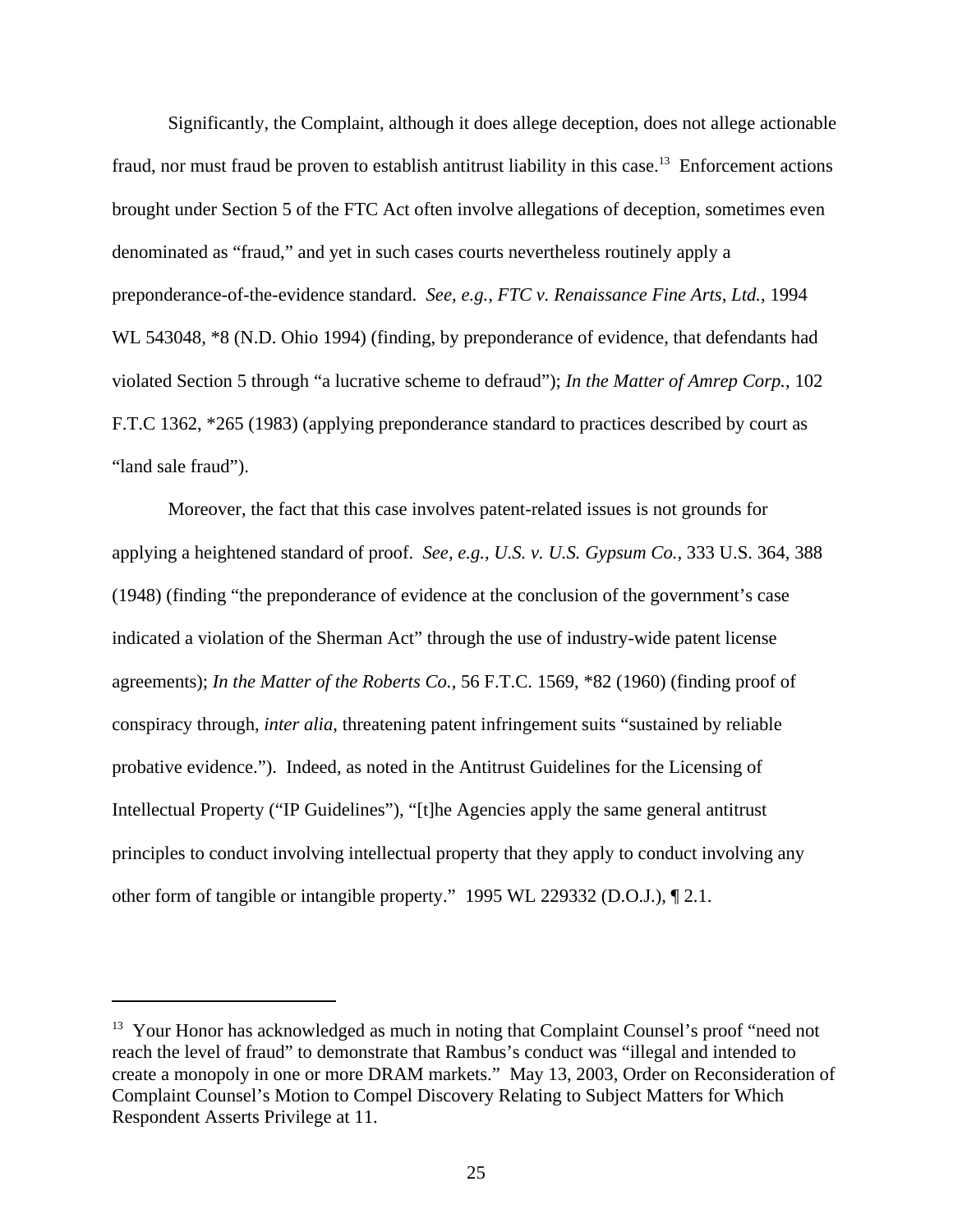# **2. This Is Not a** *Walker Process* **Case Meriting a Clear-and-Convincing Standard of Proof**

There is one context in which courts have held that civil antitrust claims should be subjected to a heightened, clear-and-convincing standard of proof – namely, where the claimed misconduct involves alleged misconduct in procuring a patent from the PTO. *See Walker Process Equipment, Inc. v. Food Machinery & Chemical Corp.*, 382 U.S. 172 (1965). Courts have required a heightened burden of proof in so-called "*Walker Process*" cases due to concerns linked to: (1) the fact that the alleged misconduct occurred in connection with procuring a patent from the PTO, and (2) the nature of the remedies sought. *Id.* at 180. Of course, this is not a *Walker Process* case, nor can this case be likened to a *Walker Process* suit. The policy-related concerns that have caused courts to demand heightened levels of proof in the *Walker Process* context simply are inapposite here.

# **a. This Case Does Not Raise the Basic Policy Concerns Implicated by** *Walker Process*

The heightened burden of proof applied in *Walker Process* cases flows directly from concerns about the patent procurement process, which are not present here. As explained by Justice Harlan's concurrence in *Walker Process*:

> [T]o hold, as we do not, that private antitrust suits might also reach monopolies practiced under patents that for one reason or another may turn out to be voidable under one or more of the numerous technicalities attending the issuance of a patent, might well chill the disclosure of inventions through the obtaining of a patent because of fear of the vexations or punitive consequences of treble-damage suits.

382 U.S. at 180 (Harlan, J., concurring) (emphasis added). As further explained by the administrative law judge in the Commission's *VISX* case: "Practical policy considerations dictate that, given the complexity of the patent process, an applicant should not be exposed to treble damage liability for 'honest mistakes' or those mistakes described in the case law as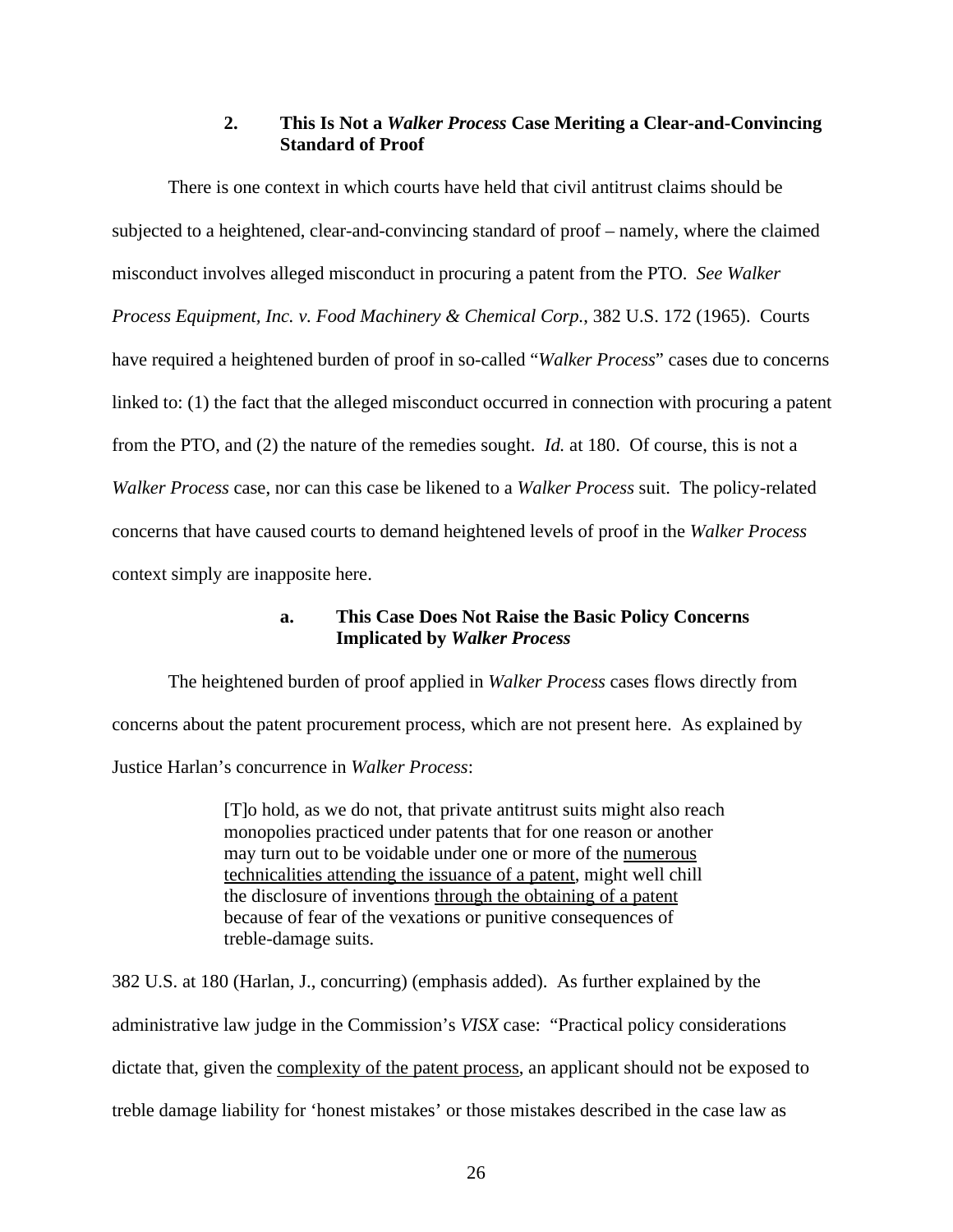'technical fraud' which occur in the absence of a deliberate plan to deceive and mislead the PTO." *In the Matter of VISX, Inc.,* Dkt. No. 9286, 1999 WL 33577396 (F.T.C.) (emphasis added). *See also Cataphote Corp. v. DeSoto Chemical Coatings, Inc*., 450 F.2d 769, 772 (9th Cir. 1971), *cert. denied*, 408 U.S. 929 (1972) ("The road to the Patent Office is so tortuous and patent litigation is usually so complex, that 'knowing and willful fraud' as the term is used in *Walker,* can mean no less than clear, convincing proof of intentional fraud involving affirmative dishonesty  $\dots$ .") (emphasis added).

The heightened burden in the specific context of patent procurement makes sense from a policy and efficiency perspective, not just because of the complex patent application process, but also because that process involves its own adjudicatory and review procedures. Establishing *Walker Process* claims in court after-the-fact necessarily requires second-guessing the outcome of the PTO's internal processes, which merits heightened scrutiny. The misconduct at issue here – Rambus's anticompetitive scheme to monopolize technology markets by subverting an open standards process – does not implicate the complex patent procurement process, nor does it require oversight of the PTO's fact-finding and adjudicatory procedures. Accordingly, the policy rationales for employing special scrutiny in the *Walker Process* cases have no relevance here.

## **b. The Remedy Sought Does Not Merit Applying the Clear-and-Convincing Evidence Standard**

The second reason courts have imposed a heightened standard in *Walker Process* cases is because of concern about the harshness of the applicable remedies: treble damages and invalidation of a patent. The Complaint in this cases does not, and legally cannot, propose either of these remedies.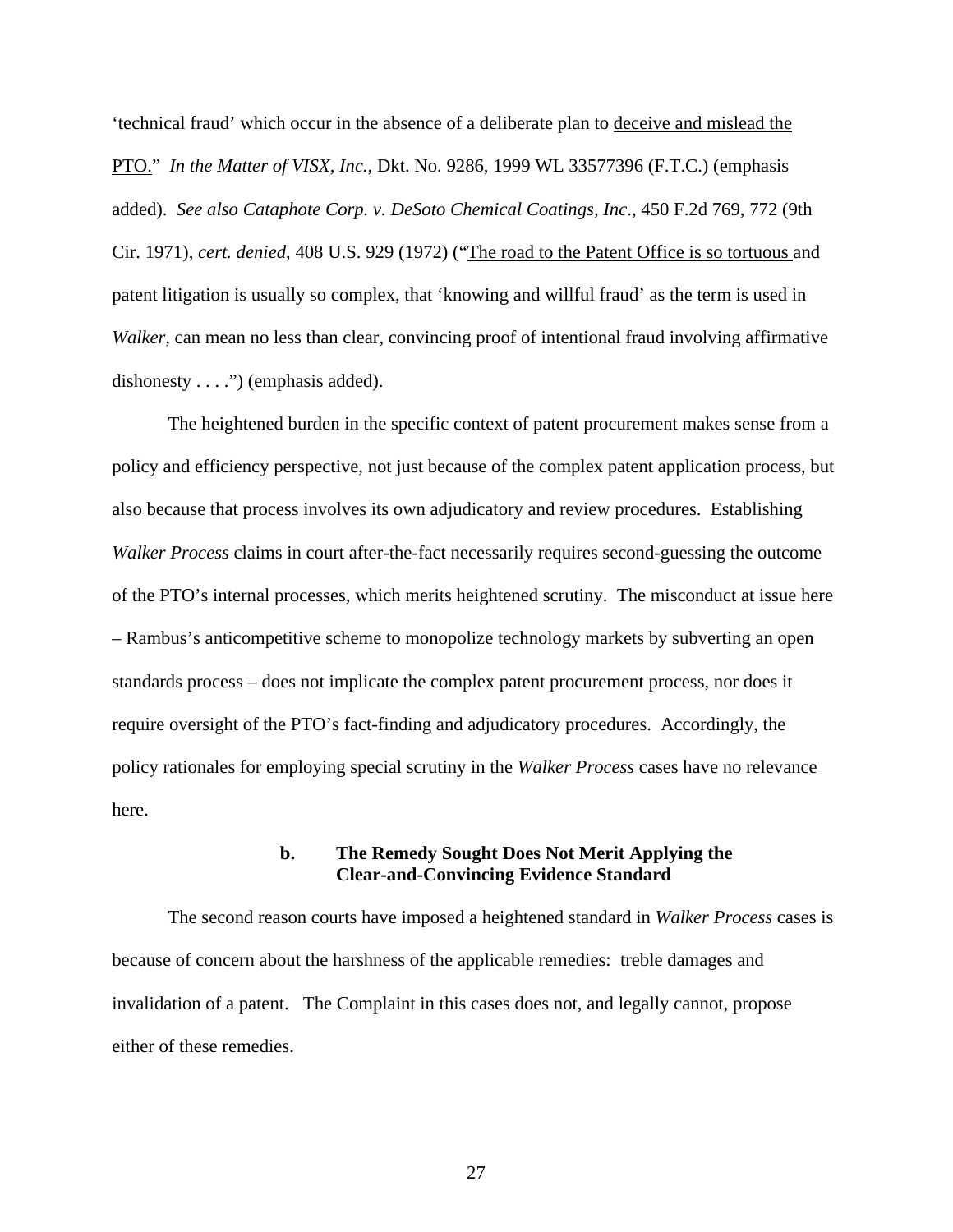Rather, the proposed remedy here is equivalent to the remedy obtained by proving equitable estoppel in an infringement action – non-enforcement of the patent against the entities affected by a patent holder's misconduct. The Federal Circuit has expressly held that preponderance of the evidence suffices to prove equitable estoppel. *See, e.g., Gasser Chair Co. v. Infanti Chair Mfg Corp.,* 60 F.3d 770, 776 (Fed. Cir. 1995)**;** *see also In the Matter of Dell Computer Corp.*, 121 F.T.C. 616, 624-625 (1996) ("Moreover, the remedy in this case is consistent with those cases, decided under the concept of equitable estoppel, in which courts precluded patent-holders from enforcing patents when they failed properly to disclose the existence of those patents.").

Additionally, the Complaint does not seek treble damages, nor is such a remedy even permitted under the FTC Act. Thus, unlike in *Walker Process*, this case cannot possibly have any chilling effect of a treble damage remedy upon the disclosure of inventions through the patent process. *See, e.g.,* 382 U.S. at 180 (Harlan, J., concurring) (expressing concern that private antitrust suits "might well chill the disclosure of inventions through the obtaining of a patent because of fear of the vexations or punitive consequences of treble-damage suits").

### **c. FTC** *Walker Process* **Cases Do Not Support Application of a Heightened Burden Here**

Although there are two FTC cases involving *Walker Process* claims, *VISX* and *American Cyanamid*, neither supports the application of a heightened burden here. First and foremost, both cases, unlike this case, involved specific *Walker Process* claims, and thus are inapplicable here. Moreover, neither case reflects binding Commission precedent as to the applicability of a heightened standard of proof to demonstrate bad faith, even in a *Walker Process* context.

The ALJ's decision in *VISX*, among other things, simply is not persuasive precedent for this matter for a number of reasons. First, as noted above, *VISX* involved clear *Walker Process*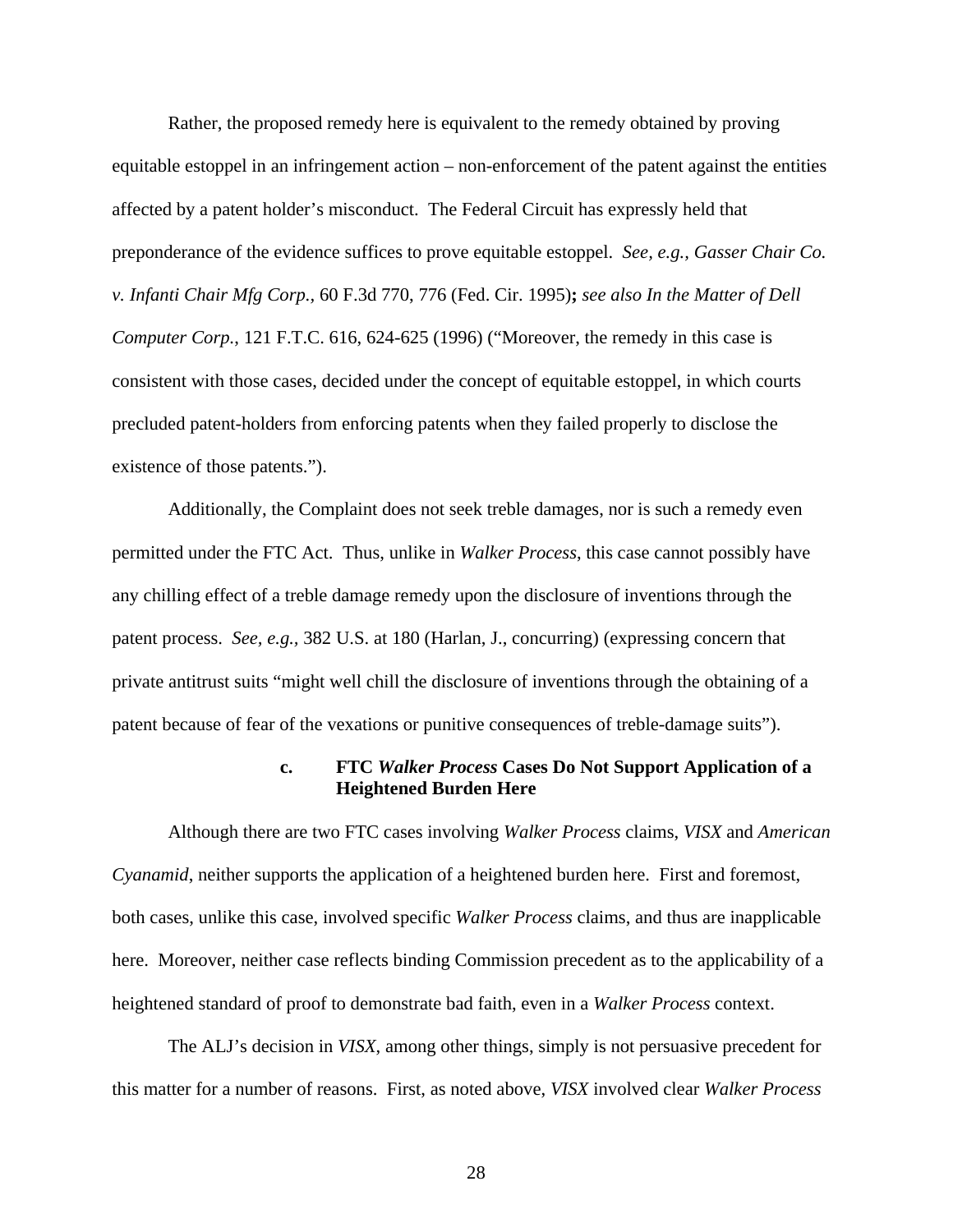claims; the administrative law judge applied a clear-and-convincing standard to allegations of fraud and inequitable conduct in connection with procuring a patent from the PTO. *In the Matter of VISX, Inc.,* Dkt. No. 9286, 1999 WL 33577396 (F.T.C.). Second, the ALJ in *VISX* did not have to expressly rule on the whether standard in private Walker Process cases should apply to those before the Commission, as Complaint Counsel had conceded that a clear-and-convincing standard applied. *See* Complaint Counsel's Post-Hearing Brief, *In the Matter of Summit Technology, Inc. and VISX, Inc.,* Dkt. 9286, at 9 n.26 ("Materiality, intent and 'but for' all must be proved by clear and convincing evidence"). Third, the Commission never reviewed, let alone adopted the ALJ's decision in *VISX* or the standard of proof it applied, and has since dismissed the complaint.<sup>14</sup>

In *American Cyanamid*, the Commission never expressly required the application of the heightened burden to prove the *Walker Process* claim. It referred to the clear-and-convincing standard to describe how other courts deal with allegations of "fraud in the procurement of a patent." *In the Matter of American Cyanamid Co.,* 63 F.T.C. 1747, 1963 FTC Lexis 77 at \*224-

5. In this regard, the decision states:

In order for the government to prosecute successfully a suit for patent cancellation, common law fraud must be proven. . . . But we do not find such a holding necessary to our disposition of the case. Rather, we conclude that such conduct at the very least amount to 'unclean hands,' 'inequitableness' and 'bad faith.'

*Id.* at 225 (emphasis in original). Upon remand from the Sixth Circuit, the Commission again highlighted this distinction between fraud and bad faith. With no reference to a heightened burden of proof, the Commission first stated, "we conclude that Pfizer failed to abide by the standards of candor and good faith in procuring its patent, and that this conduct together with the

<sup>&</sup>lt;sup>14</sup> See February 7, 2001, Order Reopening the Record and Dismissing the Complaint, <www.ftc.gov/os/2001/02/summitvisxorder.htm>.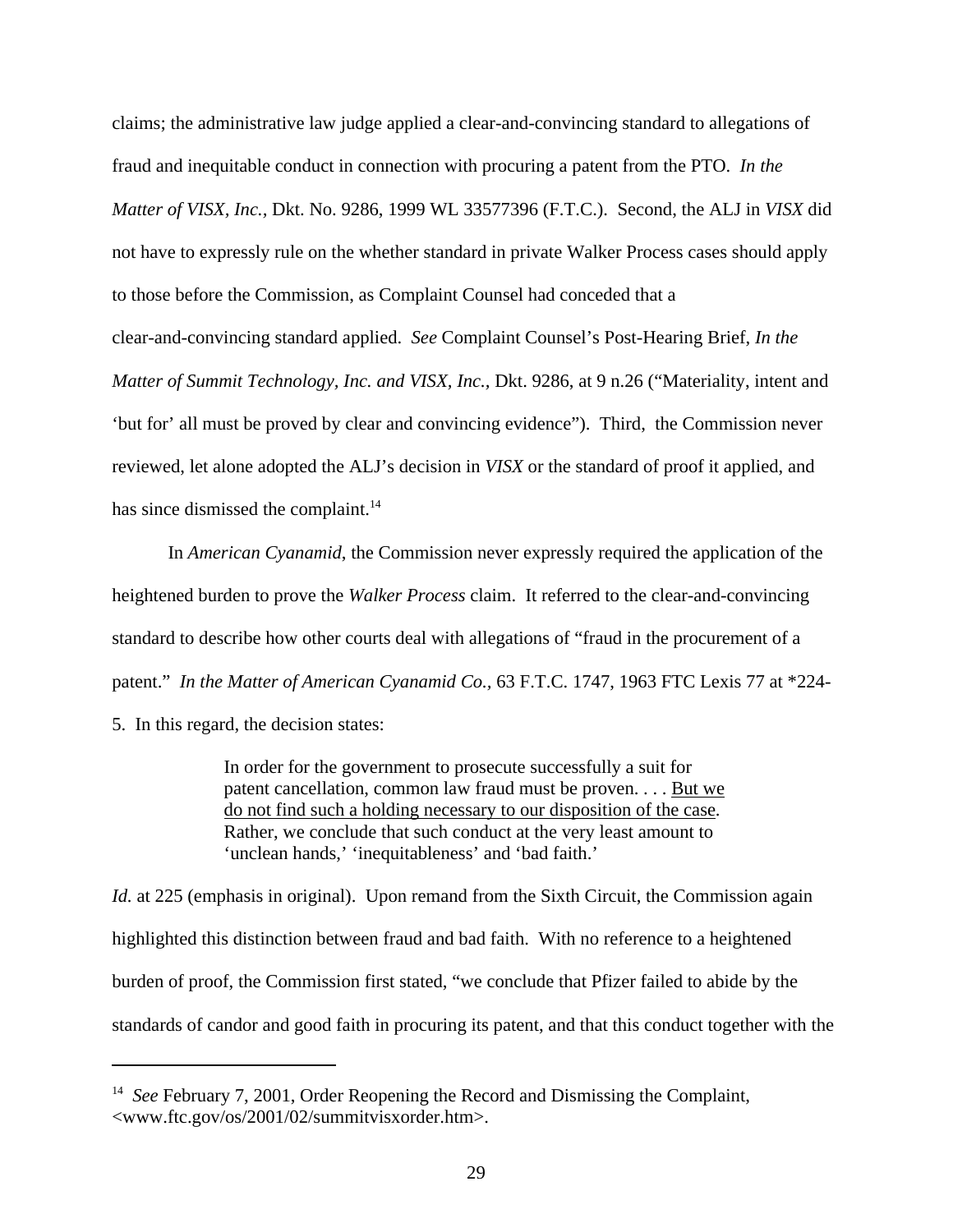subsequent exploitation of the [relevant] patent constituted a violation of section 5 of the FTC Act." *In the Matter of American Cyanamid Co.,* 72 F.T.C. 623, 684-85 (1967), *aff'd*, *Charles Pfizer & Co. v. FTC*, 401 F.2d 574 (6th Cir. 1968). The Commission went on to state, "We further find, as an alternative ground, that the evidence is clear and convincing that Pfizer committed fraud upon the Patent Office in procuring its patent." *Id.* (emphasis added). Thus, the Commission – without applying a heightened standard – found that Pfizer's bad-faith conduct violated the FTC Act. Moreover, the only reference to "clear-and-convincing" is the Commission's acknowledgment that the record contained that quantum of evidence proving the existence of fraud. The case does not hold that the clear-and-convincing standard is the applicable standard in a *Walker Process* suit brought under Section 5, much less a Section 5 suit, like this one, in which no *Walker Process* claim is asserted.

#### **D. Adverse Inferences Against Rambus**

The record compels findings in favor of Complaint Counsel on both liability and relief without regard to whether the record supports adverse inferences or presumptions against Rambus. Nonetheless, the record clearly does support adverse inferences against Rambus, and hence in weighing the evidence – or scrutinizing Rambus's challenges to the sufficiency of the evidence – it is appropriate for Your Honor to take account of such adverse inferences or presumptions. The following discussion addresses two categories of adverse inferences: (1) inferences stemming from Rambus's intentional spoliation of evidence, a matter that has already been partially adjudicated during the pretrial phase of this case; and (2) inferences stemming from Rambus's strategic choice not to call as witnesses any of the company's most senior representatives – the CEO, Geoffrey Tate; the President, David Mooring; or the Board Chairman, William Davidow.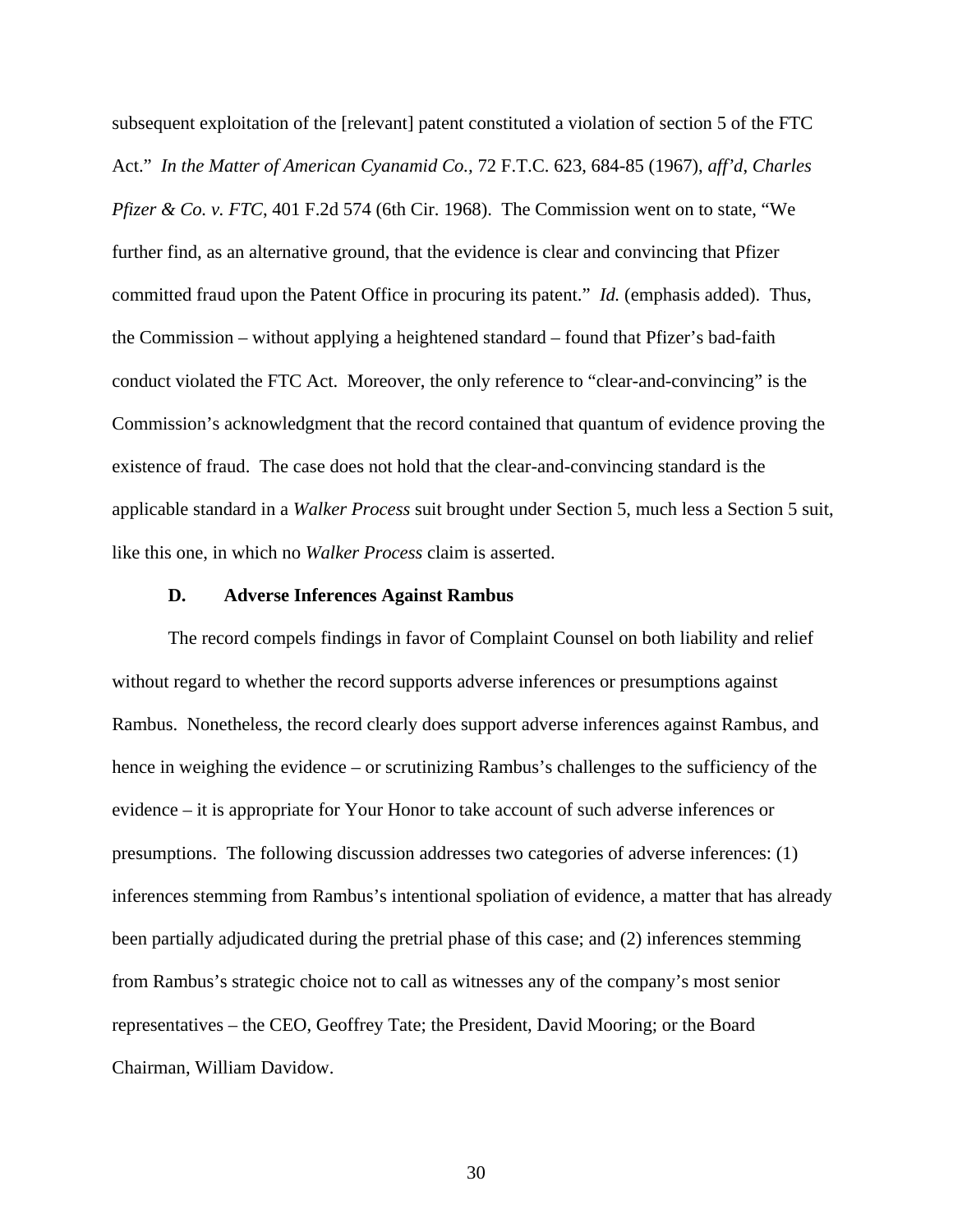## **1. Inferences Against Rambus for Its Intentional Spoliation of Evidence**

This Court has determined that "[w]hen Rambus instituted its document retention policy in 1998, it did so, in part, for the purpose of getting of documents that might be harmful" in future anticipated litigation involving "its JEDEC-related patents." February 26, 2003, Order Granting Complaint Counsel's Motion for Collateral Estoppel at 5 (internal quotation marks omitted). This Court has also determined that "Rambus's intentional destruction of documents" constituted "spoliation of evidence," and that – as a sanction against such misconduct – "for the remainder of the administrative proceedings of this matter" the following rebuttable adverse presumptions shall apply:

- 1. Rambus knew or should have known from its pre-1996 participation in JEDEC that developing JEDEC standards would require the use of patents held or applied for by Rambus;<sup>15</sup>
- 2. Rambus never disclosed to other JEDEC participants the existence of these patents;
- 3. Rambus knew that its failure to disclose the existence of these patents to other JEDEC participants could serve to equitably estop Rambus from enforcing its patents as to other JEDEC participants;
- 4. Rambus knew or should have known from its participation in JEDEC that litigation over the enforcement of its patents was reasonably foreseeable;
- 5. Rambus provided inadequate guidance to its employees as to what documents should be retained and which documents could be purged as part of its corporate document retention program;

<sup>&</sup>lt;sup>15</sup> On February 27, 2003, Complaint Counsel filed a Motion to clarify this inference by modifying it to read: "While participating in JEDEC's development of RAM standards, Rambus knew or should have known that JEDEC RAM standards being developed at that time (*i.e.,* prior to mid-1996) would require the use of patents held or applied for by Rambus." *See* Complaint Counsel's Request for Immediate Clarification of February 26, 2003 Order on Complaint Counsel's Motions for Default Judgment and for Oral Argument. Complaint Counsel also asked that references to patents in the adverse inferences be broadened to cover patents applied for by Rambus. Judge Timony denied Complaint Counsel's motion, but in doing so noted that the requested modifications "would only add self-evident detail to the order." Order Denying Request for Clarification, February 27, 2003.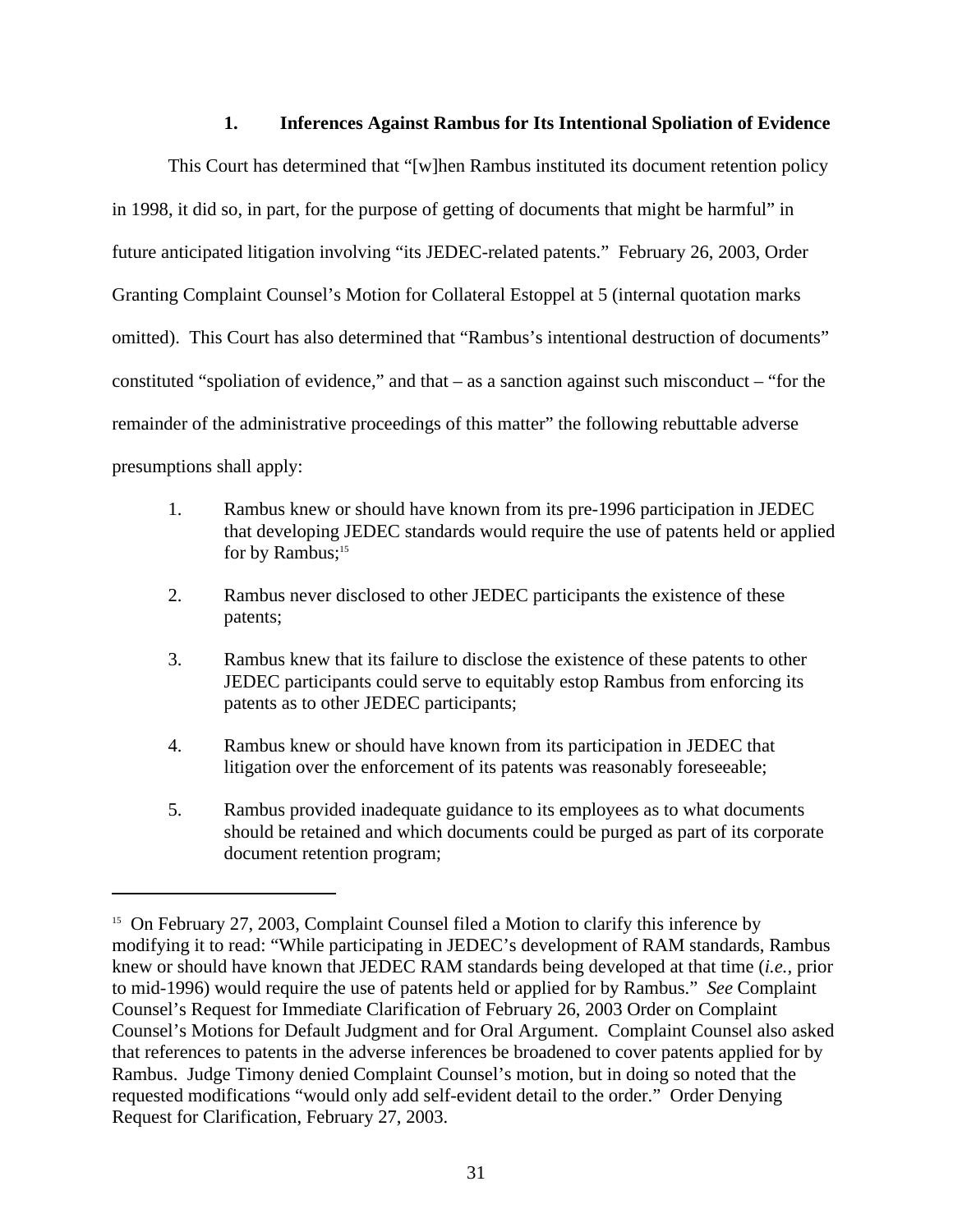- 6. Rambus's corporate document retention program specifically failed to direct its employees to retain documents that could be relevant to any foreseeable litigation; and
- 7. Rambus's corporate document retention program specifically failed to require employees to create and maintain a log of the documents purged pursuant to the program.

February 26, 2003, Order on Complaint Counsel's Motions for Default Judgment and for Oral Argument at 4,  $8-9$ <sup>16</sup>

Moreover, this Court has expressed "significant and ongoing concerns about the Respondent directing its employees to conduct a wholesale destruction of documents and failing to create an inventory of what was destroyed." April 15, 2003, Order Denying Complaint Counsel's Motion for Additional Adverse Inferences and Other Appropriate Relief at 4. Your Honor also has acknowledged "that Respondent's spoliation places Complaint Counsel in a most difficult situation," and has suggested that the spoliation issue is not "closed to future reconsideration after trial." *Id.* at 4 n.2 (emphasis in original).

Although the record more than suffices to support Complaint Counsel's proposed findings both as to liability and remedy, the document destruction issue warrants the Court's continued attention, for two reasons. First, Rambus's actions in destroying documents relevant to anticipated litigation are part of the broader pattern of conduct at issue in this case. This conduct is relevant to Rambus's business strategies, its intent, and the extent to which Rambus

<sup>&</sup>lt;sup>16</sup> As Your Honor has acknowledged, Rambus now bears the burden of rebutting each of these presumptions. April 15, 2003, Order Denying Complaint Counsel's Motion for Additional Adverse Inferences and Other Appropriate Relief at 5. *See also Welsh v. United States*, 844 F.2d 1239, 1248 (6th Cir. 1988) ("The burden thus shifts to the defendant-spoliator to rebut the presumption and disprove the inferred element of plaintiff's prima facie case."); *Nation-Wide Check Corp.*, *v. Forest Hills Distributors, Inc.*, 692 F.2d 214, 216-20 (1st Cir. 1982) (adverse inference from document destruction is sufficient to shift to the spoliator the burden of tracing proceeds of money order sales).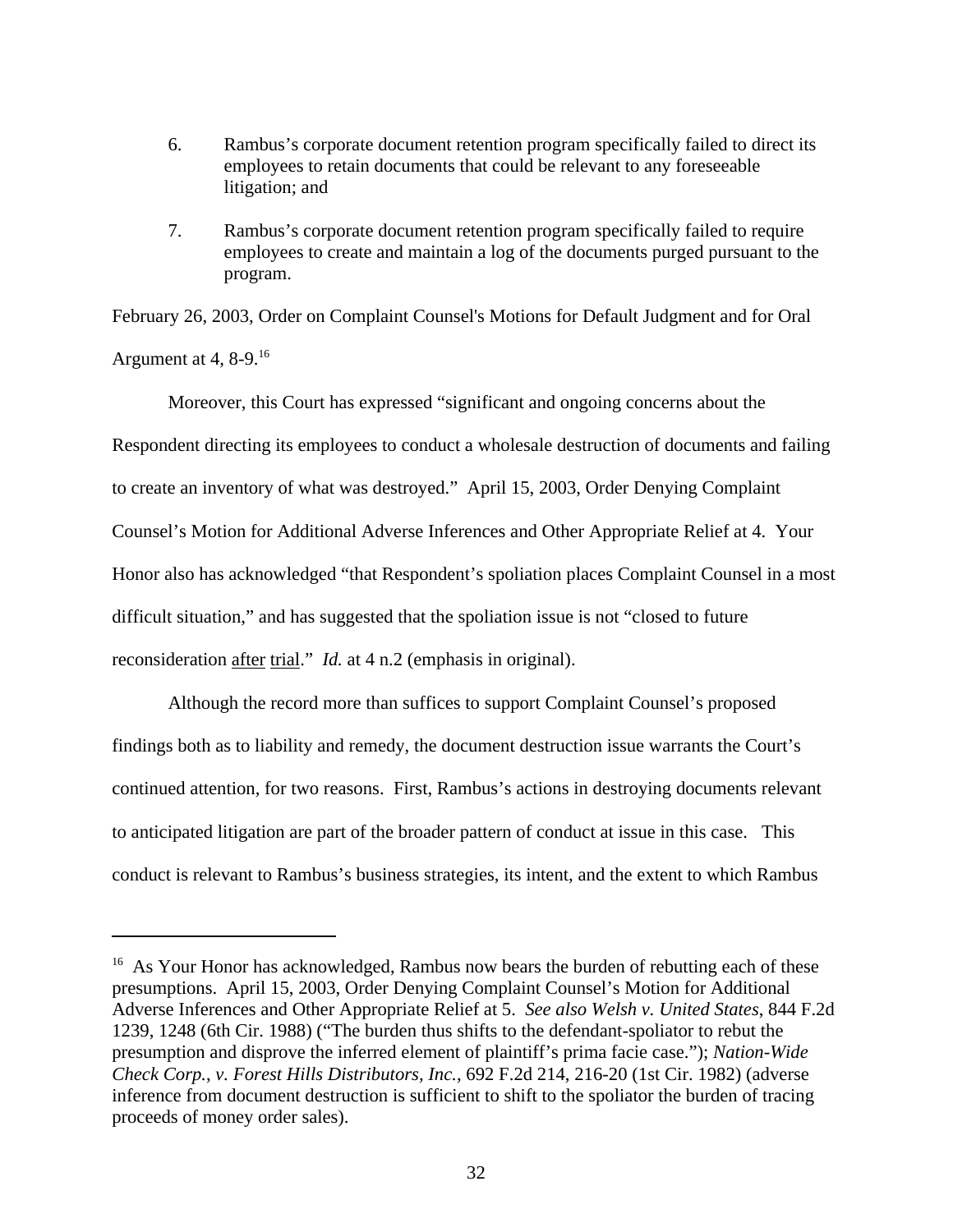understood the potential that its deceptive behavior could render unenforceable its JEDECrelated patents on equitable estoppel or antitrust grounds. *See* CCFF 1718-1758. Second, as a matter of public policy, it is important to draw attention to impropriety of destroying documents that are known to be relevant to anticipated future litigation to send a clear message that this agency will not tolerate spoliation efforts affecting its administrative proceedings.

Finally, we note that Your Honor has not yet ruled on two issues relevant to spoliation – (1) whether Rambus has rebutted the adverse inferences imposed by Judge Timony, and (2) whether, in assessing that issue, it is appropriate to apply a heightened standard of proof. *See* April 15, 2003, Order Denying Complaint Counsel's Motion for Additional Adverse Inferences and Other Appropriate Relief at 5 (denying "as premature" Complaint Counsel's request for a "clear-and-convincing" evidence standard of proof in assessing whether Rambus has rebutted the adverse presumptions). Because Rambus bears the burden of proof as to whether it has rebutted the adverse inferences, Complaint Counsel will defer to the rebuttal brief further comments on this issue.<sup>17</sup>

## **2. Rambus's Decision Not to Call Its Senior Executives Warrants a "Missing Witness" Inference**

Despite introducing him in the courtroom on the opening day of trial, and despite the fact that he more than any other person has directed Rambus's actions and business strategies throughout the relevant time period, Rambus, by its own admission, strategically chose not to call its CEO, Geoffrey Tate, as a witness at trial.<sup>18</sup> Similarly, Rambus chose not to call as witnesses either the company's President, David Mooring, or its Chairman of the Board, William

 $17$  For reasons that have been briefed previously, however, Complaint Counsel submits that it is fully appropriate to apply a heightened standard of proof in these circumstances. *See* Complaint Counsel's Motion for Additional Adverse Inferences and Other Appropriate Relief at 29-31.

<sup>18</sup> *See* Stone, Tr. 10921-22.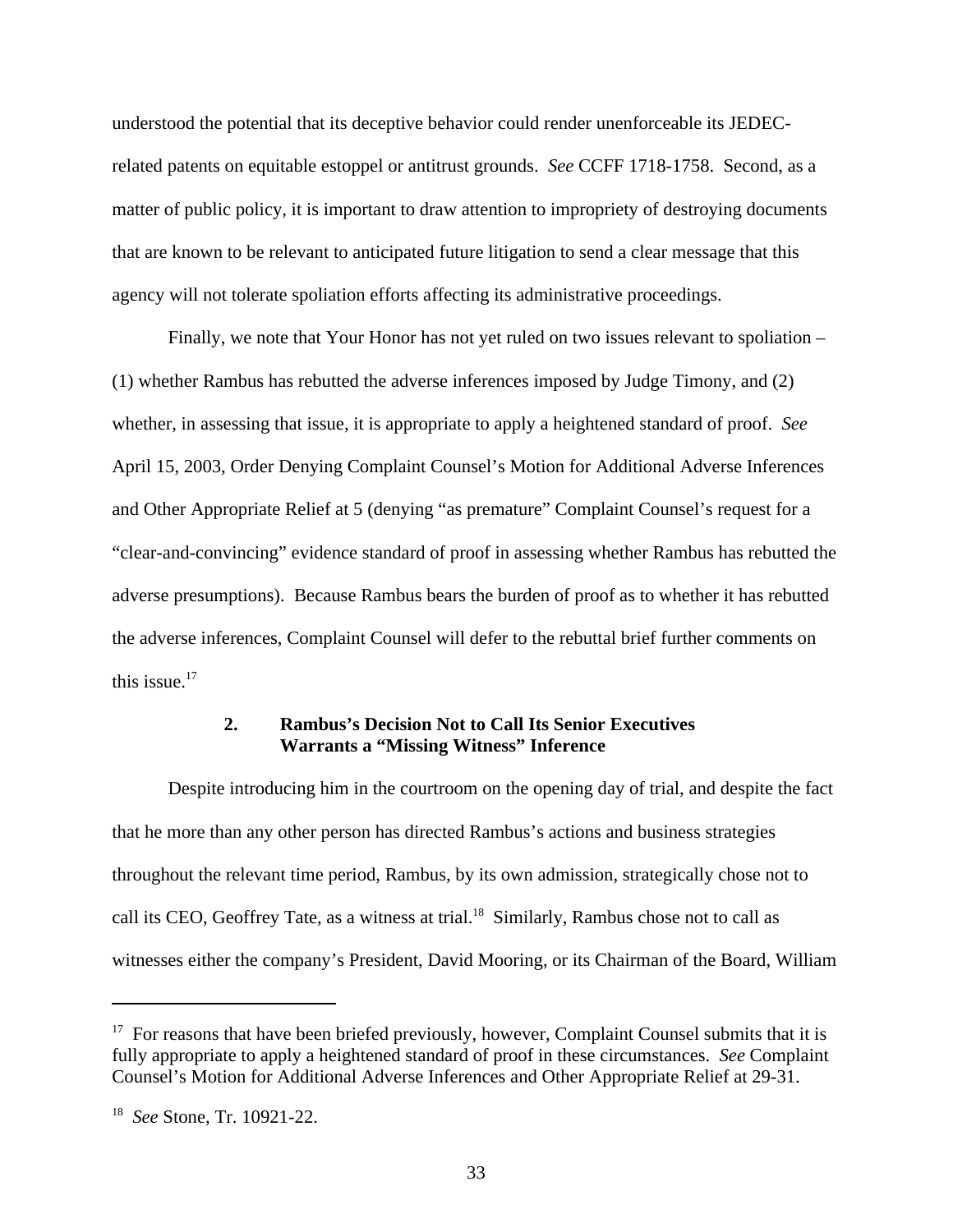Davidow. Rambus made this choice even though both gentlemen, like Mr. Tate, played central roles in influencing Rambus's business strategy and decisions in matters directly at issue in this case, and even though (again as is true with Mr. Tate) they both authored or received many of the documents that were admitted in evidence, per stipulation of counsel, in the earliest stages of the trial.

Under these circumstances it is appropriate to infer that, had these Messrs. Tate,

Mooring, and Davidow been called to testify, their testimony would have been unfavorable to

Rambus's case. As one court has stated:

It is generally agreed that when a potential witness is available, and appears to have special information relevant to the case, so that his testimony would not merely be cumulative, and where his relationship with one of the parties is such that the witness would ordinarily be expected to favor him, then if such party does not produce his testimony, the inference arises that it would have been unfavorable.

*Kean v. Commissioner of Internal Revenue*, 469 F.2d 1183, 1187 (9th Cir. 1972) (internal punctuation omitted) (quoting McCormick, Evidence § 249, p. 543 (1954)). The rule's applicability to administrative proceedings is well established. *See, e.g.*, *Golden State Bottling Co. v. NLRB*, 414 U.S. 168, 174 (1973).

The circumstances presented here easily satisfy the two basic criteria that trigger the missing witness inference: (1) Messrs. Tate, Mooring, and Davidow are each "peculiarly available" to Rambus, as that term is construed by the relevant case law; and (2) each has superior knowledge of key facts at the heart of this case, such that their testimony would not have been inferior or cumulative. *See Kean*, 469 F.2d at 1187-88.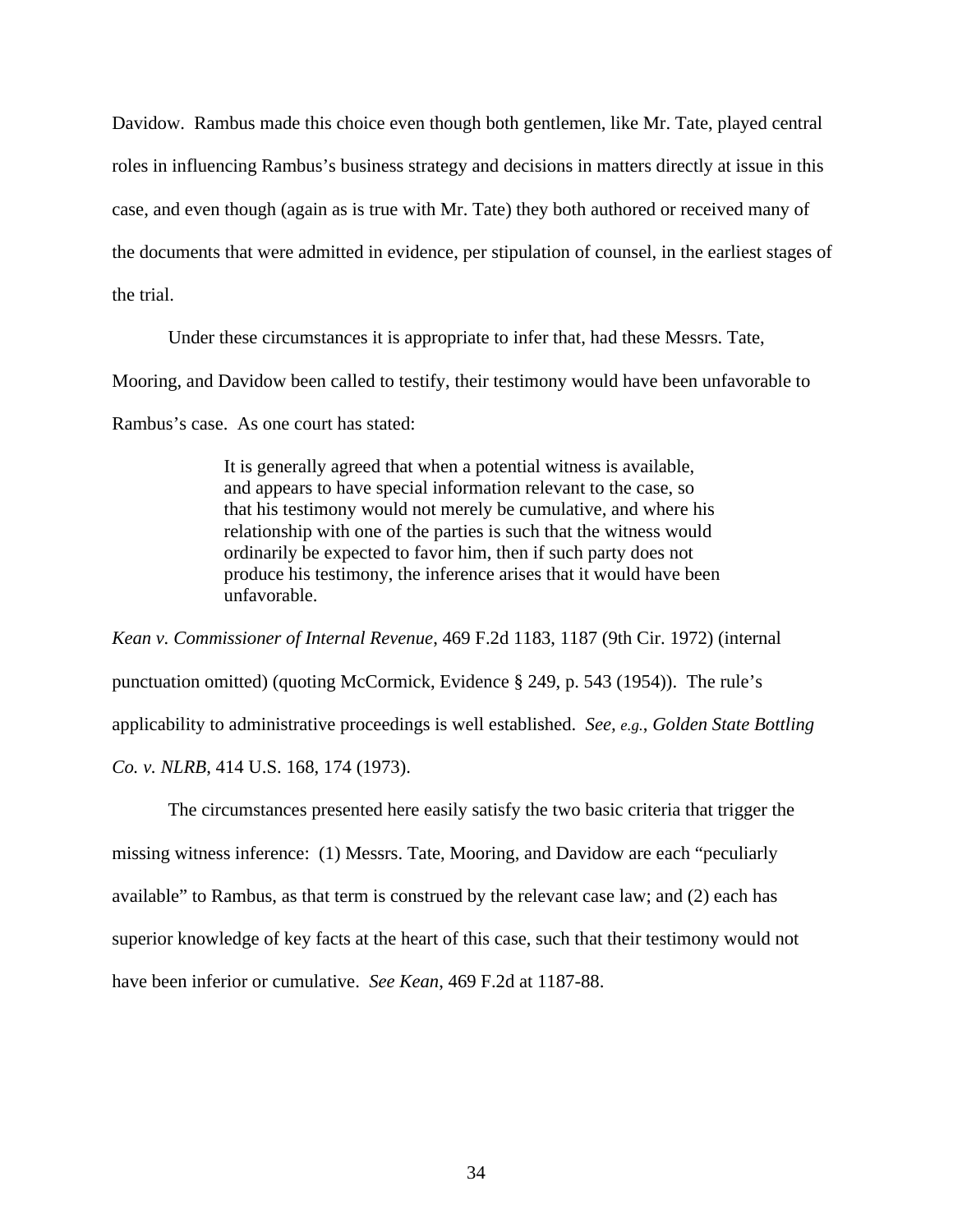## **a. Messrs. Tate, Mooring, and Davidow Are Peculiarly Available to Rambus**

Witnesses are deemed "peculiarly available" to one party if they are biased in favor of that party, even if they may be available to the other party through compulsory process or their presence at trial. *See, e.g., Kean*, 469 F.2d at 1188 (availability for purposes of the missing witness rule "depends upon all the facts and circumstances bearing upon the witness's relation to the parties and not merely upon his physical presence at trial or accessability for service of a subpoena"); *Tyler v. White*, 811 F.2d 1204, 1207 (8th Cir. 1987) (reasoning that a witness "presumptively interested in the outcome" is not of "equal avail to both parties " even if subject to compulsory process ). *See also Welsh v. United States*, 844 F.2d 1239, 1245, n.1 (6th Cir. 1988); *U.S. v. Hoenscheidt*, 7 F.3d 1528, 1531 (10th Cir. 1993). Specifically, courts view the basic employer-employee relationship as implicating the type of bias that renders a witness not truly available to the other side. *See, e.g., U.S. v. Beekman*, 155 F.2d 580, 584 (2d Cir. 1946); *Jones v. Otis Elevator Co.*, 861 F.2d 655 (11th Cir. 1988) ("Because of an employee's economic interests, the employer-employee relationship is recognized as one creating practical unavailability.").

In *Kean v. Commission of Internal Revenue*, the missing witness was present in the courtroom and accessible for service of a subpoena, but was determined to be not equally available to both parties. 469 F.2d at 1187-88. The court reasoned that because petitioner had employed the witness for 22 years and had a better understanding of his testimony, the witness not equally available, and failure to call him warranted an adverse inference. *Id.*

As applied in the present case, this same reasoning leads to the conclusion that Messrs. Tate, Mooring, and Davidow, despite being subject to compulsory process, were nonetheless "peculiarly available" to Rambus for purposes of the missing witness rule. As Rambus's senior-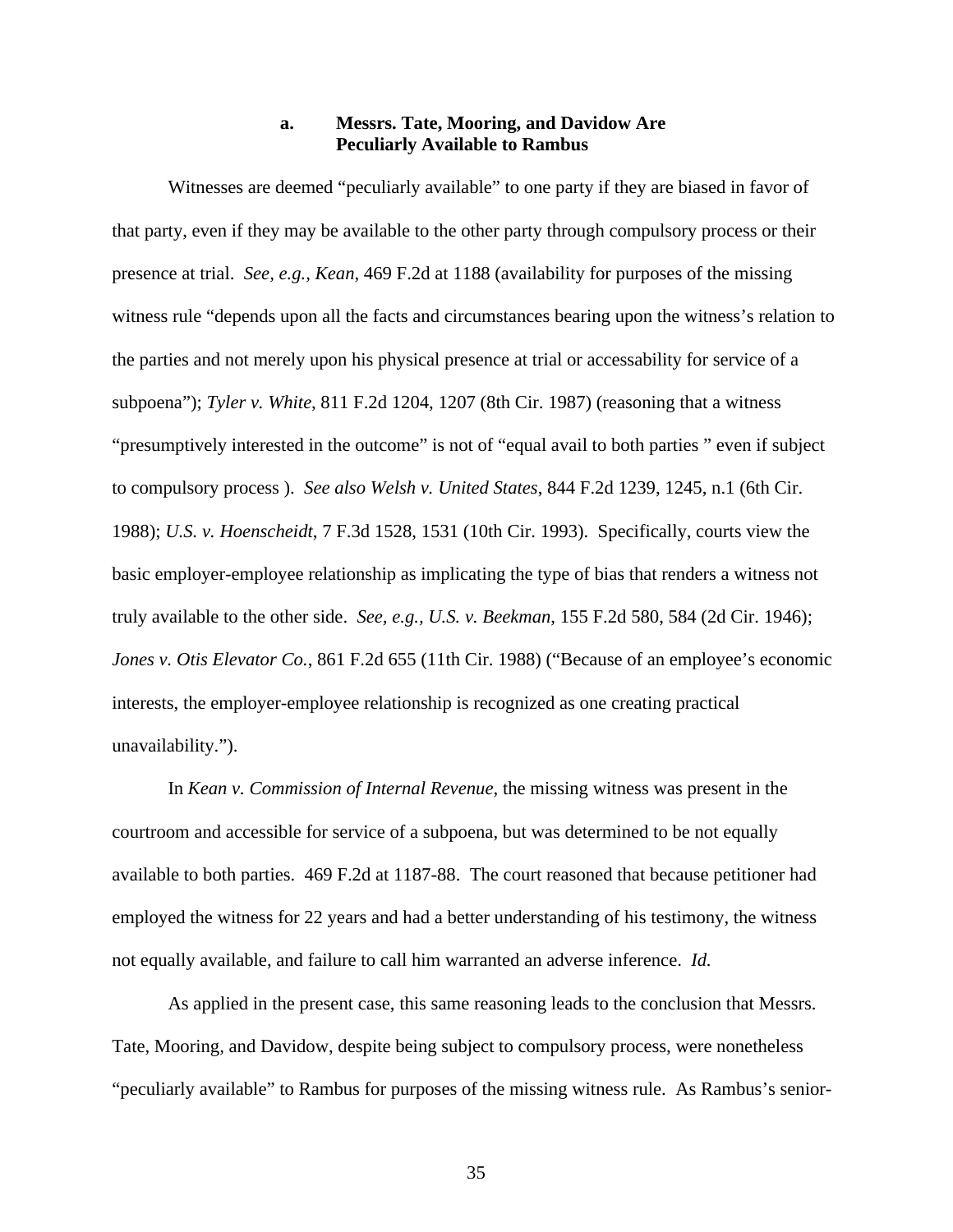most corporate representatives, their bias runs even deeper than that of the uncalled witnesses in *Kean* and various other cases in which courts have found that employees were practically unavailable to their employer's litigation adversaries. The proclivity of such high-ranking corporate officials to testify in a manner favorable to Rambus trumps any possible argument that these uncalled witnesses were practically available to be called by Complaint Counsel.

Moreover, with respect to Mr. Tate in particular, counsel for Rambus has demonstrated that it wields an even more tangible control over the uncalled witness. In a letter dated July 17, 2003, Rambus's lead trial attorney, Gregory Stone, informed Complaint Counsel that Mr. Tate was unavailable to appear in Complaint Counsel's rebuttal case, explaining that counsel for Rambus had "advised Tate that he could begin a sabbatical," for roughly two months – out of the country. *See* July 17, 2003, Letter from Gregory P. Stone to M. Sean Royall **[Tab 1].** The fact that Rambus's counsel was consulted about, and subsequently authorized, Mr. Tate's extended absence from the country during trial provides yet additional proof that Mr. Tate is peculiarly within Rambus's control.

### **b. Messrs. Tate, Mooring, and Davidow Would Have Provided Superior, Non-Cumulative Testimony**

The circumstances here also satisfy the second criterion for the missing witness doctrine, that "the testimony of the uncalled witness must not be cumulative or inferior to the testimony already presented." *Kean*, 469 F.2d at 1188. Even if another witness has testified regarding an issue, the missing witness's testimony as to that issue is not viewed as cumulative if it could have corroborated the testimony already introduced. *See, e.g., Frierdich v. Commissioner*, 925 F.2d 180 (7th Cir. 1991) (court upheld adverse inference against defendant for failure to call widow to corroborate testimony explaining that an unusually structured transaction was indeed a bona fide loan to her lawyer). For example, in *Gaw v. Commissioner*, 1995 WL 664592, 1995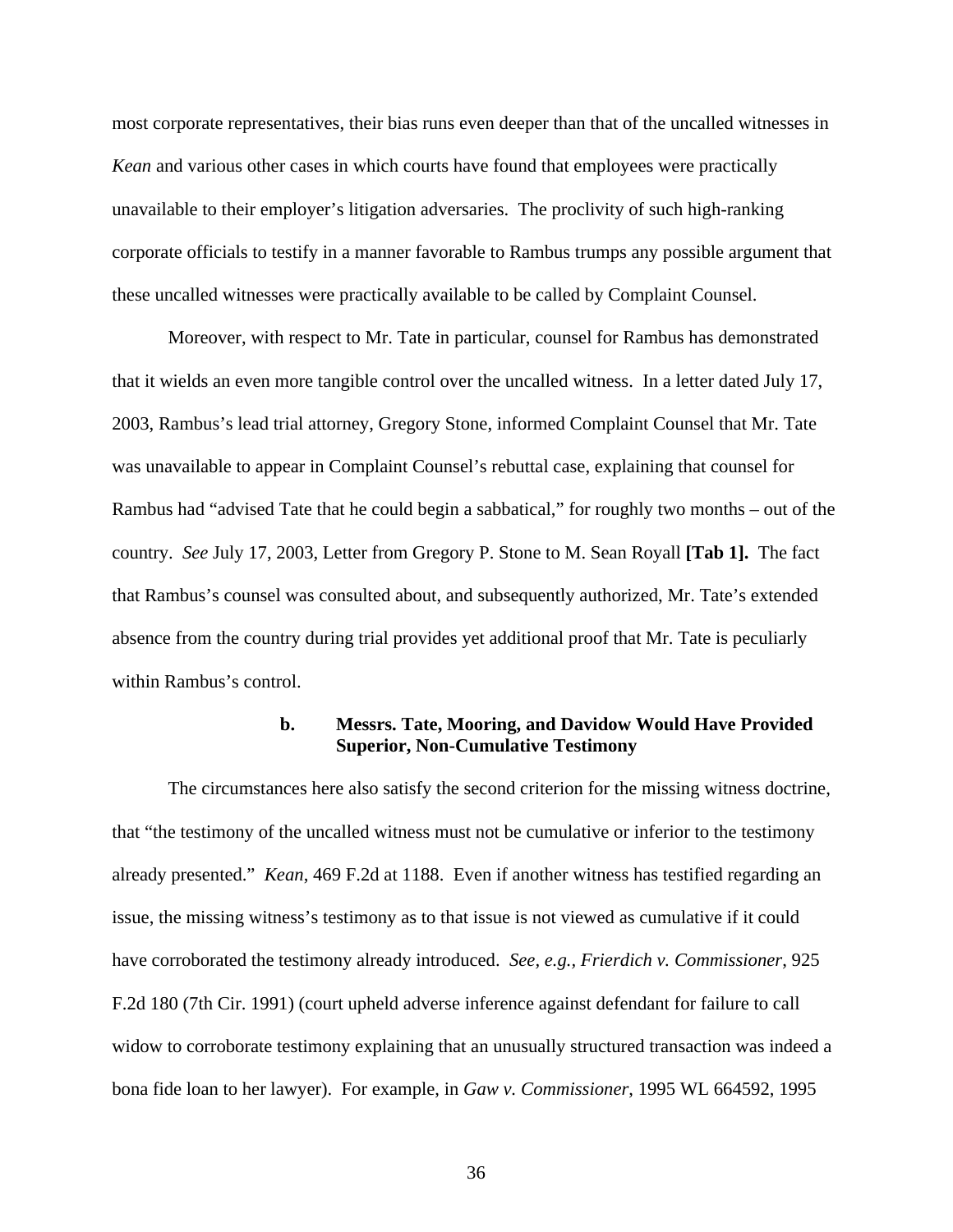Tax Ct. Memo. LEXIS 530, \*81-82 (U.S. Tax Ct.), the court drew an adverse inference for failure to call the owner of certain entities, even though the managing director and chairman of those entities had testified as to the relevant issues. *Id.* The court reasoned that because the uncalled witness's testimony would have corroborated the testimony already introduced it would not have been merely cumulative. *Id.*

As a general matter, the thoughts, strategies, and knowledge of Rambus's three most senior corporate representatives are highly relevant to multiple issues in this case, including Rambus's exclusionary conduct and anticompetitive intent. Moreover, each of these individuals played a central role in connection with events and transactions that go to the heart of this case. Indeed, the list of admitted trial exhibits, which includes literally hundreds of documents that were authored by, received by, or that otherwise relate to these three uncalled witnesses.<sup>19</sup>

Documents and other testimony identify Mr. Tate as a driving force behind, among other things, Rambus's efforts to make RDRAM a dominant industry standard (*see* CCFF 732-33, 868, 911-12); to broaden its patent applications to cover features of SDRAM and DDR SDRAM (*see* CCFF 911-13, 981, 993, 1003, 1054, 1057-58); to conceal its intellectual property from JEDEC and its members (*see* CCFF 926, 1098-99, 1676-78, 1682-84, 1686, 1696-97); to develop and implement a strategy to enforce its previously undisclosed JEDEC-related patents, in a way that reduced the attractiveness of SDRAM and DDR SDRAM and favored RDRAM (*see* CCFF 917, 1691-93, 1711, 1870-71, 1920, 1977, 1994 ); and to systematically destroy documents that could potentially harm Rambus in future anticipated litigation (*see* CCFF 1720, 1722, 1726). Plainly, as the company's CEO and the architect of Rambus's strategies in these other respects, Mr. Tate's testimony – had he been called to testify live at trial – would have provided superior, non-

<sup>&</sup>lt;sup>19</sup> For instance, at least 407 of the admitted exhibits directly relate to Mr. Tate, many if not most of which could not have been used with any other witness.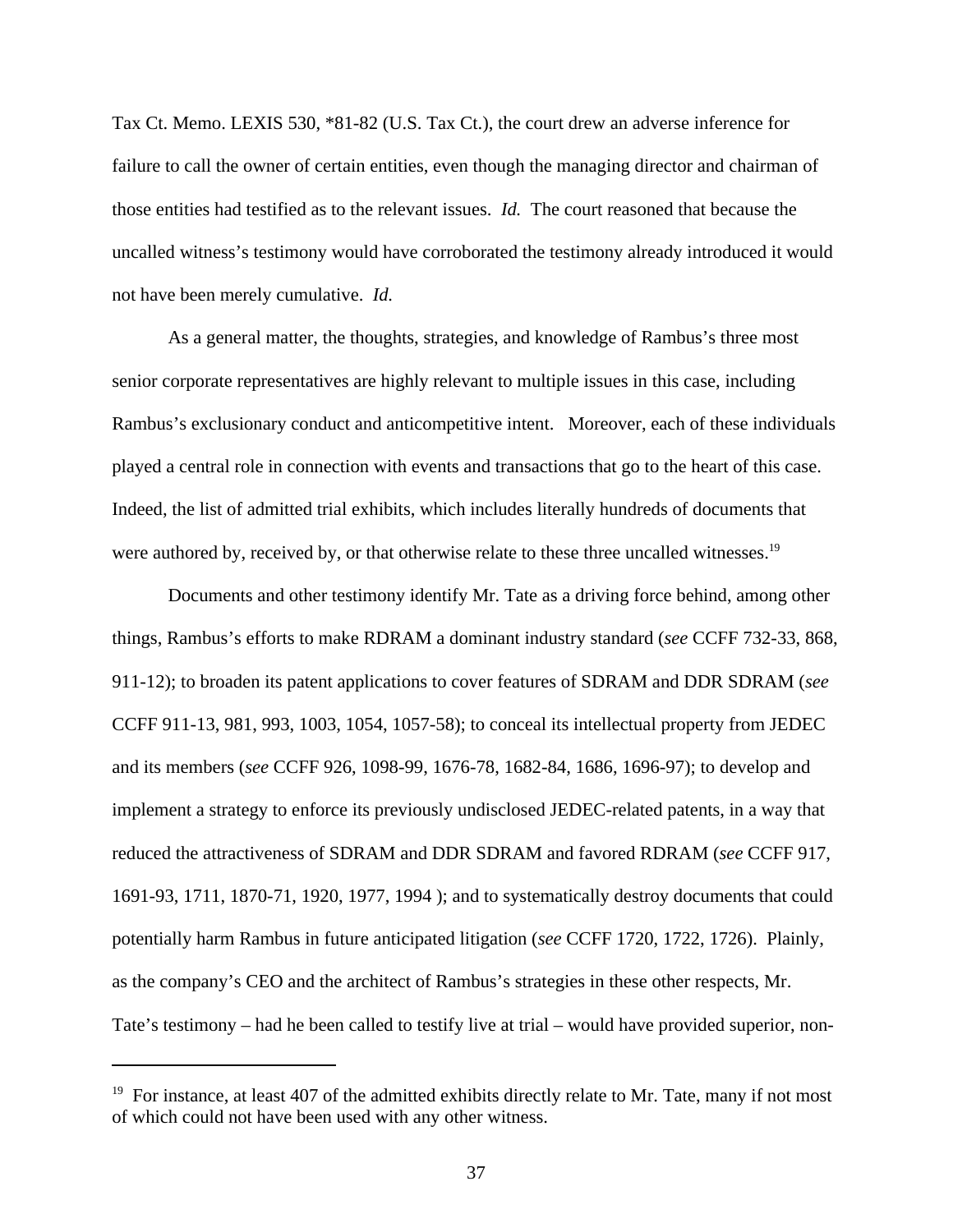cumulative evidence. The same can be said for Mr. Mooring and Mr. Davidow, both of whom played central roles with respect to key issues, such as Rambus's understanding of JEDEC's patent policy and its patent enforcement strategy, respectively. *See* CCFF 926, 938, 987, 1682, 1692, 1720, 1751, 1978, 1064, 1098-99 (Mooring). *See also id.* 1676, 1682, 1706, 1720, 1871, 1875, 1992, 1994, 1977, 2029 (Davidow).

Complaint Counsel submits that Your Honor should consider Rambus's strategic decision not to call its most senior executives in assessing both Rambus's challenges to the sufficiency of the evidence, and what weight to give documents which Complaint Counsel was unable to use at trial because Rambus's most senior corporate representative were unavailable for cross-examination.

## **III. THE RECORD EVIDENCE REQUIRES THAT RAMBUS BE FOUND LIABLE ON ALL THREE COUNTS OF THE COMMISSION'S COMPLAINT**

Independent of what this Court may conclude as to the imposition of adverse inferences, the record evidence overwhelmingly proves each essential element of all three counts of liability contained in the Commission's Complaint. This section provides an overview of the record evidence bearing on the subject of liability, which of course is presented in far greater detail in Complaint Counsel's proposed findings of fact.

# **A. JEDEC's Policies, Rules, and Procedures Required Good-Faith Disclosure of Relevant Patents and Patent Applications**

Rambus voluntarily joined JEDEC and, in doing so, became subject to JEDEC's rules and procedures. *See* CCFF 209 (Rambus "agree[d] to participate in the activities of" JEDEC as part of its membership application).<sup>20</sup> It is through violating and subverting these rules and

 $20$  As one commentator recently noted, "the case law strongly suggests that merely joining an SSO is sufficient to constitute consent to be governed by the SSO's bylaws." Mark A. Lemley,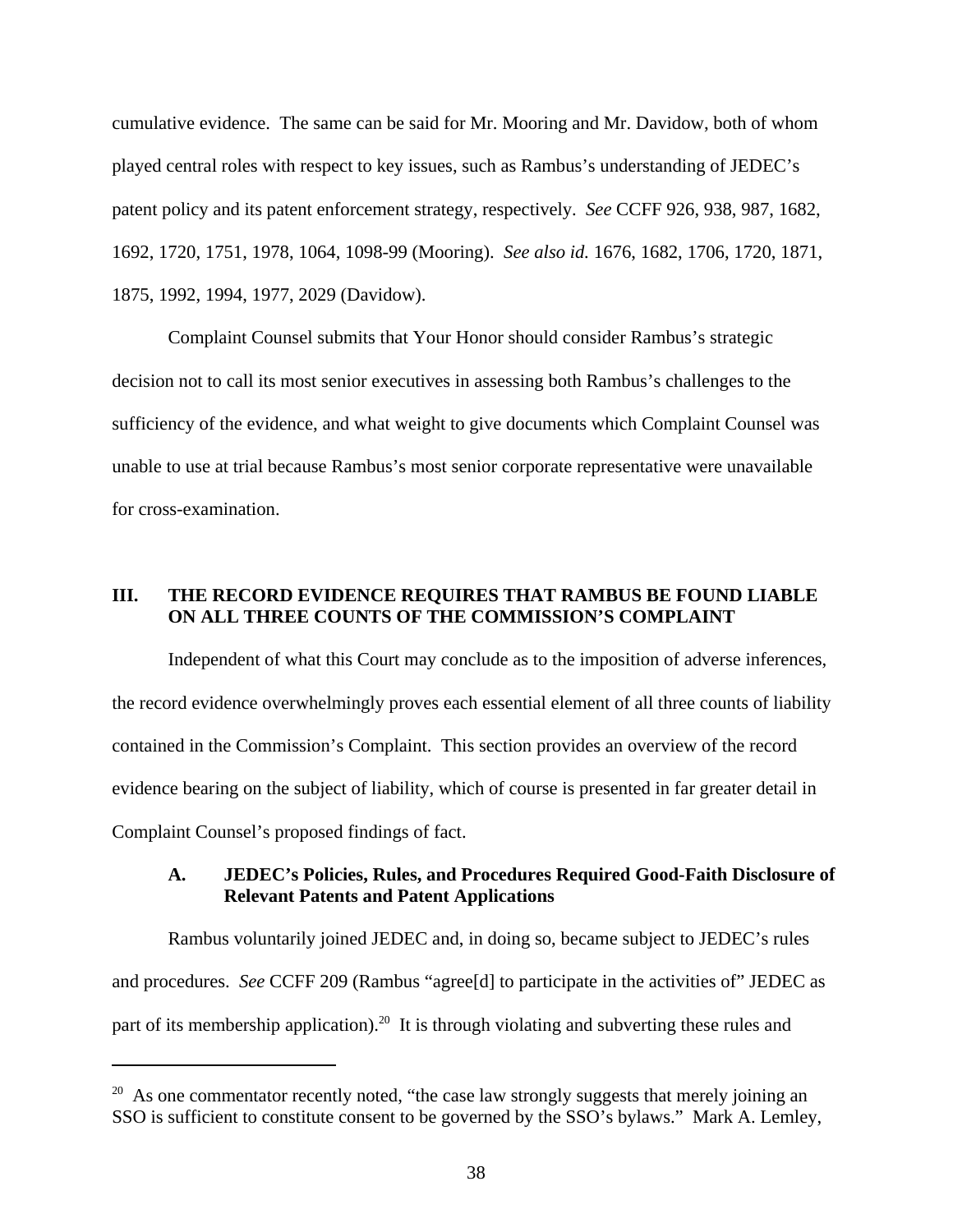procedures, and the core purposes of JEDEC's open standards process, that Rambus acquired its monopoly in the relevant technology markets. Hence, the necessary starting point for any analysis of liability is the purposes of JEDEC as well as its policies, rules, and procedures. The evidence pertaining to these issues is summarized below but is addressed in far greater detail in Complaint Counsel's proposed findings of fact. *See* CCFF 300-443.

# **1. JEDEC Was Committed to Developing "Open" Standards and Avoiding Patented Technology When Possible**

The rules and obligations incumbent on JEDEC members were critical to ensuring that JEDEC could pursue its key objectives in standard setting. JEDEC identified these objectives as:

- "setting open standards";
- being "especially careful not to unintentionally standardize patented technology";
- "prohibiting the incorporation of patented technology into a standard unless the patent owner is willing to grant a license on reasonable terms";
- requiring "JEDEC committee members to disclose, as early in the standard development process as possible"; and
- preventing "a single entity from stifling competition."

*Amicus Curiae* Brief of JEDEC Solid State Technology Association in Support of Defendants-Appellees' Petition for Rehearing and Rehearing En Banc CX3089, at 2-3. CCFF 300-02.

JEDEC participants agree that these principles reflect JEDEC purposes. Indeed, the evidence presented at trial demonstrates, unequivocally, that JEDEC fundamentally strived to create consensus-based, "open" standards, free to be used by anyone, and unencumbered – whenever possible – by private patent rights. CCFF 300-01, 304. Even Richard Crisp,

*Intellectual Property Rights and Standard-Setting Organizations*, 90 Cal. L. Rev. 1889, 1191 & n.69 (2002) (citing cases).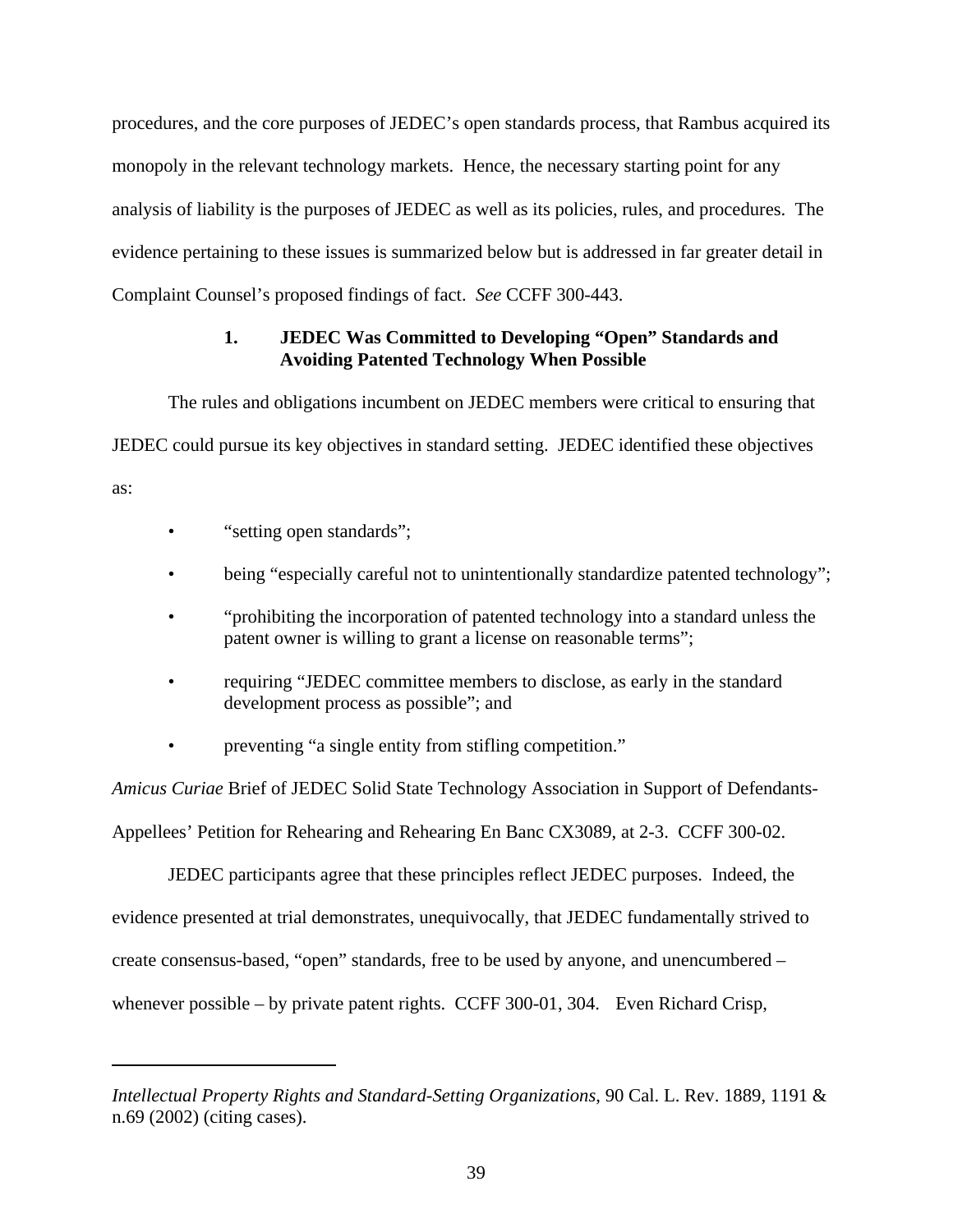Rambus's primary JEDEC representative, agreed that JEDEC's goal was "to create standards which steer[ed] clear of patents which must be used to be in compliance with the standard whenever possible." CX0903 at 2; CCFF 301.

JEDEC advanced these principles through a rubric of rules and procedures. At the most fundamental level, these included (1) JEDEC's patent disclosure policy,<sup>21</sup> and (2) "basic rules" set out in the EIA Legal Guides for its standardization programs,<sup>22</sup> which required that the programs:

- "be carried on in good faith under policies and procedures which will assure fairness and unrestricted participation"; and
- "not be proposed for or indirectly result in . . . restricting competition, giving a competitive advantage to any manufacturer, excluding competitors from the market."

EIA Legal Guides (3/14/83), CX0202 at 6 (emphasis added); *see also* CCFF 307, 310 (discussing good faith); 302, 304, 315 (discussing competition concerns). As set forth below, the evidence presented at trial amply demonstrates that JEDEC participants clearly understood – and relied on their fellow members to act in accordance with – these obligations.

# **2. JEDEC's Rules Required the Early Disclosure of Relevant Patents and Patent Applications**

JEDEC's patent disclosure policy is set forth in the relevant JEDEC and EIA manuals,

which provide in relevant part as follows:

• JEDEC standards "that require the use of patented items should be considered with great care." CX0208, § 9.3, at 19.

<sup>&</sup>lt;sup>21</sup> The purpose of JEDEC's patent policy was to enable the development of open standards, free from patent encumbrances that could conflict with future use. CCFF 316.

<sup>&</sup>lt;sup>22</sup> JEDEC was part of EIA and subject to the EIA Legal Guides during the 1991-1996 timeframe. CCFF 202-305.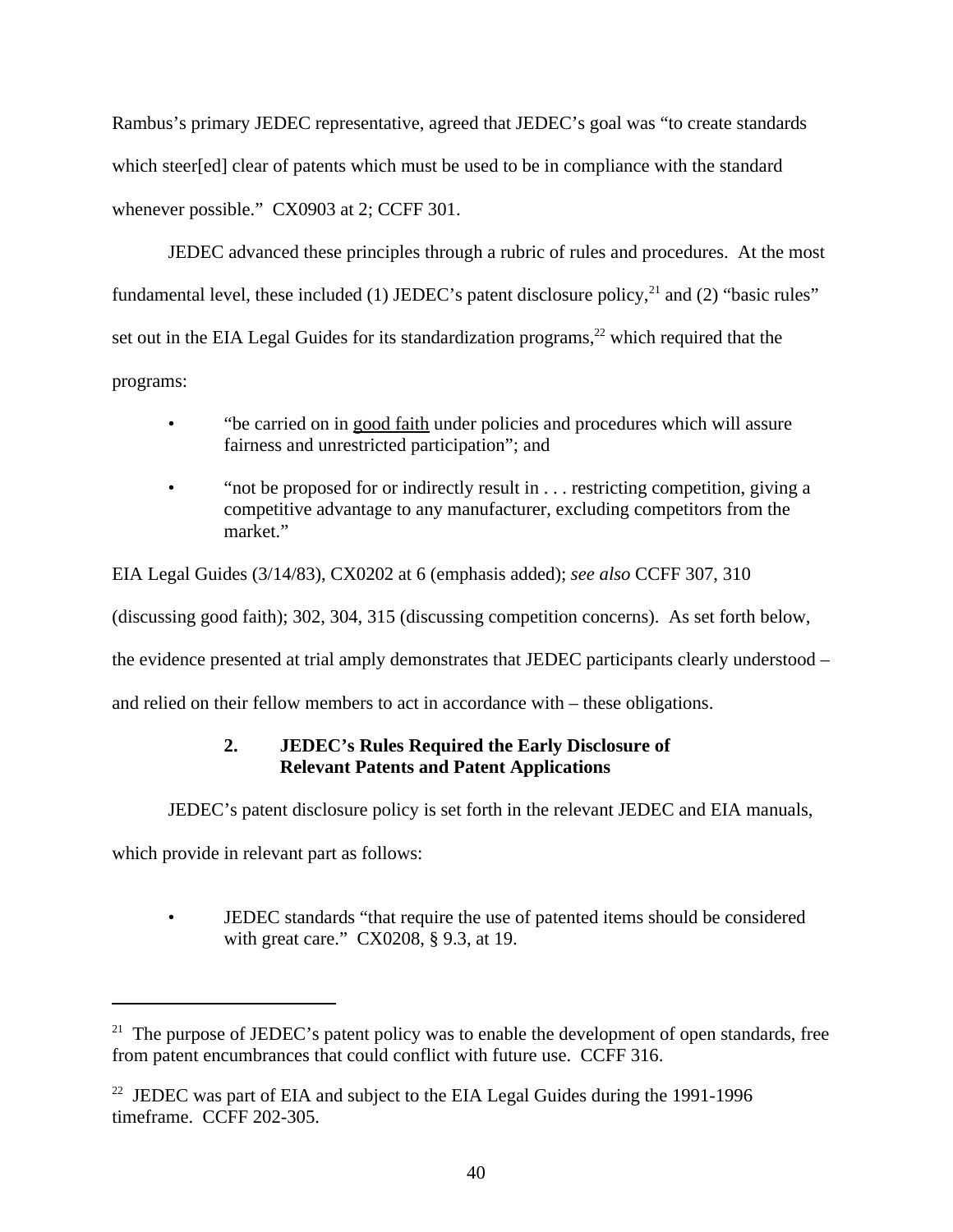- "[C]ommittees should ensure that no program of standardization shall refer to a product on which there is a known patent unless all the relevant technical information covered by the patent is known to the formulating committee, subcommittee, or working group." *Id*.
- "If the committee determines that the standard requires the use of patented items, then the committee chairperson must receive a written assurance from the organization holding rights to such patents that a license will be made available without compensation to applicants desiring to implement the standard, or written assurance that a license will be made available to all applicants under reasonable terms and conditions that are demonstrably free of any unfair discrimination." *Id*. (emphasis added); EIA Style Manual for Standards and Publications of EIA, TIA, and JEDEC, EP-7-A, § 3.4 (8/00/90), JX0054 at 9. CCFF 400.
- "The Chairperson of any JEDEC committee, subcommittee, or working group must . . . call attention to the obligation of all participants to inform the meeting of any knowledge they may have of any patents, or pending patents, that might be involved in the work they are undertaking." JEDEC Manual, § 9.3.1 CX0208 at 19 (emphasis added).

The relationship among these provisions is significant. Without compliance with the disclosure obligation, enforcement of the prior three provisions is impossible.

Viewed at the highest level, the JEDEC patent policy imposed two basic duties. First, it imposed on JEDEC participants a duty to disclose any relevant patents or patent applications of which they are aware that might involve work of a JEDEC committee. Second, it imposed on the chairperson of any JEDEC committee a duty to ensure that no known patented or patentpending technology was included in a JEDEC standard unless the committee had received advance, written assurance from the intellectual property owner that it agreed to license either on royalty-free or reasonable and non-discriminatory ("RAND") terms. CCFF 318. These duties were in place and mandatory throughout the time Rambus participated in JEDEC (CCFF 324, 330, 347, 349), and were disclosed clearly and routinely to all JEDEC participants. CCFF 357- 418.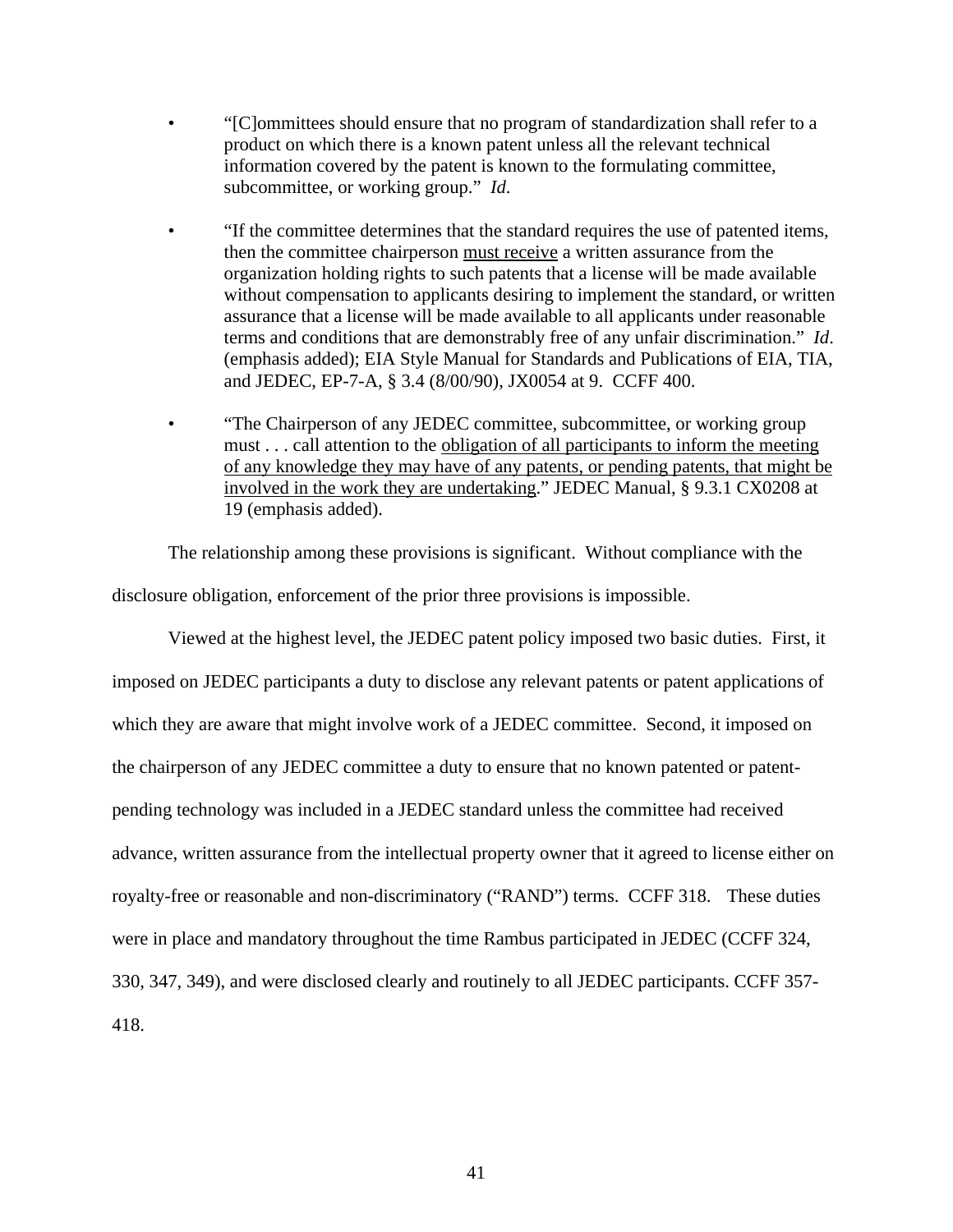### **a. The Scope of the Patent Disclosure Requirement Was Clear and Was Well Understood by JEDEC Members**

Many witnesses at trial testified as to their understanding of JEDEC's patent disclosure policies. *See* CCFF 316-356. A portion of that evidence is summarized here.

### **i. Disclosure Was Mandatory**

JEDEC members understood that the patent disclosure policy was mandatory. CCFF 324, 330. Indeed, numerous JEDEC participants emphatically testified at trial as to the obligatory nature of the policy. (CX0208 at 19 ("the obligation of all participants to inform the meeting of any knowledge they may have of any patents, or pending patents that might be involved in the work they are undertaking"); J. Kelly, Tr. 1979 ("any time a participant has knowledge of relevant intellectual property, patent or patent application, that is or may be required to comply with the work underway, then that participant has an absolute duty to disclose it."); Lee, Tr. 6595-96 ("there was a requirement to disclose patents or patent applications in progress to the committee if the work that they were doing may relate or if the patent may relate to the work the committee was doing."); Rhoden, Tr. 319, 615 (disclosure is an obligation); Sussman, Tr. 1346 ("Q. Again, based on your experience, did you view this patent disclosure policy we have been discussing as a voluntary option or was it a mandatory requirement on JEDEC members? A. It's required."); CX2057 at 200 (Meyer 12/13/00 Dep.) (disclosure is an obligation); *see also* CX0711 at 188 (Richard Crisp notes, in describing the patent policy, "The things we should not do are to not speak up when we know that there is a patent issue.")).

# **ii. Disclosure Duty Applied to Patent Applications and Anything in the Patent Process**

The JEDEC patent disclosure rule applied not only to issued patents, but also to patent applications. CCFF 320. Witness after witness at trial corroborated this point. *See, e.g.*,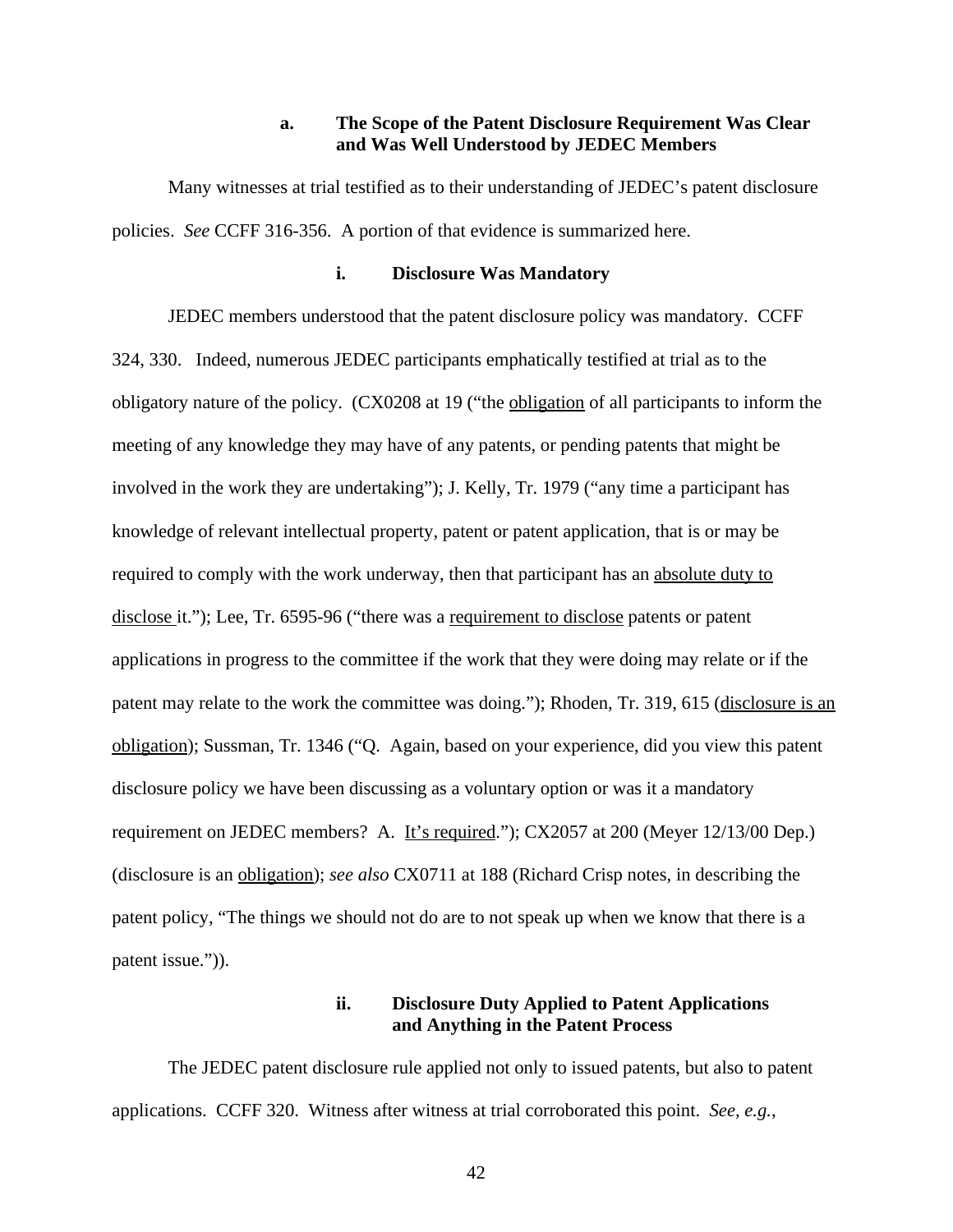Landgraf, Tr. 1693-94 ("As soon as a member knew that they had – either they had a patent of their own or applications or even a third party's patent or application, if you knew that and it was touching on some element of the standard or proposed standard, you were supposed to disclose that to the committee."); G. Kelley, Tr. 2689 ("that new member would understand that it included patent applications from the beginning because we were dealing with patent applications from that new member's beginning and was clearly an issue at my meetings."); CX2057 at 211 (Meyer 12/13/00 Dep.) (understood that "patents" included patent applications); Calvin, Tr. 1006-07 (clear about fact that patent applications were required to be disclosed); Kellogg, Tr. 5024; 1886-88 (term "patent" included patent applications); Sussman, Tr. 1342 (understood in 1981 or 1982 that patent policy required disclosure of patent applications), cited in CCFF 320.

Witnesses also established clearly that the disclosure policy extended to anything in the patent process, meaning patentable items or items for which a patent application was in progress. *See, e.g.,* Lee, Tr. 6595-96 ("the patent policy had a few aspects to it. First of all, there was a requirement to disclose patents or patent applications in progress to the committee if the work that they were doing may relate or if the patent may relate to the work the committee was doing."); Rhoden, Tr. 307, 317-21 ("patent" has always been applied to anything in the patent process); Sussman, Tr. 1333-34 ("issued patents, patent applications . . . if you were about to apply for a patent"); G. Kelley, Tr. 2406-07 ("patent" as used by Mr. Townsend meant an "issued patent that was available from the patent office, patent applications that were being worked on with the patent office, and <u>items that were probably going to become patents</u>"); M. Kellogg, Tr. 5024 (Gordon Kelley made it clear that "any company was obligated to disclose patent activity"); M. Kellog, Tr. 5032 ("Patent activity to me is intent to file, file, the actual filing itself or the issuance of a patent, so I use the general term"); CX0306 (sign-in sheet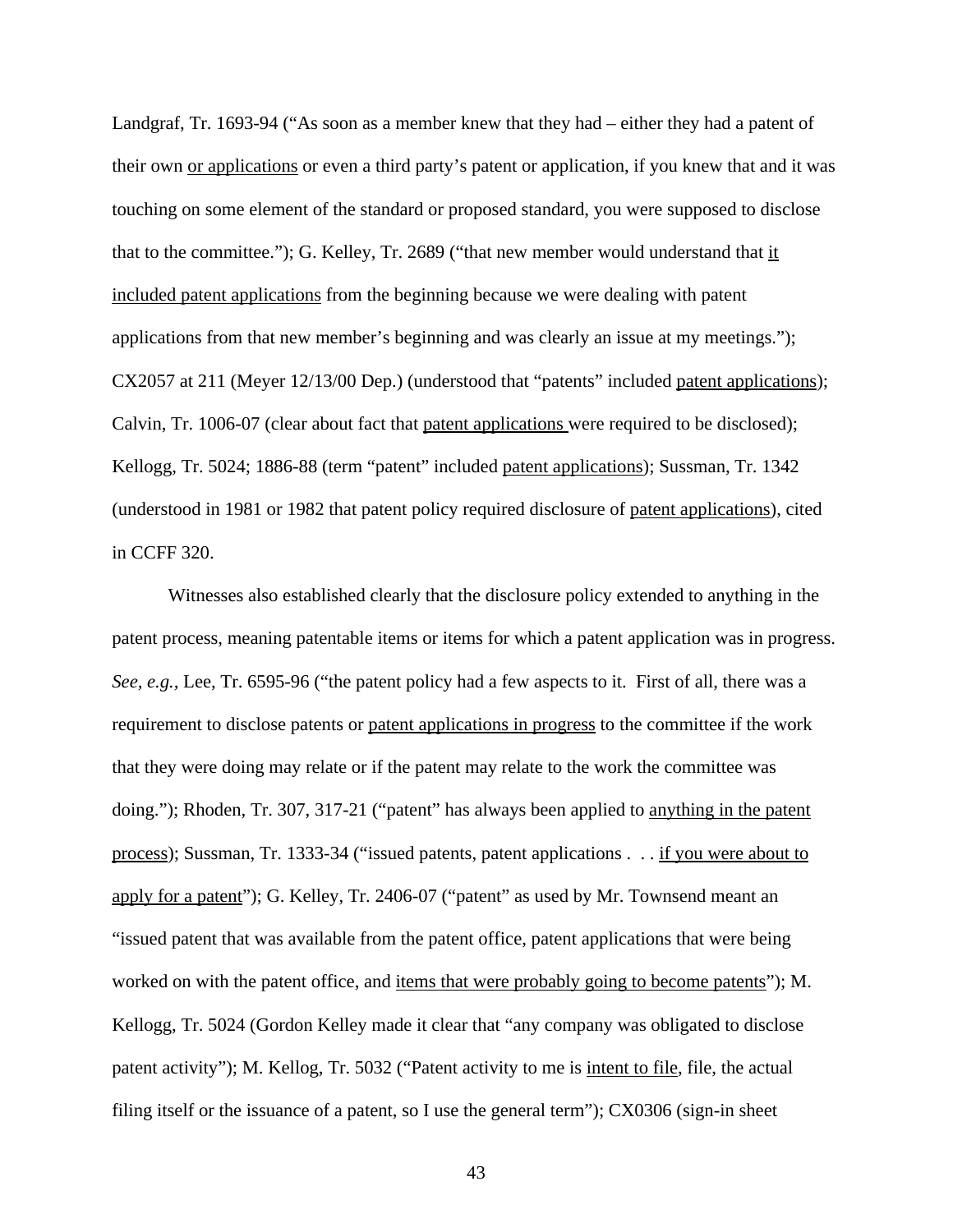"patentable or patented item"); CX0042A at 7 (Townsend memorandum: noting "existing rules of the EIA governing patentable matters" and reminding participants of their obligation to indicate "the intent of your company to patent of not patent the subject matter"). *See also* McGrath, Tr. 9272-9273 ("Judge McGuire: But also this obligation to act in good faith, did that incorporate the idea of disclosing patent applications as they were being developed? The Witness: Yes, it would."); CCFF 320.

If the disclosure policy did not cover patent applications, the purpose behind the policy could not be vindicated.<sup>23</sup> As John Kelly – JEDEC's President and the EIA/JEDEC General Counsel – explained at trial:

> [I]f the work of the committee was held up, in effect, by the condition that only issued patents needed to be disclosed, then the standard development process could reach a very late stage or, in fact, already be concluded by the time a patent finally issued and there was disclosure that the patent was required to comply with the work by the committee on the standard under development, and that would produce exactly the same kind of anti-competitive result that we're trying to prevent by the disclosure.

J. Kelly, Tr. 1896-97, cited in CCFF 320.

As discussed in more detail below, during the time Rambus participated in JEDEC,

JEDEC's practices and procedures provided all participants with ample notice that the patent

disclosure policy included a requirement to disclose patent applications. As an initial matter, the

JEDEC Manual of Organization and Procedure, which was revised in 1993, made explicit

reference to the requirement to disclose pending patents. (CX0208 at 19). In addition, both

 $23$  JEDEC's requirement to disclose relevant patent applications is consistent with the patent policy guidelines of the American National Standards Institute ("ANSI"). Although ANSI does not create standards, it does accredit standard setting organizations, provided the organizations' procedures, including patent disclosure procedures, are consistent with ANSI's policy guidelines. ANSI's guidelines specifically contemplate that ANSI-accredited standard setting organizations may choose to require the disclosure of patent applications. *See also* CCFF 443 patent policy regarding ANSI.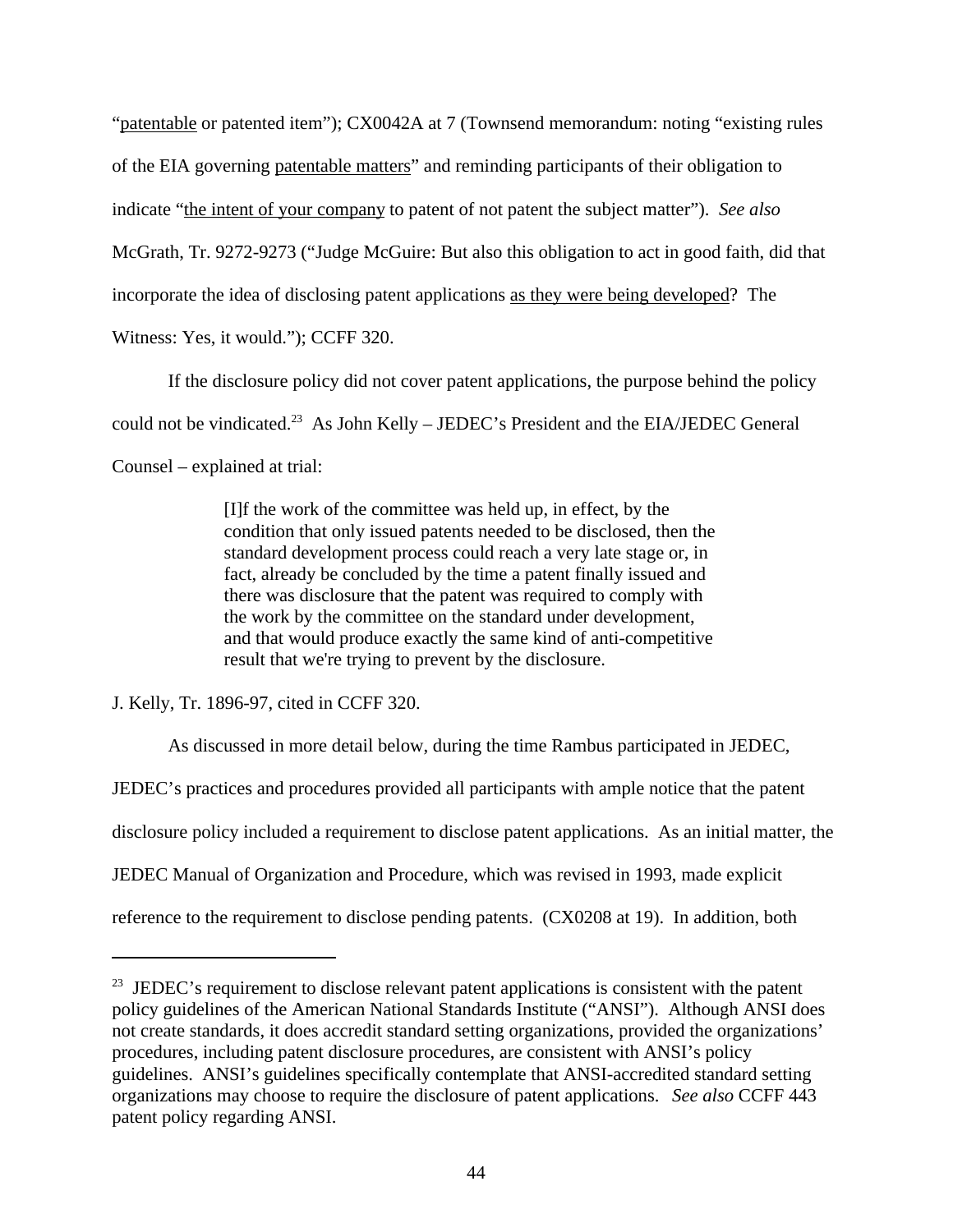patents and patent applications appeared on tracking lists distributed to members. CCFF 367-69; *see also* CX0042A at 7 (requesting members to research company position on "patents held or applied for"). Further, the patent reminder notice on the sign-in sheet that participants had to sign at each meeting included the term "patentable." CCFF 320, 370. JEDEC participants testified that they understood this term to refer to anything over which an individual company claimed ownership or anything that they claimed could be patentable. *See* CCFF 320; Rhoden, Tr. 336.

## **iii. Disclosure Duty Applied to Patents and Applications That "Might" Be Involved in Standards "Under Development"**

JEDEC representatives and participants specifically reject the idea that the disclosure obligation is not triggered until a standard has been finalized, or a patent is known to be required. CCFF 335-38. First, EIA/JEDEC patent policy required disclosure of patents and patent applications that "might be involved" in the standards under development. CCFF 335 (*e.g.,* G. Kelley, Tr. 2705 ("any claim that might apply to the work of the committee it was required to disclose"); Landgraf, Tr. 1693-94 (disclose patents or applications "that would potentially be impacting the standard or proposed standard."); Sussman, Tr. 1346 (must disclose where there is a "gray" area); CX2057 at 203-04 (Meyer 12/13/00 Dep.) (disclosed patent when "sufficiently close" to work of JEDEC.); Williams, Tr. 909-11 (must disclose if "there would be a reasonable possibility that the patent was going to be associated with the work of JEDEC)). *See also* CCFF 337 (citing CX0353 at 1 (Letter from John Kelly stating that "assurances must be provided by the patent holder when it appears to the committee that the candidate standard may require the use of a patented invention") (emphasis in original)).

Moreover, the obligation to disclose was triggered as soon as a participant becomes aware that a relevant patent or pending patent might cover a technology incorporated in a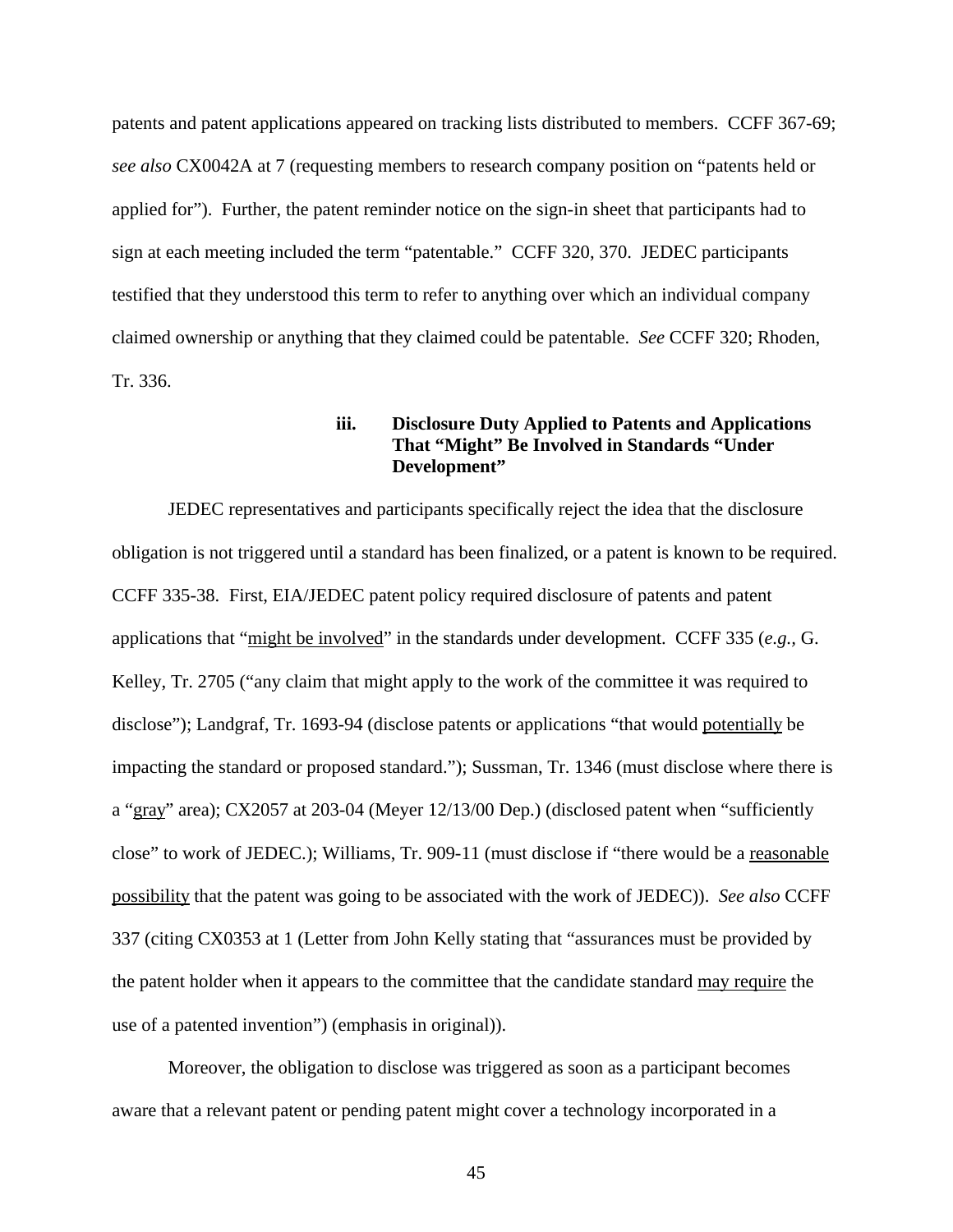standard. CCFF 339, 345. Although the duty to disclose was not tied to any procedural formality in the JEDEC process, JEDEC participants generally understood that intellectual property should be disclosed as early as possible in the process. CCFF 340-41. Early disclosure promotes efficiency in the development of standards (CCFF 342) and allows JEDEC participants to design around potentially patented technology, to develop equally acceptable but unencumbered standards (CCFF 317).

Moreover, JEDEC's rules required that participants do more than merely provide a patent number without any context for how the patent might involve the prospective standard. CCFF 331-32 (Kellogg, Tr. 5060 ("JUDGE McGUIRE: Well, then let me ask a question. Under your understanding of the patent policy, when one discloses a patent, are you saying then that if they haven't also disclosed the implications of the patent, have they I guess adequately then disclosed the patent under the patent policy? THE WITNESS: No. That's kind of my point, and I appreciate the clarification. . . . Within the context of the patent policy at JEDEC, disclosure of a number I don't believe meets the patent policy. If the number is disclosed not in any context of anything else.")). JEDEC participants understood that the patent policy required that a participant disclose sufficient information to put the committee on notice as to the nature of the relationship between the proposed standard and the intellectual property that might relate to the proposed standard. CCFF 331-32.

#### **iv. Disclosure Duty Was Not Limited to Presenters**

The JEDEC disclosure policy imposed an obligation on "all participants to inform the meeting of any knowledge they may have of any patents, or pending patents, that might be involved in the work they are undertaking." CX0208 at 19 (emphasis added); CCFF 330. This obligation was not restricted to presenters, members, or intellectual property owners. CCFF 330. As Desi Rhoden, Chairman of the JEDEC Board of Directors, explained at trial, the requirement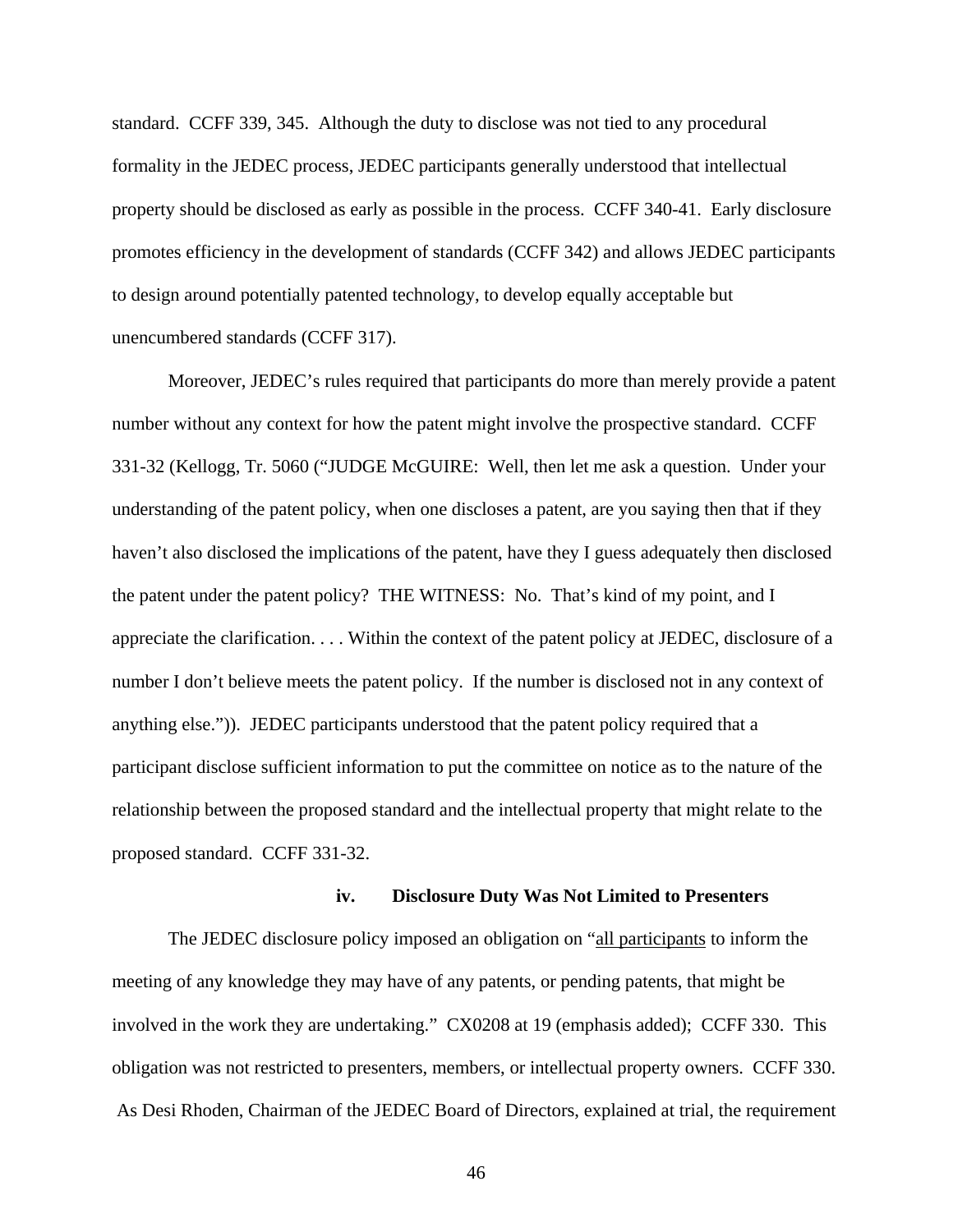extended to "everyone who is a member either in attendance or not in attendance, a guest, a – whoever is either in the room at the time discussions are held or has access to any of the JEDEC information outside of the meetings themselves." Rhoden, Tr. 319-20 (cited in CCFF 330).

### **v. Disclosure Duty Was A Continuing One**

The EIA/JEDEC duty to disclose was a continuing one. CCFF 346. As John Kelly explained at trial, "once a standard has been finalized and adopted, members [had] a continuing duty to disclose patents or patent applications relevant to the final standards." J. Kelly, Tr. 1985; CCFF 346. Indeed, even resigning from JEDEC did not relieve a company of the duty to disclose relevant intellectual property that might relate to JEDEC work conducted while the company was a member. CCFF 344.

#### **vi. Patent Policy Included Licensing Requirements**

JEDEC prohibited the inclusion of patented or patentable material in JEDEC standards absent JEDEC's receipt of advance, written assurances from the owner of the intellectual property that it would grant licenses on royalty-free or on reasonable and non-discriminatory terms. CCFF 347. RAND licensing helps to ensure open standards 348. Accordingly, the RAND requirements were specific: The assurances had to be provided in writing. CCFF 349. The wording on the written assurance letter had to be consistent with the language found in Section 3.4 of EP-7-A, the EIA Style Manual, with no substantial modifications or additions. CCFF 350. The JEDEC/EIA general counsel was responsible for determining whether a written assurance complied with JEDEC/EIA policy. CCFF 351. Assurances were to be requested as soon as it appeared that the technology was or may have been required to comply with the standard. CCFF 352.

A patent owner could, if it so chose, refuse to provide RAND licensing assurances. (J. Kelly 1885-86 ("a patent owner is always free to refuse to give the licensing or to give the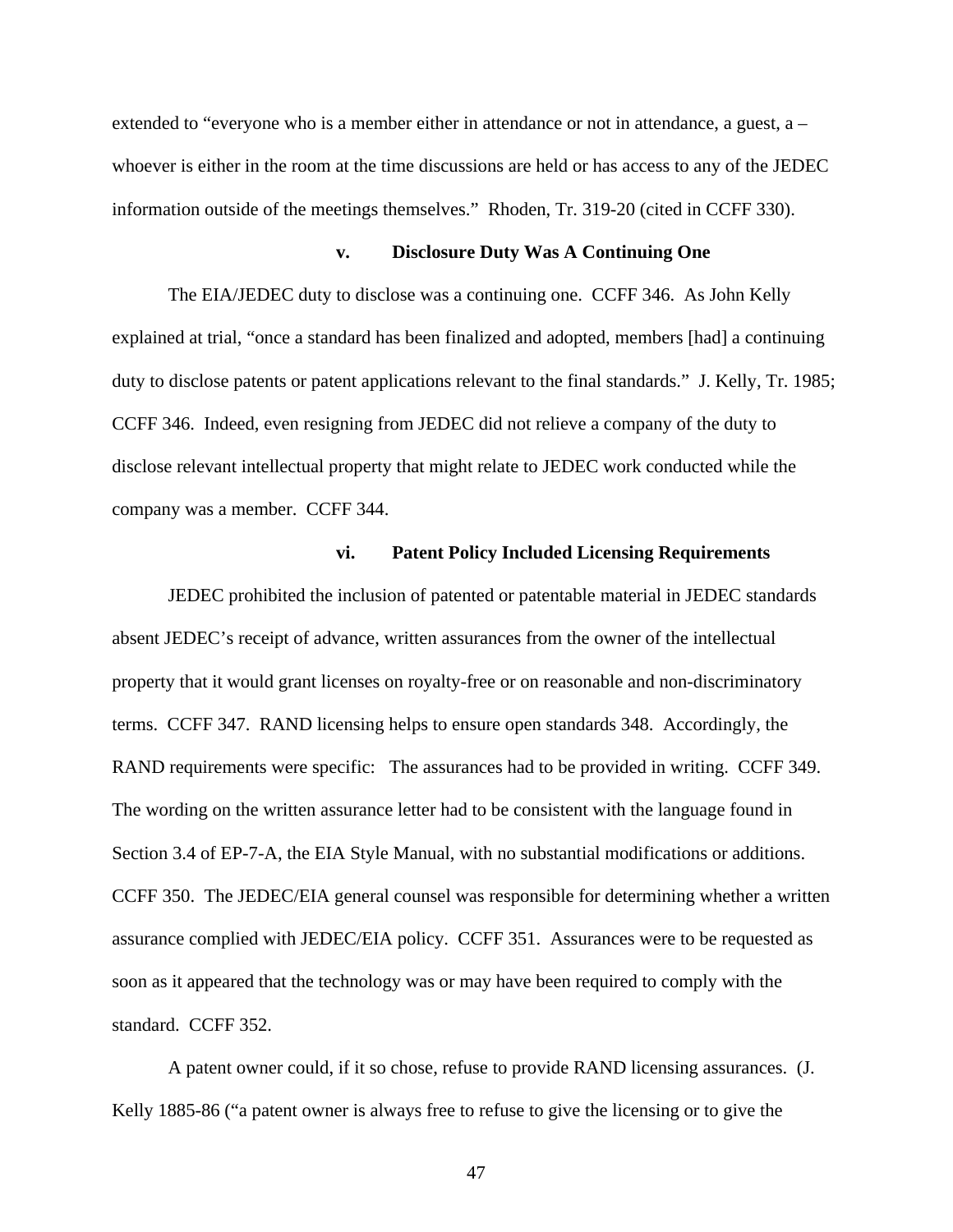licensing. . . That's their choice")). However, in the event that the owner of the relevant intellectual property did refuse to provide acceptable assurances of RAND license terms, JEDEC's rules did not permit it to use such intellectual property in its standards. CCFF 347. Determination of a reasonable royalty rate was not the responsibility of JEDEC, but rather was left to negotiation and market forces, or the courts. CCFF 354-55.

### **b. JEDEC Undertook Extensive and Effective Measures to Inform Members of the Applicable Disclosure Rules**

JEDEC has had patent disclosure policies for many years, long predating Rambus's involvement in the organization. However, the early 1990's marked a new era of increased efforts by JEDEC leadership – especially the leadership of the JC-42.3 subcommittee – to heighten the level of awareness among members of their obligations to disclose relevant patents and patent applications.

Between December 1991 and June 1996, the period Rambus was a member of JEDEC, JEDEC leadership and members took a series of steps to ensure that all participants understood these obligations. JEDEC staff and leadership conveyed the existence and scope of the patent policy and rules to members during new member orientations, orally at every meeting, in every set of minutes, in JEDEC and EIA Manuals, at the top of ballots for standards, and through the application of the policy to the real-life disclosure (and in some cases non-disclosure) of patents and patent applications. CCFF 357-434. Every step of the JEDEC process contained some statement – either oral or written – that informed members of their obligations as a voluntary member of an organization, the primary purpose of which was to develop standards that were free of cumbersome intellectual property claims. *Id.* Through presentations, documents, and actual practice, all JEDEC members became aware of their obligations under the patent policy. *Id.*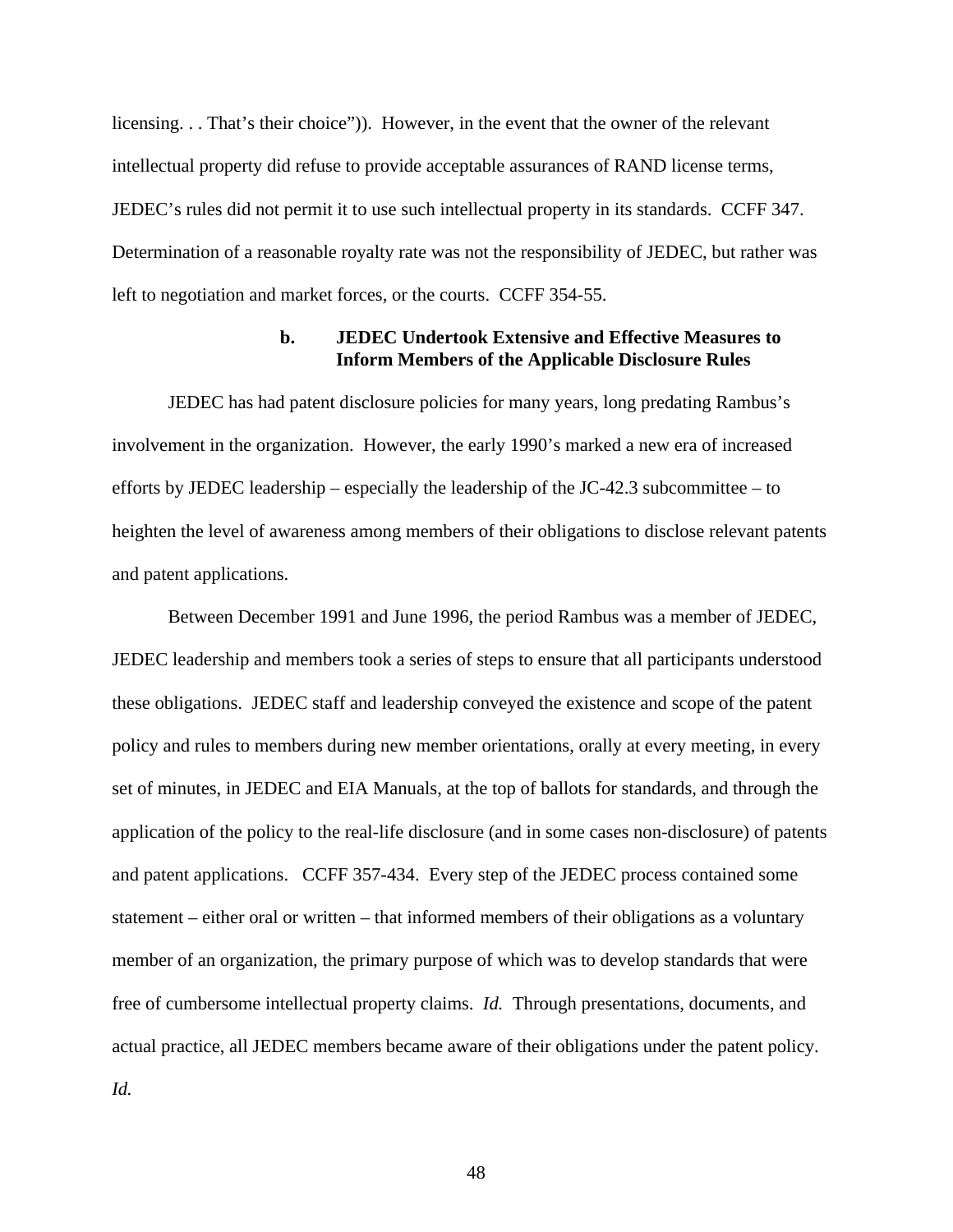New JEDEC members first became aware of the patent policies when they received copies of the JEDEC Manual of Organization and Procedure (CCFF 374), discussed above, and at new member orientations that included discussion of the patent policy when new members had questions (CCFF 373). This marks just the beginning, though, of the consistent information and reminders members received about the policy during their course of participation in JEDEC.

The person largely responsible for spearheading JEDEC's efforts to routinely remind JEDEC members of their disclosure obligations was Jim Townsend. He represented Toshiba at JEDEC and served as the chairman of the JC-42.3 subcommittee while Rambus was a JEDEC member. CCFF 359. Townsend's views on patent disclosure were well known to anyone who attended JEDEC meetings in the early through mid-1990's. CCFF 360. As JEDEC participants testified at trial, Townsend was committed to do everything possible to draw attention to, and highlight the importance of, JEDEC's patent disclosure policy. CCFF 359-60, 362-72.

The *Wang* litigation, which commenced in or around 1991, and which involved allegations that Wang deceived JEDEC by not disclosing relevant patent rights, stiffened the JC-42 committee's commitment to zealously enforcing the organization's patent disclosure policies. CCFF 362 (citing, *e.g.,* Landgraf, Tr. 1698-99 (*Wang* "served to reinforce the seriousness of the policy . . . if you are going to participate in an open standard formulation body, you need to disclose everything that is applicable or potentially impacting the standards that you're going to adopt."); Williams, Tr. 786-87 (Chairman Townsend and the rest of the board wanted to ensure [that *Wang*] never happened again, and so that's why there was so much emphasis placed upon why the policy was where it was and why there was discussion upon it and why it was at length discussed that this was so important")).

Beginning in mid-1991, Townsend routinely summarized JEDEC's patent disclosure policies at the beginning of every meeting of the JC-42.3 subcommittee. CCFF 360, 363.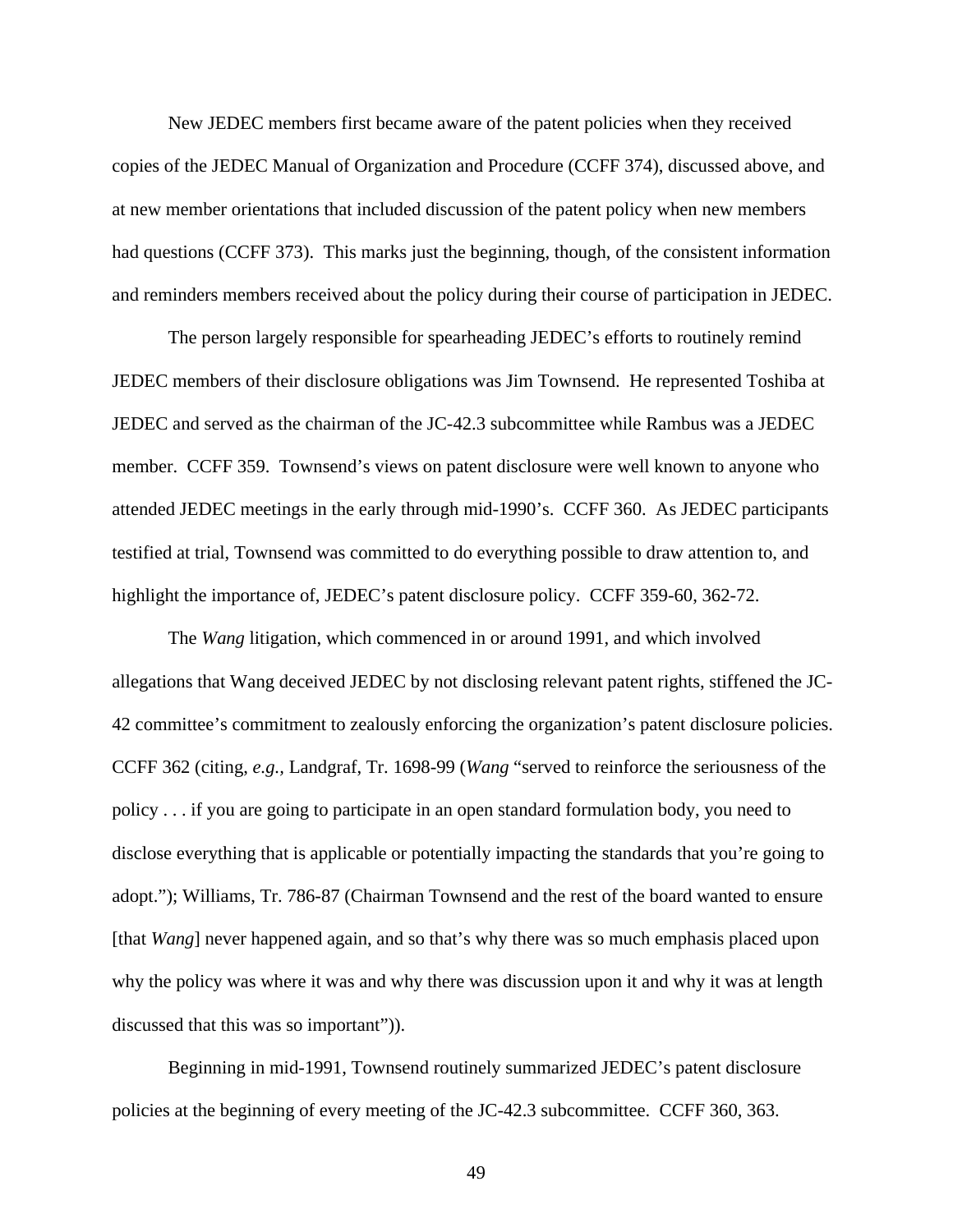JEDEC participants uniformly remember the Townsend presentations as one of the most important sources of information about the JEDEC disclosure policy. *See, e.g.,* CCFF 360, Williams, Tr. 771 ("Q. Between late 1991 through 1993, how did you learn about JEDEC's patent policy? A. Mainly by the presentations that were given at every meeting by Mr. Townsend."); G. Kelley, Tr. 2399 ("Jim Townsend made it a very big issue that the committee needed to deal with patents and what he called patent applications."); Lee, Tr. 6598 (Townsend "was pretty vocal at the beginning of meetings to state the policy and to clarify if any question came up."). Townsend's presentations made it clear that "members are cautioned to disclose their relevant patent applications." RX0356 at 2 (notes of Brett Williams from December 1992 JC-42.3 meeting).

The patent presentations were just one way Townsend kept JEDEC members apprised of their obligations under the patent policy. Mr. Townsend also kept a patent tracking list, which reflected patent-related information he had learned of through his work inside JEDEC. CCFF 367. The list served as a reminder to members and an educational tool for newcomers about the patent disclosure policy. CCFF 368.

A memorandum sometimes was shown and circulated with the patent tracking list. CCFF 370. The memo referred participants to the "existing rules of the EIA governing patentable matters," requested members to "report your company's position on patents held or applied for," and reminded participants of their obligation to indicate "the intent of your company to patent or not patent the subject matter." CX0042A at 7 (emphasis added); CCFF 370.

JEDEC ensured members were aware of the patent tracking list and the patent memo by including them with the minutes sent out after each meeting. CCFF 372. Significantly, the minutes also contained Townsend's patent presentation materials, the terms of the patent policy,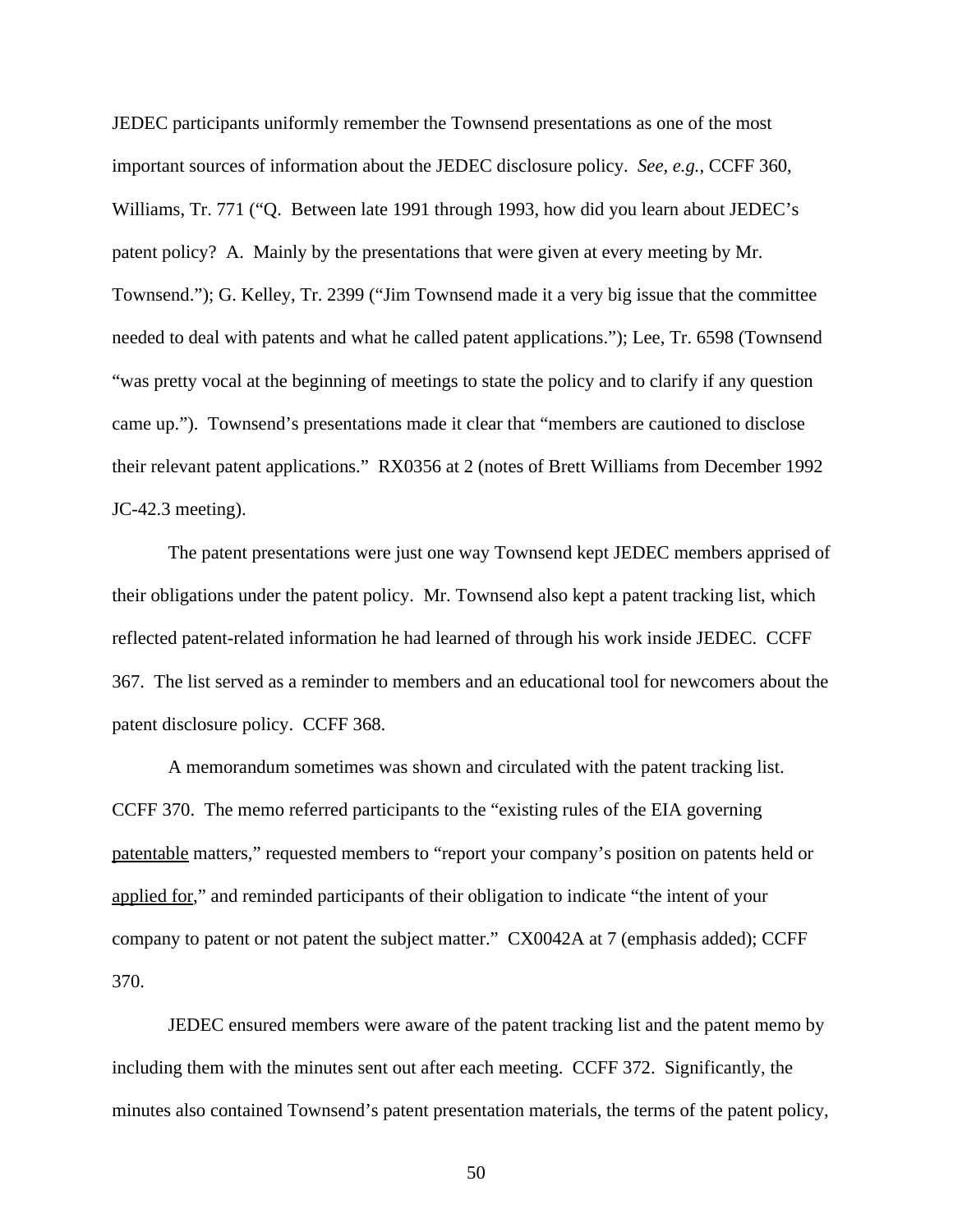and discussions of terms of the patent policy, as well as a description of the disclosure of patents and patent applications that took place during the meeting. CCFF 363, 372. Indeed, Rambus received copies of this information with the minutes of meetings throughout the time it was a JEDEC member. CCFF 371 (citing CX0042A).

But that was not all JEDEC did to ensure its members understood and complied with the disclosure policy. In response to Wang's allegations that it did not understand that the patent policy applied with equal force to patent applications, JEDEC modified its "Meeting Attendance Roster" or sign-in sheet, which each participant in a JEDEC meeting was required to sign. CCFF 375-80. Beginning during the time that Rambus was a JEDEC member, the sign-in sheet contained a patent policy reminder stating that: "Subjects involving patentable or patented items shall conform to EIA Policy." CCFF 377-78 (citing CX0306 at 1). The sign-in sheet also referred participants to EIA's general counsel – at that time, John Kelly – who was responsible for interpreting the patent policy, concerning any questions. CCFF 380-81.

JEDEC also used the ballots as yet another mechanism to remind JEDEC members about their disclosure obligations. Every JEDEC ballot required that participants who had not yet alerted the committee but were "aware of patents involving this ballot, [to] please alert the Committee accordingly during your voting response." CCFF 383-85 (quoting JX0059 at 2).

Members also learned of the patent policy through various JEDEC and EIA publications. The JEDEC Manual of Organization and Procedure was the document according to which all JEDEC activities were conducted. CCFF 404. It set forth in the most specific terms members' obligations under the JEDEC disclosure rule. In October 1993, the Manual was revised to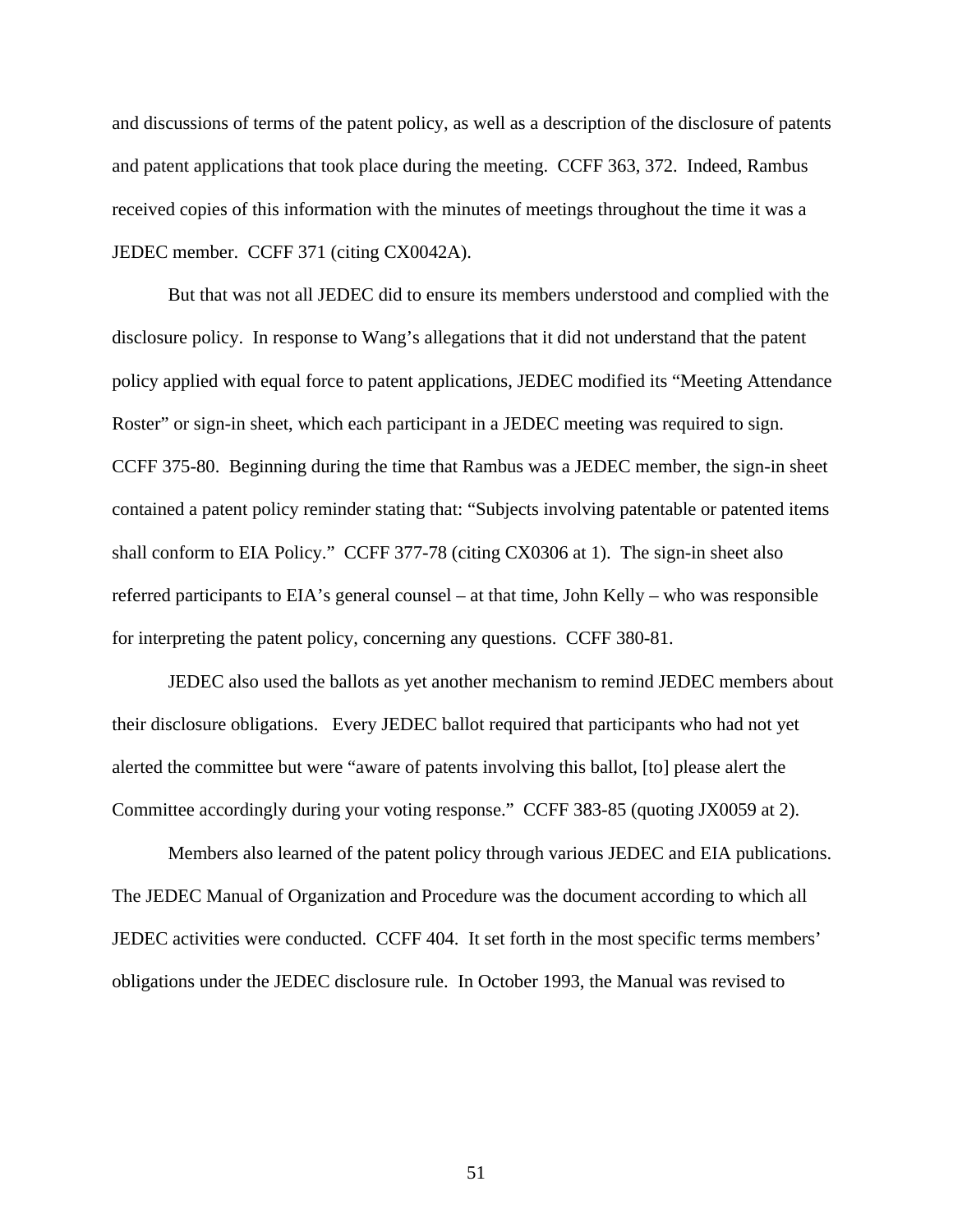emphasize to members that the disclosure rule was obligatory, that it applied to all participants,

and that it applied with equal force to patent applications: $24$ 

**9.3.1 Committee Responsibility Concerning Intellectual Property** The Chairperson of any JEDEC committee, subcommittee, or working group must . . . call attention to the obligation of all participants to inform the meeting of any knowledge they may have of any patents, or pending patents, that might be involved in the work they are undertaking.

JEDEC Manual of Organization and Procedure, JEP 21-I (10/00/93) CX0208 at 19. JEDEC also

added a footnote to Section 9.3 of the JEDEC Manual, which clarified:

\*\*For the purpose of this policy, the word "patented" also includes items and processes for which a patent has been applied and may be pending.

*Id.*, § 9.3 at 19. In addition to the operative language contained in the body of the Manual,

Appendix E to the 21-I Manual contained the following summary of the EIA/JEDEC patent

policy:

Standards that call for the use of a patented item or process may not be considered by a JEDEC committee unless all of the relevant technical information covered by the patent or pending patent is known to the committee, subcommittee, or working group.

*Id.*, Appendix E, JEDEC009349. JEP21-I was made available to all JEDEC participants. CCFF 418.

Discussion and debate at the meetings served as another mechanism by which members were reminded of their disclosure obligations. On certain occasions, JEDEC participants had failed to comply with JEDEC's disclosure policy and later attempted to enforce patent rights related to the relevant standard. CCFF 423. These incidents and the discussions they spawned

<sup>&</sup>lt;sup>24</sup> The 1993 revision did not entail a change in the patent policy; rather, it was a mere clarification of what the members and the JEDEC staff previously understood. CCFF 416.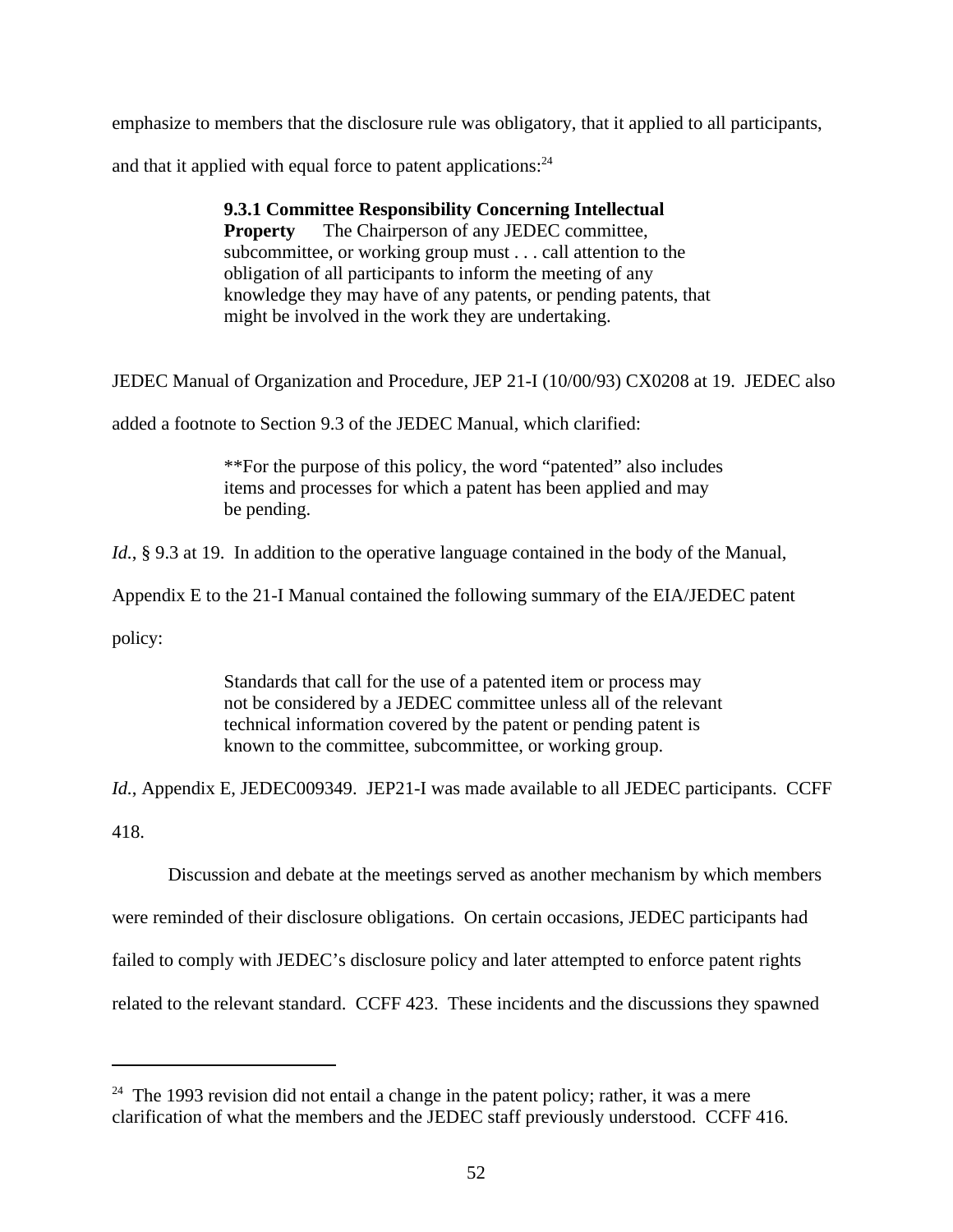served to further solidify JEDEC members' understanding of their disclosure obligations. One particularly memorable event was the controversy involving the alleged failure of Texas Instruments to disclose properly its patent relating to Quad CAS technology and its subsequent efforts to assert its patent rights. Participants discussed the issue at JC-42.3 subcommittee meetings in 1993, and essentially accused Texas Instruments of having failed to comply with the JEDEC disclosure policy. CCFF 424-432. The minutes from the subcommittee's March 1994 meeting document some of the ensuing discussions:

> Applicability of patents to use of JEDEC standards was discussed. The issue is warning, IBM noted. Failure to disclose a patent prevents the Committee from considering the standard.

The Committee was asked if the patent policy is clear. The Committee felt it was clear.

JC-42.3 Committee on RAM Memories, Minutes of Meeting 70 (3/9/94) JX0019 at 4-5. In a memorandum forwarded to all JEDEC members, EIA legal counsel further clarified, "[w]ritten assurance must be provided by the patent holder when it appears to the committee that the candidate standard may require the use of a patented invention." CX0353 at 1 (emphasis in original); CCFF 337-429. Richard Crisp was present to witness the whole episode, and reported the details back to others at Rambus: "TI was chastized for not informing JEDEC that it had a 1987 patent on quad CAS devices. . . . The bottom line is that all quad CAS devices will be removed from standard 21C." Crisp E-Mail (10/5/93), CX0710 at 1. Soon after, the JC-42.3 subcommittee rescinded the Quad CAS standard. CCFF 431.

In another instance of non-compliance, a company named SEEQ proposed a JEDEC standard called silicon signature. SEEQ owned two patents relating to the technology, but disclosed and offered to license only one. Upon learning of SEEQ's second patent, JEDEC chose to standardize on a different technology. CCFF 433.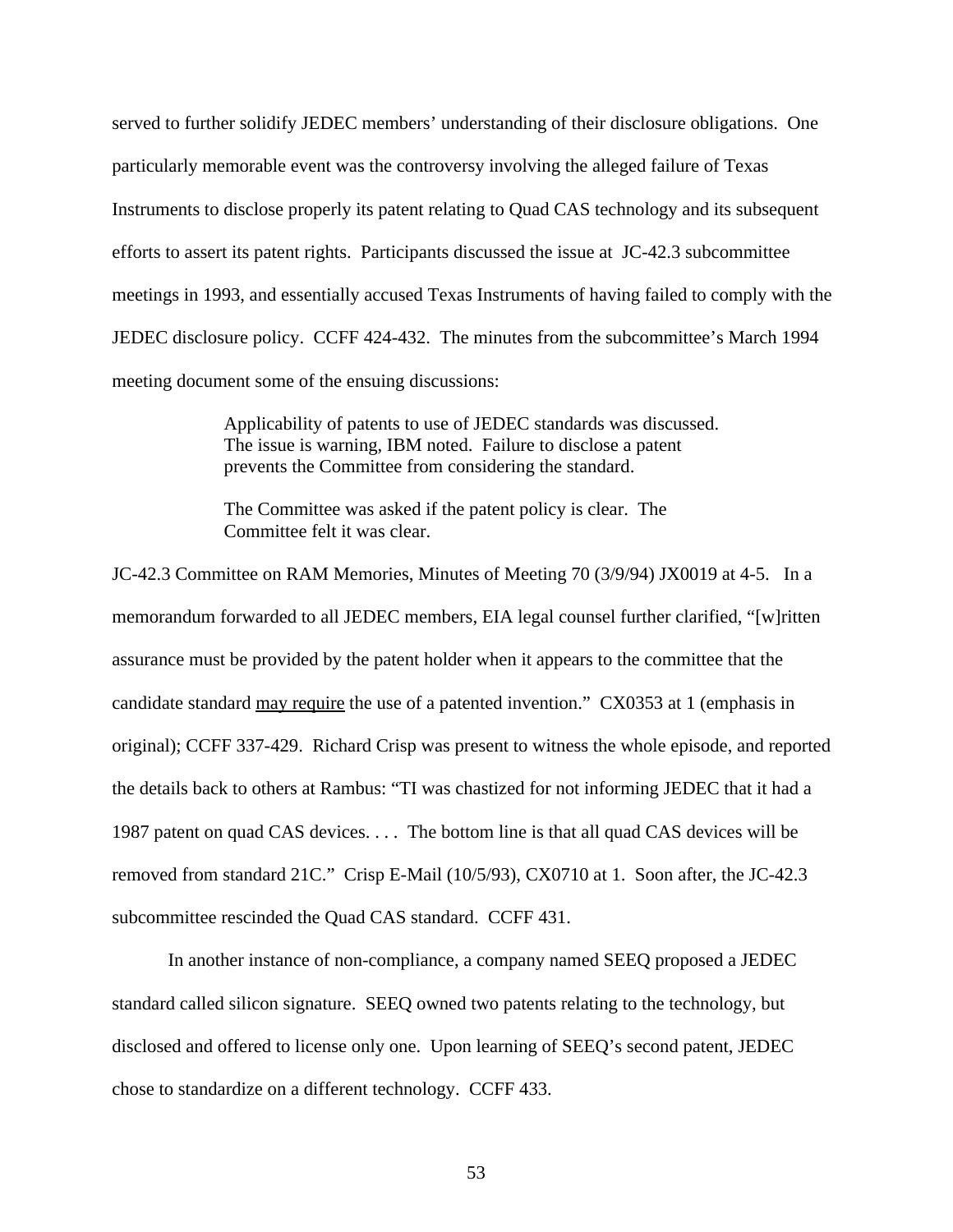Discussions of revisions to the JEDEC manual as early as 1992 served as yet additional reinforcement of members' disclosure obligations. CCFF 410-13. In particular, one of the revisions provided additional clarity that the patent policy required disclosure of patent applications. Although the wording of the manual was revised in 1993, making the patent policy's application to patent applications more explicit, the changes that were made at that time did not reflect a substantive change in the policy. CCFF 416 (*citing, e.g.*, G. Kelley, Tr. 2415-16 ("Q. Based on your understanding of the JEDEC policy in the early 1990's, and based on your understanding as one of the individuals involved in working on the addition to the JEDEC manual, did you understand that the work that you were doing in the manual would change in any way the substance of the JEDEC disclosure policy? A. No."); J. Kelly, Tr. 1927 ("this was a restatement of the patent policy, and it in no way varied the policy itself. It changed some of the verbiage."); CX2057 at 177-78 (Meyer 12/13/00 Dep.) ("A. We changed it. JEDEC council changed the wording. Q. Did that in your mind change the policy? A. No, it did not change the policy.")).

JEDEC's multiple efforts to inform members of the requirements of its disclosure policy were, in total, very effective. The combination of the new member orientation, sign-in sheet, the JEP 21-I Manual, the ballot forms, oral presentations at each meeting, follow-up memoranda, and discussion and debate within JEDEC (both written and oral) amply ensured that each and every member of JEDEC was fully aware of their obligations under the JEDEC rules.

### **3. JEDEC's Rules Required Members to Participate in Good Faith**

In addition to requiring literal compliance with the patent disclosure policy, the "basic rules" of EIA legal guides required JEDEC participants to act in good faith. CCFF 310.<sup>25</sup> The

 $25$  JEDEC specifically provided that all of its meetings were to "be conducted within the current edition of EIA legal guides . . . incorporated herein by reference." JEDEC Manual of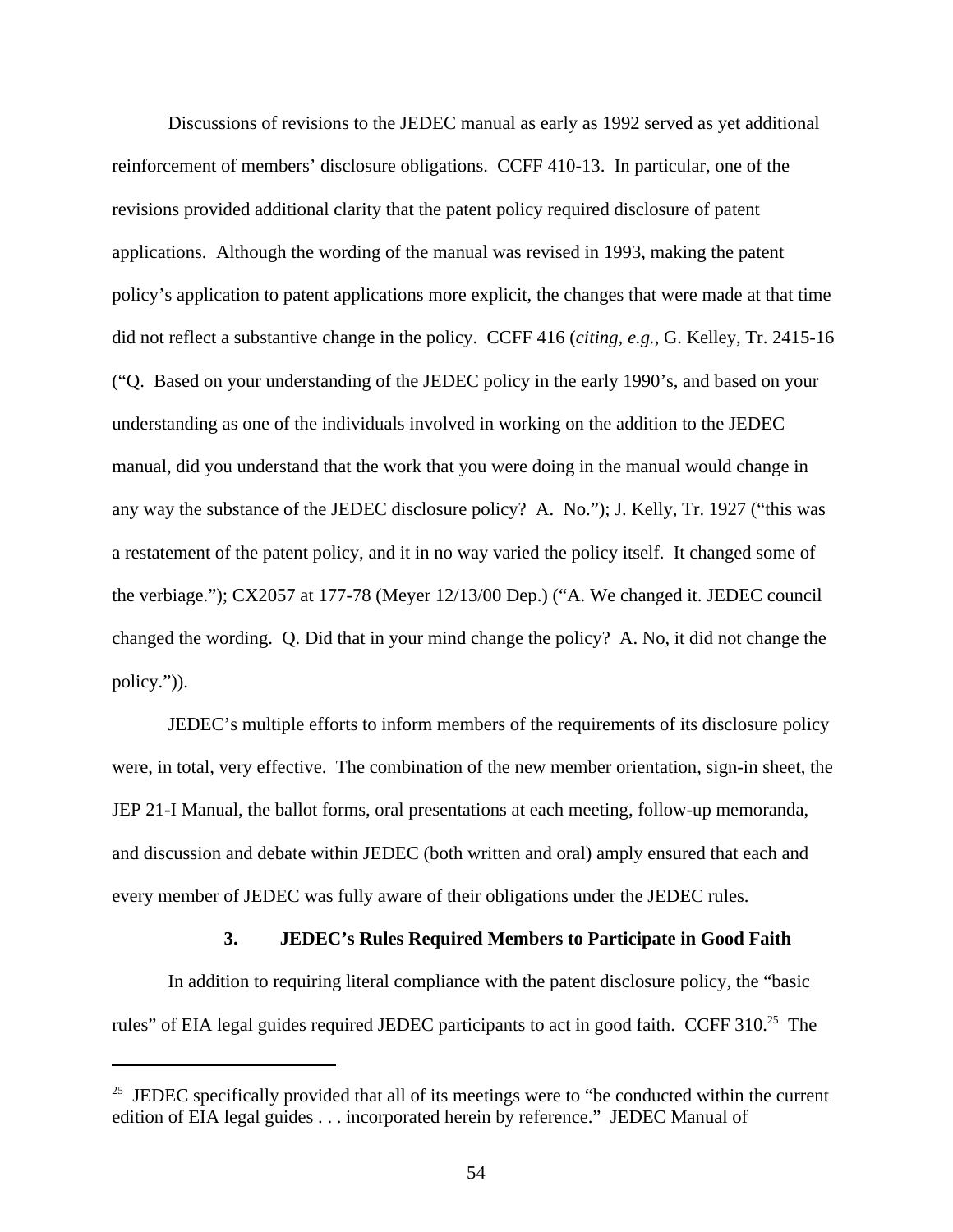good-faith rule imposed a duty on JEDEC participants to become familiar with and abide by the letter and the spirit of the patent policy. CCFF 311.

Indeed, JEDEC members were keenly aware of this rule and relied on it. They testified that they understand the rule as requiring fair dealing, trust, and honesty. CCFF 312. As expressed in the words of one participant: "Good faith, we're all competitors, we're all about to ready to dice each other in the marketplace, but seeing we're talking about or about to talk on intellectual property, I trust you to do something, and I expect that same set of trust back." Sussman, Tr. 1330; CCFF 312. Without participation in good faith, it is not possible to advance the objectives of an open standardization process.<sup>26</sup> *See* CCFF 313-14.

### **B. Rambus Understood JEDEC's Basic Policies**

Rambus, like all participants in the JC-42.3 subcommittee, was deluged with information about JEDEC's patent policy. Rambus became aware, and was routinely reminded, of its obligation under JEDEC's patent policy to disclose relevant patents and patent applications through JEDEC procedures, documents, and participation at the meetings. CCFF 357-418; *see also* CCFF 840-42. Indeed, at the very first JC-42.3 meeting Rambus attended, not only did Jim Townsend make a presentation on JEDEC's patent policy and show the patent tracking list, but at least eight different companies made patent-related disclosures or raised patent-related concerns during the course of the meeting. CCFF 363 (citing JX0010 at 11), 872. Throughout

Organization and Procedure, JEP 21-I, § 9.1 ("JEDEC Manual" or "JEP 21-I") (10/00/93), CX0208.

 $26$  The good-faith rule was particularly important given the voluntary nature of JEDEC. CCFF 314, 419-21. JEDEC was strictly limited in its ability to punish or exclude members based on violation of JEDEC rules. CCFF 419-21. This limitation stemmed from a recognition by courts that, because of the influential nature of standards, such organizations often wield "great power in the Nation's economy." *American Soc'y of Mech. Eng'rs, Inc. v. Hydrolevel Corp*., 456 U.S. 556, 570 (1982). Accordingly, JEDEC and its participants depended on good-faith, voluntary compliance with the mandatory rules. CCFF 314.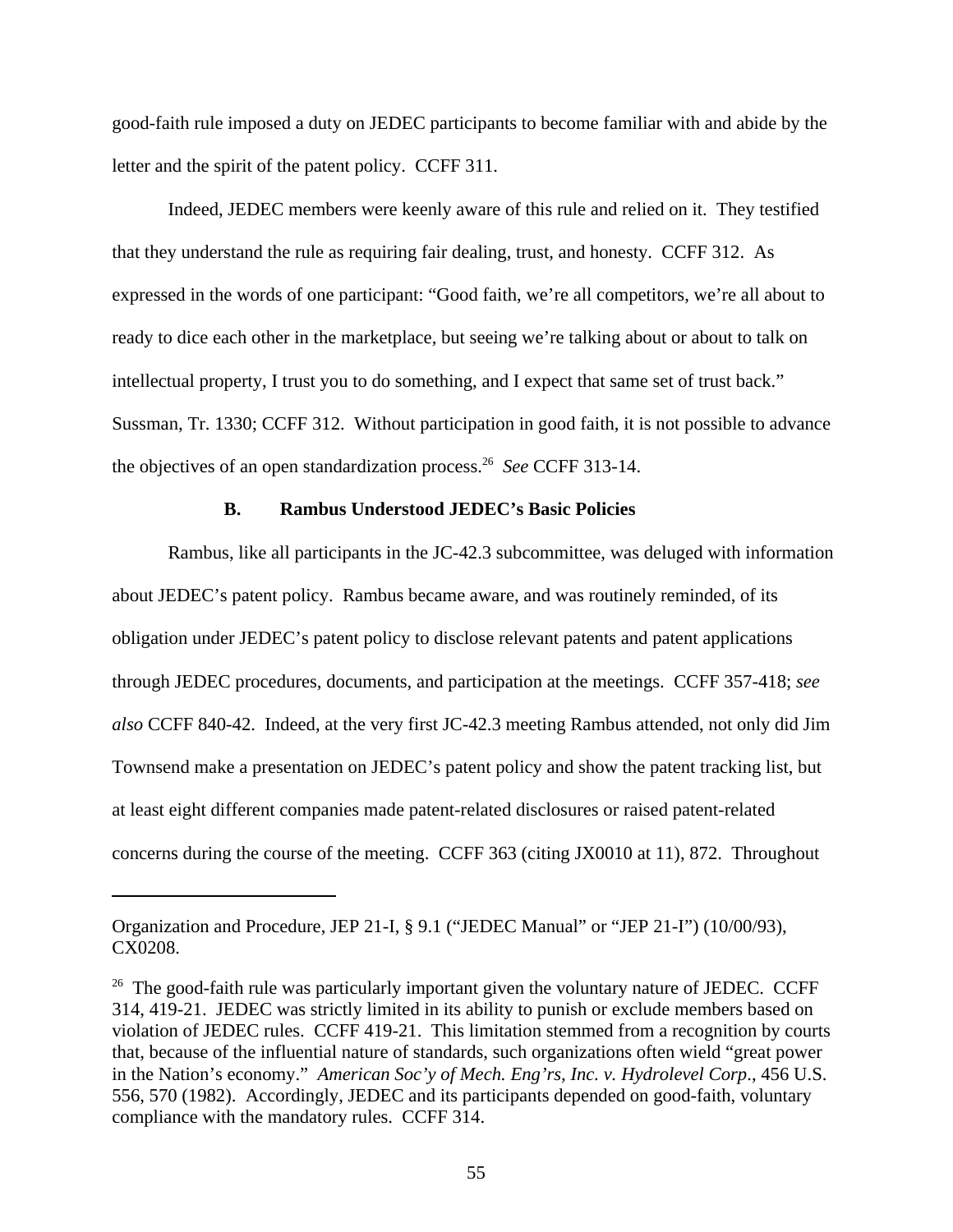its membership at JEDEC, Rambus was present at numerous meetings where Mr. Townsend and others explained the policy and reiterated its importance. CCFF 360-61, 363. With every set of minutes Rambus received, it also received summaries of Mr. Townsend's patent policy presentations and of member discussions about the patent policy, as well as patent memoranda and patent tracking lists. CCFF 372. JEDEC sign-in sheets, ballots, and manuals further reminded Rambus of its obligation to comply with the patent policy. CCFF 375-81, 383-85. Rambus representatives also witnessed first hand the patent policy in action, including incidents of disclosure and the consequences of non-disclosure. CCFF 423-34, 842, 871-75, 880-81, 902, 921, 929, 941-43, 950-51, 959, 968-69, 978-79, 983-85, 996, 1009, 1026, 1041, 1062, 1078. Indeed, Richard Crisp was present at the March 1994 JC-42.3 meeting when, at the conclusion of the QUAD CAS debate, those present were asked to indicate, by hand vote, whether the JEDEC patent policy was clear. By unanimous vote, members of the committee confirmed that the policy was clear. *See* Kellogg, Tr. 5028-30, JX00019 at 4-5 ("the committee was asked if the policy is clear. The committee felt it was clear."); CCFF 985. From all these sources, Rambus learned of JEDEC's disclosure rules, and rather than comply with the rules, Rambus knowingly chose to conceal its JEDEC-related intellectual property.

Moreover, the evidence demonstrates that Rambus not only understood the specific terms of the patent policy and discussed it internally, but also was well aware of the fundamental purpose of JEDEC. Rambus knew that the fundamental purpose of JEDEC was to develop open standards. (CCFF 300-04; *see also* CX0903 at 2 (Crisp e-mail: "The job of JEDEC is to create standards which steer clear of patents which must be used in compliance with the standard whenever possible."). CCFF 301, 838. Rambus also plainly knew that JEDEC and its members were concerned about a company enforcing patents against companies practicing a JEDEC standard. *See, e.g.*, CCFF 424-34; 839.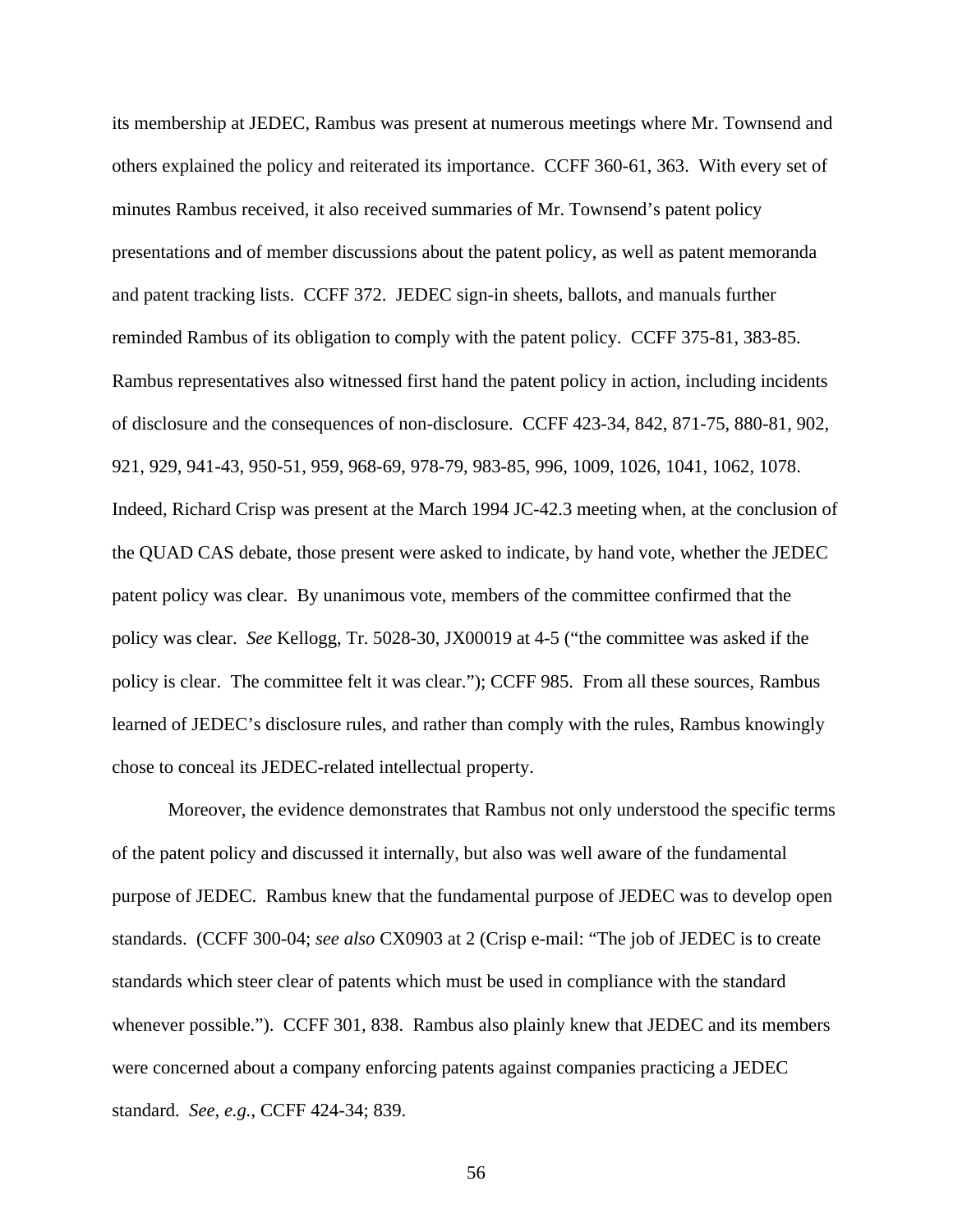Beginning in May 1992, Richard Crisp was Rambus's primary representative to JEDEC. CCFF 823. Between 1992 and 1996, Crisp gained a clear understanding of how the EIA/JEDEC open standards process worked. During his time as JEDEC representative for Rambus, Mr. Crisp learned that meetings of JEDEC committees and subcommittees were conducted in accordance with the EIA Legal Guides. (Crisp, Tr. 2945; *see also* CCFF 835). Mr. Crisp also understood that the EIA Legal Guides provided that all EIA standardization programs shall be conducted in good faith. (Crisp, Tr. 2946-47; *see also* CCFF 836). In addition, Mr. Crisp was aware that the EIA rules stated that standards that required the use of patented items should be avoided and that EIA rules provided that no program of standardization should refer to a product on which there is a known patent unless all the technical information covered by the patent was known to the standards committee. (Crisp, Tr. 2948; *see also* CCFF 837).

Mr. Crisp, through attendance at JEDEC meetings and review of the JEDEC Manual of Organization and Procedure, learned of the specific requirements of the JEDEC patent policy. Mr. Crisp, during the time he was the primary JEDEC representative for Rambus, understood that there was a patent policy at JEDEC. (Crisp, Tr. 2949; *see also* CCFF 840). One of the ways that Mr. Crisp learned of the patent policy was through the presentations and discussions that Jim Townsend lead concerning the patent policy at every meeting of the JC-42.3 subcommittee. (Crisp, Tr. 2949; *see also* CCFF 360, 363, 840, 844). Mr. Crisp witnessed Mr. Townsend's presentations discussing the patent tracking lists, which included both patents and patent applications. (Crisp, Tr. 2950). Mr. Crisp also received minutes from JEDEC meetings, which included the slides from Mr. Townsend's presentations concerning the patent policy. (Crisp, Tr. 2951; *see also* CCFF 844).

Mr. Crisp was present at JEDEC meetings during discussions of revising the JEDEC Manual of Organization and Procedure to make it even clearer that the JEDEC disclosure duty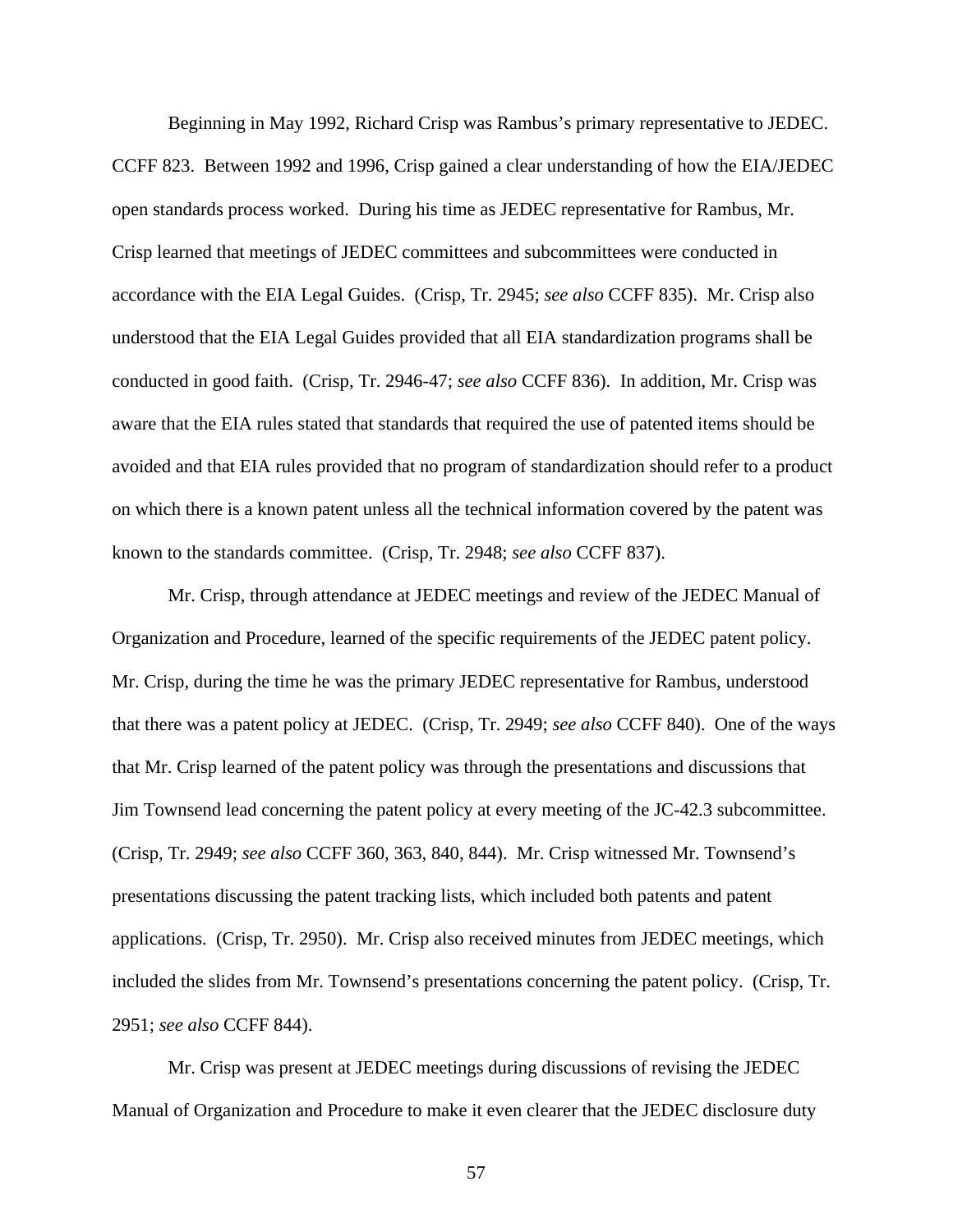applied to patent applications as well as patents, as discussed above. Both Mr. Crisp and Mr. Mooring attended the JC-42.3 committee meeting in December 1992 at which this clarification was discussed. CCFF 410, 413. Mr. Crisp also attended the September 1993 meeting at which Mr. Townsend put on the overhead projector portions of the revised manual, including language referring to "pending or existing patents." (JX2092 at 63-4 (Crisp, Infineon Trial Tr.); CCFF 968). Mr. Crisp himself has admitted that by mid-1995, Mr. Crisp had received the JEDEC 21-I Manual and understood that it called for the disclosure of patent applications. CCFF 845. (Crisp, Tr., 2977 ("QUESTION: And what they gave you was the 21-I Manual, right? THE WITNESS: I seem to remember that's which – that's one of the two manuals I was given"); CCFF 418. *See also* Crisp Tr, 2982; CX2092 at 60-61 (Crisp, Infineon Trial Tr.) (admitting that he understood the policy to apply to patent applications).

Mr. Crisp's understanding of the patent policy was reinforced through discussions with other JEDEC participants, including Desi Rhoden. At one point during his participation in JEDEC, Mr. Crisp spoke with Mr. Rhoden, a long-time member of JEDEC and later Chairman of JEDEC (Rhoden, Tr. 283, 284-85), to inquire about the JEDEC patent disclosure policy. (Rhoden, Tr. 518-19). Mr. Crisp inquired specifically about the application of the policy to patent applications, and Mr. Rhoden informed Mr. Crisp that in the patent disclosure policy, the word "patent" applied to everything that was in the patent process, and necessarily included patents and patent applications. (Rhoden, Tr. 519). Mr. Rhoden even went so far as to inform Mr. Crisp that if he would like to have a legal opinion, he could contact John Kelly (Rhoden, Tr. 519); however, Rambus never contacted John Kelly, the legal counsel for JEDEC, with any questions about EIA's or JEDEC's rules. (J. Kelly, Tr. 2057).

In addition to awareness of the patent policy gained from the Townsend presentations and review of the EIA and JEDEC manuals, Mr. Crisp and others at Rambus were aware that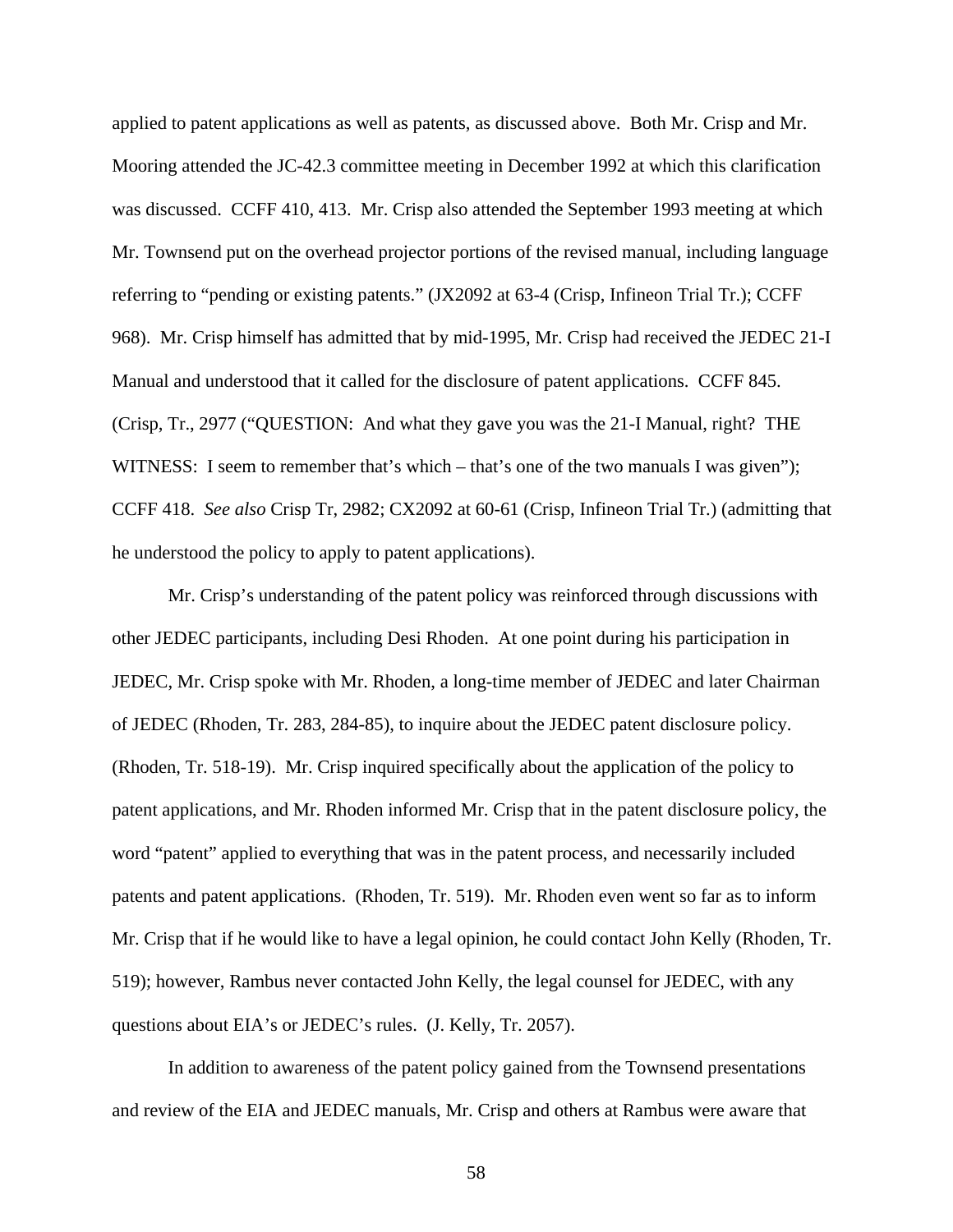JEDEC members were disclosing patent applications that pertained to the work at JEDEC. (CX2092 at 63-64 (Crisp, Infineon Trial Tr.); CX672 [Garrett Feb. 1992 e-mail]; Crisp Dec. 1995 e-mails: CX0711 at 187-199; *see also* CCFF 842). Throughout the period when Rambus participated in JEDEC, Mr. Garrett and Mr. Crisp informed executives and others at Rambus that JEDEC members disclosed pending patent applications that pertained to the work at JEDEC (*e.g*., CX0672 at 1 (Garrett email reporting February 1992 disclosure of Fujitsu patent application); CX0711 at 169 (Crisp September 1995 email: "Fujitsu stated yesterday that they have patents pending on SSTL"); CX0711 at 192 (Crisp December 1995 email: "MOSAID has a pending patent application for PLL/DLL on SDRAMs . . . they will be in compliance with the JEDEC patent policy."); *see also* CX0685 at 1 (Mooring December 1992 email noting IBM comment that some "JEDEC attendees have patents pending on SDRAMs"); CCFF 843).

In 1993, Mr. Crisp sent an email to high-ranking Rambus executives, including Rambus president Geoff Tate, discussing the JEDEC debate concerning Texas Instruments' failure to disclose Quad CAS technology reported discussions of the disclosure rules. CCFF 430, 839. JEDEC subsequently distributed a meeting report relaying the substance of EIA General Counsel John Kelly's response to Texas Instruments' request for clarification of the patent policy, which rejected the narrowed interpretation of disclosure duty. CCFF 336-37, 994-95.

The facts summarized above and additional facts summarized in Complaint Counsel's proposed findings, *see* CCFF 818-21, 823, 837-48, plainly demonstrate that, during the period of its membership in JEDEC, Rambus was well informed of its duty to disclose relevant patents and patent applications.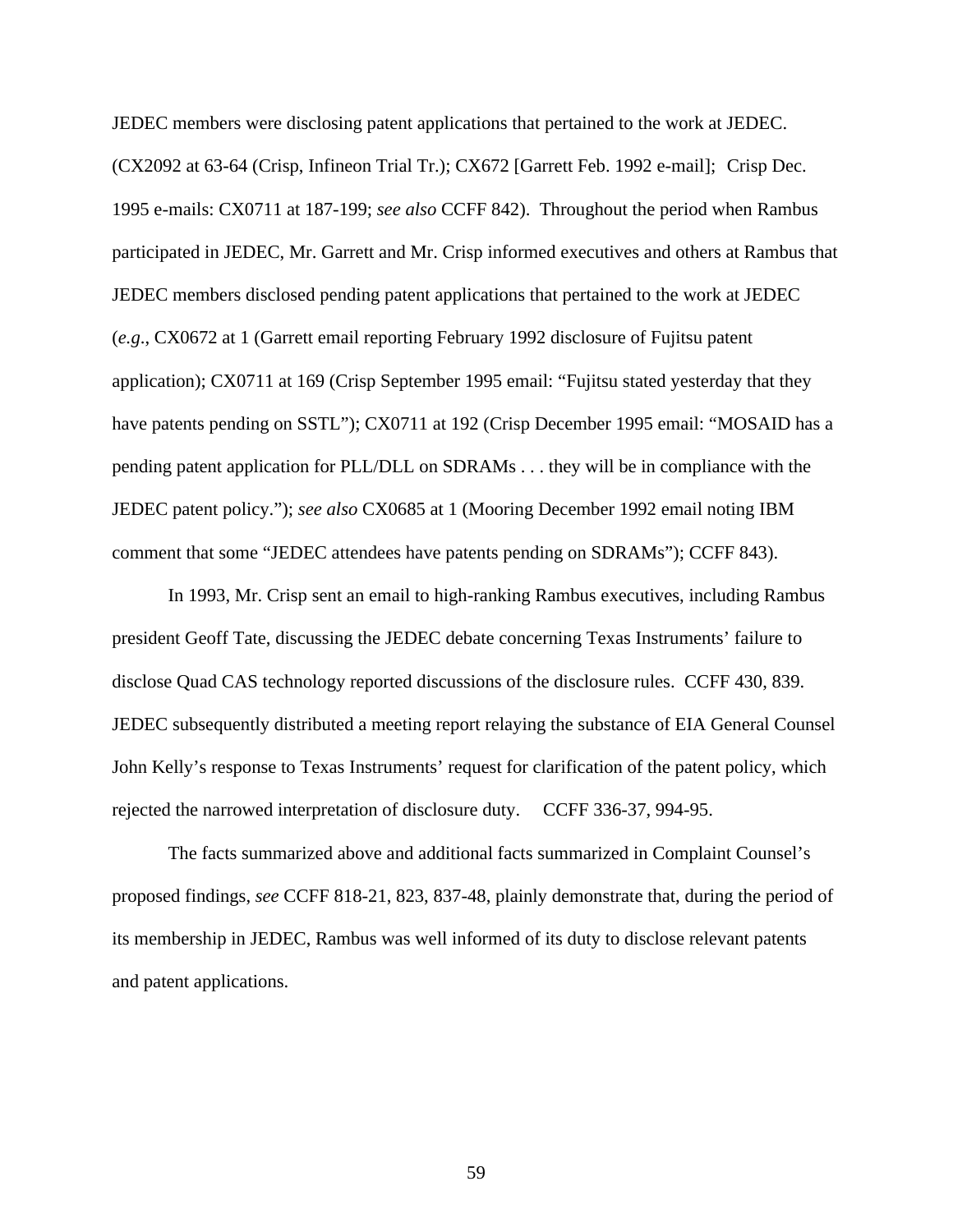# **C. By Concealing Relevant Patent Information and Engaging in Other Misleading Conduct, Rambus Violated and Subverted JEDEC's Policies and Underlying Purposes**

As summarized above, the record evidence establishes that, under the JEDEC policies, rules, and procedures in effect throughout the time that Rambus was a JEDEC member, JEDEC participants with knowledge of patents or patent applications that might be involved in JEDEC's work were obligated to disclose in good faith the existence of such patents or applications, and the aspect of JEDEC's work (or finalized JEDEC standards) to which they related. The evidence also establishes that the purpose of such disclosure obligations was to advance JEDEC's most fundamental purpose – the goal of developing "open" industry standards that incorporated patented or patent-pending technologies only where justified, and even then, only upon receipt of express written assurances, from the intellectual property owner, that such technologies would be licensed on royalty-free or RAND terms.

Nothing could be more at odds with JEDEC's rules, or its underlying purposes, than for a member company to participate in JEDEC meetings while at the same time secretly working to develop proprietary patent claims designed to cover technological features incorporated in the organization's standards or being considered for inclusion in future standards. Yet, the record shows, that is precisely what Rambus did, starting in early 1992 and continuing for the duration of its JEDEC membership, ending in June 1996. Moreover, the record shows that Rambus had every intent to subsequently enforce and collect royalties on its growing portfolio of JEDECrelated patents. *See* CCFF 803, 805-06, 809-12, 815, 817.

Without question, Rambus's pattern of conduct throughout this period – including targeted effort to secure patent rights over JEDEC's standards, failures to disclose relevant patents or patent applications, and misleading statements designed to quell suspicions that it might possess relevant intellectual property – violated the policies, rules, and procedures of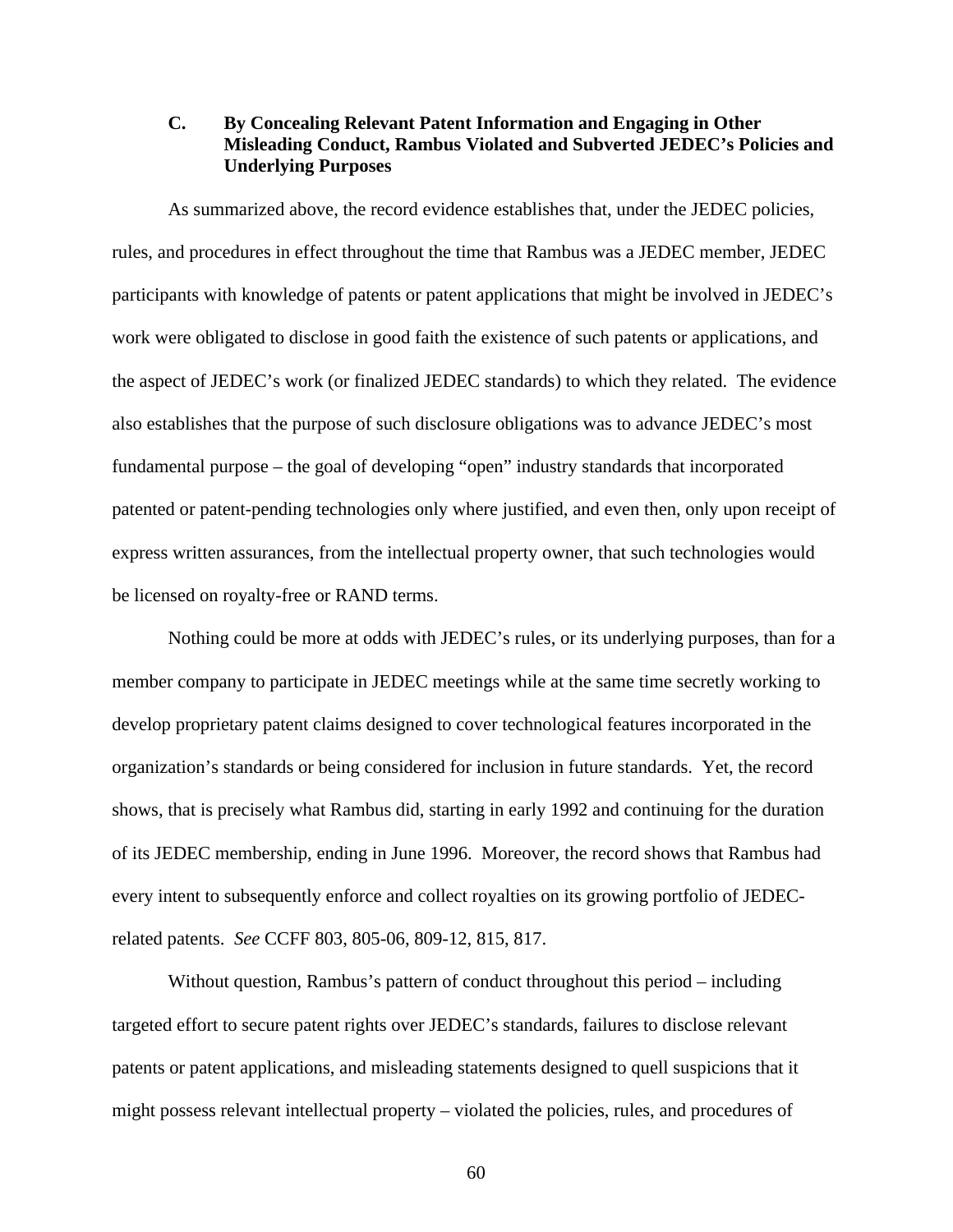JEDEC and subverted JEDEC's core principles. This section summarizes the record evidence relating to Rambus's challenged conduct. The evidence showing that Rambus engaged in such conduct with anticompetitive and exclusionary intent is discussed in Section III below.

# **1. Almost From the Outset of Its Participation in JEDEC, Rambus Believed It Possessed Patent Applications That Covered or Could Be Amended to Cover Features of JEDEC's SDRAM Standards**

At least as of early March 1992, only a few months after it began attending JEDEC meetings,<sup>27</sup> Rambus was keenly aware that its already pending patent applications were broad enough to cover features of SDRAMs, and could be amended, without adding new substance to the underlying inventions, in a manner designed to better secure such patent coverage. The record evidence, only a portion of which is summarized here, shows that Rambus continued throughout the duration of its JEDEC membership to work with its outside patent attorney, Lester Vincent, on efforts to amend its patent claims with the precise objective of securing broad patent rights over SDRAMs and "Future SDRAMs." *See* CCFF 885-1114.

Rambus's efforts to cover specific features discussed within JEDEC for inclusion in the SDRAM standards began just three months after attending its first JEDEC meeting. In March 1992, Rambus began to consider whether its patent applications covered the use of "low swing signals" on DRAMs. CCFF 888. By June 1992, Rambus's business plan – a document drafted by the CEO, Geoffrey Tate, and discussed with the Board of Directors – refers to the company's belief that SDRAMs would infringe Rambus patents, and to its efforts to file amended patent claims to broaden its coverage of SDRAMs, with the goal of later enforcing such patents and

 $27$  Rambus first attended a JEDEC meeting, represented by William Garrett, in December 1991. CCFF 867. Rambus was not at the time a member, CCFF 871, but shortly thereafter applied for membership, CCFF 878. Richard Crisp replaced Garrett as Rambus's principal JEDEC representative, starting in May 1992, and he remained as Rambus's principal JEDEC representative until Rambus's withdrawal from JEDEC in June 1996. CCFF 867.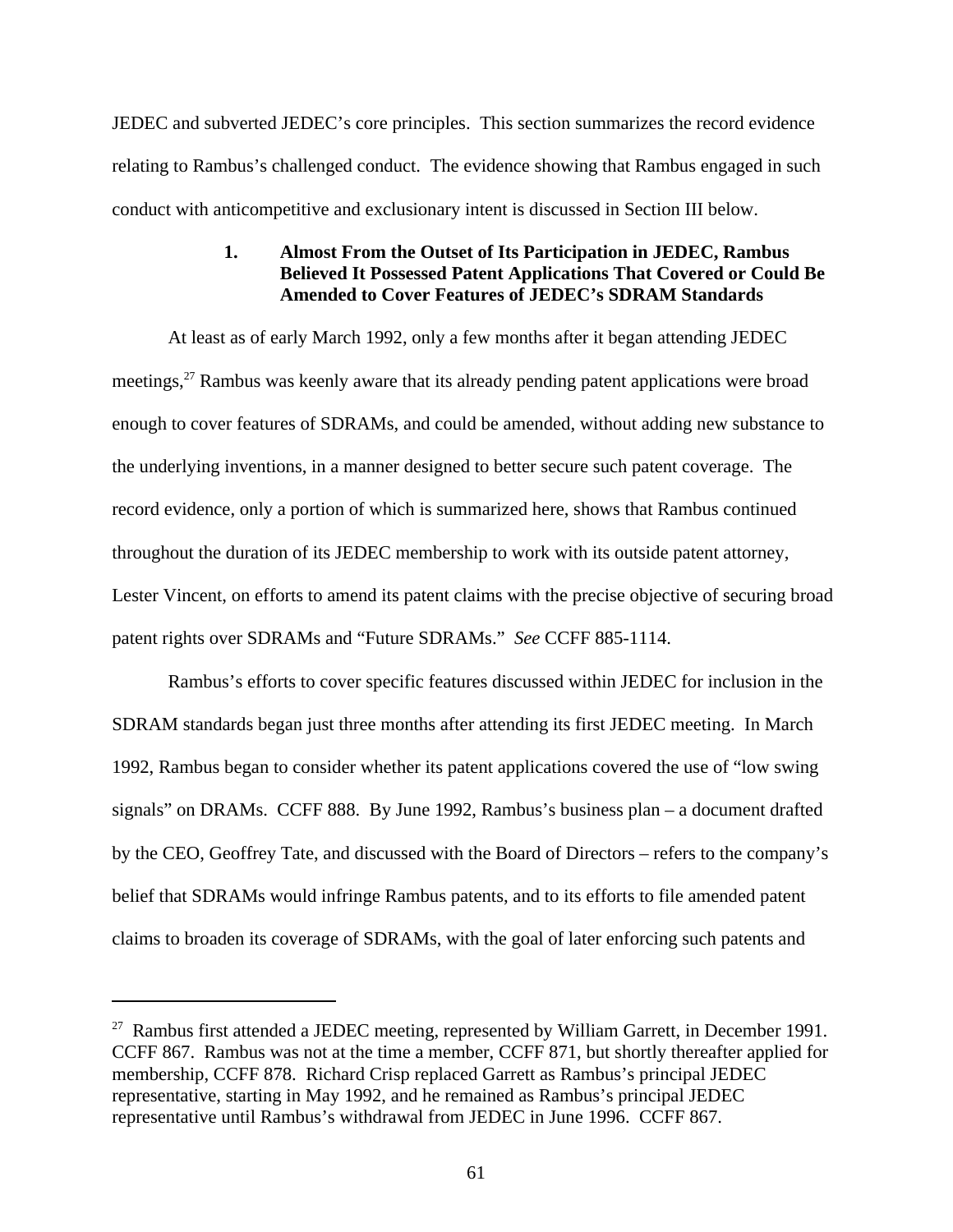collecting royalties. CCFF 911-917. Later that year, in August, just weeks after a JEDEC meeting, Rambus again discussed with its patent counsel amending its patent claims to cover features being discussed for inclusion in the SDRAM standards. CCFF 928; *see also id.* 922 (discussion of CAS latency at July meeting). Rambus closed out its first year as a member of JEDEC by again discussing with its patent counsel adding claims to its patent applications. CCFF 939 Topics discussed at the meeting were broad enough to cover DRAM features discussed at previous JEDEC meetings. CCFF 939. Again, after the December 1992 JC-42.3 meeting, Rambus internally planned to compare the draft SDRAM specification to its patent applications to "check it for feature [it] needs to cover." CCFF 945.

Rambus continued to amend its patent applications in 1993, with the aim of securing patent rights over features under consideration for inclusion in the SDRAM specifications. In February, Richard Crisp, working with Lester Vincent, identified several technologies, including CAS latency and on-chip PLL, as well as external reference voltage, as potentially claimable by Rambus's patents. CCFF 948. Rambus followed up this work in April and May 1993 by finalizing its amendments to its patent application to cover programmable CAS latency. CCFF 958. In June 1993, Fred Ware, a Rambus engineer, confirmed that Rambus had filed these amendments, with claims that were "directed against SDRAMs." CCFF 962.<sup>28</sup> Later that same month, Rambus filed further amendments claiming external reference voltage, a technology discussed at JEDEC earlier in 1993. CCFF 965. It also filed amended claims to cover the use of PLL circuitry, which were targeted at "Future SDRAMs." CCFF 966.

Rambus continued to pursue this strategy of amending its patents to claim technologies proposed for inclusion in the JEDEC standards in 1994. Rambus requested that Mr. Vincent

<sup>&</sup>lt;sup>28</sup> Rambus failed to call Mr. Ware, or any other witness, who could explain this admission.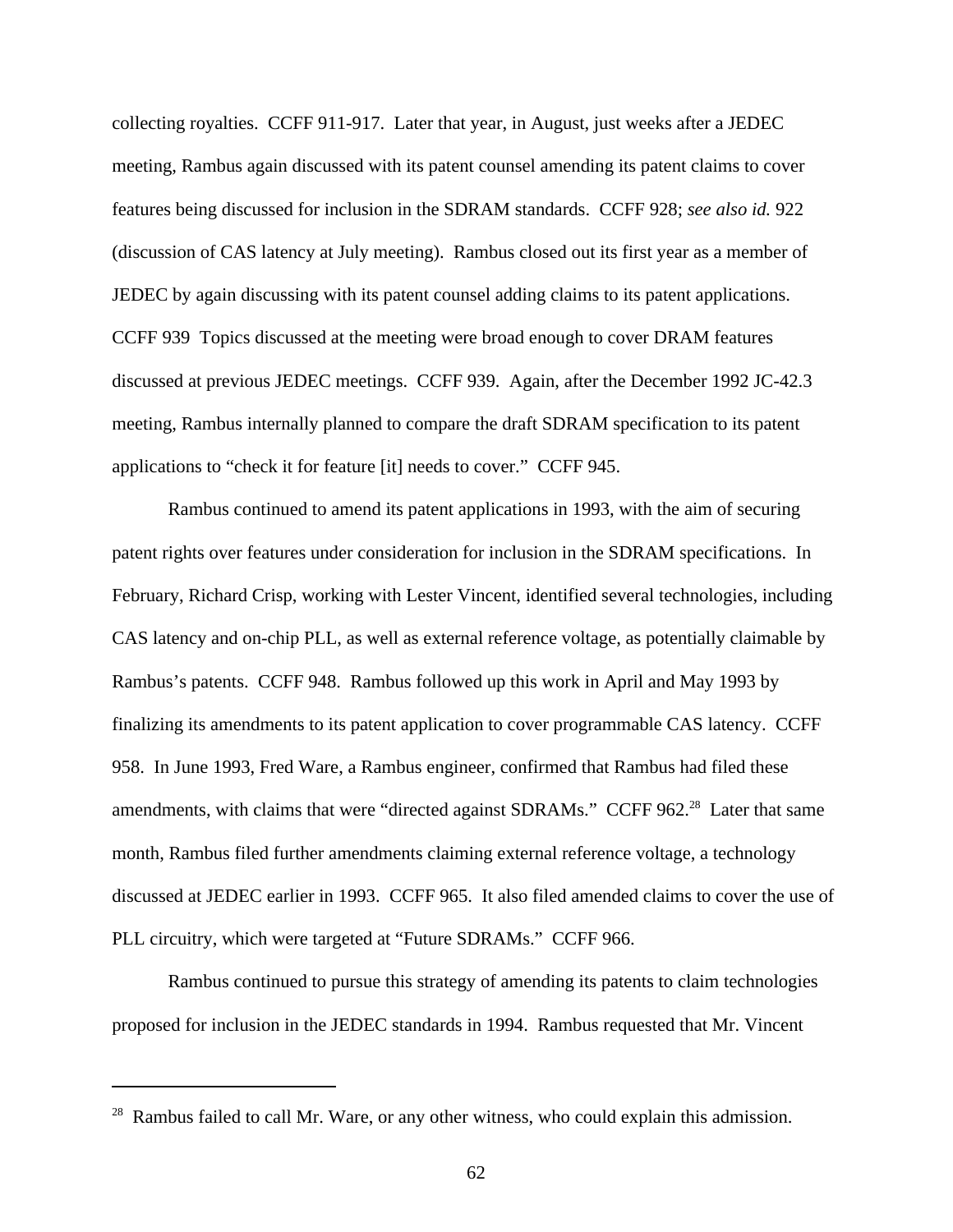assess whether its patent applications and amendments had sufficiently covered technologies discussed at JEDEC. CCFF 989. Specifically, Rambus sought to enhance its patent applications by claiming use of control registers in conjunction with programming CAS latency, a technology discussed several times at JEDEC committee meetings. CCFF 991. Rambus also requested that Vincent ensure that the applications covered two-bank design, another feature proposed at JEDEC. CCFF 990. Finally, Rambus sought to enhance its claims to ensure coverage of dualedge clocking. CCFF 992.<sup>29</sup> By 1995, Rambus had sought patent claims to cover many of the technologies discussed at JEDEC. Nevertheless, it maintained its efforts to maximize its coverage. Vincent, at Rambus's request, filed new patent amendments on behalf of Rambus in October 1995 designed to broaden the company's claims over on-chip PLL technology. CCFF 1075.

The foregoing discussion merely highlights a few illustrative examples of a much broader body of record evidence showing that Rambus believed, throughout its JEDEC membership, that the company possessed patent applications that covered or could easily be amended to cover JEDEC's SDRAM standards. (For a more complete overview of the relevant evidence, *see* CCFF 867-1114.) This evidence, combined with the evidence discussed above concerning JEDEC's patent policy plainly demonstrates that Rambus – based on its own belief as to the scope of its intellectual property – had a duty to disclose patent-related information to JEDEC.

 $29$  Rambus planned even more efforts at covering technologies proposed for inclusion in JEDEC standards: it contemplated seeking claims on an auto-precharge feature, which had been discussed by JEDEC, given that patent rights over this feature would have "high harassment value." CCFF 1002; *see id.* 1001 (noting prior discussion of auto-precharge).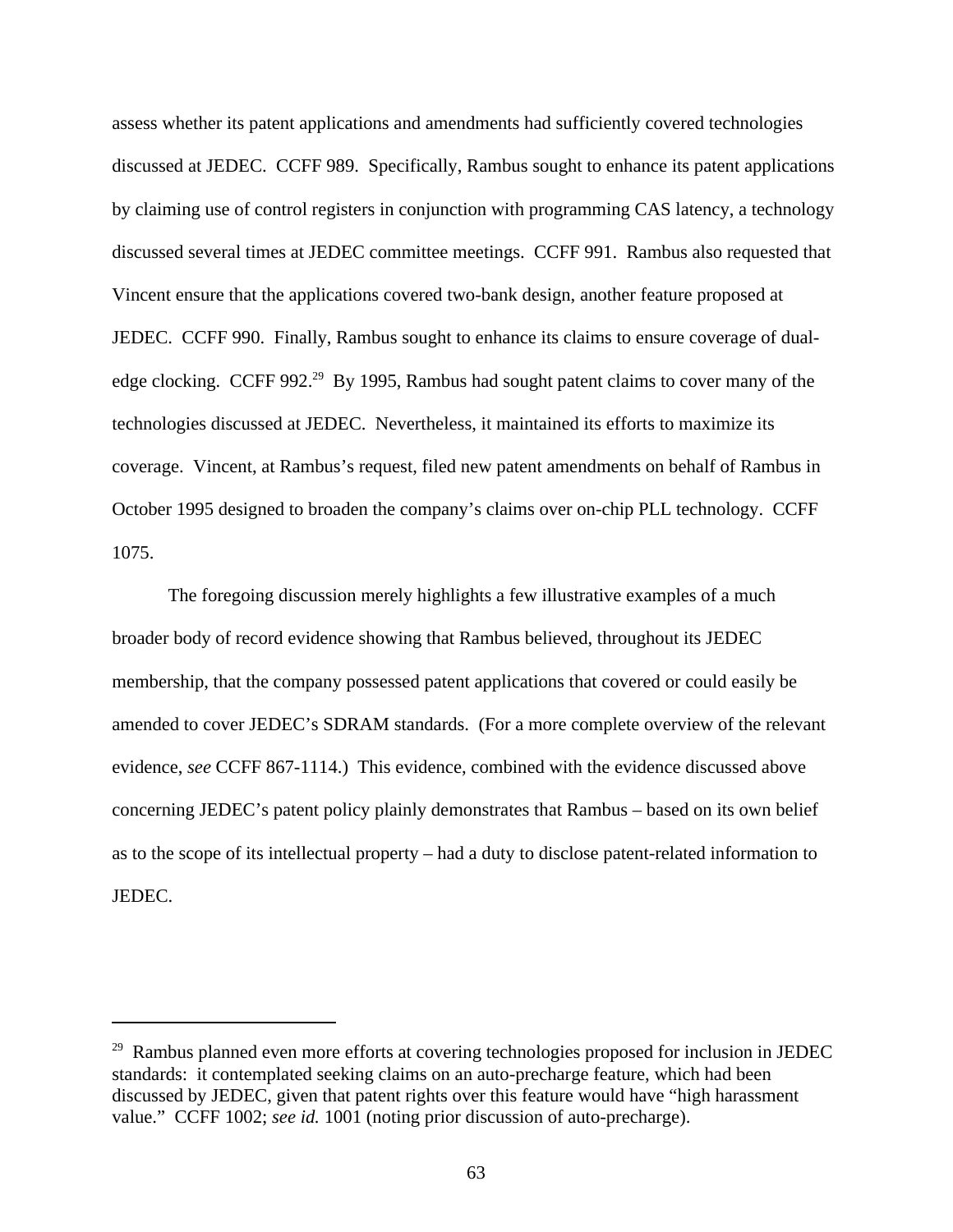# **2. While a JEDEC Member, Rambus Possessed Multiple Patent Applications, and at Least One Patent, Containing Claims That "Read On" Features of JEDEC's Standards**

As summarized above, JEDEC's disclosure obligation is triggered by the member's subjective belief that the patent or application is relevant to JEDEC's work. It is not excused if the claim does not cover the technology as a matter of objective patent analysis at the time of discussion at JEDEC. Nor is it excused if the claim contained in the relevant patent or application is not actually infringed. Nonetheless, the record demonstrates that Rambus's patent applications that were pending in the December 1991-June 1996 time period were in fact broad enough to literally "cover" or "read on" specific features that were considered by JEDEC during the same time period and ultimately incorporated in the final SDRAM and DDR SDRAM standards. Again, only a portion of the relevant evidence is summarized here. (For a more complete summary of the record evidence, *see* CCFF 1122-1237.)

#### **a. Claims Covering SDRAM-Related Technologies**

Rambus, while a member of JEDEC, submitted at least two amendments to pending patent applications containing claims that could be interpreted as covering the programmable burst length and programmable CAS latency features, both of which were incorporated in the final SDRAM standards and later carried forward in the DDR SDRAM standards. CCFF 1125- 1182. Rambus's amendment to its patent application no. 07/847,961 ("the '961 application"), filed on January 6, 1995, is one example. CCFF1125. The amendment to the '961 application contains 18 claims, several of which are of critical importance to Rambus's present claims that it holds patents covering JEDEC-compliant SDRAM. Claim 160 of the '961 application, as amended, relates to both programmable CAS latency and programmable burst length. CCFF 1128. Claim 160 could be construed by a reasonable engineer to cover both of those features of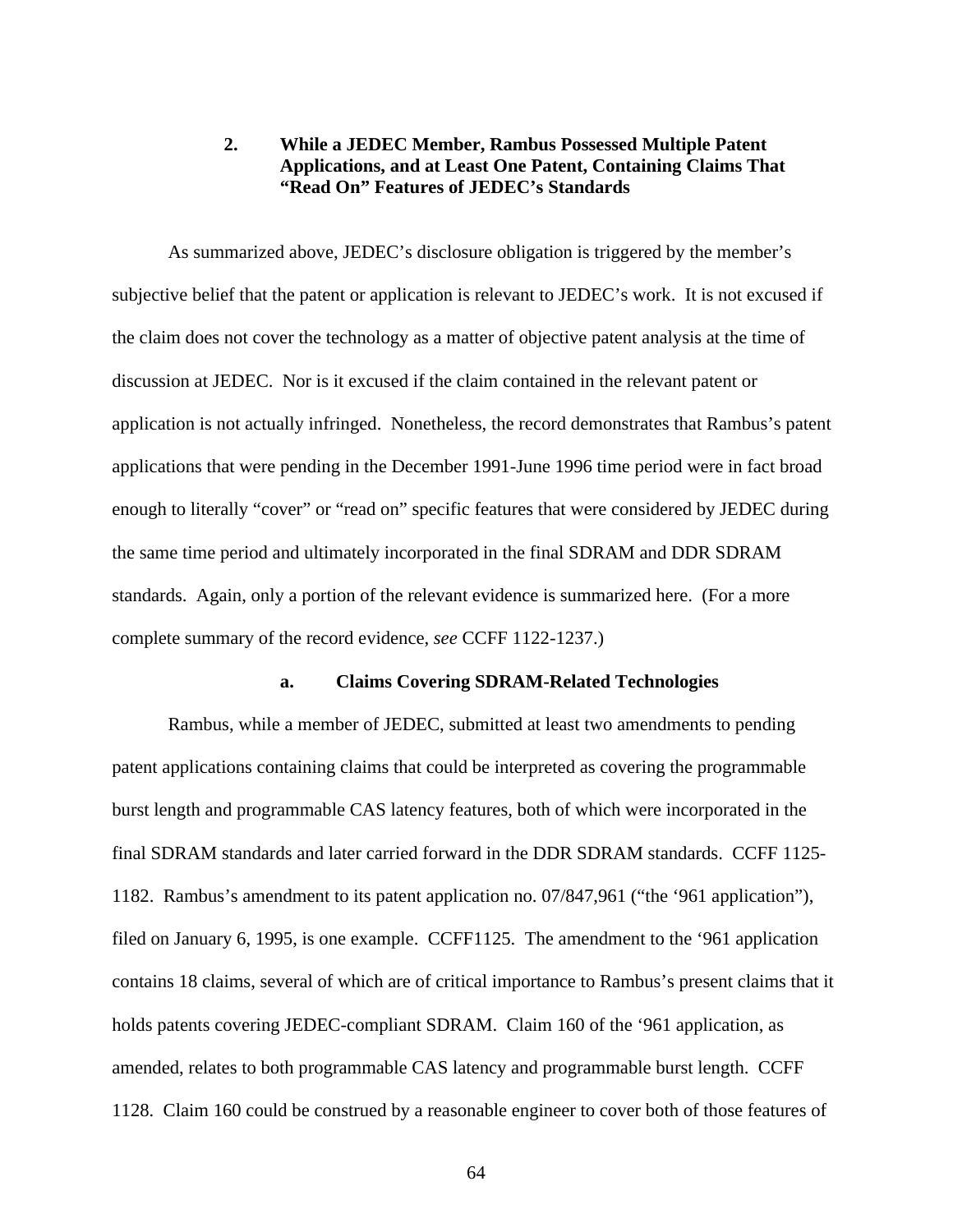an SDRAM. Jacob, Tr. 5507-17. CCFF 1130; *see also* CCFF 1128-1129, 1131-1139 (elements of claim 160). Claim 164 of the '961 application also could be construed to cover programmable CAS latency. Jacob, Tr. 5523-25. CCFF 1142; *see also* 1140-1141, 1143-1147 (elements of claim 164).

The claims in the '961 application, as amended, also could be construed to cover the methods by which a computer using a JEDEC compliant SDRAM programs the memory chip for operation with the computer. Specifically, claim 165 potentially covers the method of storing CAS latency information in the mode register of an SDRAM, as described in the JEDEC SDRAM standard. CCFF 1159. That claim also could be interpreted to cover the method used to program burst length. CCFF 1161; *see also* CCFF 1158-1160 (claim 165). Claim 168 of the '961 application, as amended, also could reasonably be interpreted to cover the method of programming the CAS latency value, as specified in the JEDEC SDRAM standard. CCFF 1163; *see also* CCFF 1162 (claim 168).

The claims of the '961 application, as amended, extend beyond the features of a JEDECcomplaint SDRAM and potentially cover a computer's use of that SDRAM. Claim 151 of the '961 application, as amended, could reasonably be construed to cover a computer system that incorporates a JEDEC-compliant SDRAM. CCFF 1149; *see also* CCFF 1148, 1150-1153 (description of claim). Similarly, Claim 159 of the '961 application could reasonably be construed to cover a JEDEC-compliant SDRAM used in that computer system. *See* CCFF 1154- 1157.

Rambus's '490 application, as amended, also contains several claims that could reasonably be interpreted as covering JEDEC-compliant SDRAM, the use of that SDRAM, and a computer system incorporating that SDRAM. CCFF 1164. The '490 application was a continuation of the '961 application. CCFF 1165. Claim 184 of the '490 application, as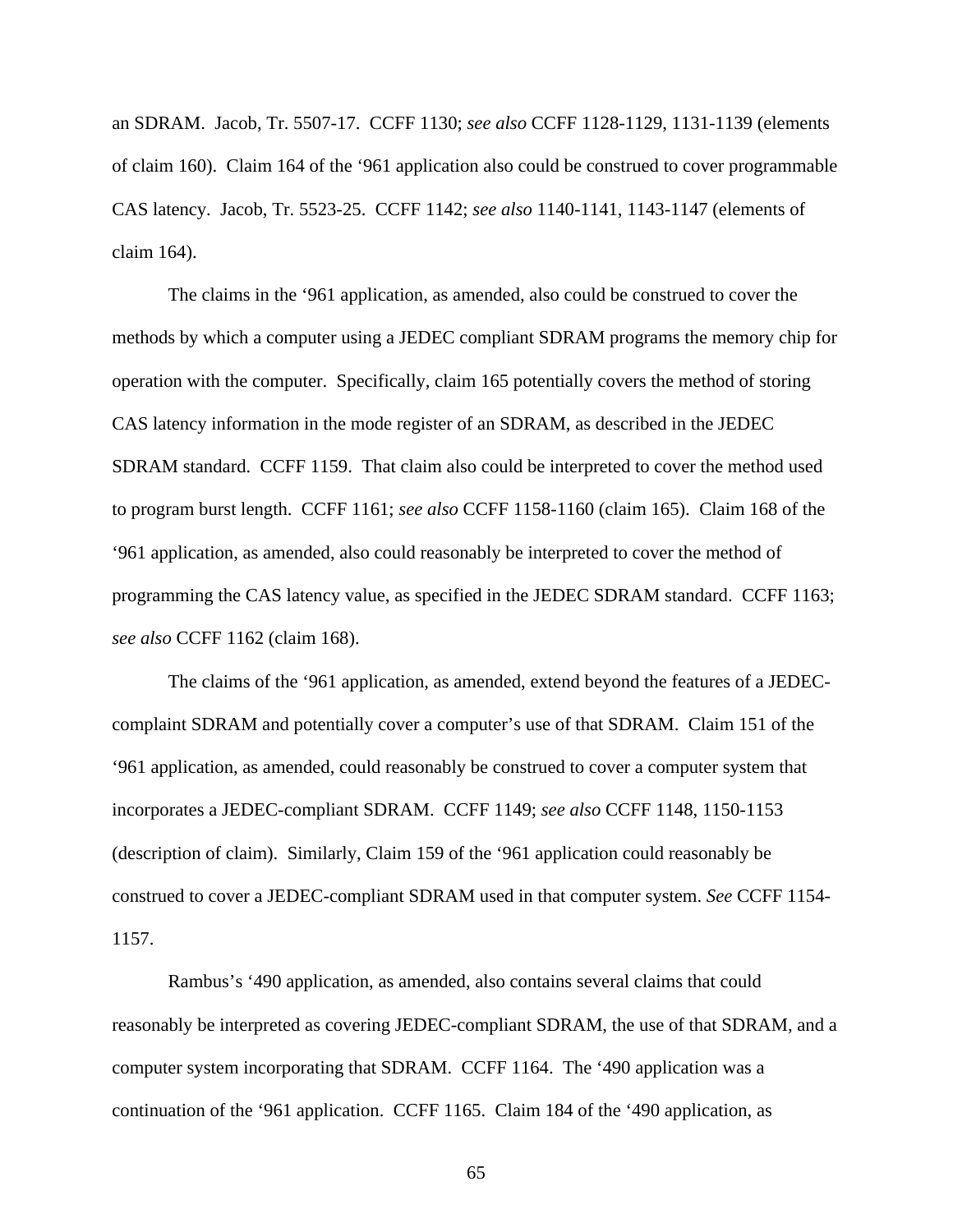amended, could reasonably be construed to cover the programmable CAS latency feature of JEDEC-compliant SDRAM. CCFF 1174; *see also* CCFF 1173, 1175-1179 (elements of claim). Claim 185 could be construed by a reasonable engineer to cover the method of programming CAS latency used in a JEDEC-compliant SDRAMs. CCFF 1181; *see also* CCFF 1180, 1182 (elements of claim). Finally, claim 183 of the '490 application, as amended, could be interpreted to cover a computer system using a JEDEC-compliant SDRAM. CCFF 1167; *see also* CCFF 1166, 1168, 1172 (elements of claim).

#### **b. Claims Covering DDR-Related Technologies**

In addition, Rambus, while a member of JEDEC, also amended pending patent applications (one of which ripened into an issued patent, in April 1996) that could be construed to cover other features of what ultimately became known as DDR SDRAM discussed within JEDEC during the period of Rambus's membership – namely, phase-lock loops ("PLLs") on the SDRAM chip and use of a dual-edge clock. CCFF 1183-1237.

First, Rambus amended patent application 07/847,692 ("the '692 application") on June 28, 1993. CCFF 1184. That application could be interpreted as covering a PLL incorporated into a JEDEC-compliant SDRAM. CCFF 1183; *see also* CCFF 1185, 188-1191 (elements of claim 151). Claims 166 and 167 of the application could be construed to cover a computer system using a JEDEC-compliant SDRAM containing a PLL. CCFF1198; *see also* CCFF 1196- 1197 (describing claims).

Second, Rambus's patent application 08/222,646 ("the '646 application") could be interpreted to cover a DDR SDRAM using a dual-edge clock. CCFF 1199. Rambus filed the '646 application on March 31, 1994, and filed a preliminary amendment to the application on September 6, 1994. CCFF 1008, 1204-1205, 1633. Claim 151 of the '646 application could be interpreted to cover dual-edge clocking as used in a JEDEC-compliant DDR SDRAM. CCFF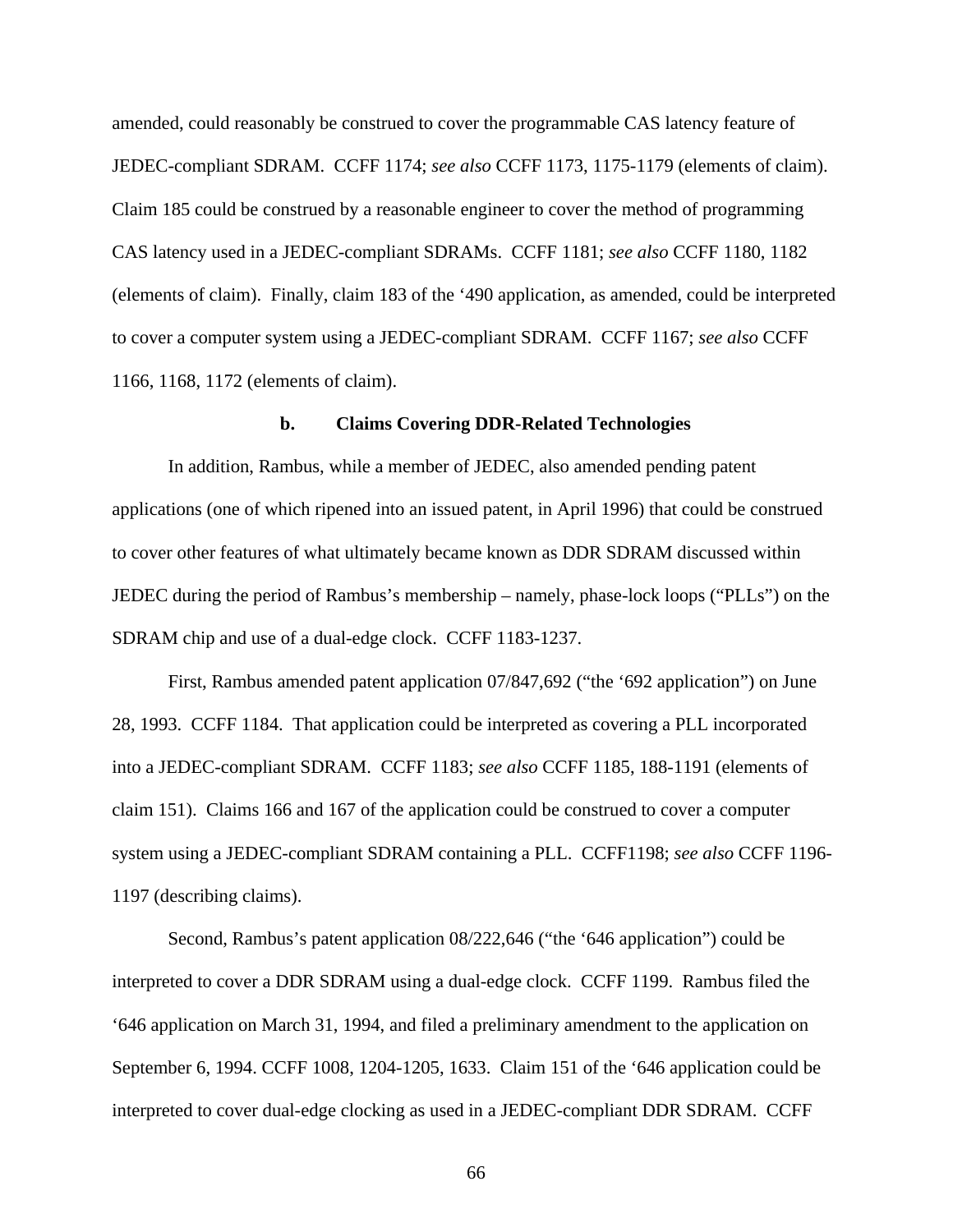1008, 1077, 1207; *see also* CCFF 1206, 1208-1211 (describing elements of claim).30 In October 1995, the patent office sent Rambus a Notice of Allowance, which is notification that the patent office believes the claim should issue. CCFF 1076, 1213. The '646 application subsequently issued to Rambus as patent 5,513,327 ("the '327 patent") on April 30, 1996. CCFF 1214, 1634. As with the application, a reasonable engineer could construe the '327 patent to cover dual-edge clocking as used in DDR SDRAM. CCFF 1217, 1224, 1234. This is true both for the first claim of the '327 patent, CCFF 1219, 1224; *see also* CCFF 1077, 1218, 1220-1223, 1225-1228 (analyzing elements of claim), and for the seventh claim of the patent, CCFF 1230, 1234; *see also* CCFF 1229, 1231-1233, 1235-1237.

### **3. Despite Having a Duty to Disclose, Rambus Concealed Its Patents and Patent Applications from JEDEC**

Despite understanding the policies, rules, and procedures of JEDEC, and despite knowing that it possessed patent applications relevant to the standards developed or under consideration at JEDEC while it was a member, the record shows that Rambus repeatedly failed to disclose the existence of such patent applications to JEDEC. We summarize below only a portion of the abundant record evidence showing specific instances in which Rambus, despite having a clear duty to disclose patent-related information to JEDEC, violated that duty by concealing the fact that it believed a number of technologies being considered by JEDEC for inclusion in its standards would be subject to Rambus's patents. (For a more complete summary of the record, *see* CCFF 1238-1259.)

At a May 1992 JEDEC meeting, for example, Rambus failed to disclose anything, despite being expressly asked by JC-42.3 committee chair Gordon Kelly to comment on whether

<sup>&</sup>lt;sup>30</sup> Rambus amended claims 151 and 152 on April 21, 1995, such that ultimately claim 152 incorporated the elements of claim 151, which was allowed by the patent examiner on October 6, 1995. CCFF 1213.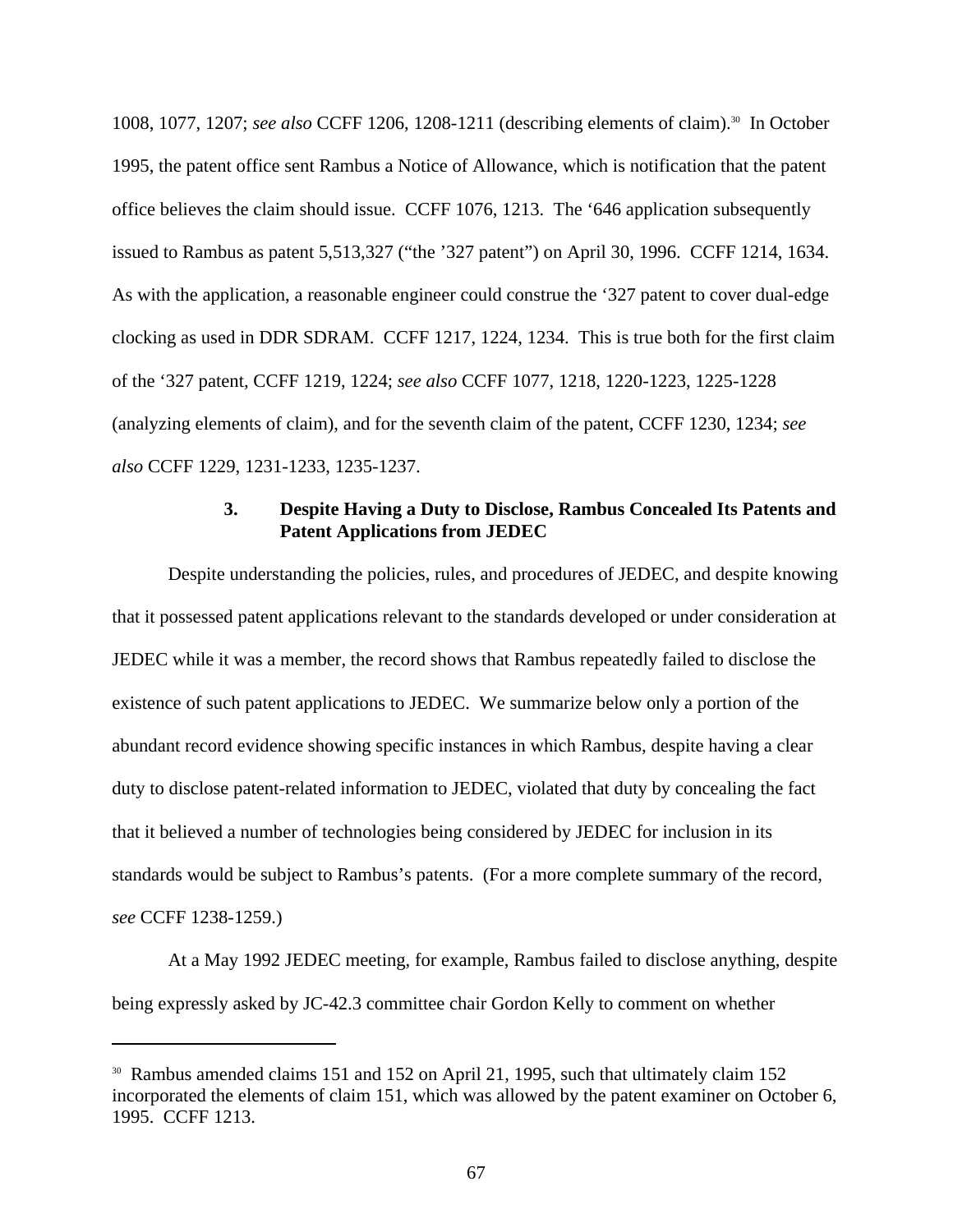Rambus had anything of relevance to disclose. Richard Crisp, who was present representing Rambus at the meeting, declined to make an oral statement, and instead just shook his head indicating "no." CCFF 550, 904; *see also id.* 905 (Crisp notes indicate refusal to comment).

At the same May 1992 meeting, JEDEC circulated a ballot proposing inclusion of a mode register to program CAS latency, as well as three other technologies. CCFF 922. The ballots were tabulated and discussed at the July 1992 meeting of the JEDEC JC-42.3 meeting. CCFF 542. The proposal to include the mode register passed (as did the other proposals). CCFF 542. Nevertheless, neither Richard Crisp nor David Mooring, both of whom were attending the meeting on Rambus's behalf, disclosed the fact that Rambus then possessed patent applications that it was in the process of amending to cover use of a mode register to program CAS latency. CCFF 925, 927. Rambus failed to disclose this information despite an admonition on the ballot to alert JEDEC if anyone "is aware of patents involving this ballot." CCFF 919, 925. Moreover, Rambus (Richard Crisp) actually commented on the proposals, yet failed to indicate that it had any intellectual property that could involve the proposals. CCFF 927.

Rambus failed again to mention its patent applications at the September 1992 JEDEC JC-42.3 meeting. At that meeting, at which Richard Crisp and Billy Garrett were in attendance for Rambus, both programmable CAS latency and programmable burst length were discussed for possible inclusion in the SDRAM standard. CCFF 929-30. Despite these discussions, Rambus's representatives made no mention of Rambus's patent position and the possibility that these proposals, if adopted, could infringe on Rambus patents. CCFF 931.

CAS latency, as a feature of JEDEC SDRAM, continued to be at issue well past the initial adoption of the SDRAM standard. In October 1995, JEDEC considered whether to expand the use of this feature in the next generation of SDRAM, and circulated a ballot to members. CCFF 1070-1073. When the results of this ballot were discussed at the December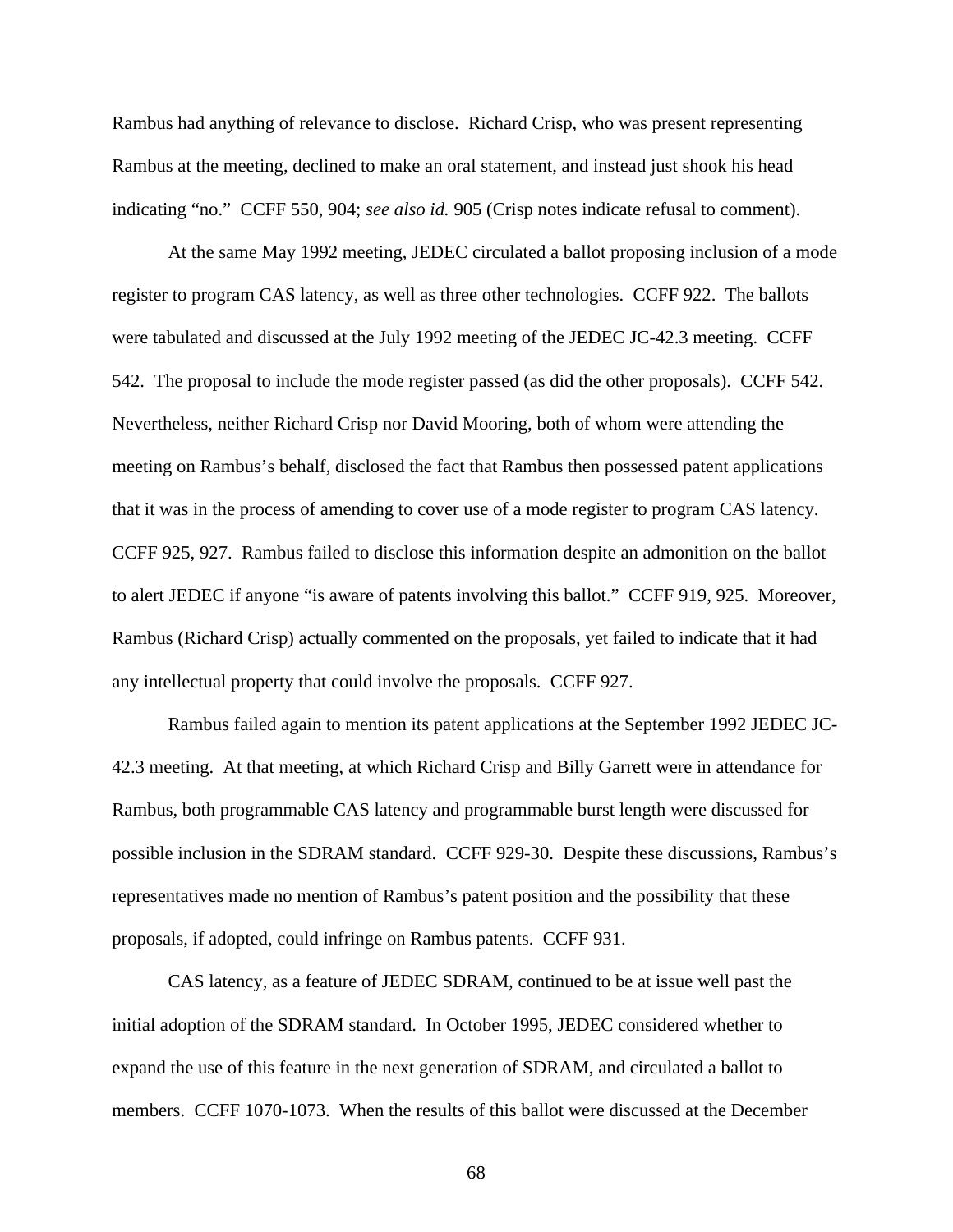1995 JEDEC meeting, Richard Crisp made no mention that its patent claims might cover a new iteration of CAS latency, let alone the CAS latency already incorporated in the SDRAM standard. CCFF 1082.

As explained above, Rambus's '692 application contains claims that could be construed to cover a PLL on an SDRAM chip. Rambus filed this application in March 1992. It amended the application in June 1993 in order to cover the PLL feature. CCFF 1075. In September 1994, NEC Corporation proposed to the JEDEC 42.3 committee that the SDRAM standard incorporate on-chip PLL. CCFF 1010 (Crisp observed presentation). In fact, after the first presentation on on-chip PLL, Mr. Crisp informed everyone at Rambus by email that "\*\*\*\* They plan on putting a PLL on board their SDRAMs . . . \*\*\*\*I believe that we have now seen that others are seriously planning inclusion of PLLs on board SDRAMs. . . . What is the exact status of the patent with the PLL claim? \*\*\*\*." CX0711 at 36 (emphasis, *i.e.,* the multiple asterisks, in original). CCFF 605, 1012-1013. That proposal, if incorporated into the JEDEC SDRAM standard, could have been construed by a reasonable engineer to be covered by claim 151 of Rambus's '692 application. CCFF 1187.<sup>31</sup> Rambus subsequently amended its patent application to add two claims – claims 166 and 167 – that could be read to cover a computer system that uses a JEDECcompliant SDRAM incorporating a PLL as proposed by NEC. CCFF 1196; *see also id.* 1197-98 (describing claims). Despite this amendment, made after Rambus observed the NEC proposal, Rambus made no disclosures to JEDEC to indicate that its '692 application, as amended, could cover both a PLL on an SDRAM or the use of an SDRAM with PLL in a computer system. CCFF 909.

<sup>&</sup>lt;sup>31</sup> Furthermore, after Rambus amended the claims in the application, in June 1993, claim 152 of the '692 application could be construed to cover an SDRAM incorporating NEC's PLL proposal. CCFF 1195.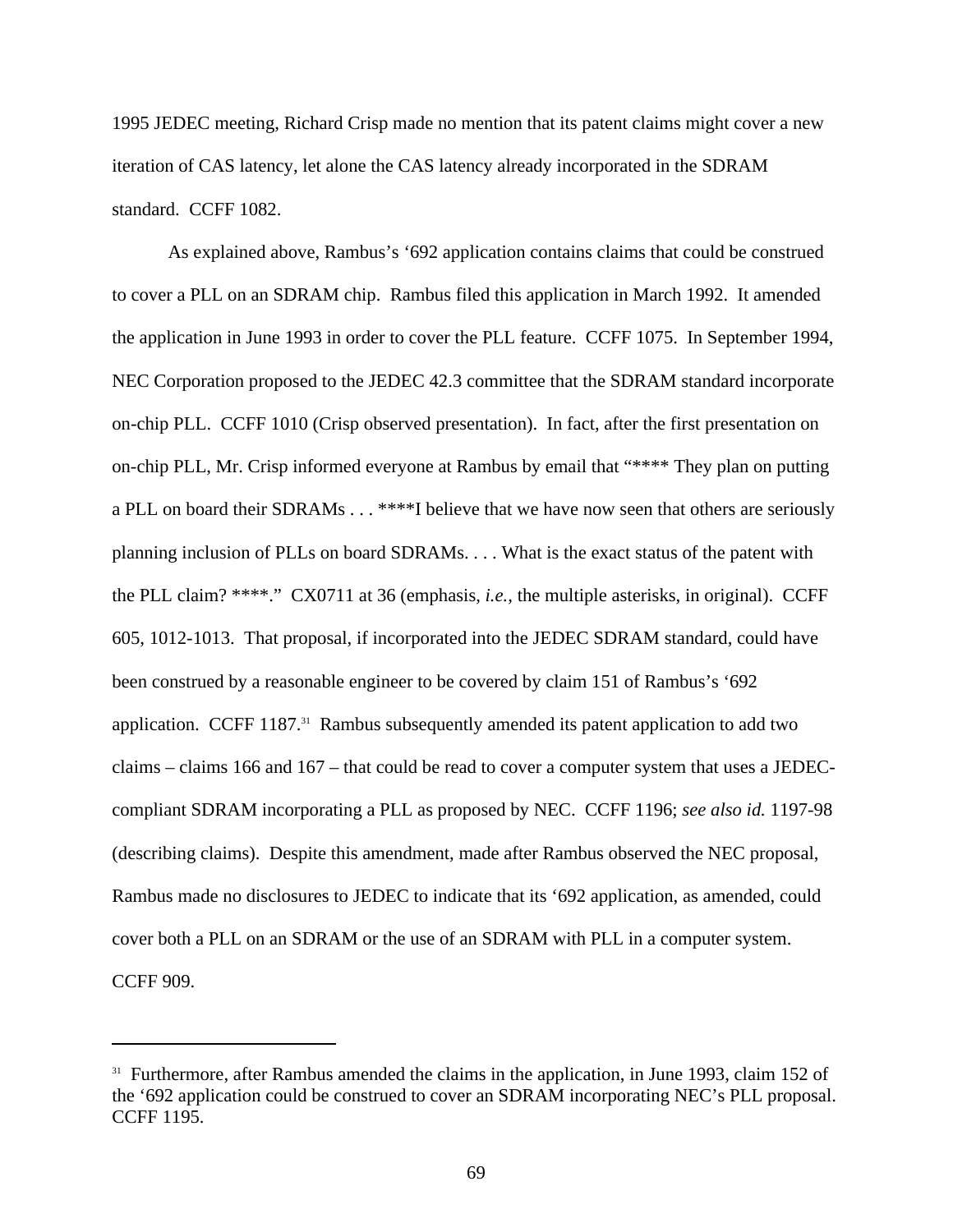JEDEC placed the issue of whether to use the on-chip PLL/DLL feature on a survey ballot in October 1995 to determine its suitability for inclusion in the next generation of the SDRAM standard. CCFF 1072. The results of this ballot were discussed at the December 1995 meeting, which Richard Crisp attended on Rambus's behalf. CCFF 1078-79. Rambus nevertheless made no mention of its potential patent claims over this technology. CCFF 1082. This failure to disclose was particularly grievous in light of the fact that Mosaid did mention at the same meeting that it had potential patent claims over a related technology, even though those claims likely did not apply to the proposed JEDEC implementation. CCFF 1082.

Rambus recognized the possibility of amending its patent applications to cover use of dual-edge clocking in an SDRAM at least as early as mid-1994. As explained above, Rambus's '327 patent, which stemmed from the '646 application, contains claims that could be construed to cover dual-edge clocking. Rambus filed the '646 application in March 1994. CCFF 1204. In August 1994, Lester Vincent transmitted to Rambus a draft amendment to this pending patent application that would claim dual-edge clocking. CCFF 1004; *see also id.* 1008 (filing of amendment in September 1994). Proposals were made at JEDEC to include dual-edge clocking both before and after this application was made, all while Rambus was a member. Proposals to incorporate dual-edge clocking, any of which could be construed to be covered by the '646 application, were made in May 1992, December 1995, and March 1996. CCFF 1200-02, 1207; *see also id.* 1206, 1208-09 (elements of 151 claim could cover dual-edge clock proposals).32 Yet

<sup>&</sup>lt;sup>32</sup> Likewise, the patent as issued could be construed to cover a JEDEC-compliant SDRAM incorporating dual-edge clocking as proposed in May 1992 and March 1996, or as placed on the survey ballot in December 1995. CCFF 1219, 1230; *see also id.* CCFF 1218, 1220-23 (elements of claim 1 of '327 patent); CCFF 1229, 1230-33 (elements of claim 7 of '327 patent). Finally, an SDRAM complying with JEDEC specification JESD 79 could be construed to infringe the '327 patent. CCFF 1224, 1234; *see also id.* 1225-128 (elements of claims); 1234-37 (elements of claims).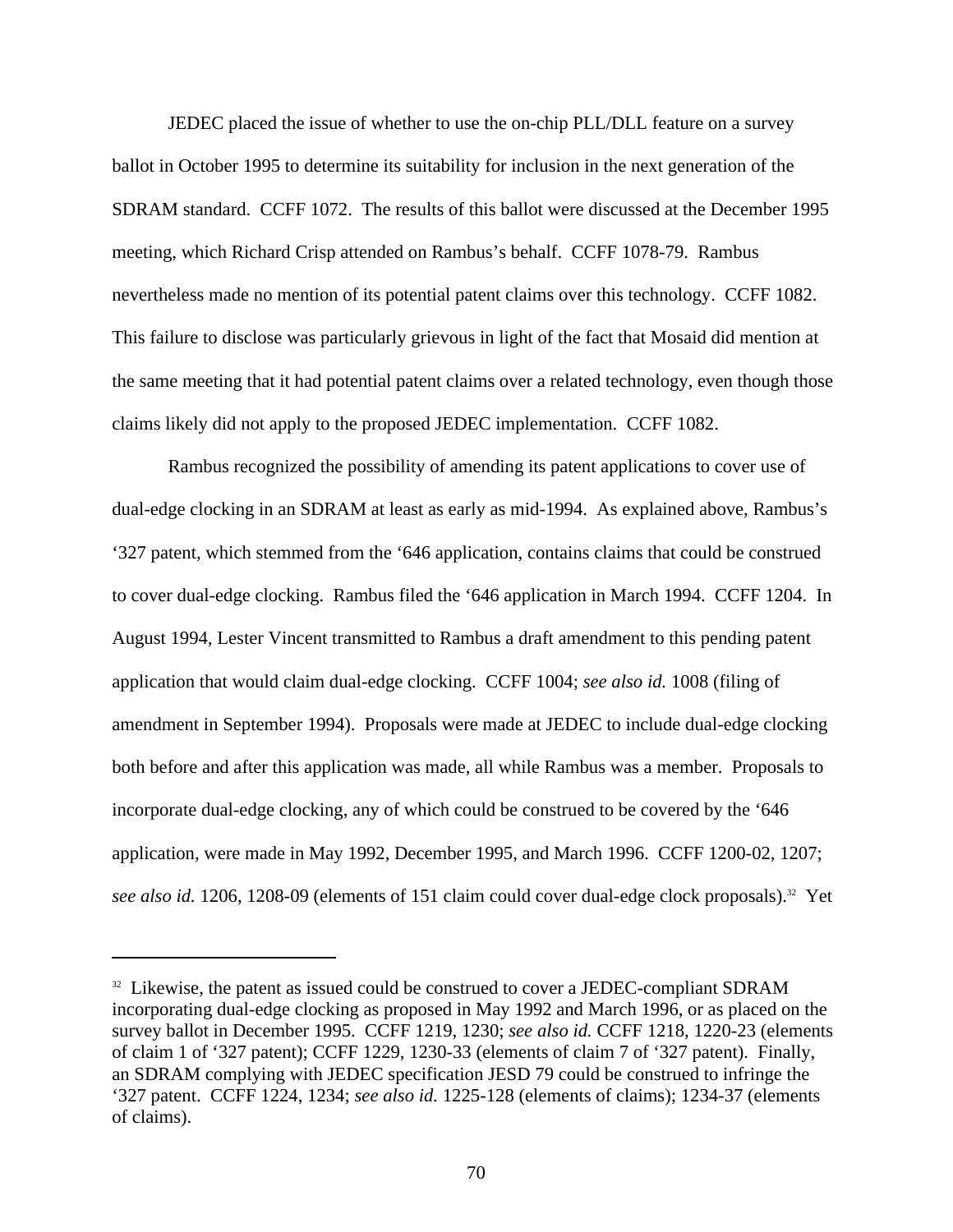Rambus never disclosed at any JEDEC meeting that Rambus had claims that could cover dualedge clocking.

In May 1995, several proposals relating to technology under development by the SyncLink consortium were presented at a JEDEC JC-42.3 meeting with Richard Crisp in attendance. CCFF 1043. The proposals involved using both the rising and falling edges of the clock for data input, among other technologies. CCFF 1043. Rambus was aware of the technology and had determined that Rambus could potentially assert patent claims over it. CCFF 988, 992, 1004, 1008, 1037, 1043. Crisp was specifically asked whether Rambus had any patent claims that could cover the SyncLink proposal, but he failed to respond to the inquiry or to make any specific disclosure. CCFF 1044-48. Three months later, in September 1995, Rambus reaffirmed its refusal to respond, stating that it would not "make a specific comment" as to whether the SyncLink proposal conflicted with Rambus's intellectual property. CCFF 1063.

JEDEC also issued a survey ballot regarding dual-edge clocking in October 1995. CCFF 1071-72. Nevertheless, as it failed to do for the ballot questions on CAS latency modifications and the inclusion of on-chip PLL/DLL, Rambus failed to disclose that the dual-edge clock proposal could infringe its patent claims. CCFF 1082.

Rambus withdrew from JEDEC on June 17, 1996, by letter to JEDEC secretary Ken McGhee. CCFF 1109. That letter, consistent with Rambus's previous participation in JEDEC, contained no disclosure of any patent or patent application relevant to the technologies discussed during the previous four years of JEDEC meetings attended by Rambus. CCFF 1110-12.<sup>33</sup> Thus,

<sup>&</sup>lt;sup>33</sup> As described below, Rambus's withdrawal letter contained a list of issued patents. Yet none of the patents listed in fact related to JEDEC's work. CCFF 1114. Moreover, the '327 patent, which did relate to that work, was omitted from the list. CCFF 1114. On the very day it withdrew from JEDEC – June 17, 1996 – Rambus requested its outside patent counsel, Vincent, to provide an opinion on the enforcement readiness of its '327 patent, which had issued several months earlier. CCFF 1100.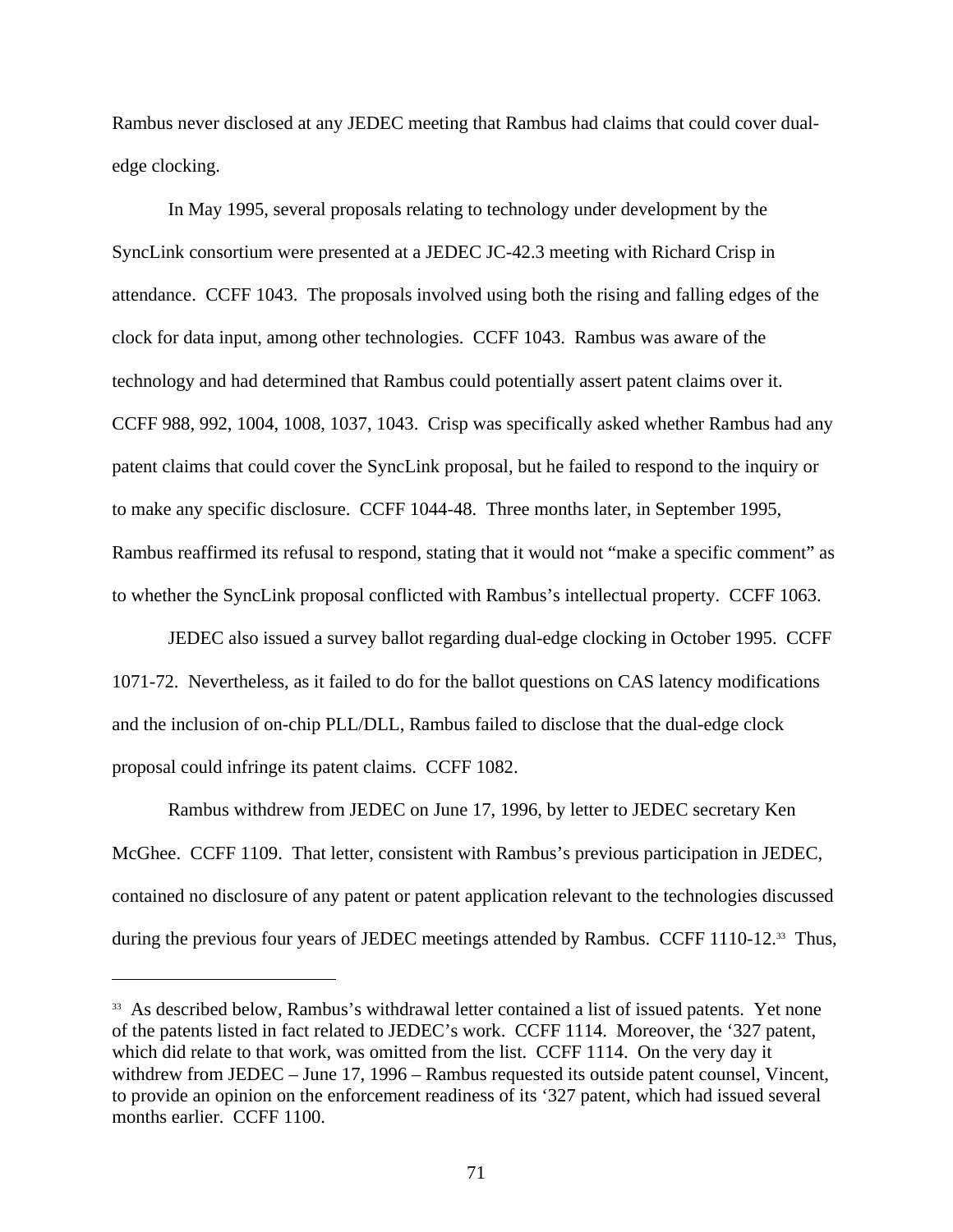Rambus left JEDEC having never cured the numerous instances in which, despite a clear duty to disclose, Rambus concealed relevant patents and patent application from JEDEC.

# **4. Rambus Made Deceptive Statements to Allay Concerns About Possible Patent Coverage**

Rambus's misconduct extends beyond its simple failure to disclose its patents and patent applications as required by the Rules. In addition, Rambus made affirmatively misleading statements calculated to quell any concerns or suspicions of JEDEC members as to the possibility that Rambus had patents or patent applications relevant to JEDEC's work.

For instance, Rambus specifically sought to allay concerns about possible Rambus patent claims on the SyncLink presentation at JEDEC which included dual-edge clocking. Rambus declined to comment when requested specifically to state whether its patents could apply to SyncLink. CCFF 1044, 1048, 1522-1523. Yet Rambus went beyond merely stating that it had no "specific comment" with respect to the SyncLink proposal containing dual-edge clocking. Richard Crisp specifically reminded JEDEC that Rambus had in the past disclosed a patent (referring to the '703 patent).<sup>34</sup> CCFF 1066. By doing so, Rambus conveyed the message that it had in the past complied with JEDEC's disclosure rules and could be expected to do so at that time and in the future.

Rambus also made deceptive partial disclosures, implicating in particular dual edge clocking, upon its withdrawal from JEDEC. Rambus's withdrawal letter attached a list of patents for JEDEC to consider "[t]o the extent that anyone is interested." CCFF 1109-13. Yet none of the patents listed in fact related to JEDEC's work. CCFF 1114. Moreover, Rambus omitted the '327 patent, which did relate to JEDEC's work on dual-edge clocking. CCFF 1111-

 $34$  As explained below, the '703 patent did not in fact relate to JEDEC's work on SDRAM standards and hence the disclosure of this patent did nothing to alert JEDEC's members to the fact that Rambus possessed relevant intellectual property.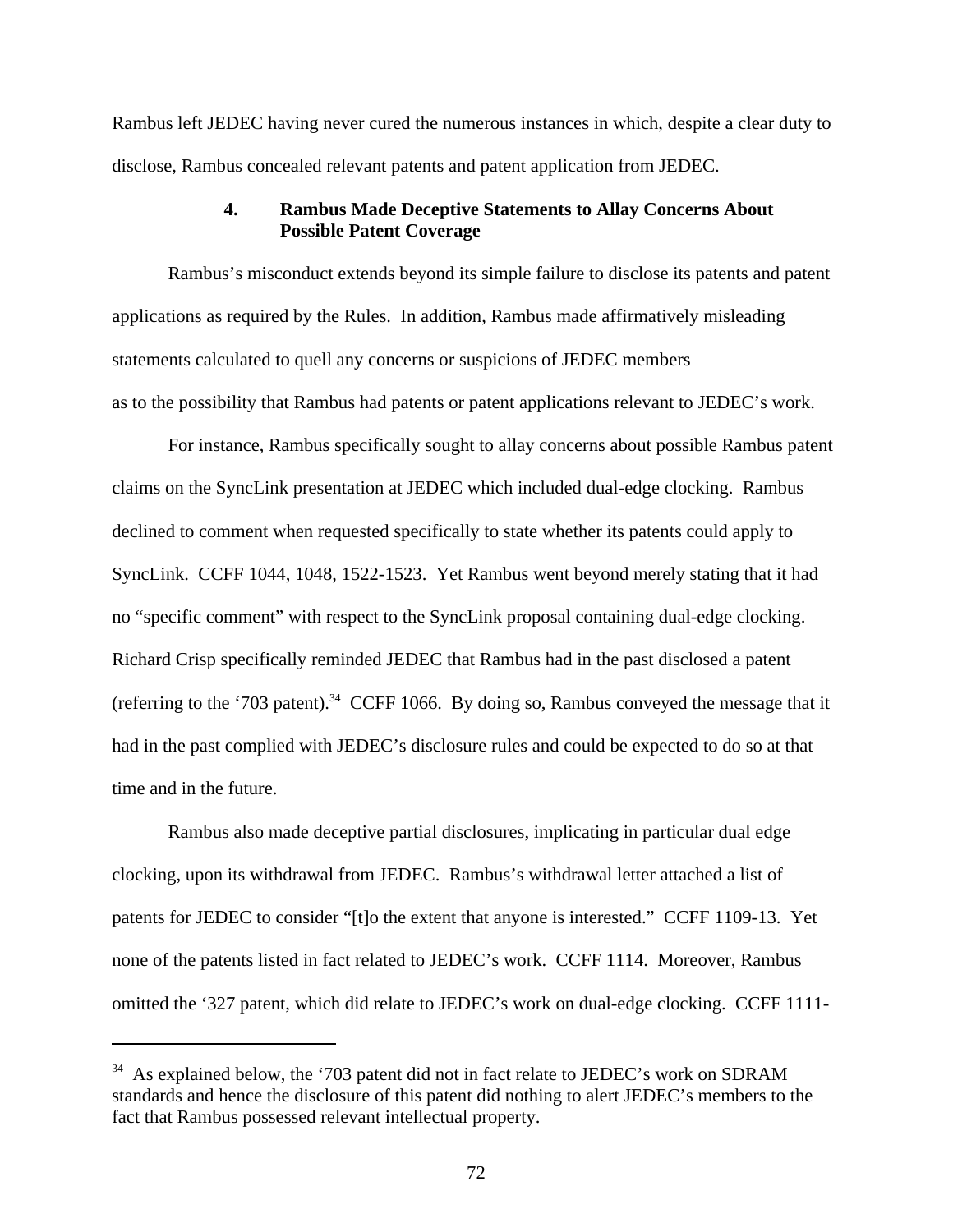12. Rambus's withdrawal letter, therefore, not only failed to make meaningful patent-related disclosures to JEDEC, but reinforced the misleading message that Rambus possessed no relevant intellectual property.

Although certain JEDEC members at times had suspicions that Rambus potentially might possess relevant intellectual property, Rambus actively provided false or misleading information to allay such suspicions. Plainly, Rambus's repeated failures to disclose relevant patents or patent applications are not excused by the existence of random, non-specific rumors or suspicions, particularly in light of Rambus's affirmative efforts to put an end to such suspicions through affirmatively misleading conduct.<sup>35</sup>

# **5. Rambus Continued to Conceal Its SDRAM-Related Patents After Withdrawing from JEDEC**

After it withdrew from JEDEC in June 1996, Rambus continued to broaden its patent coverage over SDRAMs and DDR SDRAMs, and began to prepare for enforcing its SDRAMrelated patents. All the while it concealed from DRAM makers that efforts to implement SDRAM technology would lead them into Rambus's patent "minefield." CCFF 1691. (For a more complete summary of the evidence relating to Rambus's continued concealment of its JEDEC-related patents post-June 1996, *see* CCFF1676-1687, 1696-97.)36

<sup>&</sup>lt;sup>35</sup> Not only did Rambus engage in misrepresentations with respect to JEDEC members, it also affirmatively misled companies outside the context of JEDEC. Rambus witnesses at trial and in depositions have admitted that Rambus made no effort to inform Rambus RDRAM "partners" and potential licensees about the possibility that Rambus might one day claim IP outside of the unique RDRAM architecture. *See* CCFF 1238-43, 1259; *see also* CX2112 at 180 (Mooring, Dep.) (slides used by Rambus in presentations to Rambus customers would "definitely not have put anybody on notice" of the coverage of patents); CX2070 at 47 (Harmon, Dep.) ("I don't believe we ever specifically stated that we had intellectual property that applied to – outside of the Rambus-compatible area.").

<sup>&</sup>lt;sup>36</sup> Likewise, Rambus's withdrawal from JEDEC did not bring to an end Rambus's efforts to carefully track the development of JEDEC's SDRAM standards. Rambus continued to closely follow JEDEC's activities after its withdrawal. CCFF 1625. Moreover, Rambus had several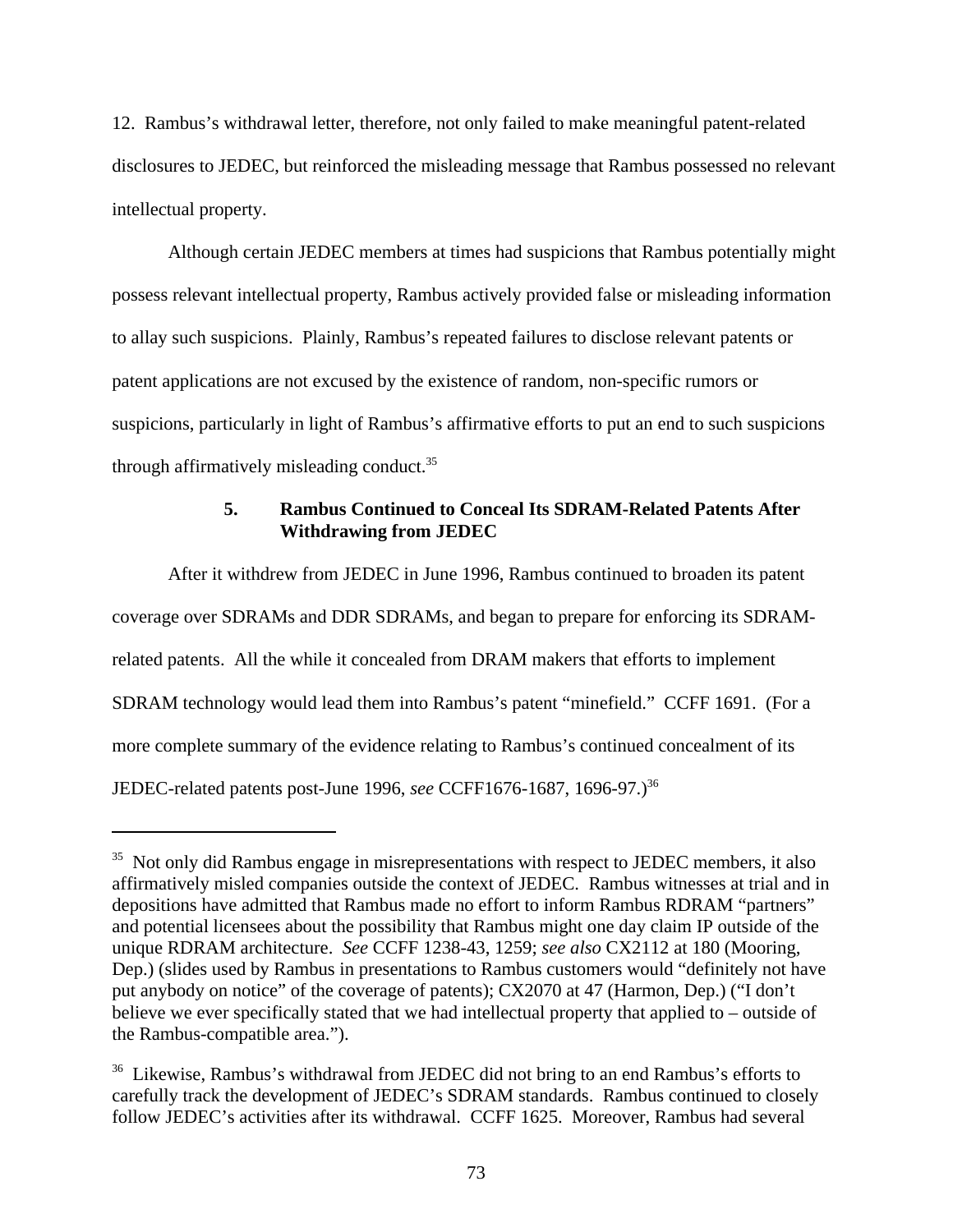Rambus's actions continued its ongoing strategy to"avoid[] discussing" its intellectual property with its "partners." CCFF 1676. For instance, while negotiating with Micron in early 1997, Rambus never disclosed that its patent rights could extend to SDRAM. CCFF 1679-80. Similarly, while negotiating with Siemens in 1997, Rambus made no mention of its potential patent claims over DDR SDRAM. CCFF 1682. Even more glaringly, Rambus said nothing to Lucky Goldstar ("LG") during negotiations, even though LG specifically explained that it favored DDR over RDRAM because it would be a "royalty-free . . . open JEDEC standard." CCFF 1683.

Rambus's CEO specifically instructed Rambus employees not to reveal that Rambus believed it had patents that might be infringed by DDR SDRAM. CCFF 1678 ("do \*NOT\* tell customers/partners that we feel DDR may infringe – our leverage is better to wait"). Mr. Tate repeated this admonition later that year. CCFF 1686. Rambus went so far as to create a "party line" that professed ignorance as to whether DDR SDRAMs would infringe Rambus's patents. CCFF 1687. Rambus continued this course until late 1999, as Mr. Tate continued to remind Rambus employees "not to indicate/hint/wink/etc. what [Rambus] expects the results of [its infringement] analysis to be." CCFF 1697.

During this same time period, Rambus sought to ready itself for future efforts to enforce its "strategic patent portfolio" against non-RDRAM technologies, principally including SDRAM and DDR SDRAM. CCFF 1714-17. Rambus hired Joel Karp in October 1997 for the express purpose of coordinating this effort. CCFF 1701-06. As part of Karp's strategy, he

sources supplying information about JEDEC's continuing activities. CCFF 1626 (describing receipt of information from "deep throat," "Mixmaster," and "Secret Squirrel"). This information was passed around Rambus and used to amend further Rambus's patent claims. CCFF 1627-28.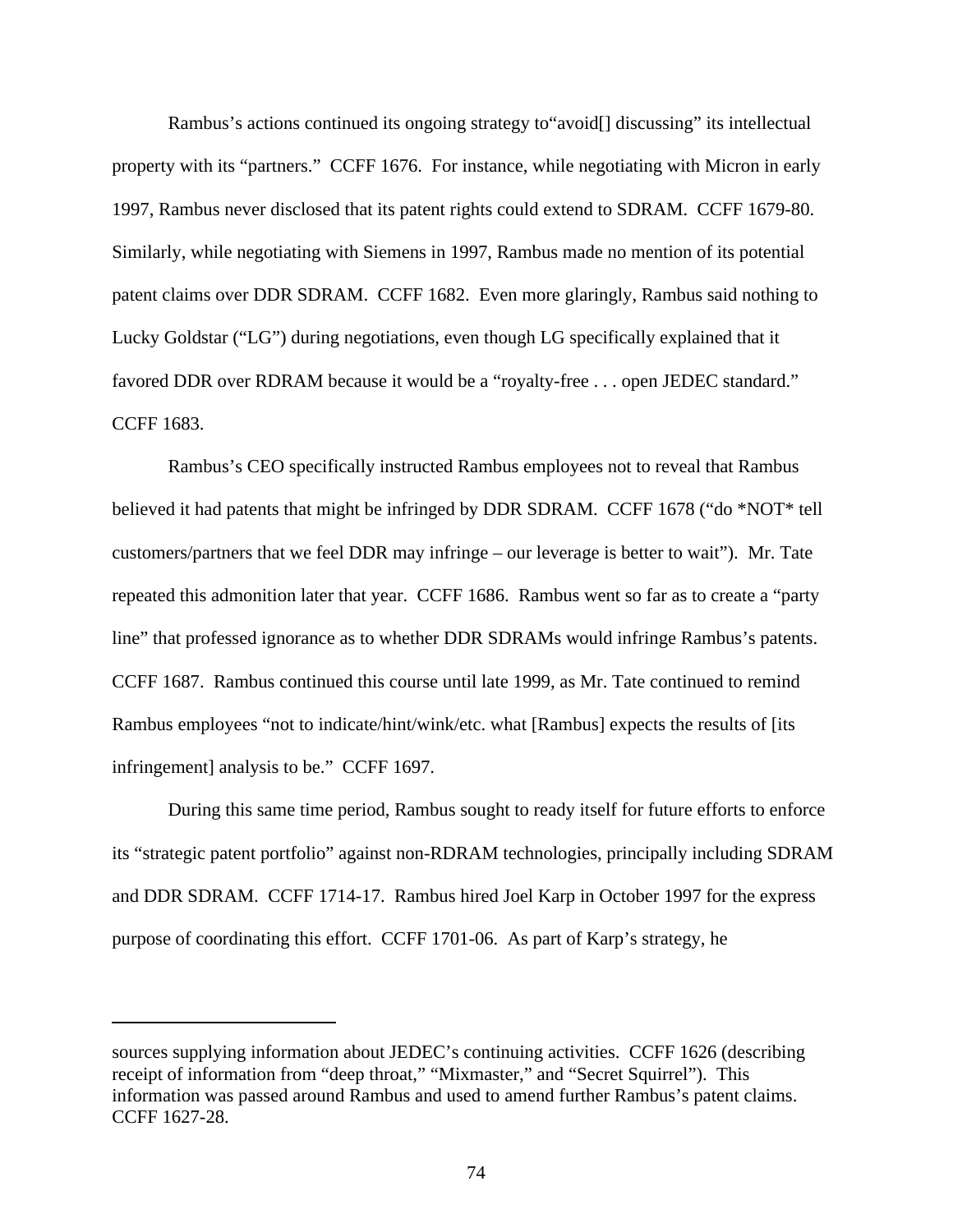recommended that Rambus continue to conceal its patents and, when it did begin to enforce them, that Rambus approach companies one-by-one. CCFF 1713.

## **6. The Limited Information About Rambus's Patents That Was Publicly Available Was Insufficient to Put JEDEC Members on Notice That Rambus Possessed Relevant Intellectual Property**

As explained above, Rambus engaged in a pattern of deceptive and misleading conduct to conceal its JEDEC-related patents throughout the duration of its membership in JEDEC and several years thereafter. It did not go public with its JEDEC-related patents until it began demanding royalties from all major DRAM makers in 2000. Yet, because Rambus had a proprietary DRAM architecture, RDRAM, Rambus did not seek to – nor did the success of its scheme require that it – block from public dissemination any information about its patent portfolio whatsoever. Thus, it was known within the DRAM industry, as of roughly 1993, that Rambus had obtained a patent and was in the process of applying for more patents in connection with RDRAM, an architecture substantially different from SDRAM and other more conventional DRAM designs. *See* CCFF 1238-1265.

Such information provided a useful cover for Rambus's secretive efforts to secure a patent monopoly over features being incorporated into JEDEC's SDRAM standards. The fact that publicly available information about Rambus's patents did not seem to implicate JEDEC's work on SDRAM standards served to assuage potential concerns that Rambus might possess relevant intellectual property. Indeed, as discussed above, this is something that Richard Crisp exploited in an effort to deflect questions about the scope of Rambus's patents and their potential relevance to JEDEC's work on SDRAM.

In attempting to transform public knowledge about its patents or patent applications into a defense to liability, Rambus has drawn particular attention to two items: (1) the international patent application Rambus submitted in April 1991 under the Patent Cooperation Treaty (the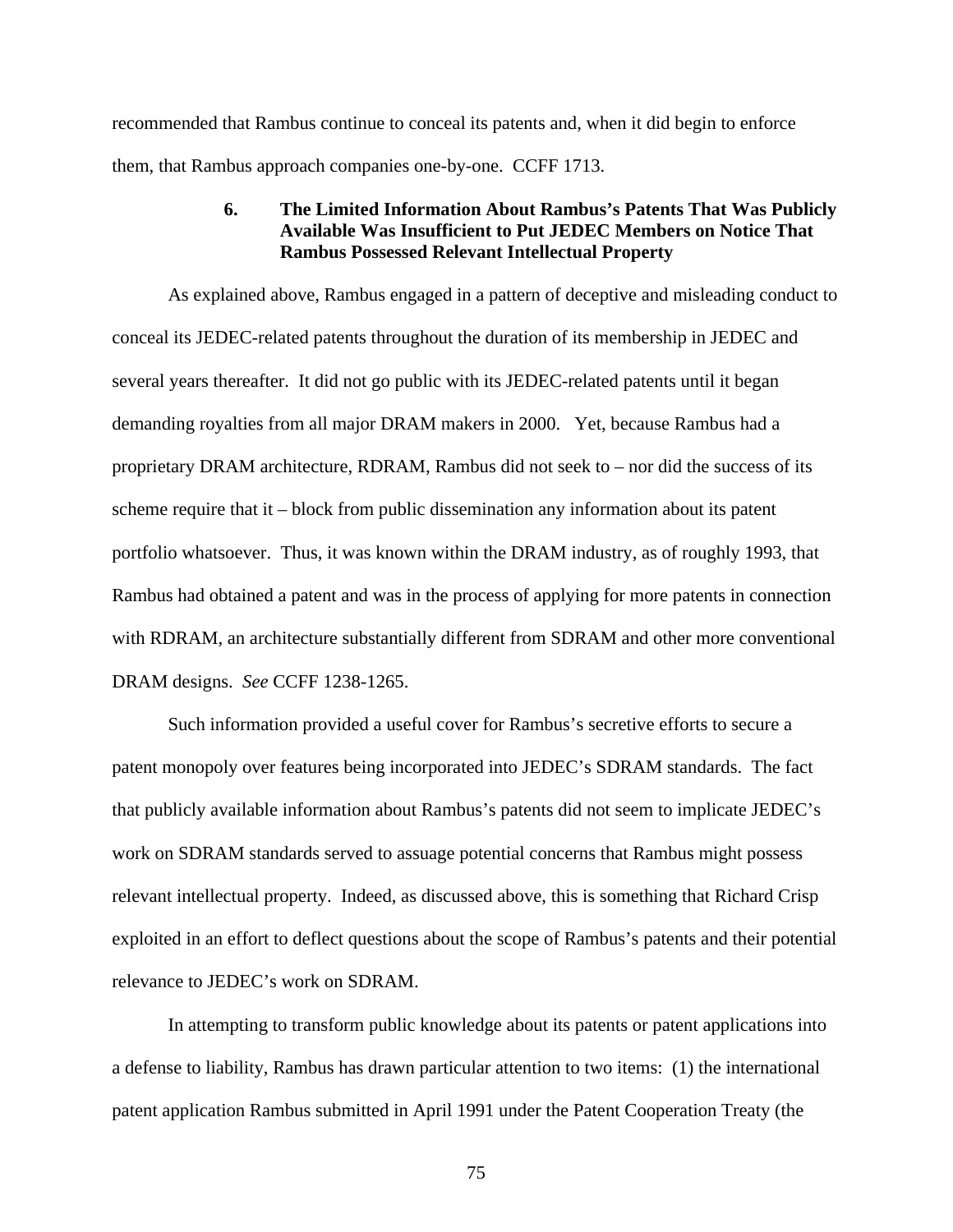"PCT application"), $37$  which later became available for public review, CCFF 1267; and (2) Rambus's '703 patent, which issued on September 7, 1993, and which Rambus disclosed as a September 1993 JEDEC meeting, CCFF 971. Both the PCT application and the '703 patent derive from Rambus's original patent application – the '898 application, filed in April 1990 – and contain substantially the same specification and drawings as that original application, as is true of all of the patents that Rambus to date has sought to enforce against SDRAMs and DDR SDRAMs. CCFF 1267-1269. Yet nothing contained in either the PCT application or the '703 patent would have alerted a reasonable engineer that Rambus might possess or have the ability to obtain patent rights over features of JEDEC's SDRAM or DDR SDRAM standards. CCFF 972, 1268, 1270, 1341-1355. For instance, the '898 specification describes a bus that is significantly different from the bus used with a JEDEC-compliant SDRAM. *See* CCFF 1284-1340. Furthermore, the system specified in the '898 application would not be read by an engineer to allow Rambus to obtain patent rights over programmable burst length. CCFF 1318. Similarly, the '898 application's specification contains an implementation of CAS latency that is tied specifically to the narrow bus specified in the application, CCFF 1322, but that specification is sufficiently different from the programmable CAS latency used in the JEDEC SDRAM standard such that no engineer would have read the '898 application to allow Rambus to obtain patent rights over the JEDEC implementation. CCFF 1326.

Likewise, the clocking scheme specified in the '898 application differs significantly from that implemented by the JEDEC DDR standard. *See* CCFF 1327-1334. As a result, an engineer reviewing the '898 application would not have concluded that Rambus could obtain patent rights over dual-edge clocking as proposed for the JEDEC standard. CCFF 1334. Finally, the '898

<sup>&</sup>lt;sup>37</sup> Rambus has referred to this previously as the World Intellectual Property Organization, or "WIPO" patent application.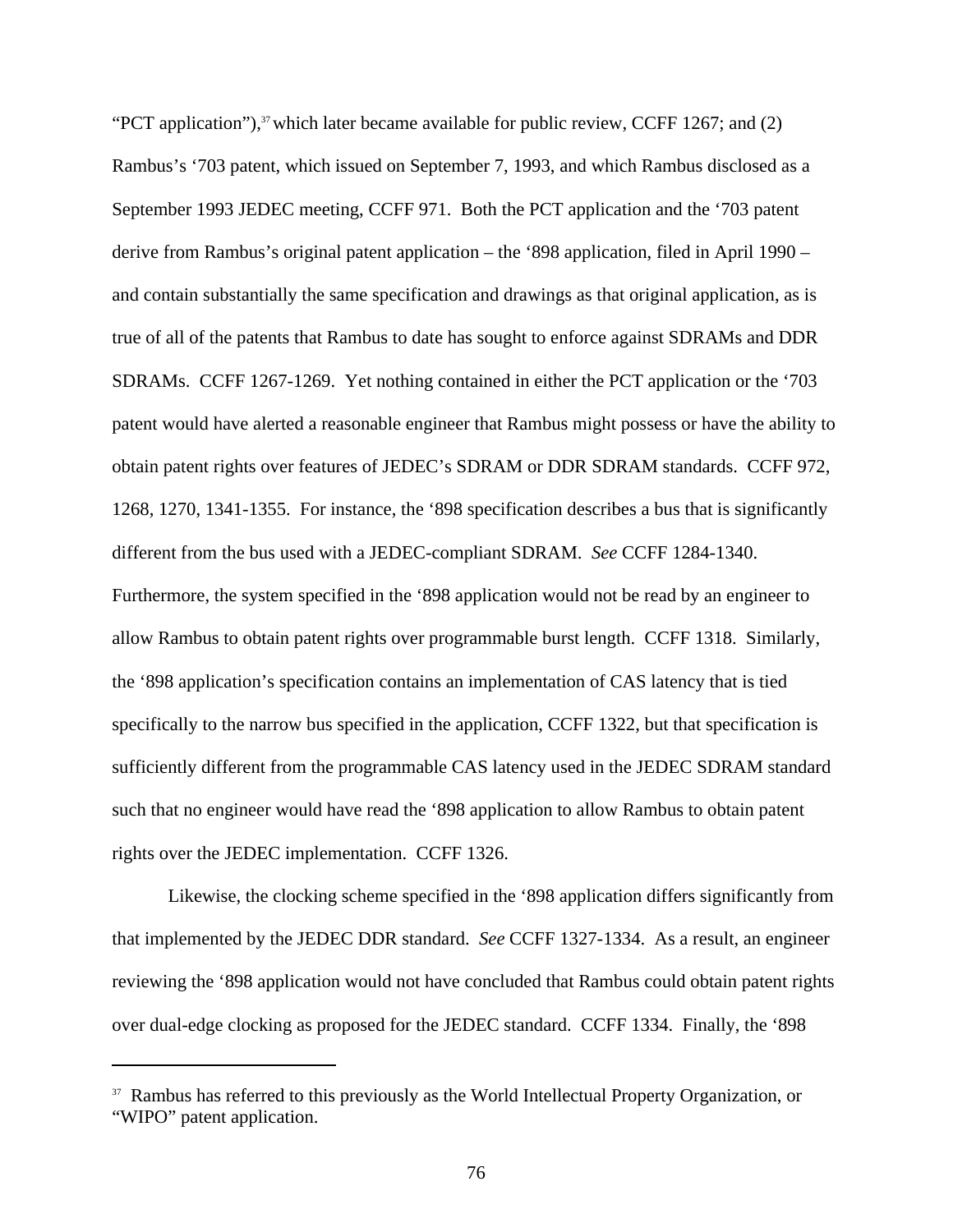application makes no mention at all of a PLL (or a DLL). CCFF 1337-1339. Accordingly, an engineer reading the '898 application would not conclude that Rambus could obtain patent rights over the PLL feature used in JEDEC-compliant DDR SDRAM. CCFF 1340.

For these and other reasons summarized in Complaint Counsel's proposed findings of fact, *see* CCFF 1238-1357, public knowledge about the existence of Rambus's '703 patent and its PCT application did not provide JEDEC's members with any basis to discern the scope of Rambus's patent applications, or even the fact that Rambus might possess intellectual property bearing on JEDEC's SDRAM standardization efforts.

## **7. Rambus's Deceptive Conduct Has Not Been Excused by the Federal Circuit's** *Infineon* **Ruling**

Your Honor has asked the parties to address what bearing, if any, the Federal Circuit's decision in the *Infineon* case<sup>38</sup> should have on the outcome of this case.

Rambus initially sued Infineon for patent infringement and Infineon counterclaimed for fraud. A jury found, by clear and convincing evidence, that Rambus was subject to a duty to disclose patents and patent applications relating to JEDEC work, that Rambus intentionally violated that duty, and that JEDEC relied to their detriment on this violation. Accordingly, the jury found that Rambus had committed fraud on JEDEC with respect to both SDRAM and DDR SDRAM under Virginia's state law on fraud. On appeal, Judge Payne, of the U.S. District Court for the Eastern District of Virginia, affirmed the jury verdict with respect to SDRAM, but found that Infineon, by a close margin, had failed to establish by clear and convincing evidence that Rambus was subject to a duty to disclose with respect to the DDR SDRAM standard. *Rambus Inc. v. Infineon Technologies AG,* 164 F. Supp. 2d 743 (E.D.Va. 2002).

<sup>38</sup> *Rambus Inc. v. Infineon Technologies AG*, 318 F.3d 1081 (Fed. Cir. 2003), *petition for cert. filed*, 72 U.S.L.W. 3092 (U.S. Jul. 03, 2003)(No. 03-37).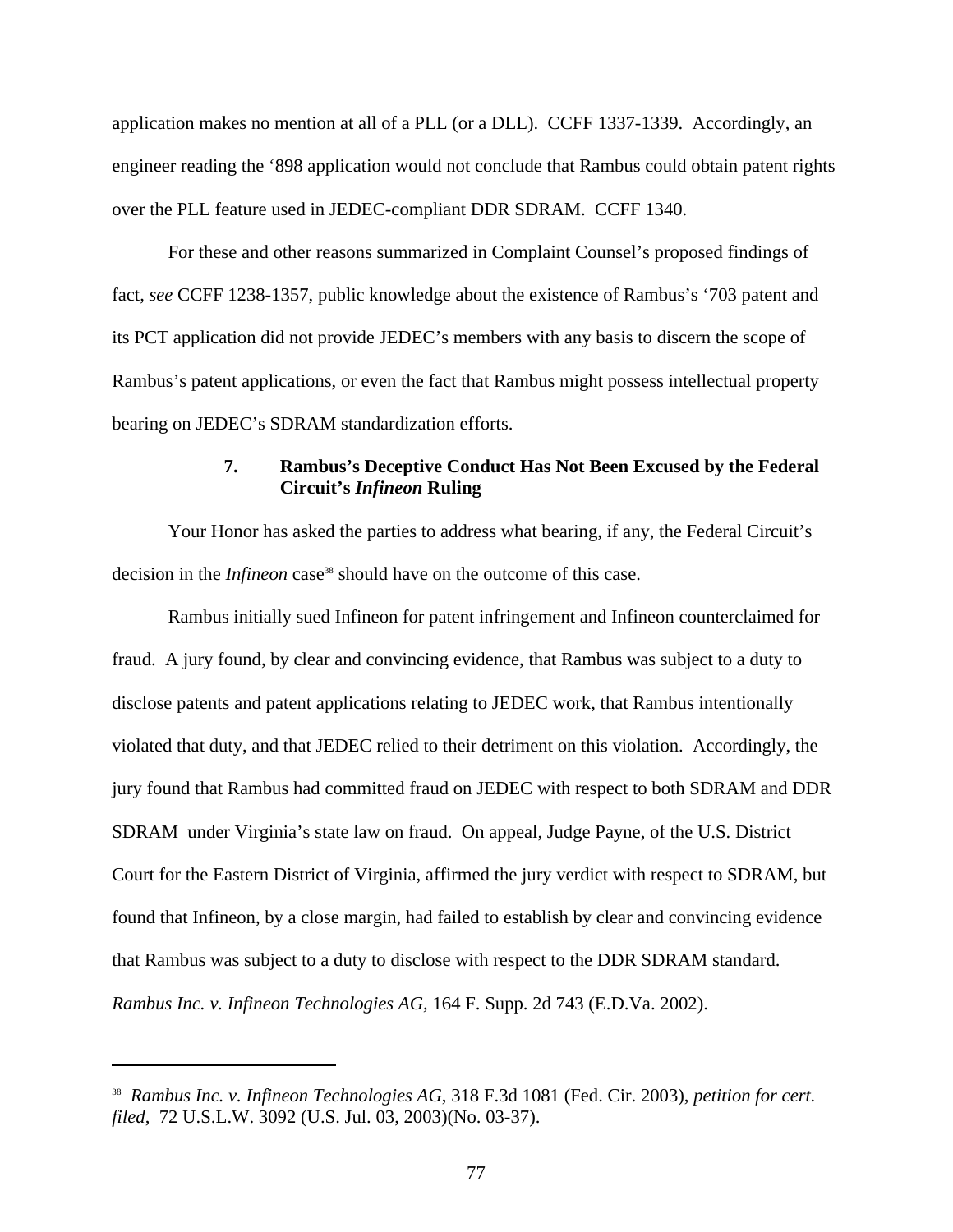On appeal to the Federal Circuit, all three judges on the panel agreed with the jury and Judge Payne that JEDEC imposed a disclosure obligation requiring disclosure by all members of patents and patent applications. *Rambus Inc. v. Infineon Technologies AG*, 318 F.3d 1081 (Fed. Cir. 2003), *petition for cert. filed*, 72 U.S.L.W. 3092 (U.S. Jul. 03, 2003)(No. 03-37). A twomember majority found that patents or patent applications needed to be disclosed only if "a license under its claims reasonably might be required to practice the [JEDEC] standard." *Id.* at 1100. The dissenting judge opined that substantial evidence on the record supported the jury verdict and trial court judgment that Rambus committed fraud, based on substantial evidence that the JEDEC disclosure obligation applied to patents and patent applications that "might be involved in" JEDEC work, as found by the jury and Judge Payne. *Id.* at 1115.All three members of the panel affirmed Judge Payne's ruling that Infineon had failed to present clear and convincing evidence of a duty to disclose with respect to the DDR SDRAM standard. Infineon has filed a petition for writ of certiorari with the Supreme Court. As discussed in more detail below, five amicus curiae briefs have been filed in support of Infineon's petition.

#### **a. The** *Infineon* **Ruling Should Have No Preclusive or Even Persuasive Effect with Respect to Complaint Counsel**

First and foremost, it is beyond dispute that the Federal Circuit majority's decision in *Infineon* – in particular, its interpretation of JEDEC's rules and its conclusions as to whether Rambus's conduct violated such rules – in no way binds Complaint Counsel in this case, considering that Complaint Counsel was not a party to that proceeding. S*ee Parklane Hosiery Co., Inc. v. Shore*, 439 U.S. 322 (1979) (neither *res judicata* nor collateral estoppel binds a person who was not a party to the proceeding in which the ruling was rendered), and more generally that "collateral estoppel . . . simply does not apply against the government." *United*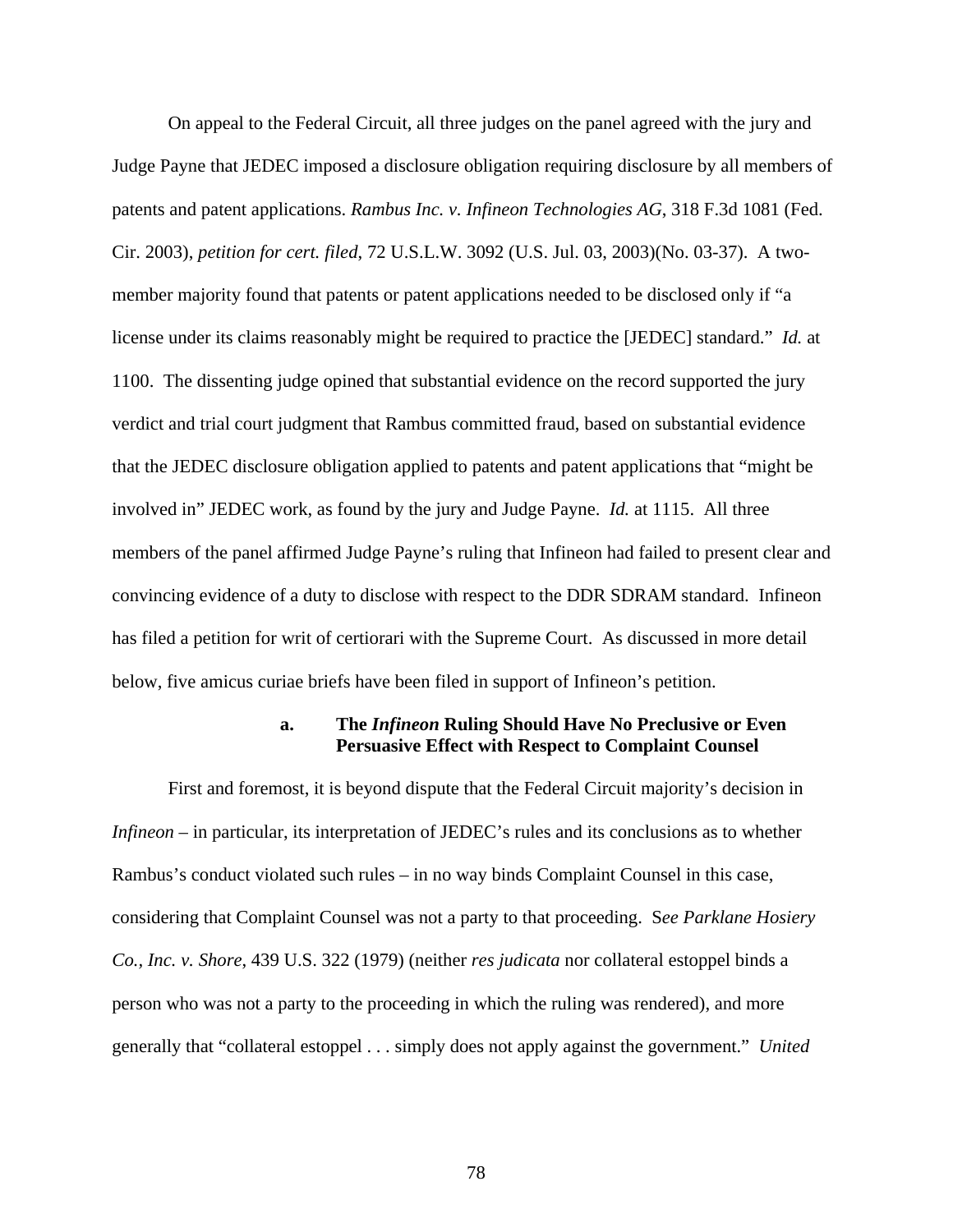*States v. Mendoza*, 464 U.S. 154, 162 (1984). The law thus completely forecloses the potential of applying collateral estoppel against Complaint Counsel.

Moreover, these same principles counsel against looking to the record or the decisions in the *Infineon* case even as persuasive authority against Complaint Counsel, for the following five reasons:

First, this is an antitrust case, arising under Section 5 of the FTC Act. The Federal Circuit's *Infineon* decision, by contrast, involved review of a jury verdict against Rambus, applying Virginia's state law on fraud.

Second, in the instant action Complaint Counsel has developed a factual record far more substantial than that presented by Infineon. The record in this matter was developed through months of detailed discovery and a three-month evidentiary hearing, involving 44 live witnesses and roughly 1770 admitted exhibits. This record has brought to light many facts not previously uncovered through prior Rambus litigation. The far more limited record in the *Infineon* suit, on the other hand, was developed by private parties, with their own particular interests, as part of a patent infringement lawsuit, through an expedited discovery process customarily followed in Virginia's "Rocket Docket" and a 10-day jury trial.

In particular, given the potentially dire consequences to Infineon of losing to Rambus on the issue of patent infringement, Infineon had incentives to limit evidence regarding the scope of coverage of the Rambus patent applications pending at the time it was a JEDEC member. Complaint Counsel, by contrast, was not burdened with concerns about being subject to Rambus's patents and thus could present evidence demonstrating that Rambus did possess, while it was a JEDEC member, multiple patent applications and at least one issued patent containing claims that arguably "read on" JEDEC's work, such that "a license under its claims reasonably might [have been] required to practice the [JEDEC] standard."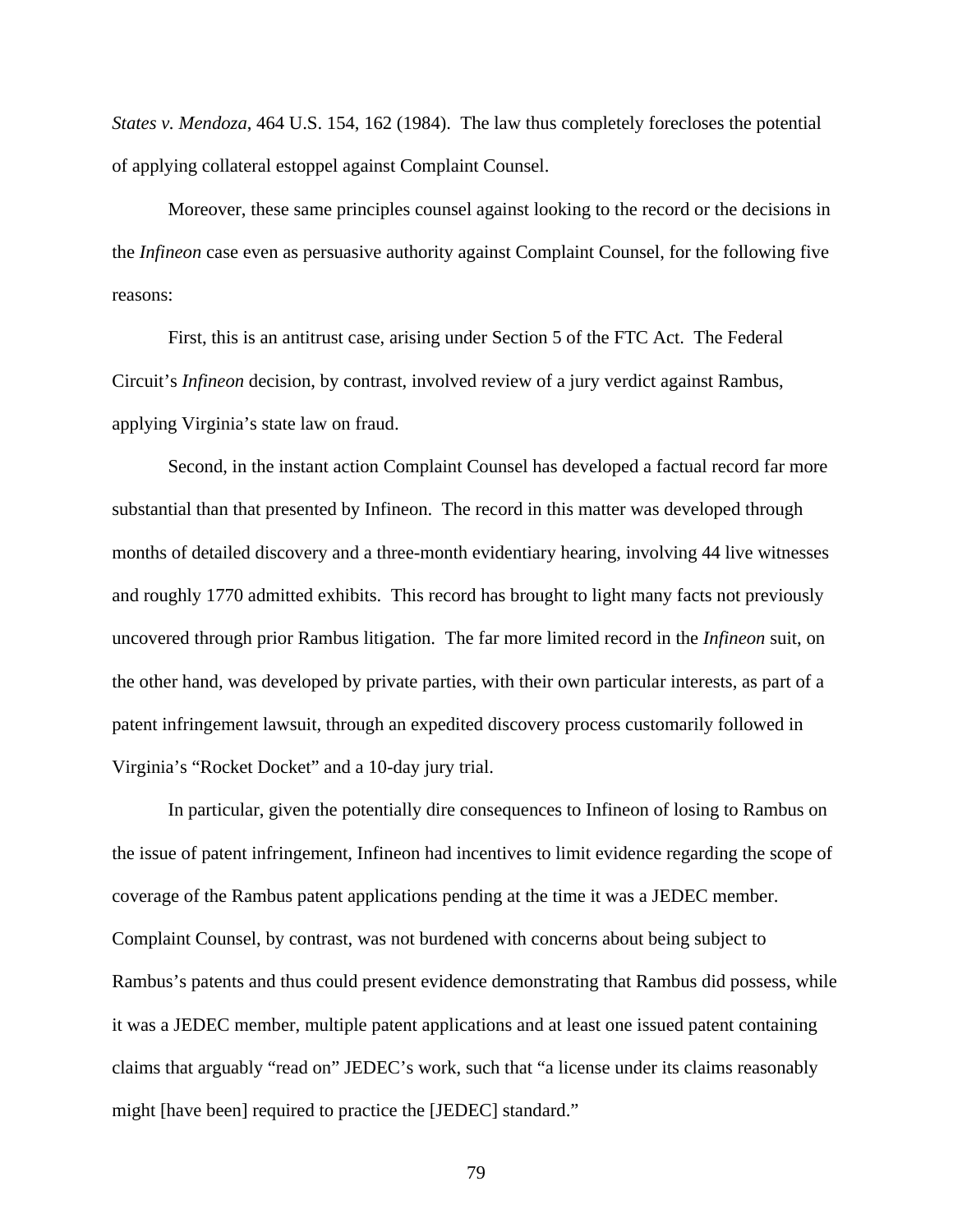Third, this case, as outlined above, is subject to the same preponderance-of-the-evidence standard that ordinarily governs civil antitrust suits and FTC enforcement actions. In the *Infineon* suit, however, a heightened clear-and-convincing-evidence standard was applied, pursuant to Virginia law.

Fourth, in the present case – again, as has been discussed above – JEDEC's rules and procedures, while relevant, are not dispositive. Here, because Rambus subverted and undermined JEDEC's open standards process, "literal compliance," even if it could be demonstrated, would not be a defense. In the *Infineon* suit, by contrast, the court viewed violation of express JEDEC rules as a necessary predicate to liability and did not even consider the potential of resting liability on evidence of Rambus's subversive, bad-faith conduct.<sup>39</sup>

Fifth, yet another difference in this case and *Infineon* is that in this case the full range of relevant JEDEC rules is properly under consideration – including the "basic rule" of good-faith participation – whereas in *Infineon* the court was narrowly focused solely on JEDEC's disclosure rules.

The *Infineon* majority's decision contains two conclusions which are directly at odds with the record of this case, and should have no preclusive or even persuasive effect here, in light of the dispositive differences outlined above.

First, the *Infineon* majority concluded that a disclosure obligation under JEDEC rules would arise only in instances in which "a license under [the] claims" of an issued patent or pending patent application "reasonably might be required to practice the [JEDEC] standard." *See Infineon*, 318 F.3d at 1100. As already explained above, this conclusion is completely at odds with the substantial body of record evidence developed through this case. Even on the

<sup>39</sup> On the other hand, the *Infineon* majority did, as noted above, comment upon the unethical and bad-faith appearance of Rambus's actions.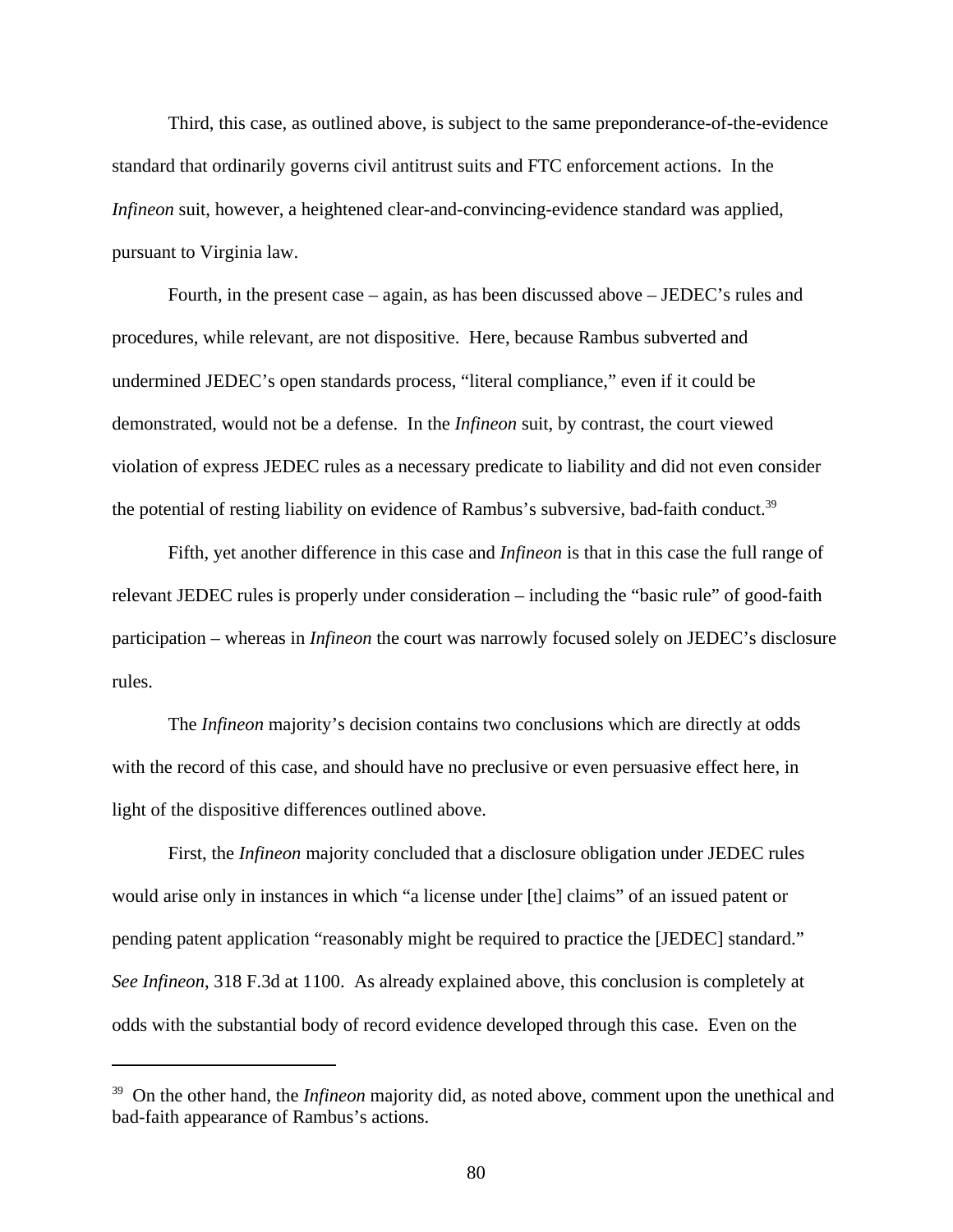more narrow record in the *Infineon* case, the conclusion of the *Infineon* court's two-member majority in this regard has been subject to challenge. *See generally* Judge Prost's dissent, 318 F.3d at 1107. Indeed, a number of amicus briefs supporting Infineon's pending petition for certiorari review by the Supreme Court have been filed, including briefs on behalf of JEDEC;  $40$ various companies active in standard setting activities, only some of whom are members of JEDEC;<sup>41</sup> various independent standard-setting organizations;<sup>42</sup> and a total of fifteen states, plus the Commonwealth of Puerto Rico.<sup>43</sup> The grant of a writ of certiorari is by no means assured even in a case generating this much attention from third parties. Nevertheless, the views and concerns expressed in these amicus briefs should give this Court, and ultimately the Commission, considerable pause before attributing any significant credence to the Federal Circuit majority's controversial conclusions.

Furthermore, as pointed out above, even under the artificially narrow standard applied by the Federal Circuit majority, the record in this matter (which was not presented in *Infineon*)

<sup>40</sup> *See Amicus Curiae* Brief of JEDEC Solid State Technology Association in Support of Petitioners at 7 [Tab 2] ("JEDEC's patent policy requires members and participants to disclose to JEDEC committees any known patents or patent applications related to standardization work being undertaken by JEDEC committees.").

<sup>41</sup> *See* Brief of Advanced Micro Devices, Inc., et al., as *Amici Curiae* in Support of the Petitioners at 3 [Tab 3] ("The most fundamental flaw in the decision below lies in the Federal Circuit's substitution of its own, arbitrary view of what the JEDEC patent disclosure duty ought to have been for the duty that was actually adopted by JEDEC's members.").

<sup>42</sup> *See* Brief of *Amici Curiae*, Consumer Electronics Association, et al., in Support of Petition for Writ of *Certiorari* at 1 [Tab 4] ("*Amici curiae* represent a broad range of participants in the standard-setting process, and each is greatly concerned by the adverse effects that it anticipates will result from the application of the Federal Circuit Court's decision . . . in markets that extend far beyond memory chips.").

<sup>43</sup> *See* Brief of the Commonwealth of Virginia, et al., as *Amici Curiae* in Support of Petitioners at 3 [Tab 5] ("The Amici States . . . protest the Federal Circuit's substitution of its own view of the facts for that of a jury, thereby reversing the jury's determination of a state common law fraud claim.").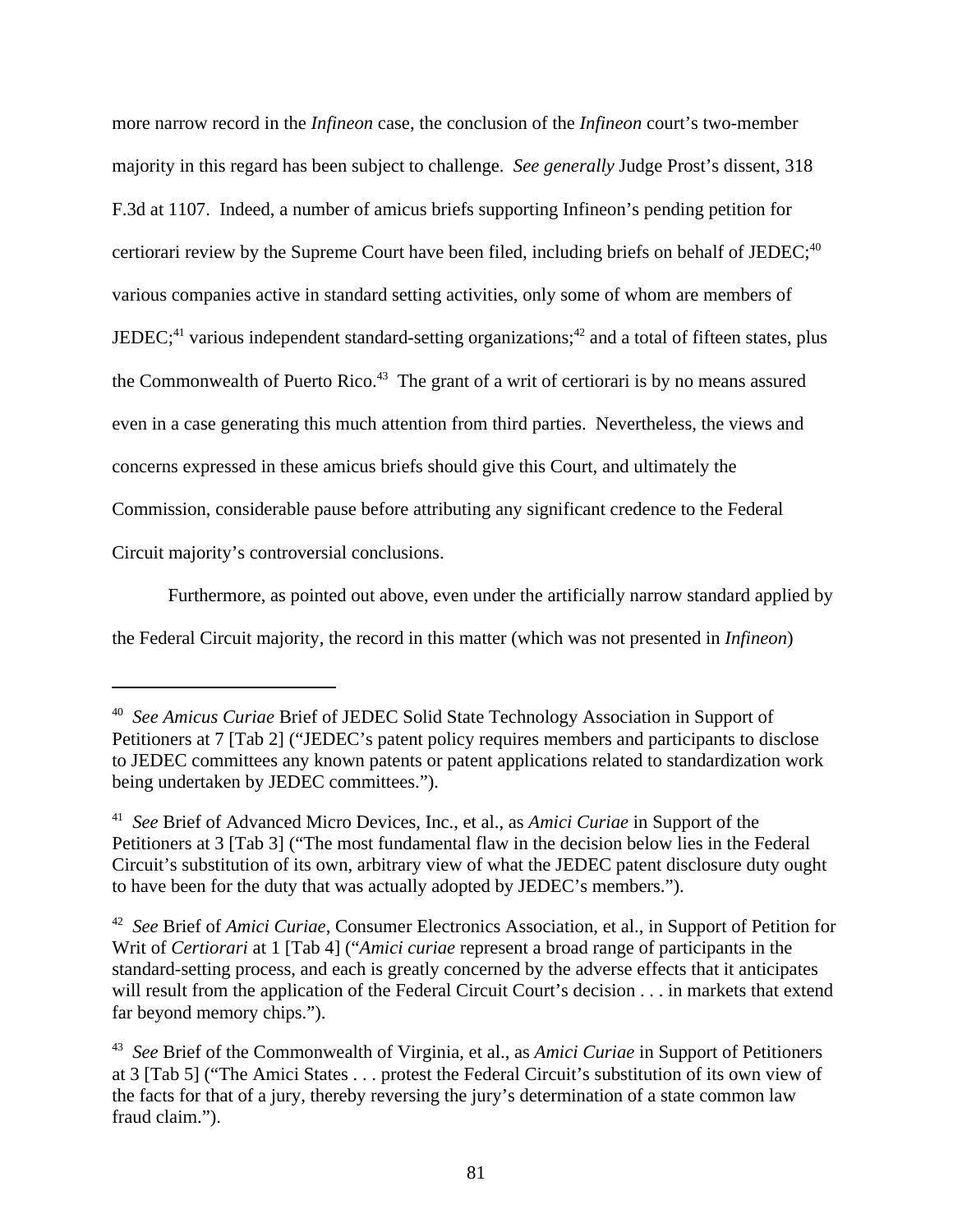contains substantial evidence that claims contained in Rambus's '327 patent and '692, '646, '961 and '490 patent applications satisfied that standard.

The second area in which the Federal Circuit's conclusions depart dramatically from the evidence relates to the issue of when JEDEC commenced work on what ultimately came to be known as the DDR SDRAM standard. The Federal Circuit concluded that "JEDEC did not begin formal work on the DDR SDRAM standard until December 1996," roughly six months after Rambus formally withdrew from JEDEC. *Infineon*, 318 F.3d at 1105. As explained below, this conclusion finds no support in the record in this matter and is directly at odds with a substantial body of evidence in this case.

#### **b. The** *Infineon* **Ruling Does Have Preclusive Effect on Rambus**

By contrast, Rambus, because it had a full and fair opportunity to litigate these issues as a party in the *Infineon* matter, should be bound by the rulings of that case. As set forth in more detail in Complaint Counsel's March 26, 2003, Memorandum in Support of Motion *in Limine* to Bar Presentation, on Collateral-Estoppel Grounds, of Testimony and Arguments Regarding Issues That Rambus Has Previously Litigated and Lost ("Collateral Estoppel Mem."), the principles of collateral estoppel compel that several determinations established by the *Infineon* decision be given preclusive effect here. *See In re Microsoft Corp. Antitrust Litigation*, 232 F. Supp. 2d 534, 535 (D. Md. 2002). Over the course of the *Infineon* proceedings, the jury, Judge Payne, and Federal Circuit majority and the Federal Circuit minority have all agreed on certain determinations, which also enjoy overwhelming support by the record in this case: that JEDEC's rules imposed a mandatory patent disclosure duty and JEDEC's members understood this to be the case; that JEDEC's disclosure duty extended to patent applications as well as issued patents; that JEDEC's rules required disclosure of all patents and applications that "relate to" JEDEC's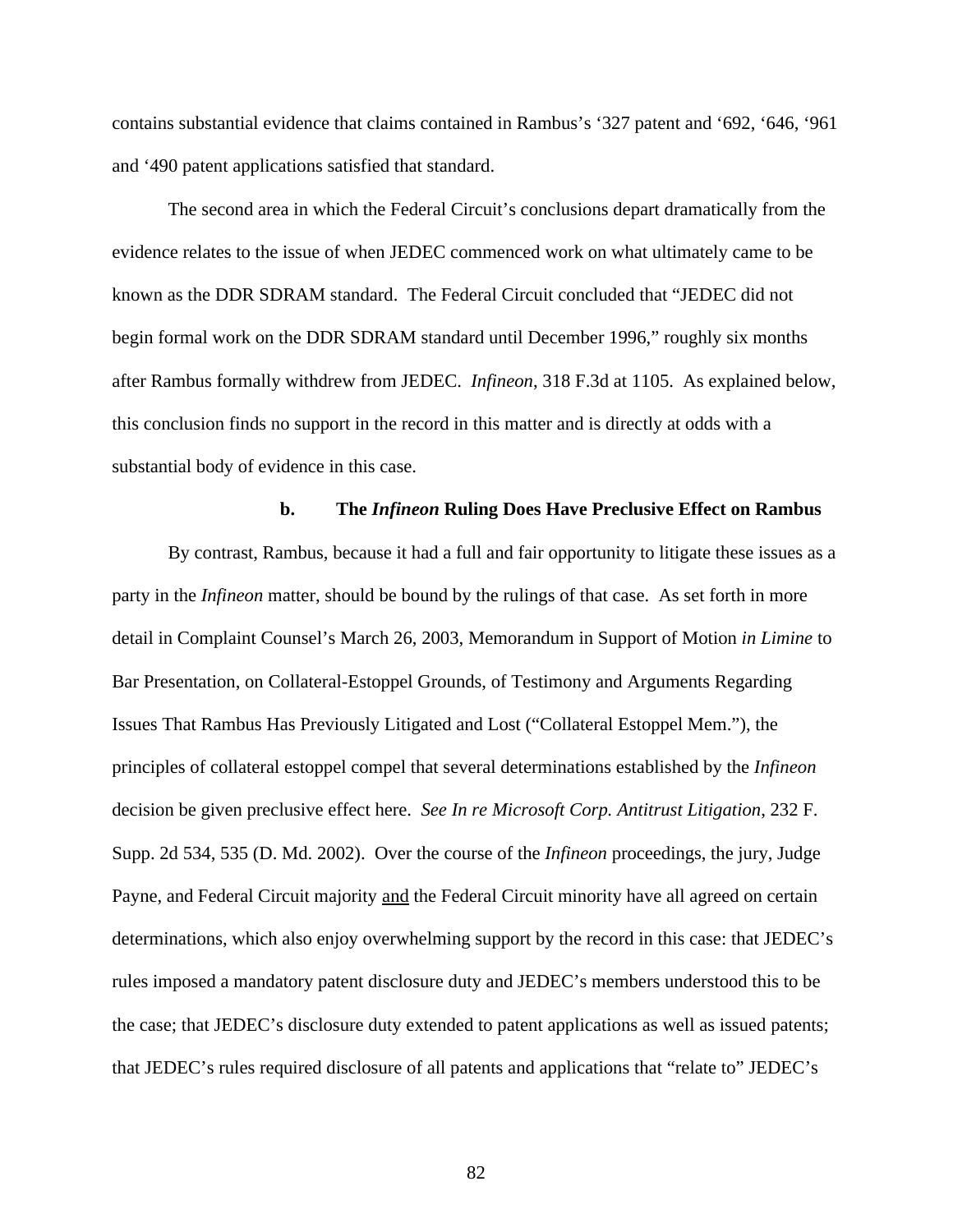work; and that JEDEC's disclosure rules applied to all members, including Rambus, and not just presenters. *See* Collateral Estoppel Mem.

Even if Your Honor were not inclined to deem these determinations as preclusive against Rambus, in light of their unanimous backing in the *Infineon* matter, and in light of the overwhelming evidence on this record that substantiates each one, Complaint Counsel submits that they should be persuasive in the matter.

## **8. JEDEC's Work on "Future SDRAMs," Culminating in the Adoption of the DDR SDRAM Standard, Started Long Before Rambus Withdrew from JEDEC in June 1996**

JEDEC's work on what ultimately became labeled as DDR SDRAM began long before Rambus left the organization in June of 1996. Indeed, DDR SDRAM, as an evolutionary technology, was built upon earlier generations of DRAM technologies standardized by JEDEC over the prior decades. CCFF 653, 2572. For example, DDR incorporated the same programmable CAS latency and programmable burst length features that had been first adopted in SDRAM. CCFF 657. Moreover, JEDEC began to work on the next generation of SDRAM – which would later be termed "DDR" – in 1993, once it published the final SDRAM standard. CCFF 579-580. At that point, JEDEC continued its discussion of features that had long been under consideration at JEDEC, such as dual-edge clock and on-chip PLL/DLL.<sup>44</sup> Although JEDEC only later applied the term "DDR" to these technologies, JEDEC began considering them at least two years prior to Rambus's departure from JEDEC. CCFF 581-584.

#### **a. Discussion of DDR Generally**

The evidence amply establishes that JEDEC began to discuss the features that would be included in the next SDRAM generation – DDR SDRAM – as soon as it published the final

<sup>44</sup> As noted elsewhere and as Rambus has admitted, the concepts "on-chip DLL" and "on-chip PLL" are essentially synonymous. CCFF 595-597.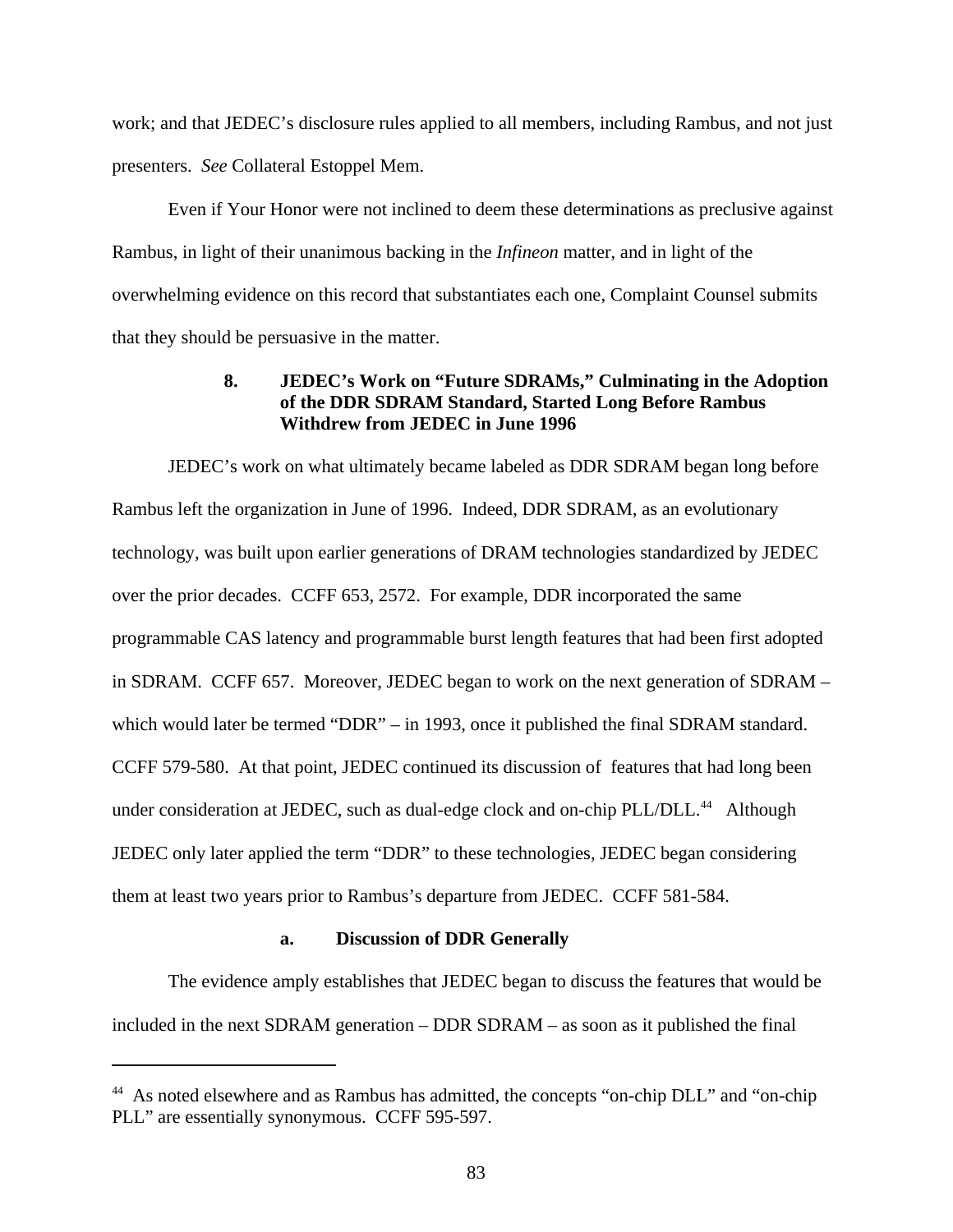SDRAM standard in 1993, over two years before Rambus left JEDEC. *See, e.g.,* CCFF 578-644. Indeed, Rambus has offered no evidence to suggest otherwise.

At least three individuals with leadership positions within JEDEC testified that JEDEC's work on the DDR standard – which was then called "next generation" SDRAM, "SDRAM-II" or "future SDRAM" – began shortly after JEDEC issued the formal publication of the SDRAM standard in 1993. CCFF 579-580. First, Howard Sussman, a JEDEC committee chair, testified that, once the SDRAM standard was completed, JEDEC began work on the "next evolutionary part." Sussman, Tr. 1402, CCFF 594. Similarly, Gordon Kelley of IBM, the JC-42.3 Chair, explained that after adopting the SDRAM ballots, the JC-42.3 subcommittee "pursued . . . the next generation of synchronous DRAM." (G. Kelley, Tr. 2566-67). Moreover, Desi Rhoden, now Chairman of the JEDEC Board of Directors, testified that the DRAM committee's work between May of 1993 and June of 1996 led to "the DDR standard that actually came out later." (Rhoden, Tr. 460-61.)<sup>45</sup> See also Williams, Tr. 820 ("Q: . . . after JEDEC published [the SDRAM standard], what work did it move on to next? A: It took up several different options, mainly looking at the next standard, the next generation of memory.").

In fact, Rambus itself was well aware that JEDEC was working on the next generation DRAM standard while it was at JEDEC. Fred Ware, a Rambus engineer, wrote in June of 1993 (before the initial JEDEC SDRAM standard had been finalized) about the need to obtain patent coverage, including a claim for "DRAM with PLL clock generation" that was "directed against future SDRAMs." CX1959 at 1, 963.46

<sup>&</sup>lt;sup>45</sup> As Mr. Rhoden testified elsewhere, "it wasn't until Fujitsu actually coined the term DDR that we came up with a different name, called it DDR as opposed to SDR II or something like that." (Rhoden, Tr. 408-09).

<sup>&</sup>lt;sup>46</sup> In March 1995, Mr. Crisp forwarded an email quoting Hans Wiggers as saying that JEDEC had been working on a new standard for over two years. CX0711 at 52, 54.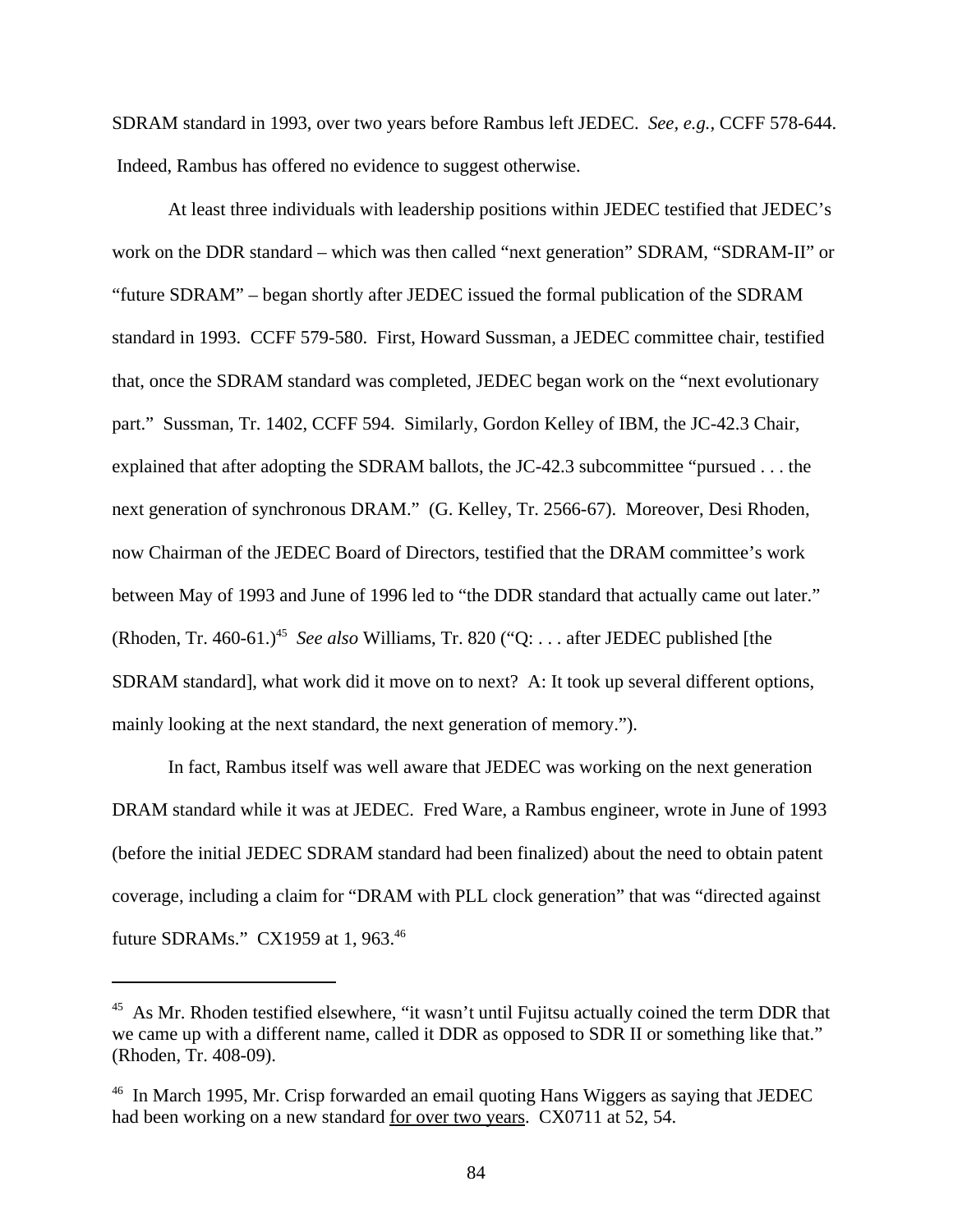Rambus President David Mooring, who received Crisp's report, also understood that JEDEC had begun to develop the next generation DRAM while Rambus was still a member. CX2112 at 249 (Mooring, FTC Dep.). Indeed, Mr. Mooring has testified that Rambus left JEDEC in part because Rambus believed the features being discussed there, including dual-edge clock, looked more and more like Rambus products. CX2112 at 202 (Mooring, FTC Dep.); CX2112 at 205, CX2056 at 190 (Mooring, Dep.)). In September of 1995, Rambus' CEO, Geoff Tate, acknowledged his awareness that a next generation SDRAM was coming when he wrote "SDRAM – now –next" in handwritten notes from a meeting with recently-hired intellectual property manager and in-house patent attorney Anthony Diepenbrock. CX1730 at 1, 830. Significantly, Messrs. Tate, Mooring and Ware (all of whom were on Rambus' final witness list) were not called by Rambus to testify at trial.

#### **b. Discussion of Dual-Edge Clock**

Discussion of the dual-edge clocking feature later incorporated in the DDR SDRAM standard predates even the 1993 start of JEDEC's express work on the follow-on to SDRAM. *See, e.g.,* CCFF 623-632. As Mr. Kelly explained at trial, "consideration of using a double-edged clock actually began when I made the first presentation in 1988 and IBM reproposed in 1990 and 1991 and several other companies picked up in that – on that concept in 1991." G. Kelley, Tr. 2584-85; CCFF 578, 623. Indeed the feature was discussed at two of the first three JEDEC meetings Rambus attended. The minutes from the April 1992 DRAM task force meeting, which Richard Crisp attended, specifically refer to the "dual clock edge" feature. CCFF 522, 629. *See also* CCFF 631-32. The concept of using dual-edge clocking "had generated quite a bit of interest" at JEDEC during the early 1990's (Rhoden, Tr. 462-63; CCFF 524), even though it was not adopted in the first generation SDRAM standard. Accordingly, it was no surprise that JEDEC continued its consideration of dual-edge clocking once JEDEC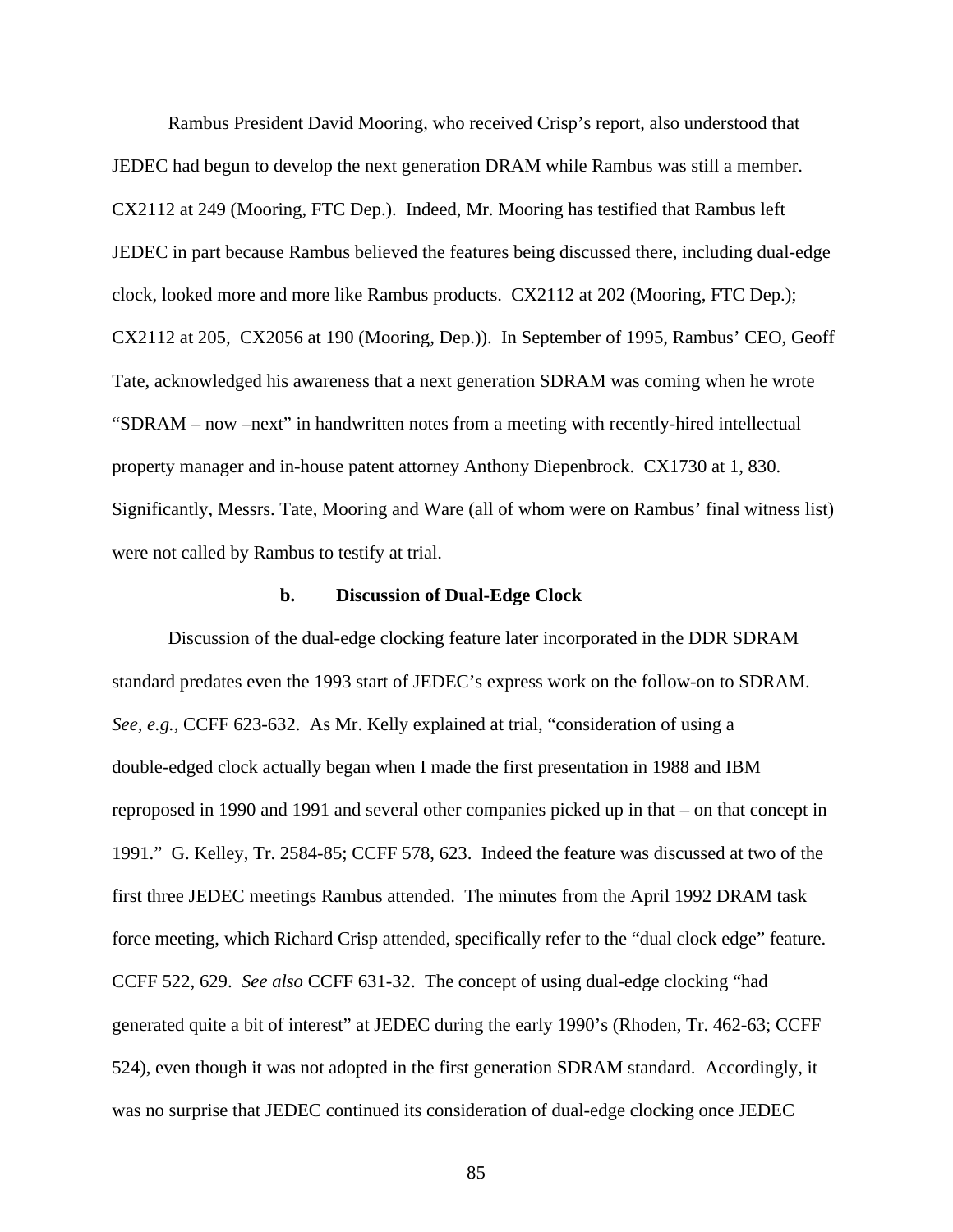turned its attention to the next-generation SDRAM in the 1994-96 time frame. *See* CCFF 581, 631-32. Among the various discussions of dual-edge clock witnessed by Rambus during this period were the multiple presentations on Synclink architecture, which included a dual-edge clocking feature. CCFF 633-34, 1043. Again, Rambus, having claims in a pending patent application covering this technology, revealed nothing – even when asked. CCFF 1044, 1063- 65, 1067.

#### **c. Discussion of On-Chip PLL/DLL**

The work begun by JEDEC after adoption of the SDRAM standard also included discussion of adding on-chip PLLs. CCFF 582, 594; *see, e.g.,* CCFF 600-616. During the course of 1994, Mr. Crisp observed discussions at JEDEC regarding using PLLs on memory modules to remove clock skew from the module. CCFF 602. In fact, after the first presentation on on-chip PLL, Mr. Crisp informed everyone at Rambus by email that "\*\*\*\* They plan on putting a PLL on board their SDRAMs . . . \*\*\*\*I believe that we have now seen that others are seriously planning inclusion of PLLs on board SDRAMs. . . . What is the exact status of the patent with the PLL claim? \*\*\*\*" CX0711 at 36 (emphasis, *i.e.,* the multiple asterisks, in original). CCFF 605, 1012-1013. Other documents demonstrate that, in the late 1994 to early 1995 time frame, Rambus was actively tracking the PLL/DLL activity with an eye to perfecting its patent rights over the technology. *See* CCFF 1014-15, 1021-25, 1029. All the while, Rambus kept silent about the extent of its IP coverage although it knew JEDEC was considering on-chip PLLs and DLLs as one feature in the next generation DRAM standard. *See, e.g.,* 1238-65, 1676- 1700.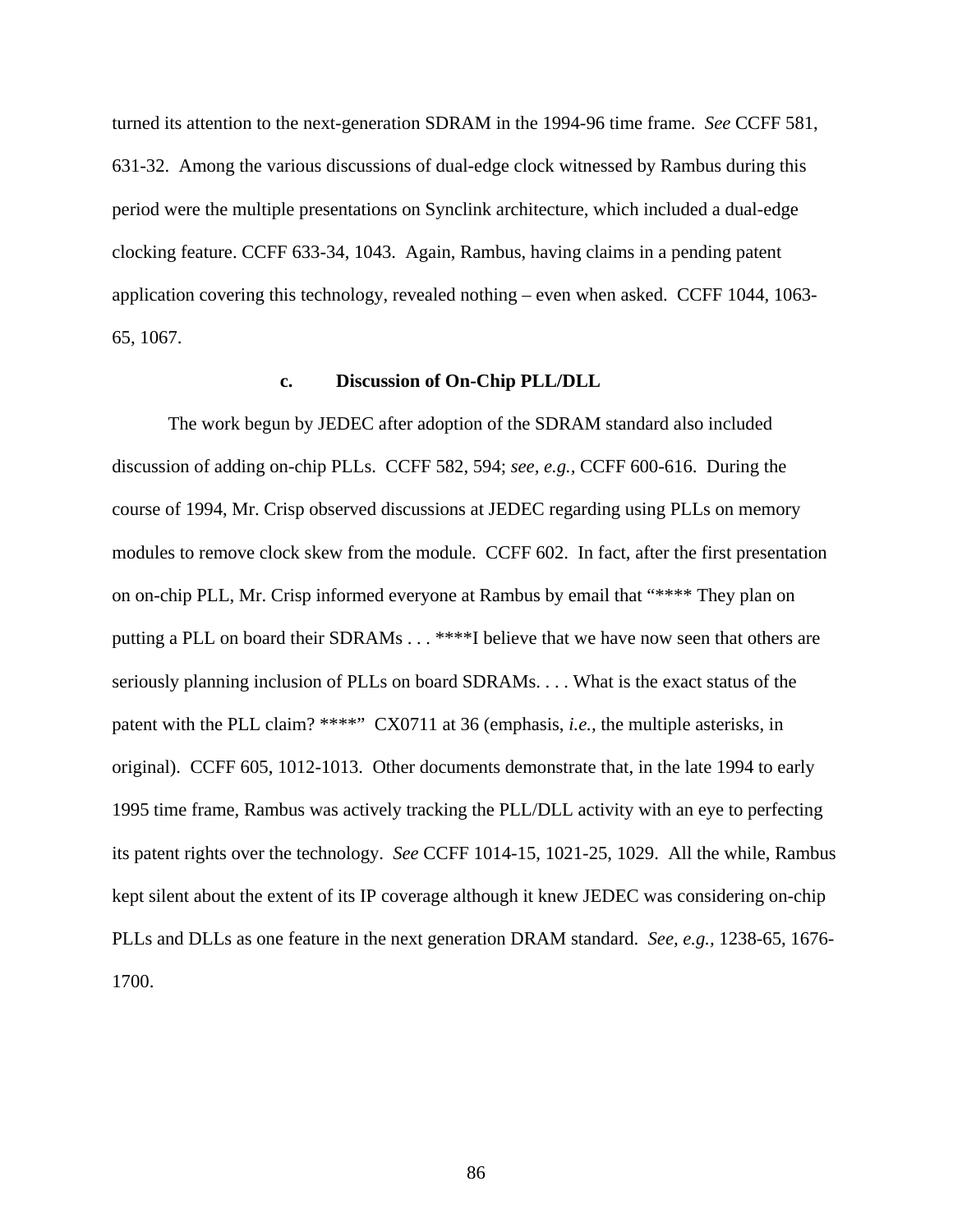## **d. Inclusion of All Four Technologies in "Next Generation" SDRAM Survey**

The survey ballot distributed to JEDEC members in the fall of 1995 relating to "next generation" SDRAMs further establishes that JEDEC's work on DDR SDRAM – including consideration of dual-edge clocking and on-chip PLL – commenced prior to Rambus's departure. (CX0260). *See also* Lee, Tr. 6636 (indicating that features in the future SDRAM survey ballot later became known as DDR); CCFF 580. This survey ballot, which Rambus received and distributed internally, included questions relating to each of the four technologies at issue in this case: on-chip PLLs and DLLs, dual-edge clocking, programmable CAS latency, and programmable burst length. *See* 588-89, 609-12, 1072-73. These features were discussed again when JEDEC reported the survey results in December 1995. (JX0028 at 6, 36-48). At that point, Mosaid disclosed it had a pending patent relating to on-chip PLL. CCFF 612, 1086. By contrast, Rambus, which also had relevant intellectual property, again strategically remained silent. CCFF 1082. In the first half of 1996, these features were included in various presentations, copies of which were included in the minutes sent to Rambus. CCFF 575, 580, 590-91, 613-14, 616, 639, 641. Again, Rambus disclosed nothing relevant to these technologies at the time it left JEDEC.

Thus, although JEDEC may not have applied the label "DDR" until late 1996, the evidence demonstrates that the on-going JEDEC work and the concepts that were incorporated in DDR had been under consideration for several years prior to Rambus's June 1996 withdrawal from JEDEC.<sup>47</sup>

 $47$  Pete McWilliams of Intel testified that he was aware of DDR in 1995. (McWilliams, Tr. 4815) (". . . we first heard about DDR in '95 when we went out to ask for options, which was one of the options we considered, the higher-speed SDRAM. One of the options was DDR.").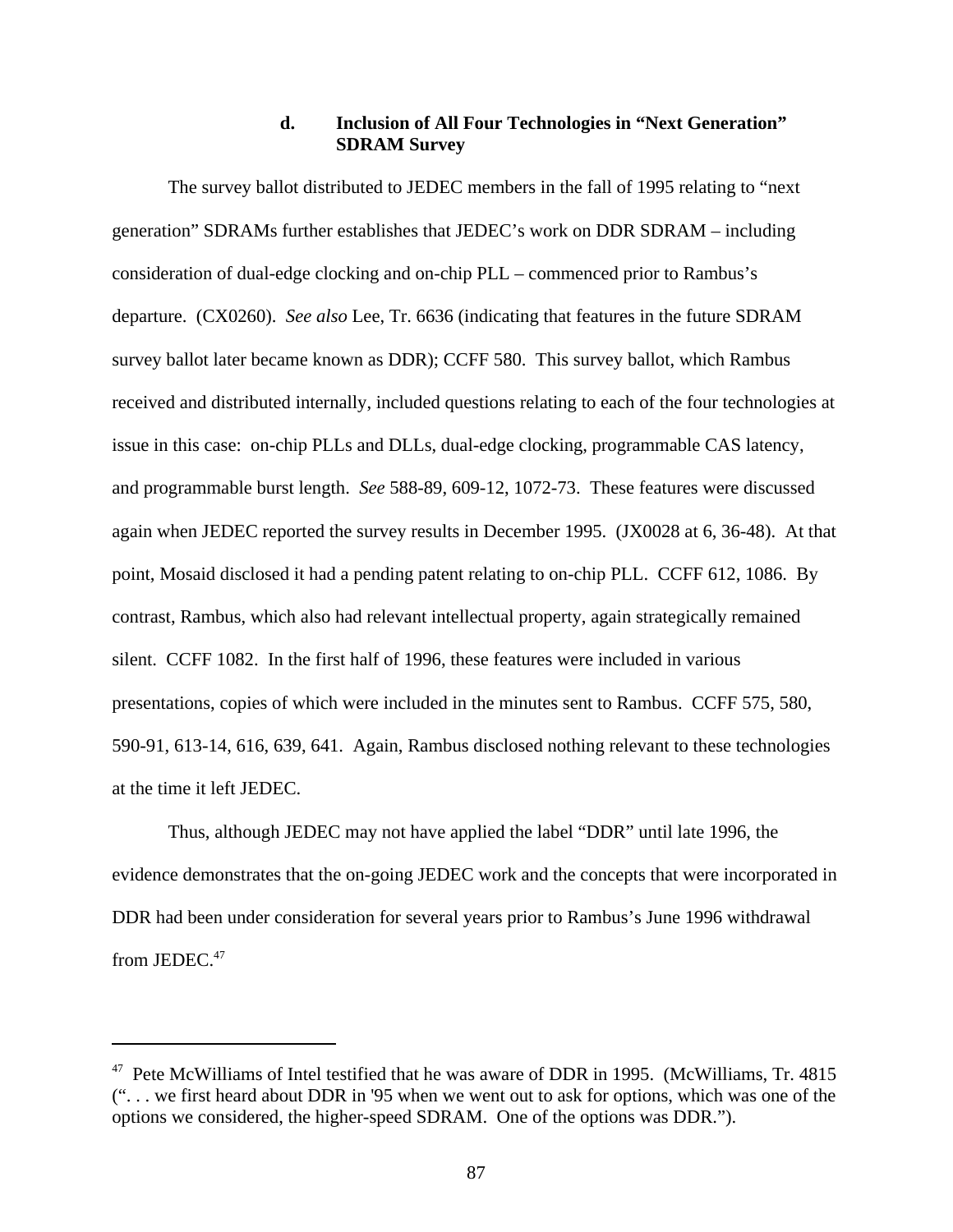#### **D. Rambus's Challenged Conduct Was "Exclusionary**"

As the foregoing discussion demonstrates, JEDEC's open standards process and the rules developed by JEDEC to facilitate that process imposed mandatory obligations on JEDEC members to disclose relevant patents and patent applications. Throughout the four-plus year duration of Rambus's participation in JEDEC, Rambus possessed patent applications that it believed covered or could be amended to cover technological features included in JEDEC's SDRAM standards or otherwise being considered for future SDRAM standards. Careful analysis of various Rambus patent claims shows that Rambus, while participating as a JEDEC member, did possess patent applications, and at least one issued patent, containing claims that read on aspects of JEDEC's work. Nonetheless, Rambus never disclosed to JEDEC that it possessed intellectual property that might bear on the SDRAM standards. Indeed, Rambus affirmatively sought to mislead JEDEC to dispel any possible suspicion that it might possess intellectual property relevant to SDRAM or its future iterations. Even as the size of Rambus's portfolio of JEDEC-related patents began to increase in the years after it withdrew from JEDEC, Rambus continued to conceal from DRAM makers the fact that it possessed such patents – that is, until it began enforcing such patents in late 1999 or early 2000.

As will be discussed below, record evidence shows that through the pattern of bad-faith, deceptive conduct just outlined Rambus succeeded in developing monopoly power in several well-defined technology markets. Rambus also succeeded in vastly increasing the value of its JEDEC-related patents, compared to the value (if any) such patents would have had if Rambus had made good-faith patent disclosures to JEDEC.

The acquisition of monopoly power through "predatory" or "exclusionary" conduct violates Section 2 of the Sherman Act. *See, e.g.,* ABA SECTION OF ANTITRUST LAW, ANTITRUST LAW DEVELOPMENTS at 246-47 ( $5<sup>th</sup>$  ed. 2002). Similarly, such conduct violates Section 2 when it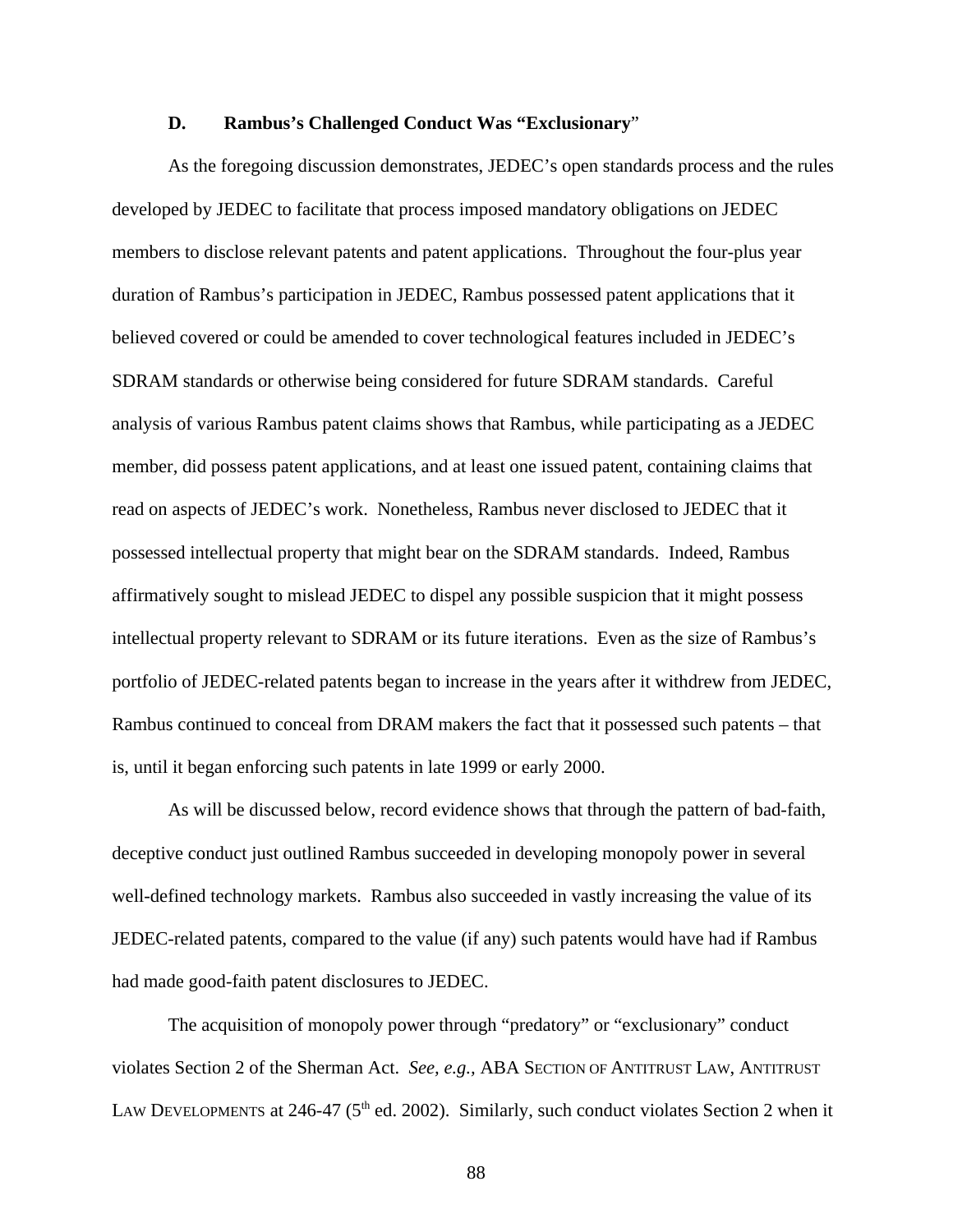is accompanied by exclusionary intent and gives rise to a dangerous probability of monopolization, or (under Section 5 of the FTC Act) when it results in material harm to competition.

One noted antitrust treatise summarizes the case law relating to "predatory" or "exclusionary" conduct as follows:

> First, courts have held conduct to be predatory where it would be economically irrational for the monopolist but for the conduct's adverse effect on competition. . . . Second, where conduct contributes to establishing or maintaining monopoly power, a court will be especially likely to find that conduct predatory or anticompetitive if it is also improper for reasons extrinsic to the antitrust laws [listing "false advertising" and "product disparagement" as two examples].

ABA SECTION OF ANTITRUST LAW, ANTITRUST LAW DEVELOPMENTS at  $247-49$  ( $5<sup>th</sup>$  ed. 2002). The same treatise (*id.* at 250) goes on to summarize the Supreme Court's holding in *Aspen Skiing Co.,* to the effect that conduct that represents an attempt "'to exclude rivals on some basis other than efficiency'" can fairly be "characaterize[d] . . . as predatory." 472 U.S. 585, 605 (1985) (quoting ROBERT H. BORK, THE ANTITRUST PARADOX 138 (1978)). Under any theory, the evidence demonstrates that Rambus engaged in exclusionary conduct.

As the record evidence demonstrates, Rambus's concealment of material information from JEDEC, coupled with affirmatively misleading acts and statements, had the effect of subverting an openly competitive process and excluding alternative DRAM technologies from the marketplace. CCFF 2992, 2997-3003. Additionally, Rambus engaged in such conduct despite repeated warnings from its lawyers that failures to comply with JEDEC disclosure obligations, or efforts to otherwise mislead JEDEC, could jeopardize the enforceability of Rambus patents, which, as even Rambus's Chairman William Davidow recognizes, constitute the company's principal asset and sole source of revenue. CCFF 889-91. It would be irrational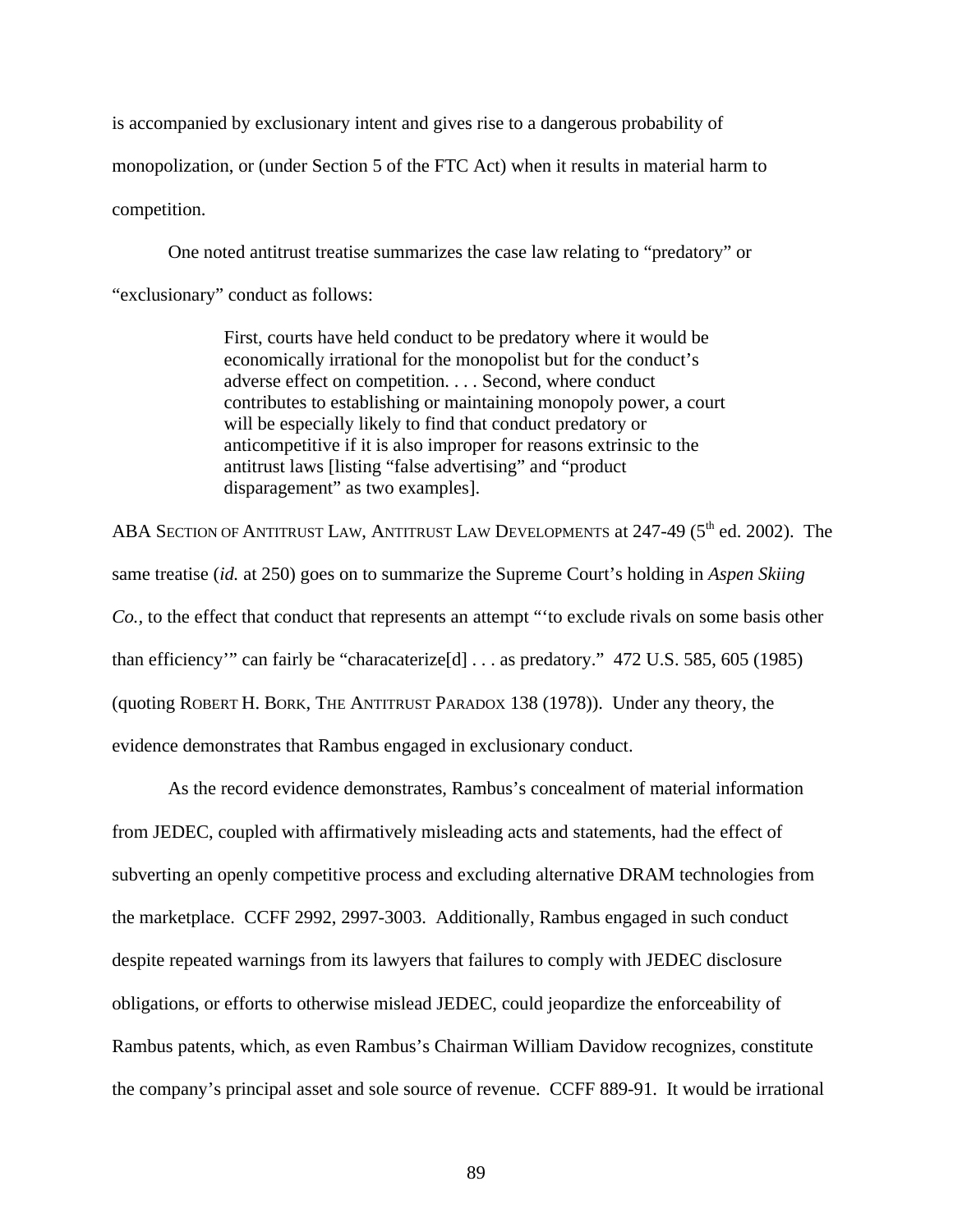for a company like Rambus to engage in such conduct – that is, absent the expectation of longerterm benefits through the exclusion of competition. CCFF 3006-11.

This evidence leaves no room to conclude that Rambus's conduct was anything other than exclusionary. Although Rambus sought to establish, through the expert testimony of Dr. Richard Rapp, that its conduct was justified pursuant to legitimate business interests, Dr. Rapp admitted on cross-examination that his testimony in this regard was theoretical in nature and not rooted in the actual facts. *See* CCFF 2694-2702. A review of the actual facts shows that Rambus could have no possible legitimate business justification for the pattern of deceptive conduct challenged by this case.

Finally, in evaluating the issue of exclusionary conduct, this Court should again be mindful of the holding in *Allied Tube*, which, as discussed above, establishes that conduct of precisely the sort challenged here – that is, deliberate efforts to subvert an open standard-setting process – constitutes exclusionary, anticompetitive conduct and will give rise to an antitrust violation when the remaining elements of liability are satisfied. *See also Stearns Airport Equip. Co. v. FMC Corp.*, 170 F.3d 518, 526 (5th Cir. 1999) (applying *Allied Tube* in the context of claims of unilateral monopolization, and noting that the Second Circuit in *Allied Tube* found that the behavior at issue "constituted exclusionary conduct"); HERBERT HOVENKAMP, FEDERAL ANTITRUST POLICY: THE LAW OF COMPETITION AND ITS PRACTICE 23 (2d ed. 1999) (discussing *Allied Tube* as an example of the sort of "exclusionary conduct" that, when used as a means to achieve monopoly, can impose a substantial "social cost").

#### **E. Rambus Acted with an Intent to Monopolize**

As described above, only Count II of the Commission's Complaint – the attempted monopolization claim – requires a showing of specific intent to monopolize, and such intent can be inferred from anticompetitive conduct. *M&M Medical Supplies & Service, Inc. v. Pleasant*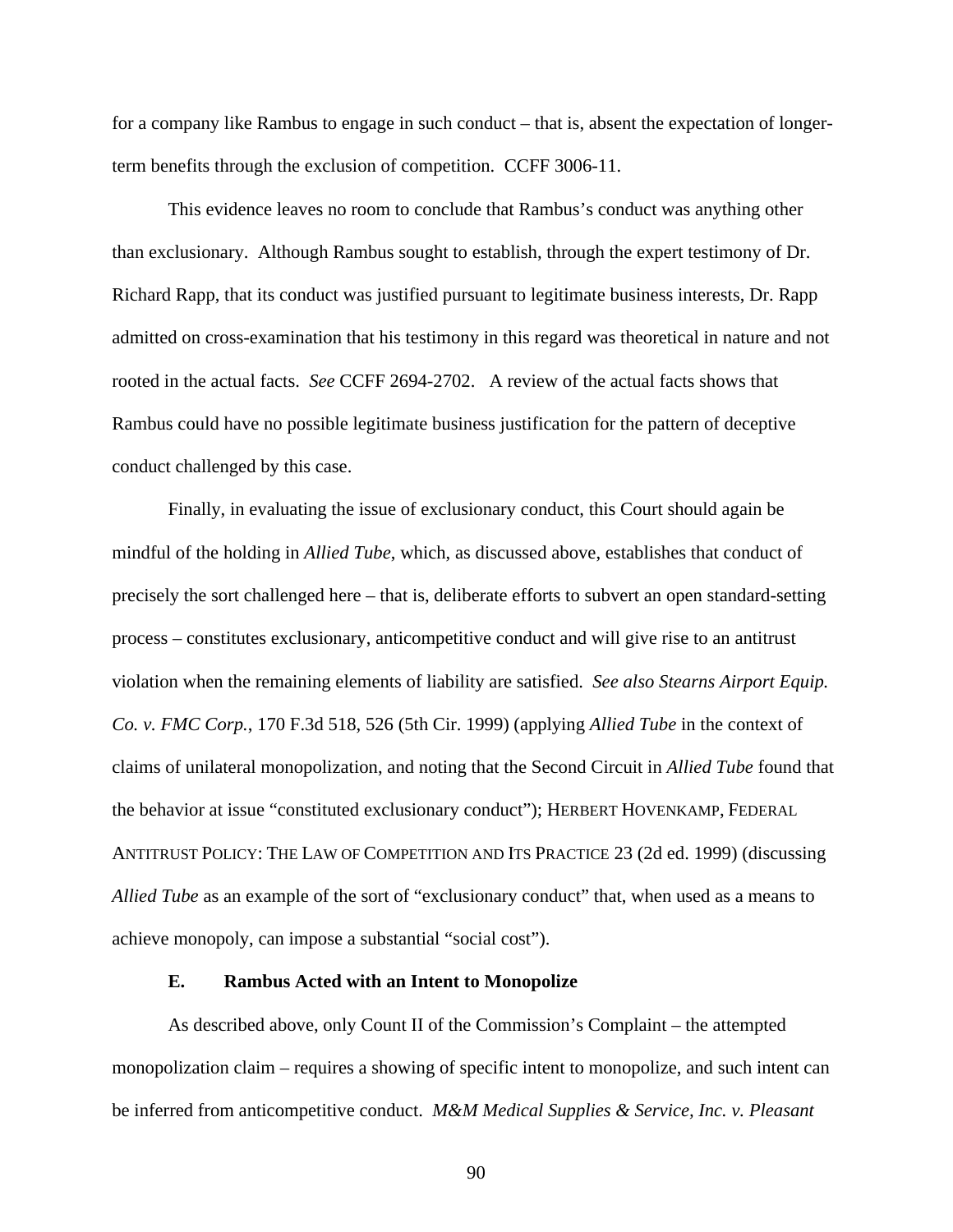*Valley Hosp.*, 981 F.2d 160, 166 (4th Cir.) (*en banc*). By contrast, Count I – monopolization – requires merely that the defendant had "an intent to bring about the forbidden act." *United States v. Aluminum Co. of America*, 148 F.2d 416, 432. Similarly, for proof of Count III – unfair competition under Section 5 – the Commission is not limited by having to prove elements such as specific intent*. See In the Matter of Ethyl Corp*., 101 F.T.C. 425, 597 (1983) (noting that "single-actor conduct which is unfair competitive behavior but which falls short of an attempt to monopolize under Section 2 of the Sherman Act" violates Section 5), *vacated sub nom. E.I. Du Pont de Nemours & Co. v. FTC*, 729 F.2d 128, 136-37 (2d Cir. 1984). The record contains voluminous evidence of Rambus's intent to engage in deceptive and anticompetitive conduct for the express purpose of excluding competition and obtaining monopoly power. Such evidence more than adequately satisfies this element of liability.

Rambus's own business plans show that from the outset Rambus intended to obtain monopoly power in the DRAM market. CCFF 708-09, 732-35, 800. Rambus originally planned to obtain monopoly power lawfully by persuading the market to adopt and license RDRAM technology. CCFF 736-45, 801. Beginning in 1992, however, Rambus developed a backup plan that did not depend on the market adopting RDRAM. That plan entailed obtaining and later enforcing patents covering technologies used in JEDEC's SDRAM standards and its future iterations of those standards. CCFF 757-66, 803, 911-18, 937-38.

Rambus intentionally joined JEDEC and followed JEDEC proceedings to pursue both these ends. CCFF 807-08. Unlike other JEDEC members, Rambus never had any plans to manufacture, use, or support products that conformed to JEDEC SDRAM or DDR SDRAM standards. CCFF 825-33. Instead, Rambus hoped that through its participation in JEDEC it could weaken competition faced by RDRAM. CCFF 826-27. Additionally, Rambus intentionally took specific action to obtain patents with claims covering SDRAMs, including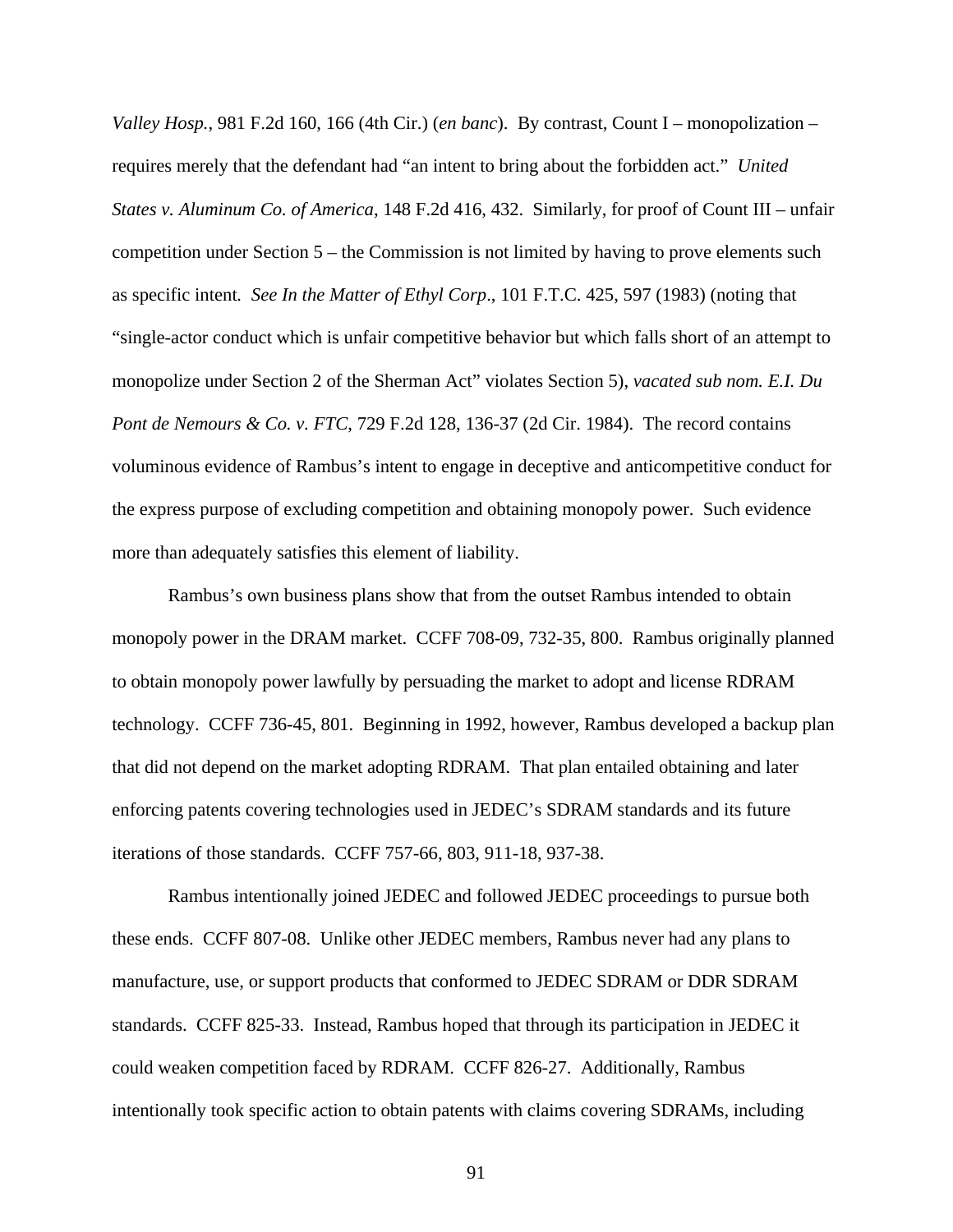SDRAMs that complied with the SDRAM and DDR SDRAM standards being developed by JEDEC. CCFF 809, 1029; CX1949 at 1; CX0702 at 1 (Ware e-mail: "This claim has been written up and filed. This is directed against SDRAMs."); CX0745 at 1; CX2092 at 192 (Crisp, Infineon Trial Tr.); CX0831 (Tate e-mail: "tony's #1 objective right now is to . . . determine what should proactively be done to strengthen our IP position relative to competition" and requesting staff to forward e-mail talking about "competitive technology developments/directions (e.g. JEDEC meeting reports, etc.)"). Indeed, as Mr. Crisp explained, the most valuable patents are ones that must be used in compliance with the standard because such patents cannot be avoided. CCFF 27.

Moreover, as demonstrated above, Rambus understood the rules and obligations incumbent on it as a member of JEDEC. For example, the record shows that Rambus knew that: (1) the purpose of JEDEC was to develop open standards; (2) JEDEC and its members were concerned about a company enforcing patents against companies practicing a JEDEC standard; (3) JEDEC had a disclosure policy requiring disclosure of patents, and (4) certain JEDEC members disclosed patent applications at JEDEC. CCFF 818-20, 840-43. Further, the record shows that, as of mid-1995, Rambus's designated JEDEC representative, Richard Crisp, knew that JEDEC's rules called for the disclosure of patent applications. CCFF 841, 844-47. Nevertheless, Rambus consciously engaged in a pattern of conduct that plainly violated and subverted these rules.

All the while, Rambus understood that its misleading participation in JEDEC could jeopardize the enforceability of its patents. CCFF 849-50. On at least seven separate occasions, Rambus in-house or outside legal counsel informed Rambus representatives, including Rambus CEO Geoffrey Tate, Rambus Vice President Allen Roberts, and Rambus's primary JEDEC representative Richard Crisp, that Rambus's continued participation in JEDEC posed legal risks,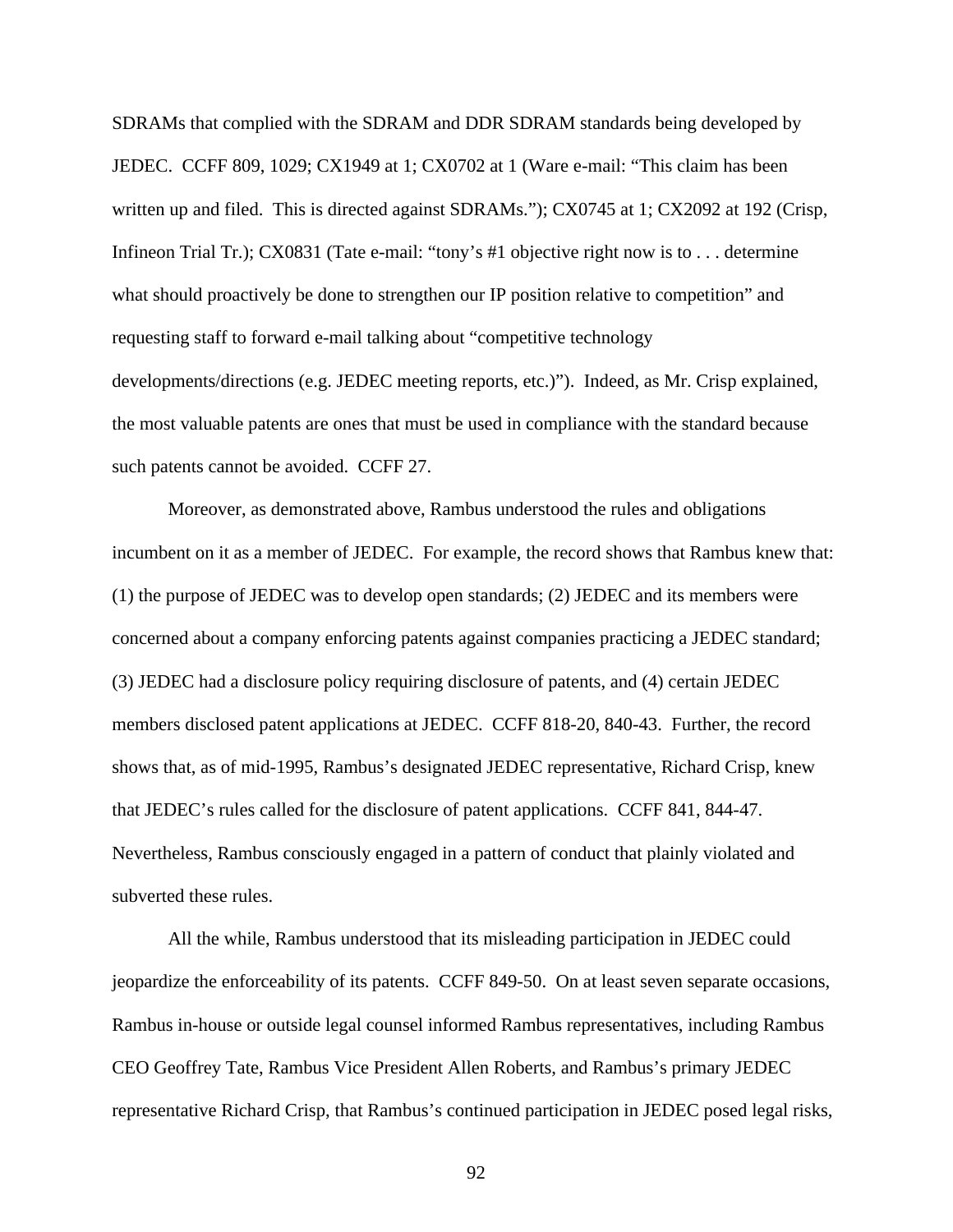under the doctrine of equitable estoppel, that could result in Rambus patent being held unenforceable. CCFF 851. The fact that Rambus would risk its intellectual property, its only source of revenue, demonstrates that it hoped to attain something even more valuable – the ability to charge supracompetitive prices by excluding competition. CCFF 3006-11.

Rambus's anticompetitive intent is further demonstrated by the substantial amount of record evidence showing that Rambus continued to conceal its patent claims long after it withdrew from JEDEC, in an effort to gain further "leverage" over DRAM makers. CCFF 815- 16. Likewise the timing of Rambus's decision to begin enforcing its JEDEC-related patents – a decision reached in October 1999, the same month in which Rambus's relationship with Intel reached rock bottom, posing a serious threat to Rambus's RDRAM-based business model – is further evidence of anticompetitive intent. *See* CCFF 817, 1950-2032. Indeed, Rambus cofounder Mike Farmwald acknowledged through his trial testimony that the decision of Rambus's Board of Directors to begin enforcing the company's JEDEC-related patents in this time period related to concerns about DRAM makers not being committed to RDRAM. Farmwald, Tr. 8405-06. This is a direct admission that Rambus intended, through enforcement of JEDECrelated patents, to reduce competition from SDRAM and DDR SDRAM, to the benefit of RDRAM. Substantial additional evidence confirms that this is precisely what Rambus intended, including but not limited to evidence showing that Rambus insisted upon licensing its DDRrelated patents at royalty rates exceeding the rates applicable to RDRAM. CCFF 1975-94.

All of the above evidence, and other evidence detailed in Complaint Counsel's proposed findings of fact (*see* CCFF 800-66), not only proves that Rambus acted with the requisite level of anticompetitive intent, but also further corroborates the conclusion that Rambus's challenged conduct was by nature exclusionary.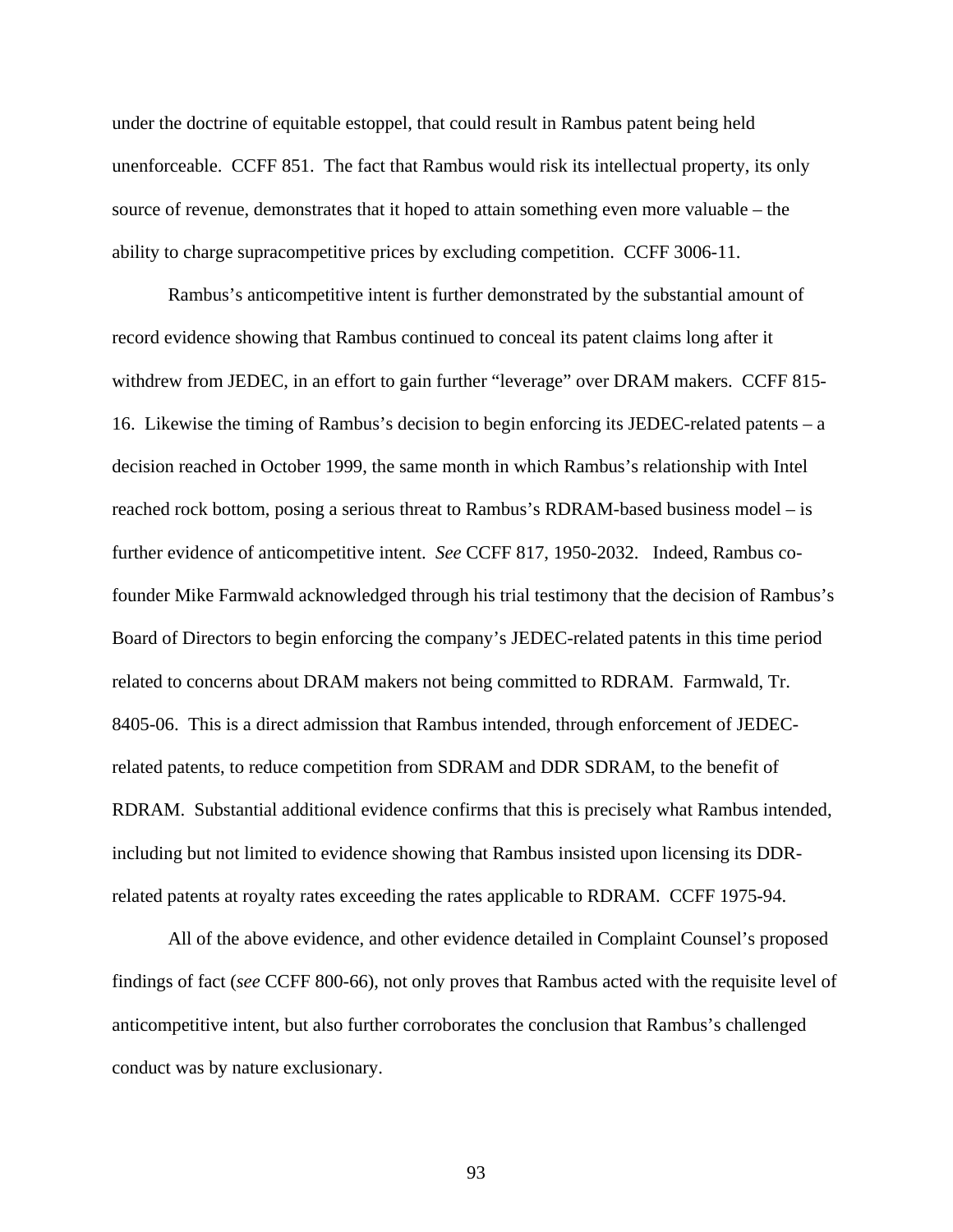## **F. Through Its Challenged Conduct, Rambus Has Succeeded in Acquiring Monopoly Power in Several Relevant Technology Markets**

Through the conduct challenged in this case, Rambus succeeded in distorting the outcome of JEDEC's SDRAM standardization process and thereby acquiring a patent position over technological features specified in JEDEC's SDRAM and DDR SDRAM standards. Before the DRAM industry became aware of Rambus's JEDEC-related patents it had become locked in to the relevant JEDEC standards, such that it is now unable to avoid Rambus's patent claims. Consequently, the pattern of deception and concealment challenged by Complaint Counsel is a material cause of Rambus's monopoly power. Specifically, Rambus possesses monopoly power in five relevant technology markets corresponding with the same technological features of the JEDEC SDRAM standards over which Rambus has asserted patent claims.

### **1. There Are Five Relevant Technology Markets**

There are five relevant product markets at issue in this case – four of which correspond to the four "Rambus" technologies at issue here, and fifth "cluster" market that aggregate these four markets into one. The geographic scope of each of these markets is worldwide. These market definitions are supported both by the relevant law and the facts of this case. Moreover, Rambus's economic experts have not contested any of the following market definitions. CCFF 2788-89.

#### **a. Relevant Product Markets**

A product "market is composed of products that have reasonable interchangeability" in the eyes of consumers. *United States v. E.I. du Pont de Nemours & Co.*, 351 U.S. 377, 404 (1956); *see also Eastman Kodak Co. v. Image Technical Services,* 504 U.S. 451, 482 (1992). Identifying substitutes requires consideration of the factors that influence consumer choices, including product function, price, and quality. *See du Pont*, 351 U.S. at 404; *see also* CCFF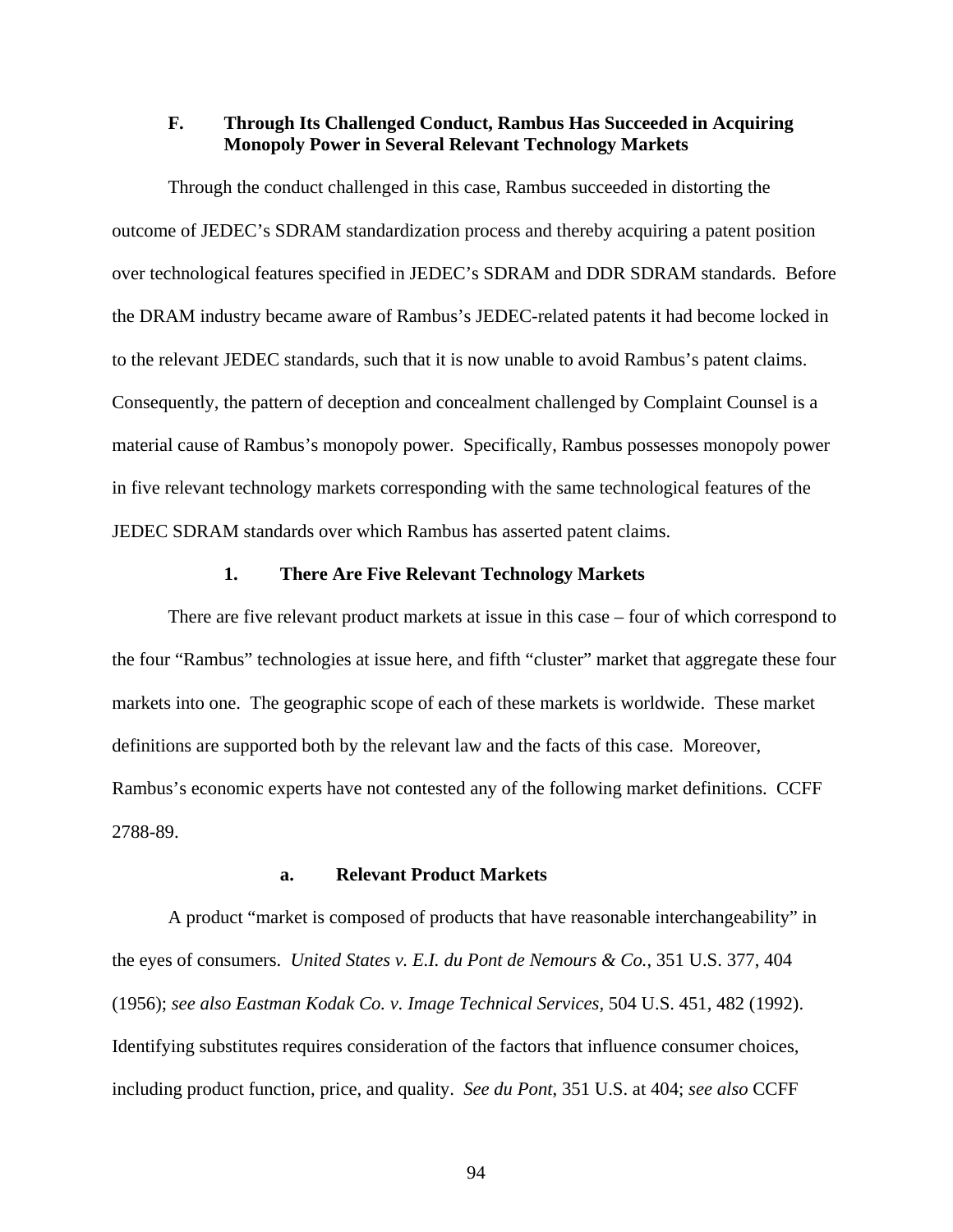2762, 2766-68 (McAfee testifying that considering likely buyer behavior appropriate method to determine relevant market); *id.* 2769-71 (consumers at issue are JEDEC participants). For a potential substitute product to be in the same market as the product at issue, the potential substitute product must be a sufficiently close substitute that if the seller sought to raise the price of the product at issue, it would drive away not just some consumers but a large enough number of customers to make a price increase unprofitable. *See du Pont*, 351 U.S. at 394-95; *Rothery*, 792 F.2d at 218; *see also* CCFF 2758 (relevant product market is collection of products without price-constraining alternatives).<sup>48</sup>

When the product at issue involves intellectual property, the core antitrust principles apply and the market is referred to as a "technology market." *See* CCFF 2763. A technology market includes those technologies "that are close enough substitutes significantly to constrain the exercise of market power with respect to the intellectual property that is licensed." (*IP Guidelines* § 3.2.2). A technology market therefore consists of "the smallest group of technologies and goods over which a hypothetical monopolist of those technologies and goods likely would exercise market power – for example, by imposing a small but significant and nontransitory price increase." *Id.*; *see also* 2766-84 (describing analysis). The market thus includes all commercially viable alternative products. CCFF 2766.

The relevant product markets at issue here involve technologies that are incorporated in DRAM for use in current and recent-generation personal computers and other electronics equipment. Each market consists of a type of technology that addresses a specific aspect of memory design and operation. The four markets, described more fully below, are the latency

<sup>48</sup> *See also* U.S. Department of Justice and Federal Trade Commission, *Horizontal Merger Guidelines* § 1.11 (revised Apr. 8, 1997) ("*Merger Guidelines*"). *See generally* CCFF 2759-61 (McAfee describing methodology).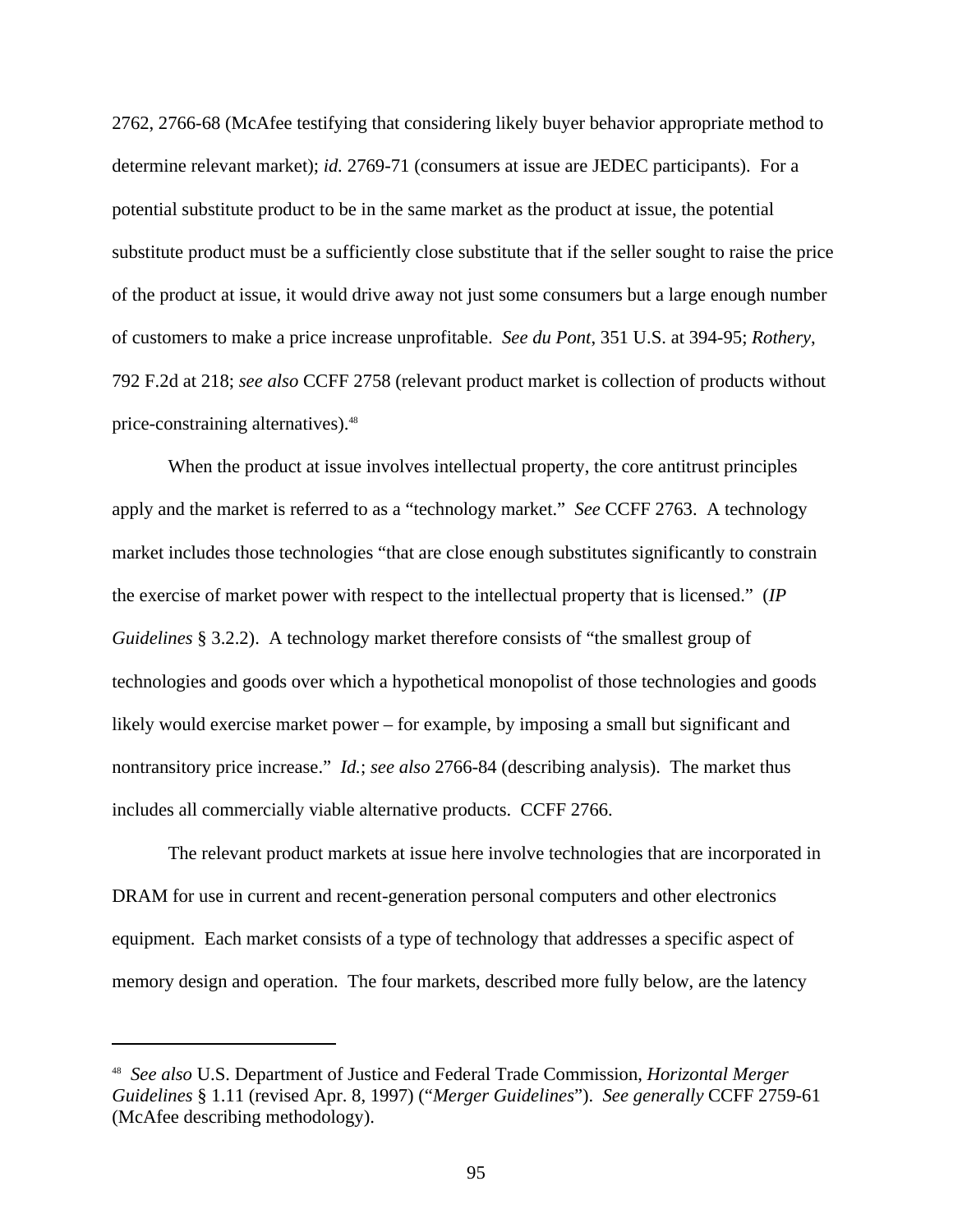technology market, the burst length technology market, the data acceleration technology market, and the clock synchronization technology market. CCFF 2787. In addition, there is a cluster market of next-generation DRAM technologies. CCFF 2885-89.

**Latency Technology Market**. There were at least five commercially viable alternatives in the latency technology market in 1992.<sup>49</sup> In addition to programmable CAS latency, fixed CAS latency, pin strapping, programming by READ command, and setting by fuses were commercially viable. CCFF 2793-96; *see id.* 2791-2792 (each alternative was technically feasible and considered by JEDEC); Section IV.F.2 (describing alternatives more fully), *infra*. As commercially viable alternatives, these other technologies constrained the price of Rambus's patented technology. CCFF 2797. Accordingly, the latency technology market included all five of these technologies at the time JEDEC was considering which one to include in the SDRAM standard.

**Burst Length Technology Market**. There were at least five commercially feasible alternatives in the burst length technology market in 1992.<sup>50</sup> In addition to programmable burst length, fixed burst length, programming with pins, programming with a read command, and using burst interrupt were all commercially viable alternatives. CCFF 2801-04; *see id.* 2799- 2800 (each alternative was technically feasible and considered by JEDEC); Section IV.F.2 (describing alternatives more fully), *infra*. As commercially viable alternatives, these other technologies constrained the price of Rambus's patented technology. CCFF 2805. Accordingly,

<sup>&</sup>lt;sup>49</sup> The relevant time to determine commercially viable alternatives is prior to the issuance of the applicable standard. CCFF 2786. The relevant time for defining the latency technology market is 1992. CCFF 2790.

<sup>&</sup>lt;sup>50</sup> The relevant time to determine commercially viable alternatives is prior to the issuance of the applicable standard. CCFF 2786. The relevant time for defining the burst length technology market is 1992. CCFF 2790.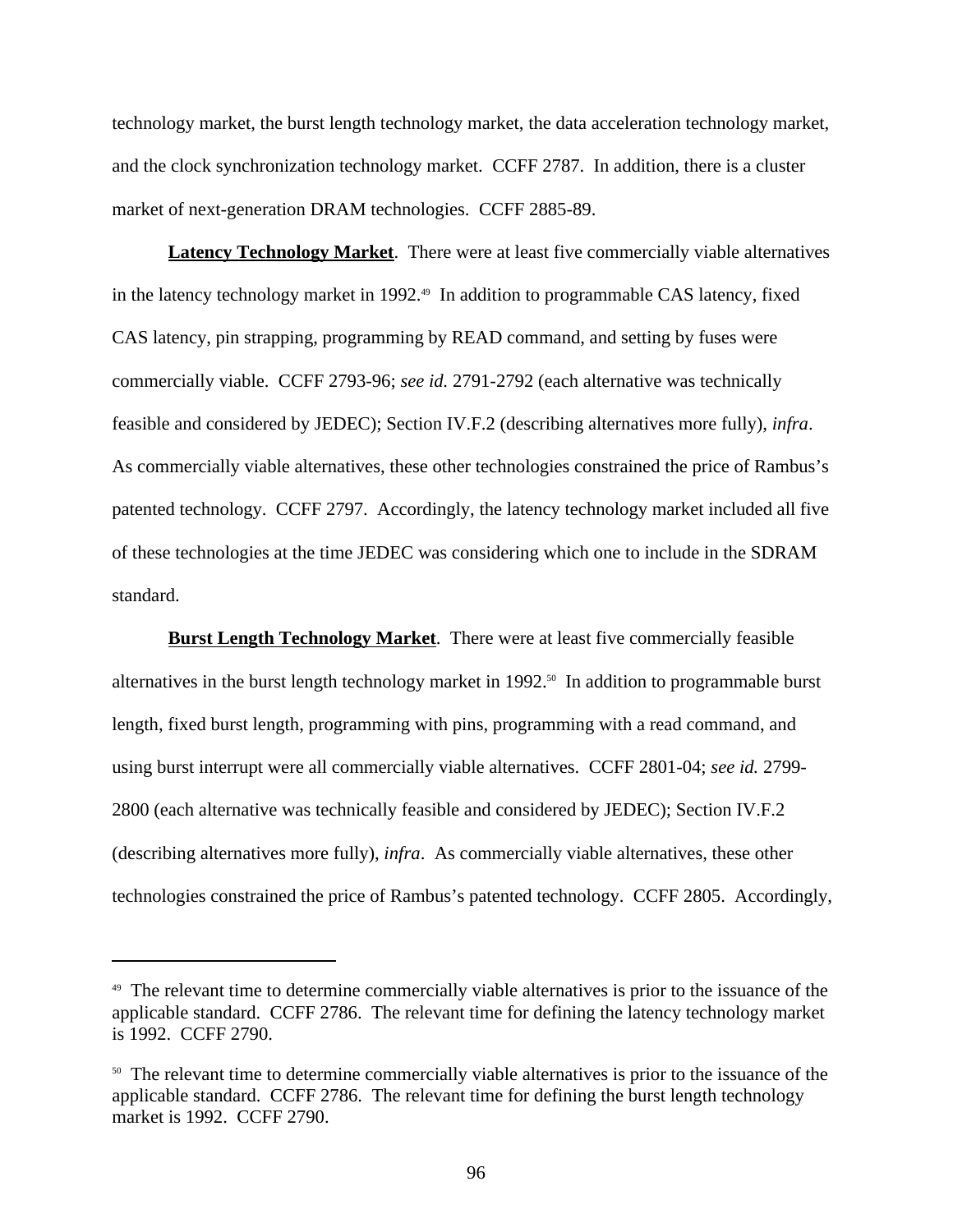the burst length technology market included all five of these technologies at the time JEDEC was considering which one to include in the SDRAM standard.

**Clock Synchronization Technology Market.** There were at least five commercially viable alternatives for clock synchronization in 1995.<sup>51</sup> In addition to use of on-chip PLL/DLL, putting DLL on the memory controller, putting the DLL on the module, using a Vernier technique, and using no DLL were all commercially viable alternatives. CCFF 2816-20; *see id.* 2815-16 (each alternative was technically feasible and considered by JEDEC); Section III.G.2 (describing alternatives more fully), *infra*.As commercially viable alternatives, these other technologies constrained the price of Rambus's patented technology. CCFF 2821. Accordingly, the clock synchronization technology market included all five of these technologies at the time JEDEC was considering which one to include in the DDR standard.

**Data Acceleration Technology Market.** There were at least four commercially viable alternatives for data acceleration in 1995. 52 In addition to use of dual-edge clocking, interleaving banks on the module, doubling the clock frequency, and using toggle mode were commercially viable alternatives. CCFF 2810-2812; *see id.* 2808-09 (each alternative was technically feasible and considered by JEDEC); Section IV.G.2 (describing alternatives more fully), *infra*. As commercially viable alternatives, these other technologies constrained the price of Rambus's patented technology. CCFF 2813. Accordingly, the data acceleration technology

<sup>&</sup>lt;sup>51</sup> The relevant time to determine commercially viable alternatives is prior to the issuance of the applicable standard. CCFF 2786. The relevant time for defining the clock synchronization technology market is 1995. CCFF 2807.

<sup>&</sup>lt;sup>52</sup> The relevant time to determine commercially viable alternatives is prior to the issuance of the applicable standard. CCFF 2786. The relevant time for defining the data acceleration technology market is 1995. CCFF 2807.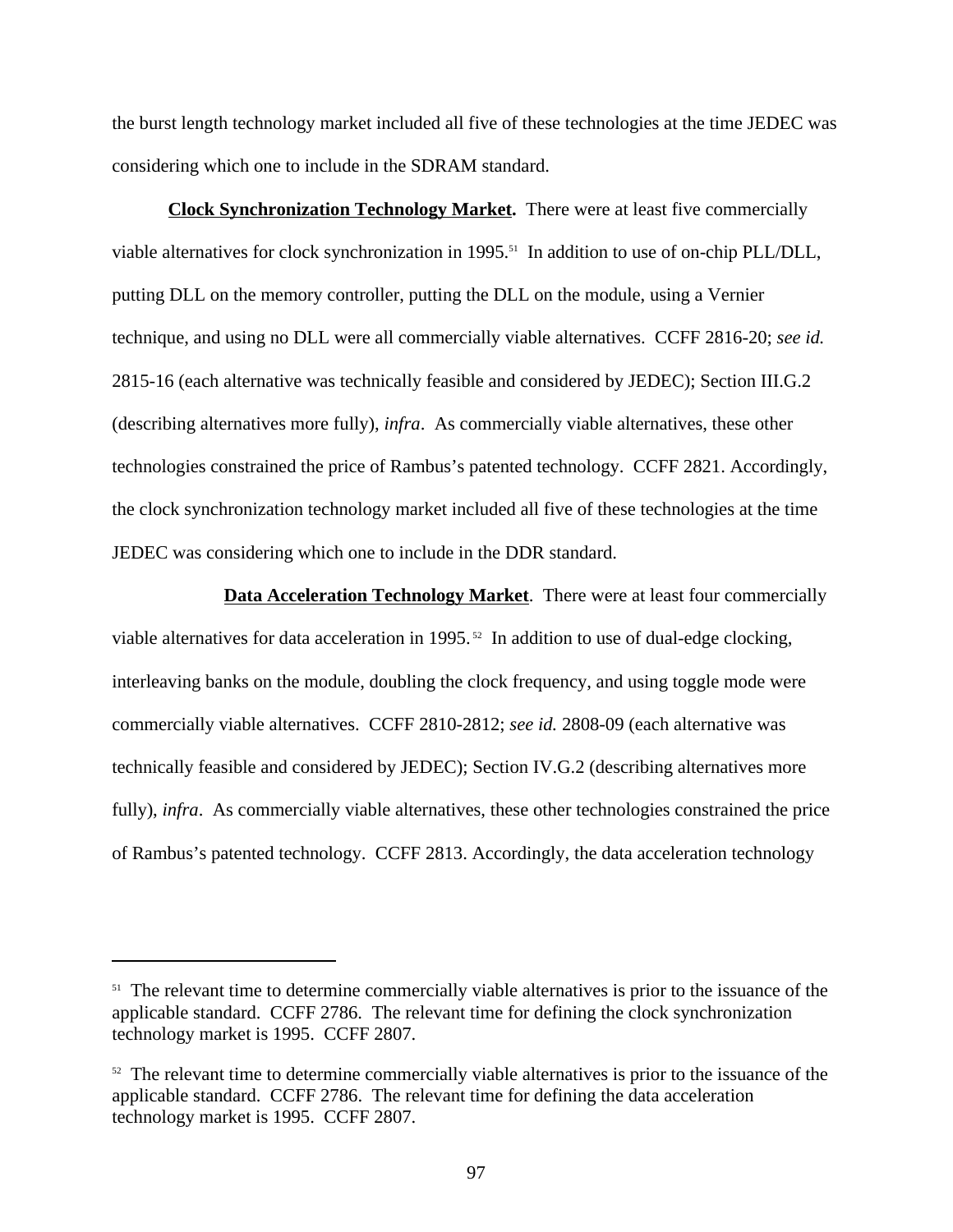market included all four of these technologies at the time JEDEC was considering which one to include in the DDR standard.

**Synchronous DRAM Technology Market**. The four relevant technology markets discussed above together can be aggregated into a fifth, "cluster" market of synchronous DRAM technology. Thus, a cluster market is established if (1) there is only one real source of market power in each of the individual markets, or (2) the defendant has the same market share, competitors, and barriers to entry in each market. HERBERT HOVENKAMP, FEDERAL ANTITRUST POLICY 102 (2d ed. 1999); *see United States v. Philadelphia National Bank*, 374 U.S. 321 (1963) (cluster of banking services constituted relevant market); *United States v. Central State Bank*, 817 F.2d 22, 23-24 (6th Cir. 1987) (same); *United States v. AT&T*, 524 F. Supp. 1336, 1375-76 (D.D.C. 1981). A cluster market including Rambus's patented technology used in nextgeneration RAM is appropriate in this case considering, among other things, that Rambus licenses the four relevant technologies as a package, and each technology is required by JEDEC's SDRAM standards – the programmability features being specified in the SDRAM standards, and all four features being specified in the DDR SDRAM standards. CCFF 2885-89.

#### **b. Relevant Geographic Market**

Antitrust market definition also requires the specification of a relevant geographic market. The relevant geographic market is the geographic area to which consumers seeking a substitute product could practicably turn to acquire substitutes. *See, e.g.*, *Tampa Elec. Co. v. Nashville Coal Co.*, 365 U.S. 320, 327 (1961). To define the geographic market requires a determination of whether customers could readily purchase substitutes from another geographic area than the one in which they are currently purchasing the defendant's product at a total cost that would render unprofitable any non-transitory supracompetitive pricing by the defendant. *See, e.g.*, *SBC Communications, Inc. v. FCC*, 56 F.3d 1484, 1493-94 (D.C. Cir. 1995); *Rothery*,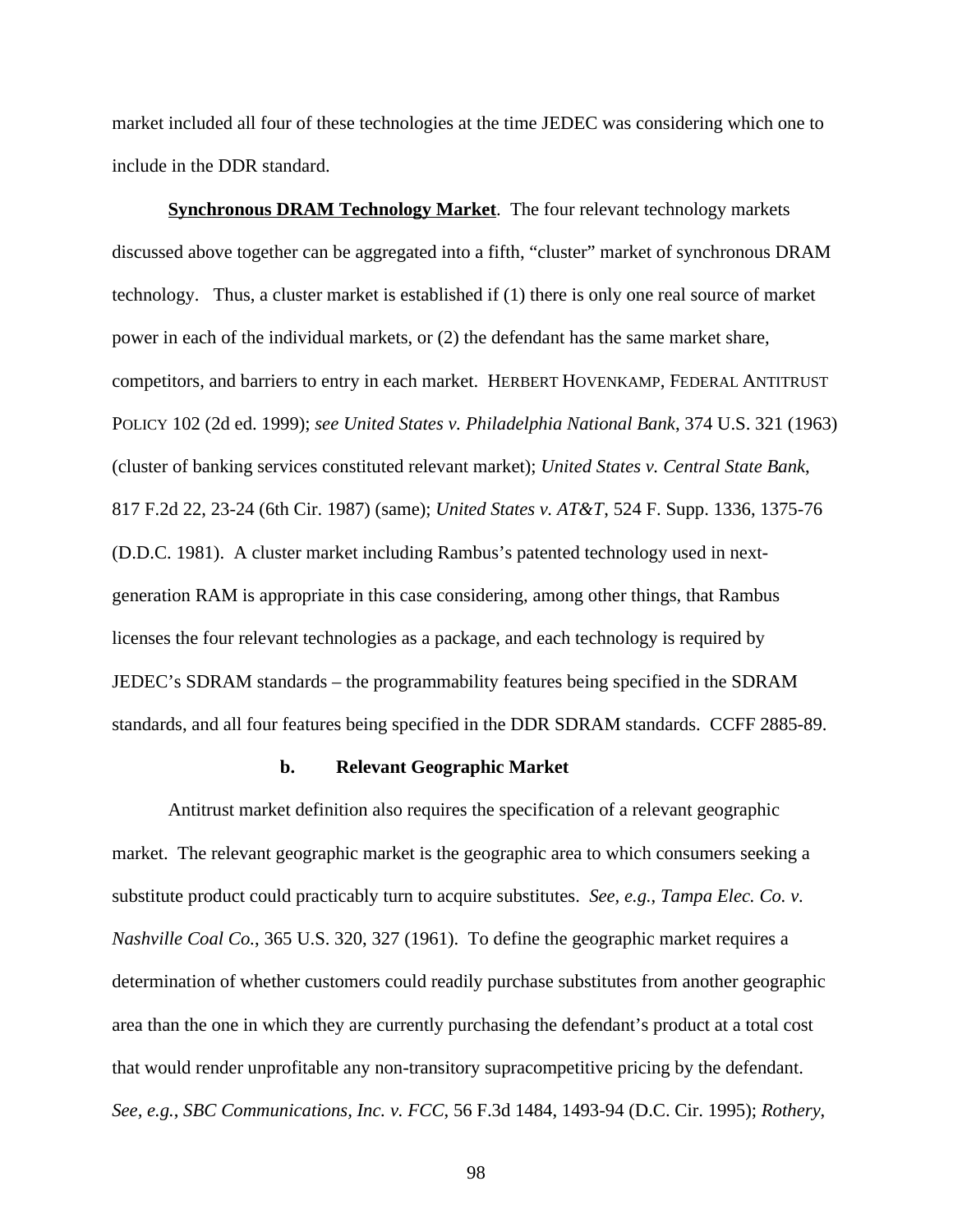792 F.2d at 218; *Rebel Oil Co. v. Atlantic Richfield Co.*, 51 F.3d 1421, 1436 (9th Cir. 1995); *United States v. AT&T*, 524 F. Supp. 1336, 1375-76 n.163 (D.D.C. 1981). If purchasers can defeat a price increase by purchasing from another geographic area, then both areas are within the same relevant geographic market. Moreover, commentators agree that the geographic scope of technology or innovation markets "is assumed to be worldwide" in the absence of trade or regulatory barriers.<sup>53</sup>

The technologies at issue here are sold and licensed in a world-wide market. Transportation costs around the world are essentially zero, so it is costless to turn to an area outside the United States for potential alternatives. CCFF 2895. Rambus's technology is, in fact, used and marketed worldwide by memory makers with fabrication plants in, for example, the United States, Asia, and Europe. CCFF 2894. Likewise, the licenses to use such technology typically are worldwide. CCFF 2892. End-use products incorporating such technologies – *e.g.,* memory chips and other devices – also trade on a world-wide market. CCFF 2897. The relevant geographic market is therefore world-wide for each of the relevant technology product markets. CCFF 2890.

### **2. Rambus Possesses Monopoly Power in Each Relevant Technology Market**

Rambus possesses monopoly power in each of the five specified relevant technology markets.<sup>54</sup> Monopoly power constitutes "the power to control prices or exclude competition."

<sup>53</sup> *See* Richard T. Rapp, *The Misapplication of the Innovation Market to Merger Analysis*, 64 ANTITRUST L.J. 19, 23 n.19 (1995); *see also* Thomas N. Dahdouh, *The Shape of Things To Come: Innovation Market Analysis in Merger Cases*, 64 ANTITRUST L.J. 405, 422 (1996); Richard T. Gilbert and Steven C. Sunshine, *Incorporating Dynamic Efficiency Concerns in the Merger Analysis: The Use of Innovation Markets*, 63 ANTITRUST L.J. 569, 594-95 (1995).

<sup>&</sup>lt;sup>54</sup> Assuming arguendo the Court concluded Rambus did not possess monopoly power in such markets, at a minimum Rambus has possessed and continues to possess a dangerous probability of monopolization.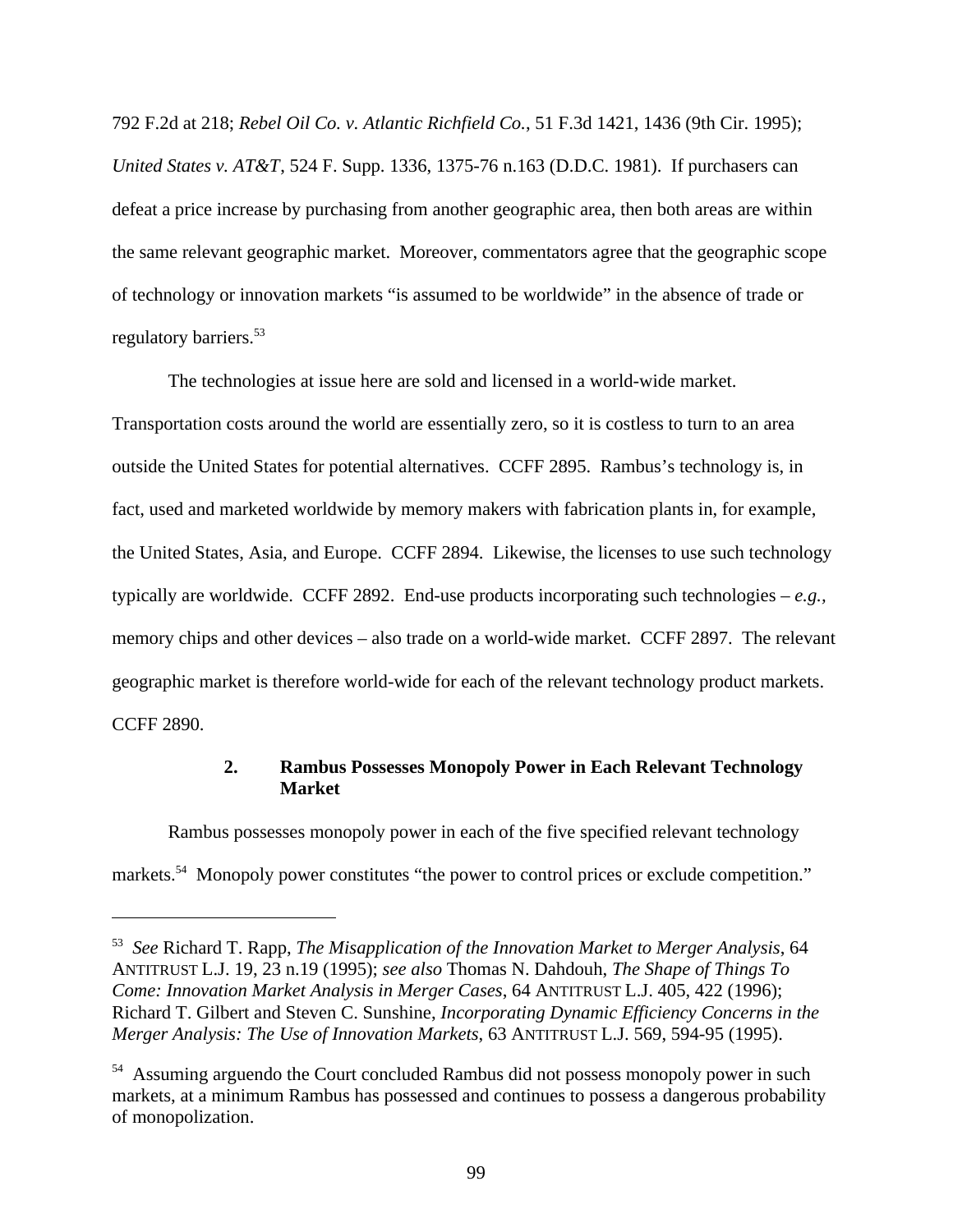*Du Pont*, 351 U.S. at 391; *see* CCFF 2898 (monopoly power allows company to maintain prices substantially above competitive levels). The offense of monopolization is complete with the acquisition of monopoly power, even if that power is not yet exercised. *Berkey Photo v. Eastman Kodak Co.*, 603 F.2d 263, 275 (2d Cir. 1979) ("Unlawfully acquired power remains anathema even when kept dormant."), *cert. denied*, 444 U.S. 1093 (1980). Proof of a change in price or output in the marketplace is not required so long as the conduct in question has resulted in the power to affect the market. *See Eastman Kodak*, 504 U.S. at 464; *American Tobacco Co. v. United States*, 328 U.S. 781, 811 (1946) ("the material consideration in determining whether a monopoly exists is not that prices are raised and that competition actually is excluded but that power exists to raise prices or to exclude competition when it is desired to do so"). In this case, Rambus not only possesses monopoly power, but has exercised such power, causing significant and far-reaching anticompetitive effects.

Through its exclusionary conduct, Rambus has succeeded in acquiring over 90 percent market share in each of the five relevant markets set out above. CCFF 2913. Rambus's market share alone demonstrates monopoly power, at least where, as here, there are significant barriers to entry in the relevant markets. *See Grinnell*, 384 U.S. at 571 ("[T]he existence of [monopoly] power ordinarily may be inferred from the predominant share of the market."); *United States v. Paramount Pictures, Inc.*, 334 U.S. 131, 167-72 (1948) (suggesting that a 70 percent market share is sufficient to support a finding of monopoly power).

Rambus's monopoly power also is demonstrated by a wide range of record evidence, including but not limited to the following. First, JEDEC's SDRAM and DDR SDRAM standards are the dominant standards for commodity DRAM. Second, Rambus holds patents that cover it asserts the JEDEC SDRAM and DDR SDRAM standards. That patent claims create market power through the erection of barriers to entry is well recognized in the law. *See IP*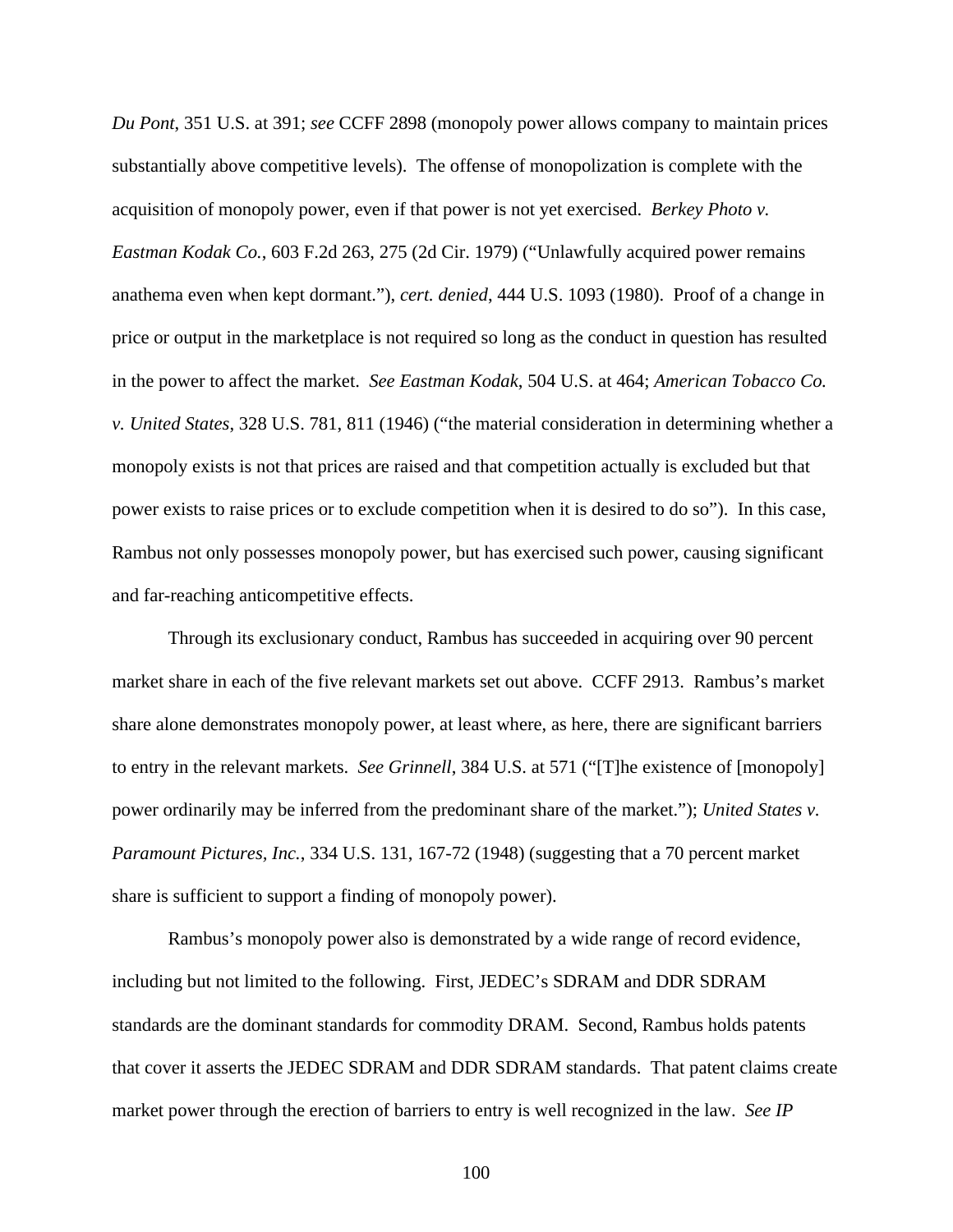*Guidelines* § 2.2; *Mozart Co. v. Mercedes-Benz of N. Am.*, 833 F.2d 1342, 1346 (9th Cir. 1987); *see also* CCFF 2960-61.55 Third, the DRAM manufacturing industry has become locked in to the use of those patents as a result of, among other things, the high cost switching to alternative standards not covered by Rambus patents.

## **a. JEDEC's Standards Are the Dominant Standards for Commodity DRAMs**

JEDEC's SDRAM and DDR SDRAM standards are the dominant worldwide standards for commodity DRAMs. CCFF 259, 263, 267, 2904. Indeed, over 90 percent of worldwide DRAM output complies with the JEDEC specifications. *See* CCFF 259, 267; *see also* CCFF 87. This percentage of the market has remained stable in recent years, and is projected to remain at this level, if not higher, in future years. CCFF 2904; *see* DX0141.

# **b. Rambus's Patented Technologies Are Included in JEDEC's SDRAM and DDR SDRAM Standards**

Rambus now holds patents, and continues to pursue patent applications, covering features specified in JEDEC's SDRAM and DDR SDRAM standards, including the four "Rambus" technologies. *See* CCFF 2905-2911. Indeed, Rambus has obtained license agreements from numerous manufacturers of SDRAM and DDR SDRAM, accounting collectively for over half of the DRAM market. *See* CCFF 2012.

# **c. The DRAM Industry Is "Locked-In" to JEDEC's Standards**

The DRAM industry is locked in to using Rambus's patented technologies and cannot

feasibly switch to alterative technologies. Once JEDEC adopted its standards, and the industry

<sup>&</sup>lt;sup>55</sup> Indeed, the assertion of patents alone (even if not ultimately found valid and infringed) is sufficient to create market power. *See Blonder-Tongue Laboratories, Inc. v. University of Illinois Foundation*, 402 U.S. 313, 346-47 (1971) (mere threat of a patent infringement lawsuit "permit[s] invalid patents to serve almost as effectively as would valid patents as barriers to the entry of new firms").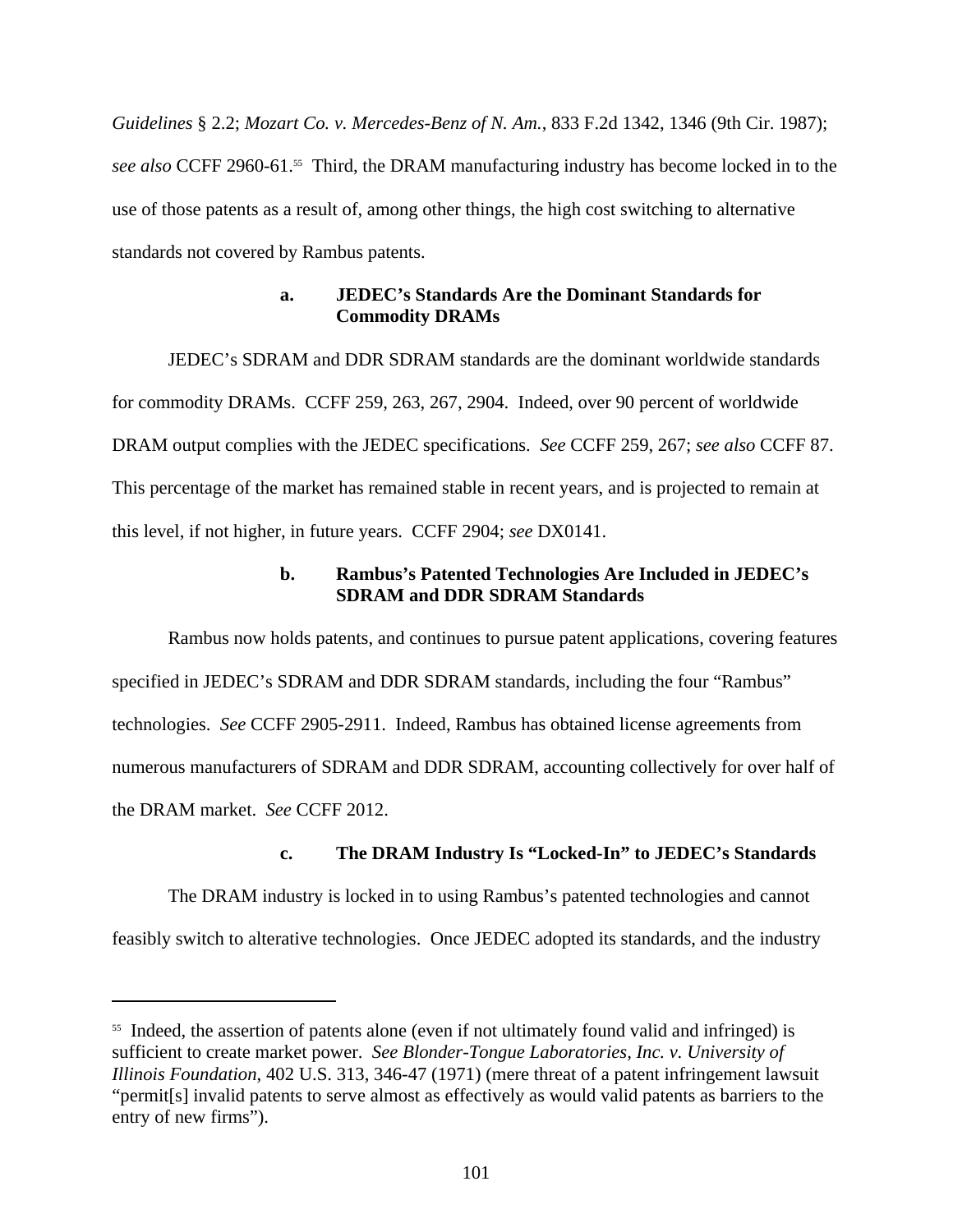began to develop memory chips and other components to work with DRAMs meeting that standard, the industry became locked in to the use of those standards, and thus to Rambus's patented technology.

Record evidence shows that the DRAM industry, including customers and suppliers of complementary components, are committed to both the SDRAM and DDR SDRAM standards, and have been for quite some time. CCFF 2501-26. DRAM manufacturers and other firms have been preparing to manufacture and use DDR SDRAM since at least 1997. CCFF 2509; *see also* CCFF 2510-11, 2513, 2515, 2517-20, 2523-24.

DRAM manufacturers expend significant resources to develop and manufacture DRAMs, and changing the designs for SDRAM and DDR SDRAM products would have been prohibitively expensive and disruptive. CCFF 2528-40. Any attempt to change SDRAM and DDR SDRAM products in 2000 to work around Rambus's patents would have required changes to the product designs, followed by layout, tape out, simulation and verification, the creation of a new mask set, manufacture of initial silicon, validation and qualification, and ramp up to full production. CCFF 46-77.

In addition to the costs of the redesign itself, manufacturers would have to incur out-ofpocket costs, inventory costs, and opportunity costs in order to switch to a new standard. CCFF 2530-31. Out-of-pocket costs of a revision design involve the actual expenditures that a DRAM manufacturer must make in order to accomplish a revision design, particularly the costs of additional mask sets.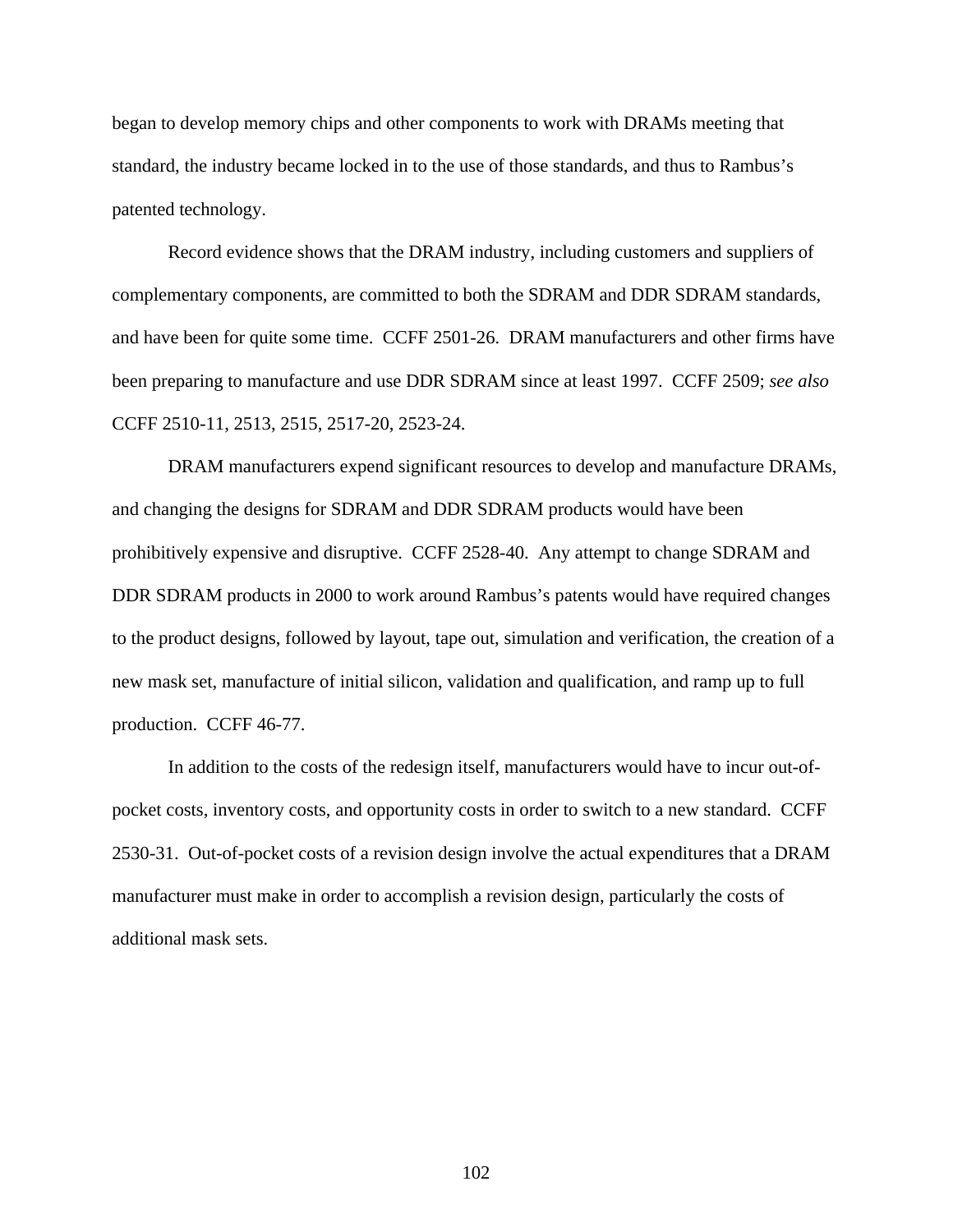Then-current inventory that cannot be sold due to a change in DRAM design also presents substantial costs to DRAM manufacturers. CCFF 2534.

Redesigning the DRAM standard would have entailed massive opportunity costs by requiring the dedication of substantial resources away from other productive projects. CCFF 2536-37. In one case at Micron, the opportunity costs alone of a revision design were in the neighborhood of

All members of the DRAM industry, including manufacturers of complementary components and consumers of DRAM, may have to incur switching costs. Cisco Systems estimated that it would have cost the company approximately \$1 billion had the DRAM manufacturers chosen to redesign SDRAM in response to the Rambus lawsuits, and it would have taken Cisco at least a year to make the transition to the new DRAM standards once those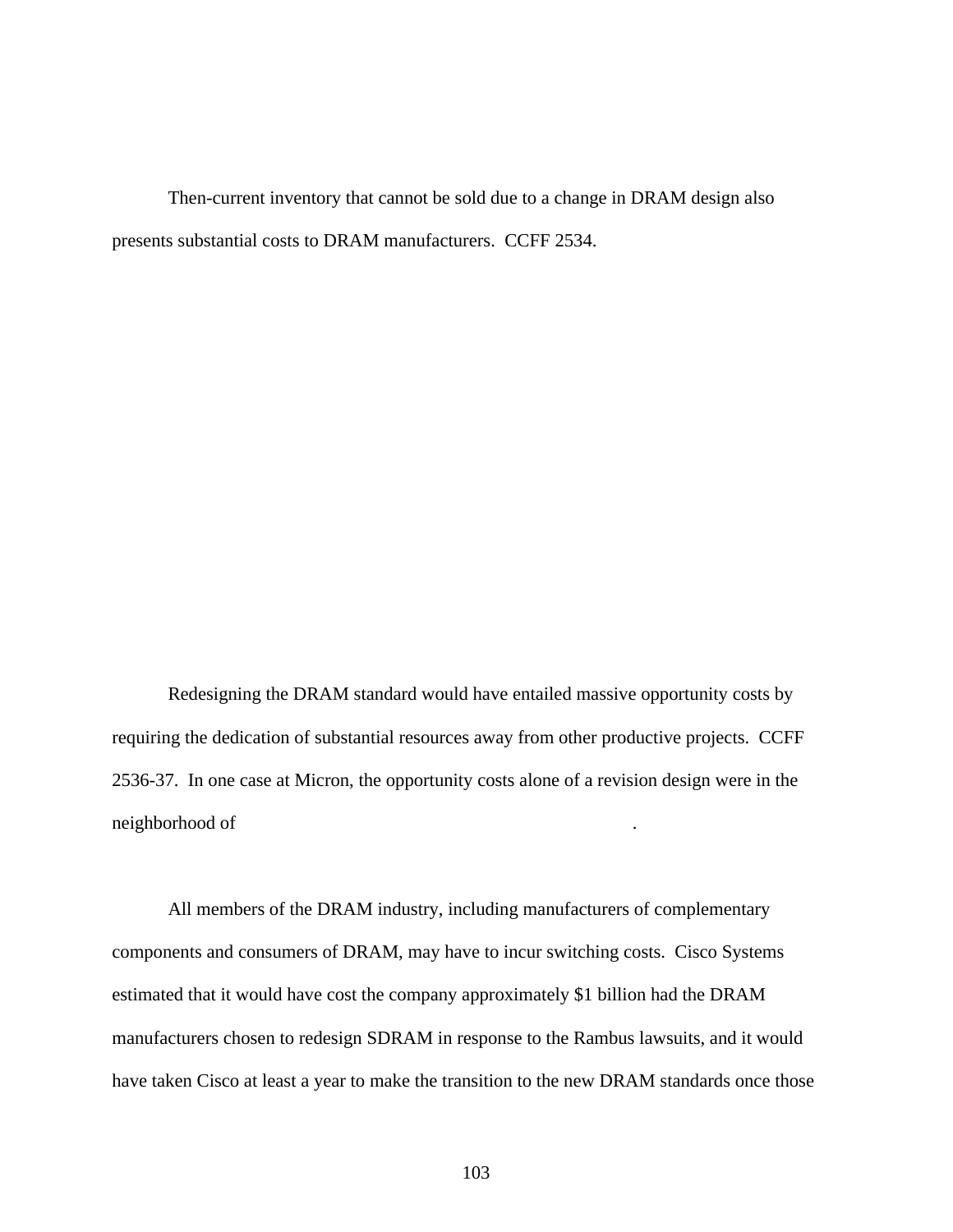standards had been established. CCFF 2505. Likewise, firms such as Intel and AMD dedicate substantial resources to ensuring that DRAM and the other components develop such that compatible components are available when the PC-OEMs are assembling their computers and it can take a number of years and substantial expense to support the development of complementary components. CCFF 2556.

The need for compatibility between the DRAM and other components also prevents the industry from switching. DRAM has value only if it is compatible with the other components in the products that include the DRAM. CCFF 25-28, 2541. Systems manufacturers were concerned that changes the existing SDRAM and DDR SDRAM standards would result in new standards that were incompatible with the systems sold by those system manufacturers. CCFF 2542. In fact, the record evidence is clear that changing the SDRAM standard now to avoid the Rambus patents would lead to DRAM chips that are incompatible with some systems using the existing DRAM infrastructure. CCFF 2543. Changing the DDR SDRAM standard now to avoid all of Rambus's patents on the standard would lead to a DRAM that would not be compatible with any JEDEC-compliant systems. CCFF 2544-46.

Additionally, when transitioning to a new standard or generation of memory, the industry prefers evolutionary rather than revolutionary change. *See* CCFF 127, 2569-70. JEDEC tries to change as little as possible between standards, while obtaining the needed performance increase for the new standard. *See* CCFF 2569. Evolutionary change eases the introduction of the new DRAM standard and also reduces risk during the introduction of the new standard. *See* CCFF 128, 2570. *See also* CCFF 2571-73 (discussing evolutionary nature of SDRAM, DDR SDRAM, and DDR-2 SDRAM features).

Finally, the need for industry coordination also contributes to lock-in. Even if a group of manufacturers were able to design and build a new DRAM that avoided Rambus's patents, they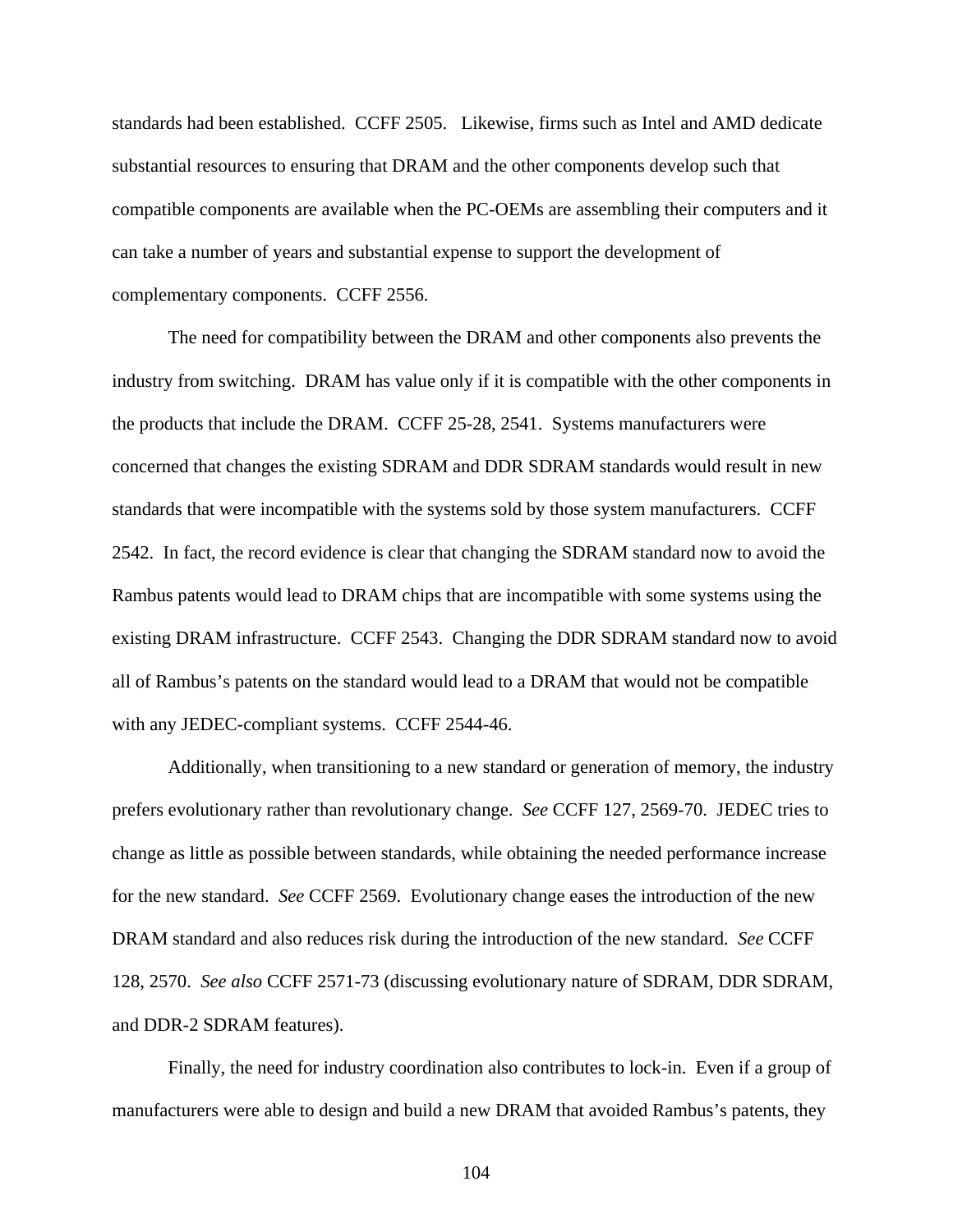would not be able to sell those DRAMs unless they were supported by other components. CCFF 2547-49. Industry acceptance of a new DRAM standard requires the existence of compatible components, including particularly memory controllers. CCFF 2550. Likewise, sales of a memory controller depend on the existence of compatible DRAMs. In both cases, unless one is available, the firms making the other will be hesitant to produce their component. CCFF 2551. Changing either the SDRAM standard or the DDR SDRAM standard in 2000 would have required manufacturers of components such as controllers, motherboards and modules to redesign, test and reissue their products. CCFF 2552. By 2000, the entire industry had implemented the JEDEC standards to such a degree that it would have been extremely difficult and costly for all industry members to change their respective designs to avoid Rambus's patents. CCFF 2553. *See also* CCFF 2558 (it took AMD approximately two years to develop the infrastructure or "virtual system" to support the K-7 microprocessor.).

Before manufacturers could even begin the redesign or coordination process, the industry would have to agree on a new standard, which implicates both the factors of time expenditures and industry coordination. The industry would need to agree on a single standard, given the preference for a multiple supply base (CCFF 116-118, 2547-49), the need for interoperability and compatibility (CCFF 25-28, 2541), and the economies of scale, which provide strong incentives for a single standard (CCFF 2608-09).

History suggests that it is unlikely that the new DRAM standard could be created outside of JEDEC. Each new generation of commodity DRAM, from page mode through fast page mode, EDO, SDRAM and DDR SDRAM, has been a JEDEC standard. CCFF 2563. Reaching consensus within JEDEC as to how to change the standards would have been extremely difficult and time-consuming. CCFF 2576-78; *see also* CCFF 2576 (*citing* Peisl, Tr. 4453 ("JEDEC is traditionally a very slowly moving consortium, and there's a reason for that, because there's so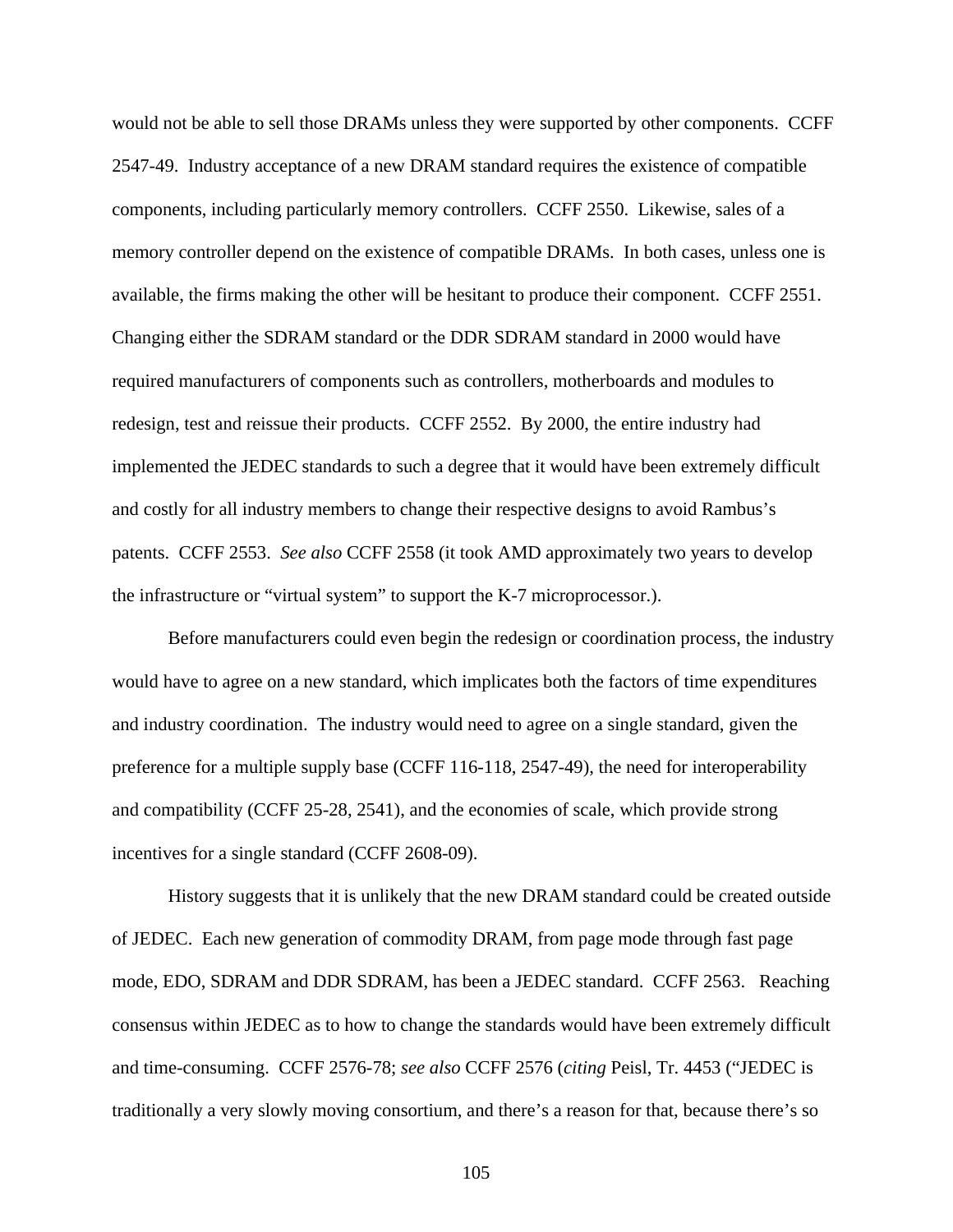many companies involved, it's basically the whole industry that produces parts for the PC and the laptop and the server business, so to try to reach consensus at JEDEC, based on my experience, have been incredibly hard and tough.")). The standard-setting process alone can take two to three years. CCFF 2565-68. Reaching consensus to change the standard would have been more difficult in 2000 or later than it was in 1993, because the interests of the members of JEDEC are not as well aligned now as they were *ex ante*. CCFF 2744. Given that certain JEDEC members have licenses from Rambus and others do not, they have different incentives. CCFF 2745-46.

There is little incentive to embark on a change to the JEDEC DRAM standard, given that there is no guarantee that the new standard would be able to displace the current standard. Changing the standard to avoid Rambus's intellectual property would not necessarily result in new standard with cost or performance advantages. Without those advantages, DRAM customers would not likely support the change. CCFF 2575. Likewise, suppliers of components that constitute the DRAM infrastructure are willing to develop products compatible with a new standard only if they are able to obtain an economic benefit from that change. *Id.* Indeed, attempts by DRAM manufacturers to consider changing the standards were rejected by the industry. CCFF 2579-84.

In short, the industry was locked in to JEDEC's standards in 2000 when it first became aware that Rambus's patents covered the SDRAM and DDR SDRAM technologies, and it remains locked in today.

#### **d. Alternatives to Rambus's Patented Technologies That Were Previously Available Are No Longer Commercially Viable**

At the time that the relevant standards were being developed, there were a variety of commercially available alternatives to the "Rambus" technologies. CCFF 2792-96, 2801-04,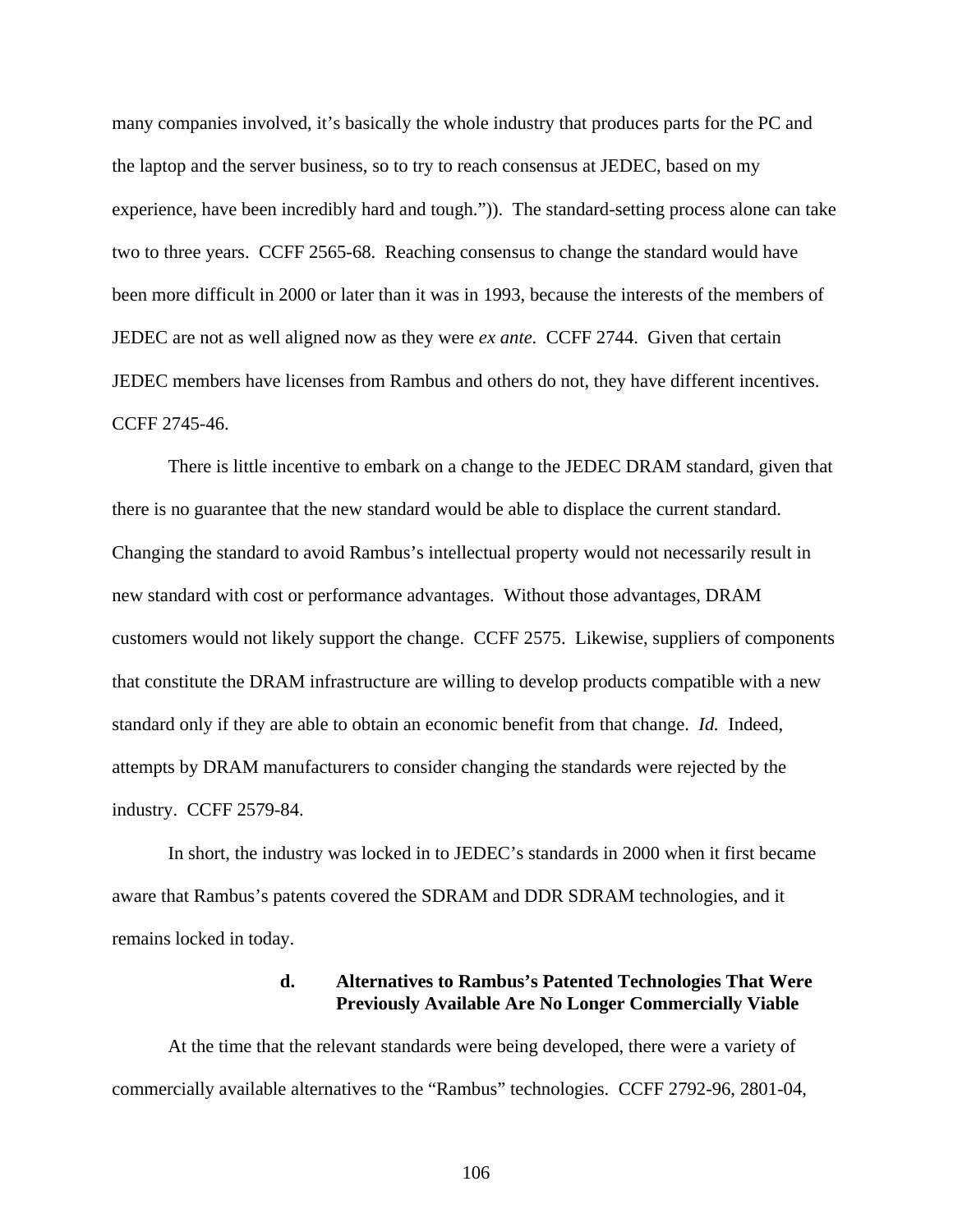2809-12, 2817-20. Yet the technologies that in the past were commercially viable alternatives to Rambus's technology, are no longer commercially viable as a result of the lock-in effects described above, which preclude the DRAM industry from shifting to alternatives to the existing SDRAM standards, and hence preclude substitution away from use of the "Rambus" technologies as incorporated in the JEDEC standards. CCFF 2899-04, 2915-22.

#### **G. Rambus Acquired Its Monopoly Power Through Exclusionary Conduct**

## **1. Antitrust Causation Principles Only Require Proof that Respondent's Conduct Was a "Material" Cause of its Monopoly Power**

In antitrust cases, causation is established upon proof that the challenged conduct was a "material cause" of the competitive injury. *See Zenith Radio Corp. v. Hazeltine Research, Inc.*, 395 U.S. 100, 114 n.9 (1969) ("[I]t is enough that the illegality is shown to be a material cause of the injury . . . ."); *In the Matter of Boise Cascade Corp.*, 113 F.T.C. 956, 993 (1990) (violation of Section 5 proven where anticompetitive conduct "caused a material part" of the injury). Accordingly, Complaint Counsel "need not exhaust all possible alternative sources of injury in fulfilling [its] burden." *Zenith*, 395 U.S. at 114 n.9; *see also Law v. National Collegiate Athletic Ass'n*, 5 F. Supp. 2d 921, 927 (D. Kan. 1998) (plaintiff "need not rule out 'all possible alternative sources of injury'"). Rather, Complaint Counsel is required to show that Respondent's conduct "reasonably appear[s] capable of making a significant contribution to ... monopoly power." *Microsoft*, 253 F.3d at 79.

To constitute an offense of monopolization, Respondent's monopoly power must be caused, protected or extended by its exclusionary conduct. In other words, there must be a causal link between the conduct at issue and the acquisition of monopoly power. *See* T. Muris, *The FTC and the Law of Monopolization*, 67 *Antitrust L.J.* 693, 694 (2000). However, in an action for injunctive relief, the courts will "infer causation from the fact that a defendant has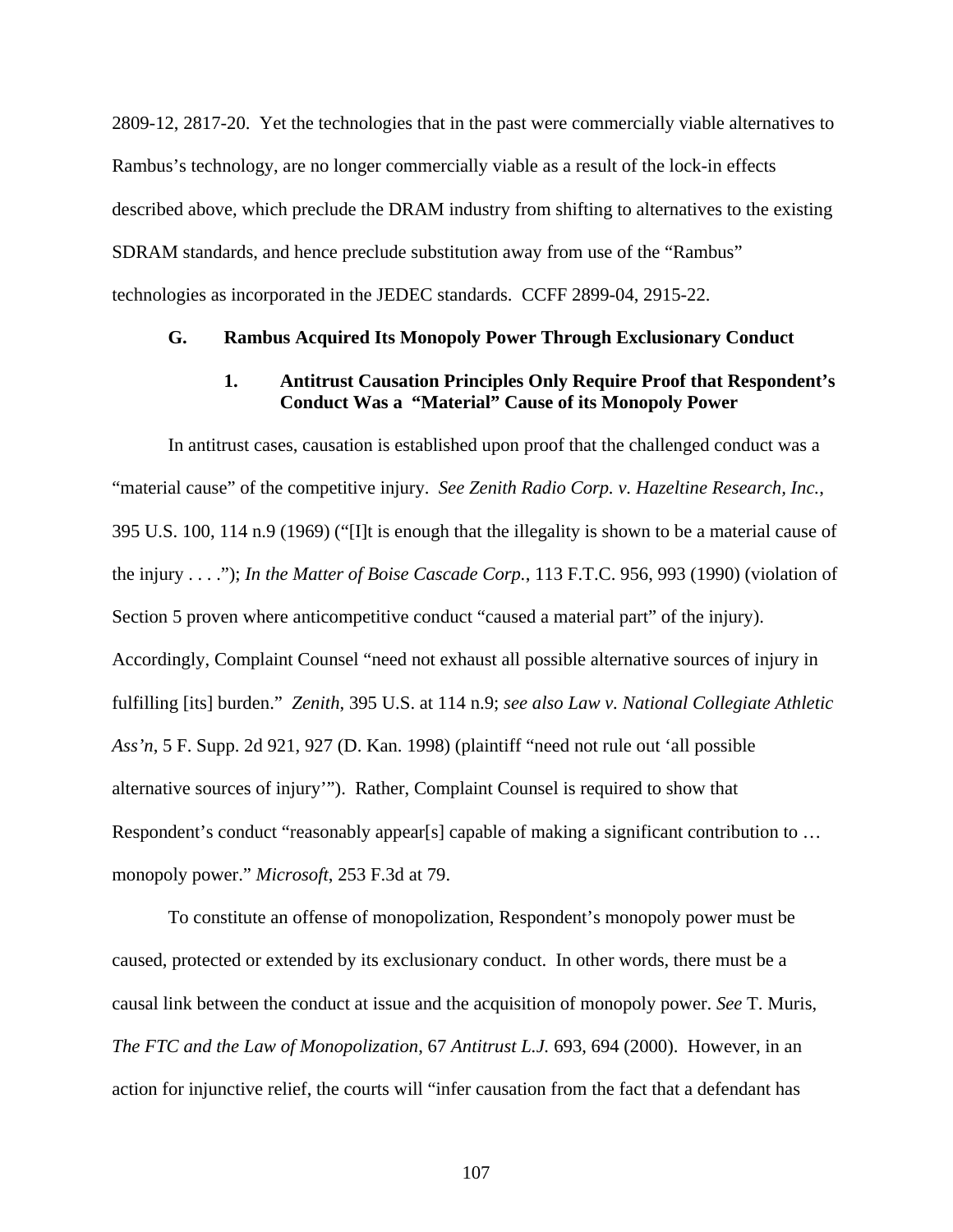engaged in anticompetitive conduct that 'reasonably appear[s] capable of making a significant contribution to … monopoly power.'" *Microsoft*, 253 F.3d at 79, *citing* 3 Areeda & Hovenkamp, *Antitrust Law* ¶ 651 c, at 78. Complaint Counsel is not required to demonstrate that had Respondent disclosed, they would not have monopoly power because "[t]o require that § 2 liability turn on a plaintiff's ability or inability to reconstruct the hypothetical marketplace absent a defendant's anti-competitive conduct would only encourage monopolists to take more and earlier anti-competitive action." *Id.<sup>56</sup>*

In *Microsoft,* the district court had found that both Netscape Navigator and Java were potential competitors to Microsoft's operating systems. The question was "whether the exclusion of nascent threats is the type of conduct that is reasonably capable of contributing significantly to a defendant's monopoly power." *Id.* at 79. Microsoft had claimed that its market power was the result of its superior innovation and business acumen. The court rejected that argument. "[S]uffice it to say that it would be inimical to the purpose of the Sherman Act to allow monopolists free reign to squash nascent, albeit unproven, competitors at will – particularly in industries marked by rapid technological advance and frequent paradigm shifts." *Id.*

## **2. Rambus's Exclusionary Conduct Altered the Outcome of JEDEC's Standardization Process, and Was a Material Cause to Rambus Obtaining Monopoly Power**

Proof of causation in this case requires two showings: first, that Rambus's failure to disclose "is the type of conduct that is reasonably capable of" causing JEDEC to include the

<sup>&</sup>lt;sup>56</sup> Similarly, in the damages context, the Supreme Court has long held that a defendant cannot benefit from the uncertainties created by its own violative conduct. "Any other rule would enable the wrongdoer to profit by his wrongdoing at the expense of his victim. . . . The most elementary conceptions of justice and public policy require that the wrongdoer shall bear the risk of the uncertainty which his own wrong has created." *Bigelow v. RKO Radio Pictures, Inc.*, 327 U.S. 251, 264-65 (1946).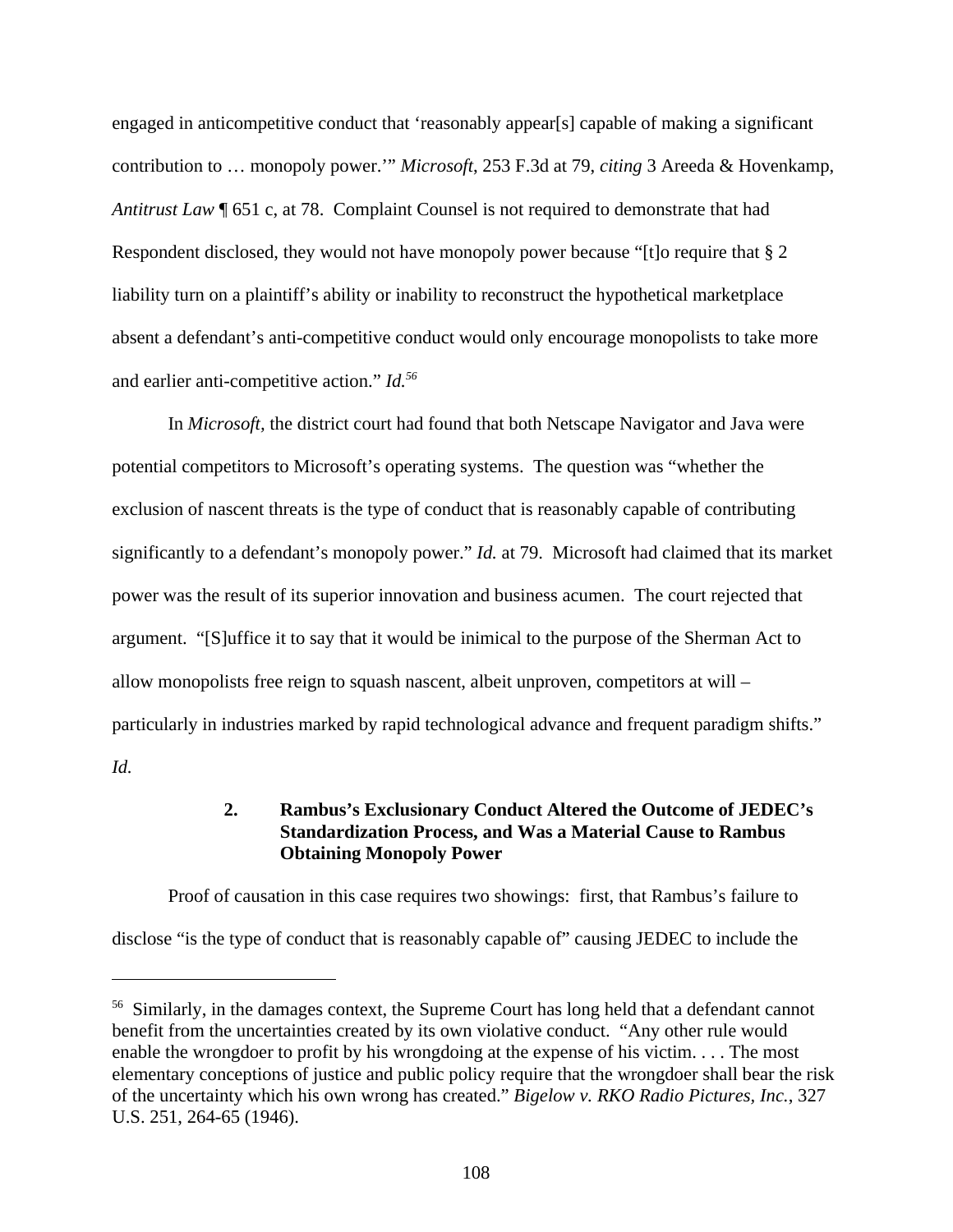undisclosed intellectual property in the DRAM standards; and second, that the JEDEC standards reasonably appear capable of making a significant contribution to Respondent's monopoly power. The second point has already been established. As described above, the DRAM industry, including customers and suppliers of complementary components, are committed to both the JEDEC SDRAM and DDR SDRAM standards, and have been for quite some time. As a result of the fact that the industry is locked in to the JEDEC standards, there are no current substitute technologies that could constrain Rambus's pricing power. *Id.* All that remains is to show that Rambus's failure to disclose and its other misconduct is the type of conduct that is reasonably capable of causing JEDEC to include the undisclosed intellectual property in the DRAM standards.

 JEDEC had a strong and clearly stated institutional objective of developing open standards and avoiding the inclusion of patented technologies in its standards where possible. Rambus's conduct, by concealing the intellectual property that it believed would cover the JEDEC standards it saw being developed while it was at JEDEC, set the industry on a development path that JEDEC would not otherwise have followed. Voluminous record evidence shows that, had Rambus complied in good faith with JEDEC's policies and disclosed relevant patent-related information, JEDEC's members likely would have worked around Rambus's patents. *See* CCFF 2101, 3021, 3029-3030. At a minimum, the record demonstrates that JEDEC standards would not have included Rambus's proprietary technologies absent Rambus's advance commitment to license on terms far more favorable than what it has demanded since 2000. *See* CCFF 2441-2464, 3021.

JEDEC members had available to them a variety of not just viable, but in many cases, preferable alternatives for each of the four Rambus technologies to which they are now locked in. CCFF 2102-2107. As witness after witness testified, JEDEC participants could have – and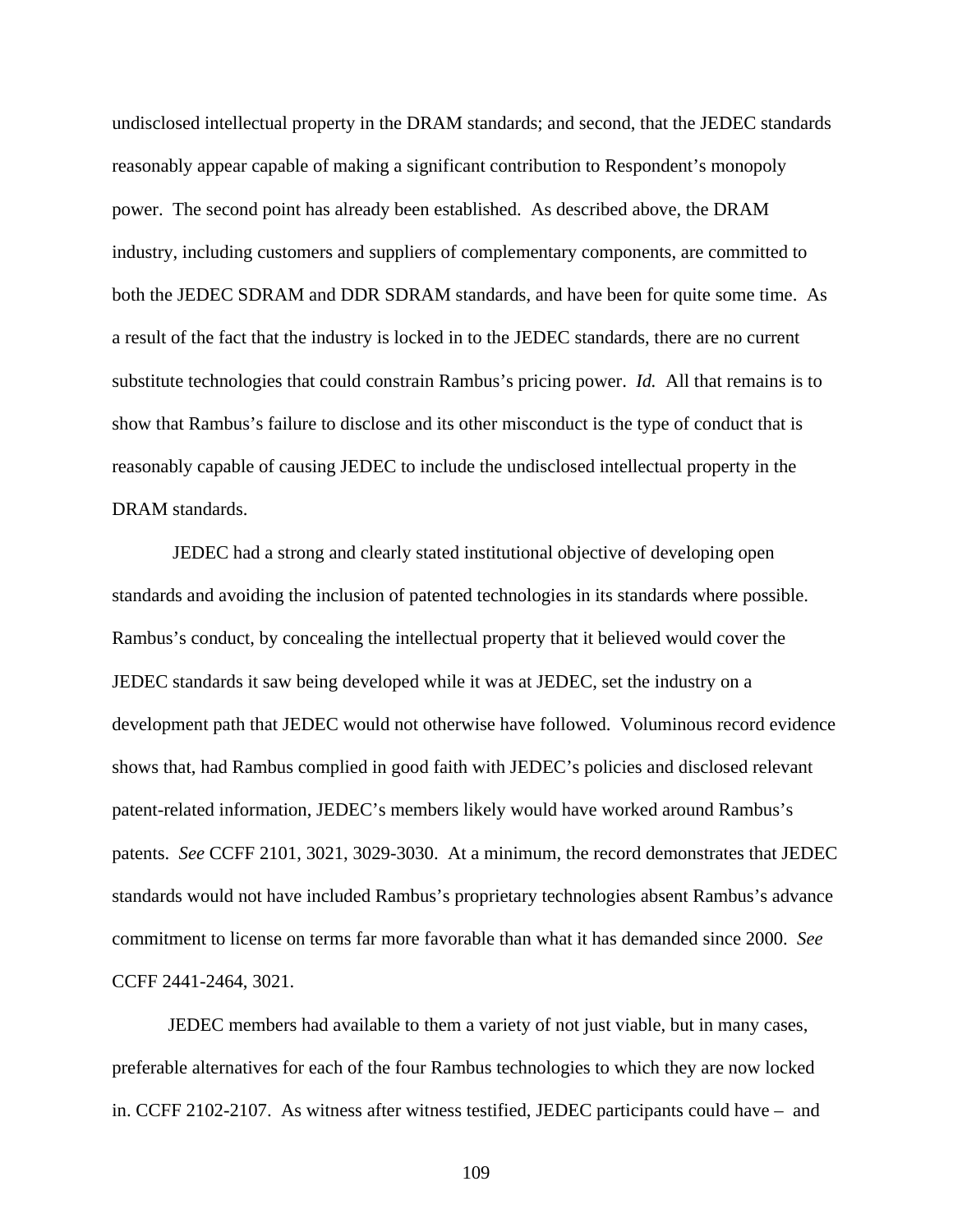would have – worked around Rambus's patent technology had they known about Rambus's intellectual property claims at the time JEDEC was developing its SDRAM and DDR SDRAM standards. CCFF 2101 (*citing*, *e.g.,* Lee, Tr. 6636 (If Rambus had disclosed before 1996 that Rambus might have patents on programmable CAS latency and burst length, Mr. Lee testified, "[Micron] would have opposed the full-feature device, and we would have increased our support on the SDRAM-Lite device."); Sussman, Tr. 1416-17 ("If I understood that there was IP on the programmable [CAS latency and burst length], I would have voted--changed my direction and voted to take the fixed one."); CX2107 at 137 (Oh, Dep.) (Hyundai would not have developed DDR SDRAM if it had known that it would have royalties associated with it.)

#### **a. Alternatives to Programmable CAS Latency**

JEDEC could have chosen from among at least six technically feasible alternatives to the programmable CAS latency feature of JEDEC SDRAM and DDR SDRAM: (1) fixed CAS latency, (2) blowing fuses to set CAS latency, (3) scaling CAS latency with clock frequency, (4) using a pin(s) to set CAS latency,  $(5)$  identifying CAS latency in the command, and  $(6)$  staying asynchronous. CCFF 2130. A number of these alternatives were shown to be commercially viable at the hearing. CCFF 2793-2796.

Fixed CAS latency parts operate with only one CAS latency. CCFF 2133. Fixed CAS latency was supported by memory manufacturers and customers (CCFF 2141-2144), had technical and cost advantages (CCFF 2137, 2139, 2144-2145), and was considered for incorporation in the SDRAM standard in 1991-92 (CCFF 2131, 2138) and in the SDRAM lite standard in 1995-1996 (CCFF 2139).

Manufacturers or OEMs could have used fuses to determine the CAS latency of parts designed to operate with more than one CAS latency. CCFF 2161, 2163; *see also* CCFF 2157- 2162. Before 1996, using fuses to determine latency was potentially simpler and cheaper than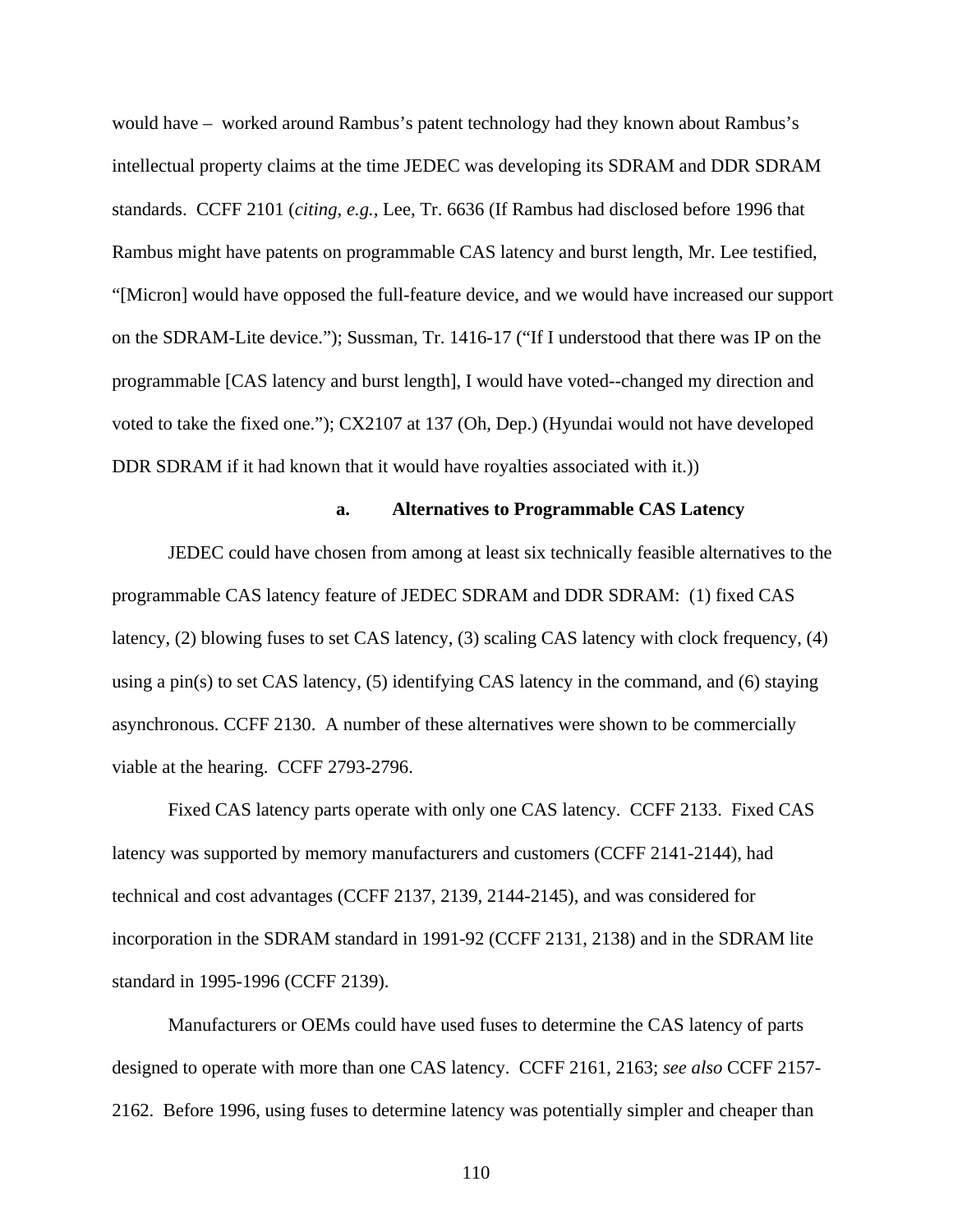using a mode register. CCFF 2164. Indeed, this technology was proposed for incorporation in the JEDEC SDRAM standard during the 1991-1992 period. CCFF 2131, 2166-2167. Fuses have been in use since at least the early 1990's, and are still in use today. CCFF 2159.

In 1991-92, JEDEC also considered using either an existing or dedicated pin(s) to set CAS latency. CCFF 2131, 2186. This alternative offered advantages in terms of cost (CCFF 2187, 2190), simplicity (CCFF 2187), and functionality (CCFF 2188). This alternative would not necessarily have required the addition of new pins to DRAMs (CCFF 2192-2201). JEDEC could have decided that they needed only two options for CAS latency (CCFF 2214-2218), which could have been accomplished with one pin (CCFF 2213).

In addition, JEDEC could have: (1) scaled CAS latency with clock frequency. (CCFF 2178-2183); (2) identified CAS latency in the command (CCFF 2219-2227); or, (3) opted to stay with an asynchronous style DRAM. CCFF 2228-2233; *see also* CCFF 2231-2232 (discussing potential advantages associated with this approach).

#### **b. Alternative to Programmable Burst Length**

In the 1991-1996 time frame, JEDEC had at least six technically feasible alternatives to the use of programmable burst length in SDRAM and DDR SDRAM: (1) using fixed burst length, (2) using fuses to program the burst length, (3) using a dedicated pin(s) to determine the burst length, (4) identifying the burst length in the read command, (5) using a burst terminate mechanism to determine burst length, and (6) toggling the CAS pulse to determine burst length. CCFF 2234. A number of these alternatives were shown to be commercially viable at the hearing. CCFF 2801-2804. Five of these alternatives – fixed burst length, use of fuses to set burst length, use of pins to set burst length, burst terminate, and identifying burst length in the command – were proposed for incorporation in the JEDEC SDRAM standard in the 1991-1992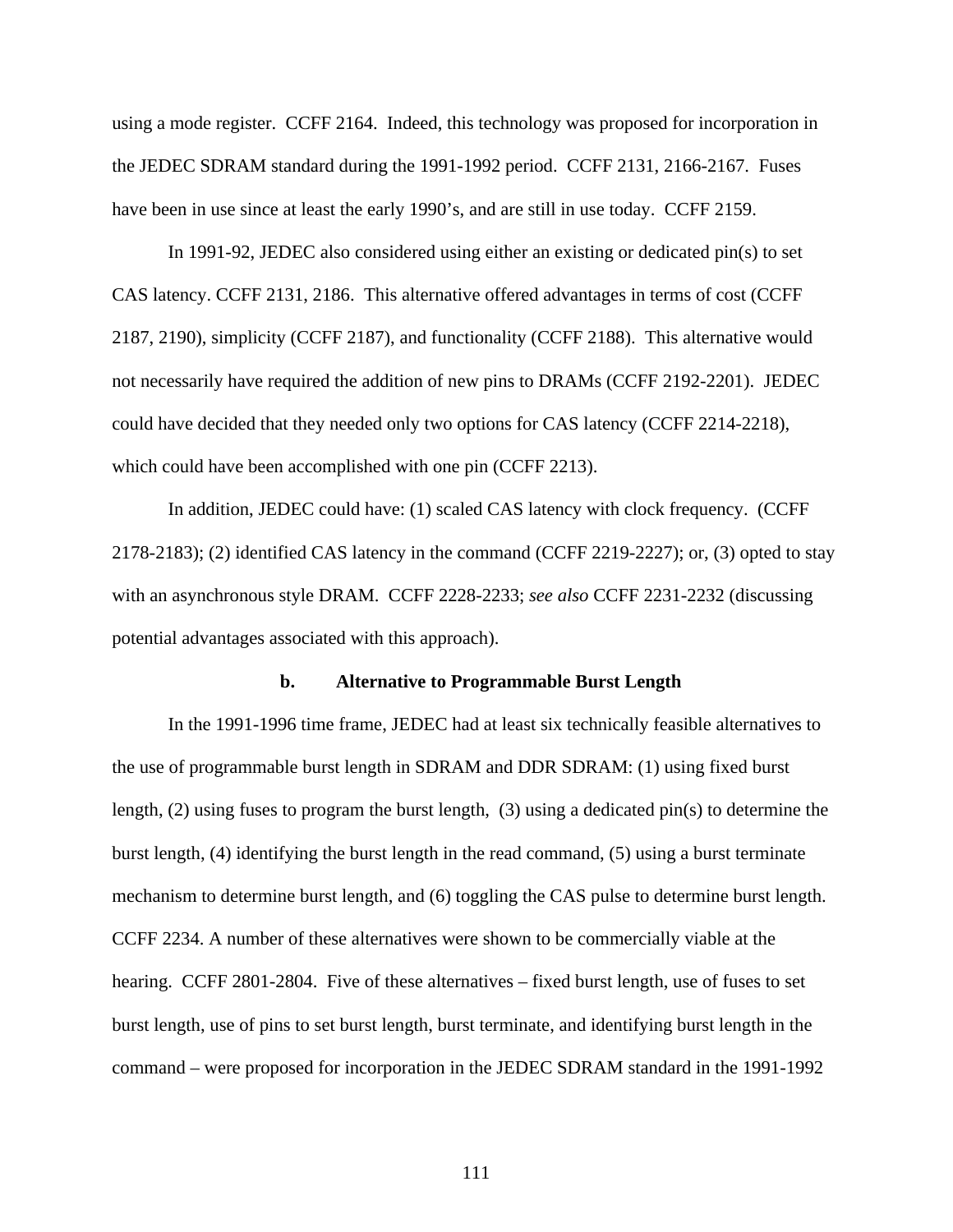time period. CCFF 2235. At that time the manufacturing costs associated with these four alternatives were comparable to those associated with programmable burst length. CCFF 2236.

In 1991-92 and again in 1995-96, JEDEC considered fixing the burst length by hardwiring either a single burst length value or two different burst length values. CCFF 2235, 2243, 2250. This alternative was acceptable from both a cost and technical perspective. *See* CCFF 2240-2241, 2246, 2257-2258, 2260. At most, JEDEC would have needed to standardize two different burst lengths. CCFF 2254. On multiple occasions in the 1990's, JEDEC considered hardwiring a part with two burst length values, one of which would be selected using electrical or laser blown fuses. CCFF 2235, 2261-2262, 2265-2266. This alternative potentially was cheaper to design, produce, and test than programmable burst length (CCFF 2263-2264).

In 1991, JEDEC considered dedicating a pin to holding the burst length value during system operation. CCFF 2235, 2274. This alternative, which does not necessarily require the addition of new pins (CCFF 2277-2280), is potentially smaller, cheaper to produce, and easier to test than programming the burst length in a mode register. CCFF 2273; *see also* 2286 (explaining how this alternative could yield these advantages).

Identifying burst length in the command involves including burst length information in the command signal to initiate any operation. CCFF 2296. This alternative potentially is cheaper than programming burst length with a mode register (CCFF 2298) and would not significantly increase complexity (CCFF 2299) or require adding new pins (CCFF 2305).

With burst terminate, a short burst length could be effected in parts designed to operate with a long burst length by having the memory controller send a read command before the burst length was completed, thereby supporting both a longer burst length and a shorter burst length. *See* CCFF 2307. This burst terminate command alternative could have simplified design, testing, and manufacturing. CCFF 2309-2310.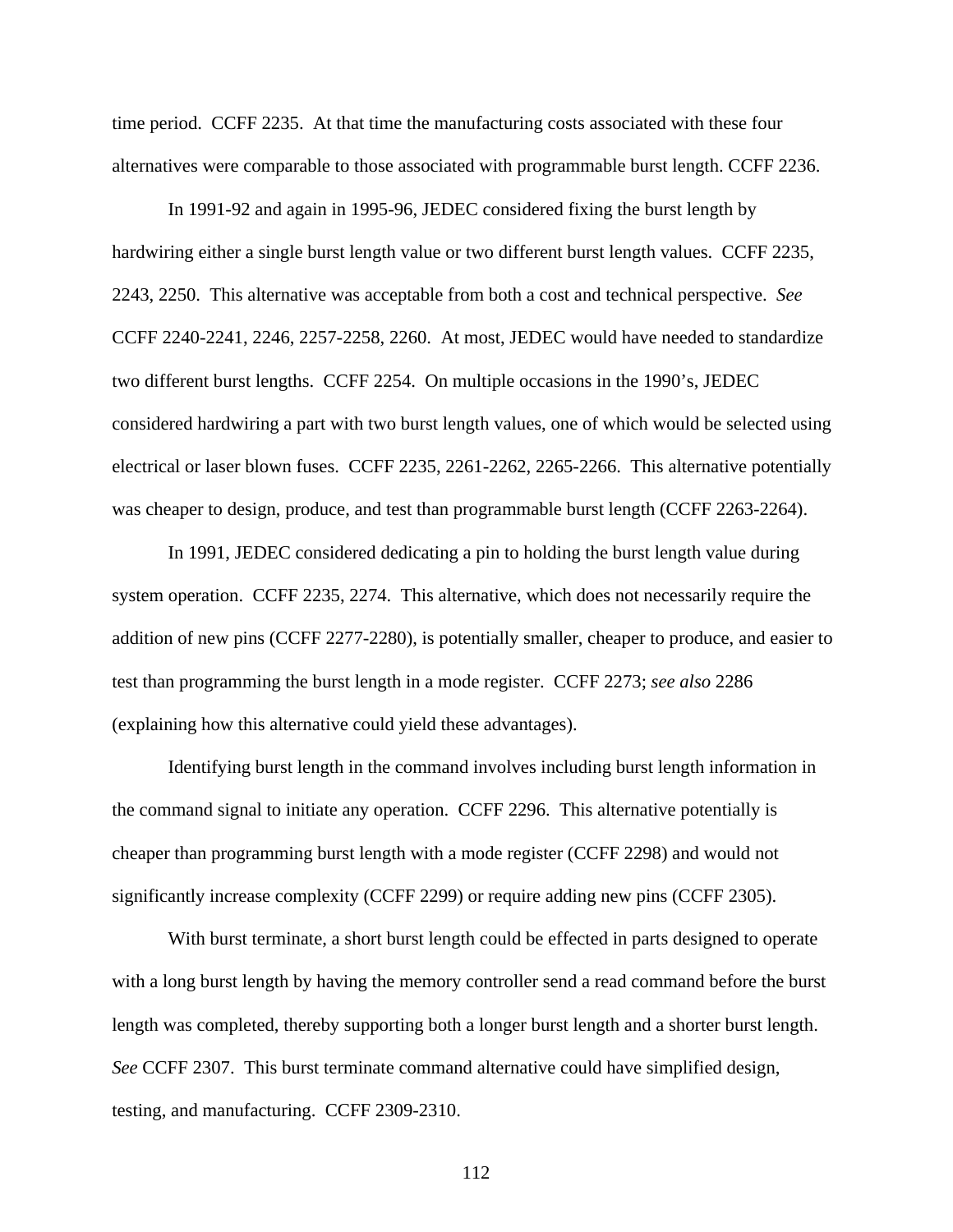Finally, JEDEC could have toggled the CAS pulse to control data output (CCFF 2319), which would have made the part simpler, smaller, and easier to test (CCFF 2320), and would have involved no significant disadvantages (CCFF 2321).

#### **c. Alternatives to Dual-Edged Clocking Technology**

With respect to the dual-edged clocking technology, JEDEC had at least seven technically feasible alternatives in the 1991-1996 time period: (1 ) doubling the clock frequency, (2) interleaving on-chip banks, (3) interleaving banks at the module level, (4) increasing the data width of the DRAM chip to double the data rate, (5) increasing the data width at the module level, (6) using simultaneous bidirectional I/O, and (7) using toggle mode DRAM. CCFF 2322. A number of these alternatives were shown to be commercially viable at the hearing. CCFF 2810-2812.

JEDEC considered doubling the clock frequency of SDRAM to double the date rate in 1996-2000. CCFF 2324. Doubling the clock frequency would require keeping the single-edged clocking scheme that SDRAM uses but with a faster clock that would output data on the positive edges fast enough to achieve the desired data rate. CCFF 2325. This clocking scheme has advantages over dual-edge clocking to terms of design and testing (CCFF 2327-2328) and was viewed as technically feasible, CCFF 2334, 2338, and also feasible from a cost perspective, CCFF 2335, 2337-2343.

A second alternative to dual-edged clocking is to interleave on-chip banks by one of two possible methods: sending two read commands that are delayed from each other by half a clock cycle, or sending a clock and a delayed clock where the first clock would control bank 1 and the delayed clock would control bank 2. CCFF 2344. This alternative has the advantage of not requiring symmetric duty cycles or slew rates, CCFF 2345, without any significant disadvantages, CCFF 2346. *See also* CCFF 2348-2349.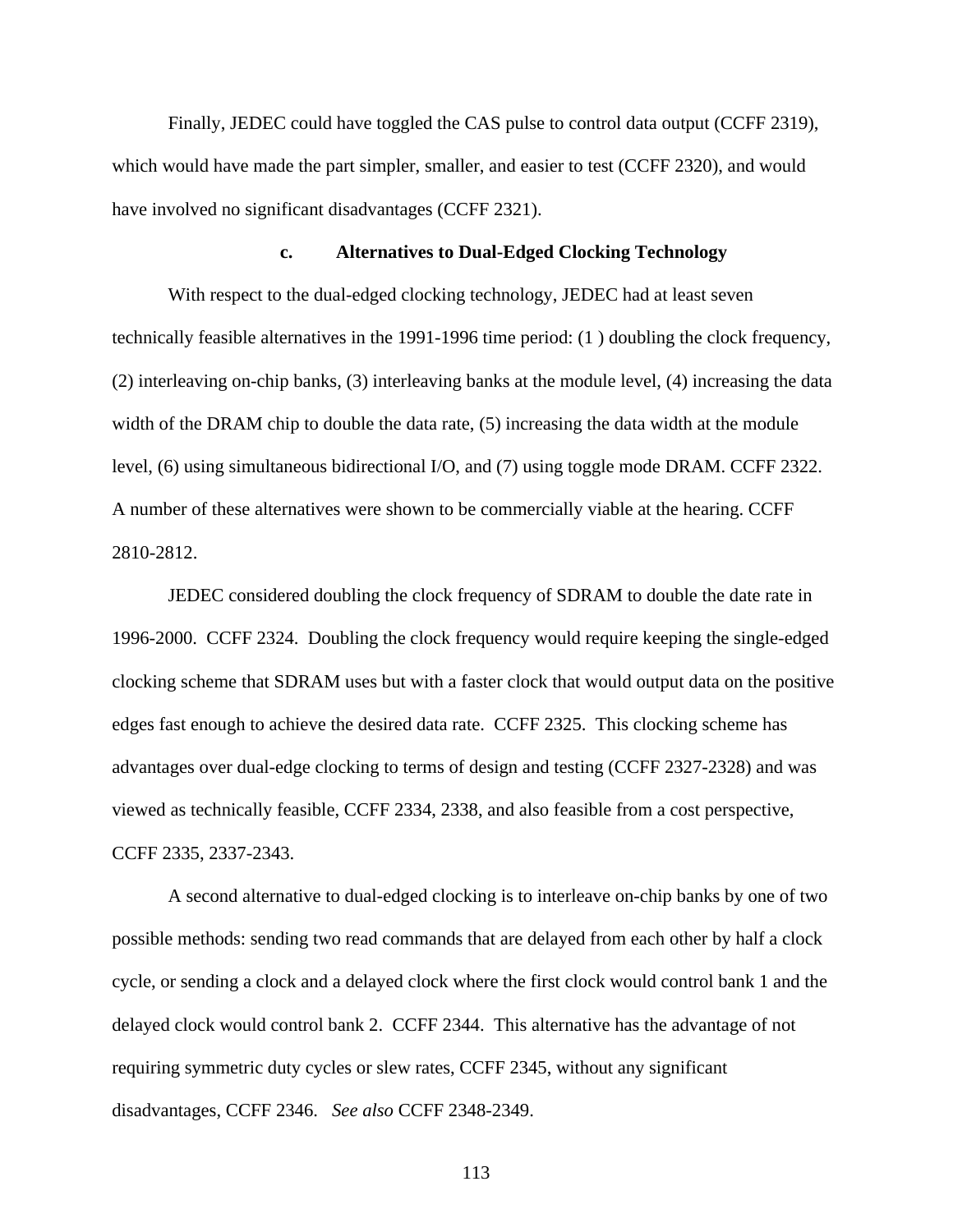JEDEC also considered interleaving on-module banks in the 1996-1997 time frame,

CCFF 2324, 2353, which involves organizing groups of DRAM chips into ranks of memory and doubling the data rate by having the positive edge of two clocks drive the data from each rank of memory on a module. CCFF 2351. This approach would have simplified the design of DRAM chips. CCFF 2352. *See also* CCFF 2354-2355.

To avoid dual-edged clocking, JEDEC could have also: (1) doubled the width of the data bus, which would have required a far simpler clock circuit and consumed less power than dualedged clocking (CCFF 2356, 2358); or (2) doubled the number of data pins on the memory module, which would have reduced costs, noise, and power consumption in comparison to dualedged clocking (CCFF 2359, 2360). Both of these alternatives would have had the additional advantage of allowing JEDEC to increase the data rate without increasing the clock rate. CCFF 2356, 2359, respectively.

Simultaneous bi-directional I/O was a sixth alternative to dual-edged clocking. CCFF 2361. Lastly, JEDEC considered using toggle mode DRAM in 1990-1991. CCFF 2365. Even though the evidence shows that toggle mode DRAM is an example of dual-edged clocking, Rambus considers them to be different. CCFF 2364. To the extent that there is a difference, toggle mode DRAM is an alternative to dual-edged clocking. CCFF 2364.

#### **d. Alternatives to On-Chip PLL**

In the 1991-1996 time frame, JEDEC could have chosen from at least seven technically feasible alternatives to the use of on-chip DLL: (1) use no method of aligning data to the system clock, (2) use either a PLL or DLL in the memory controller, (3) use either a PLL or DLL on the module, (4) use vernier circuits, (5) increase the number of pins, (6) rely entirely on the DQS strobe, and (7) adopt read clocks. CCFF 2366. A number of these alternatives were shown to be commercially viable at the hearing. CCFF 2817-2820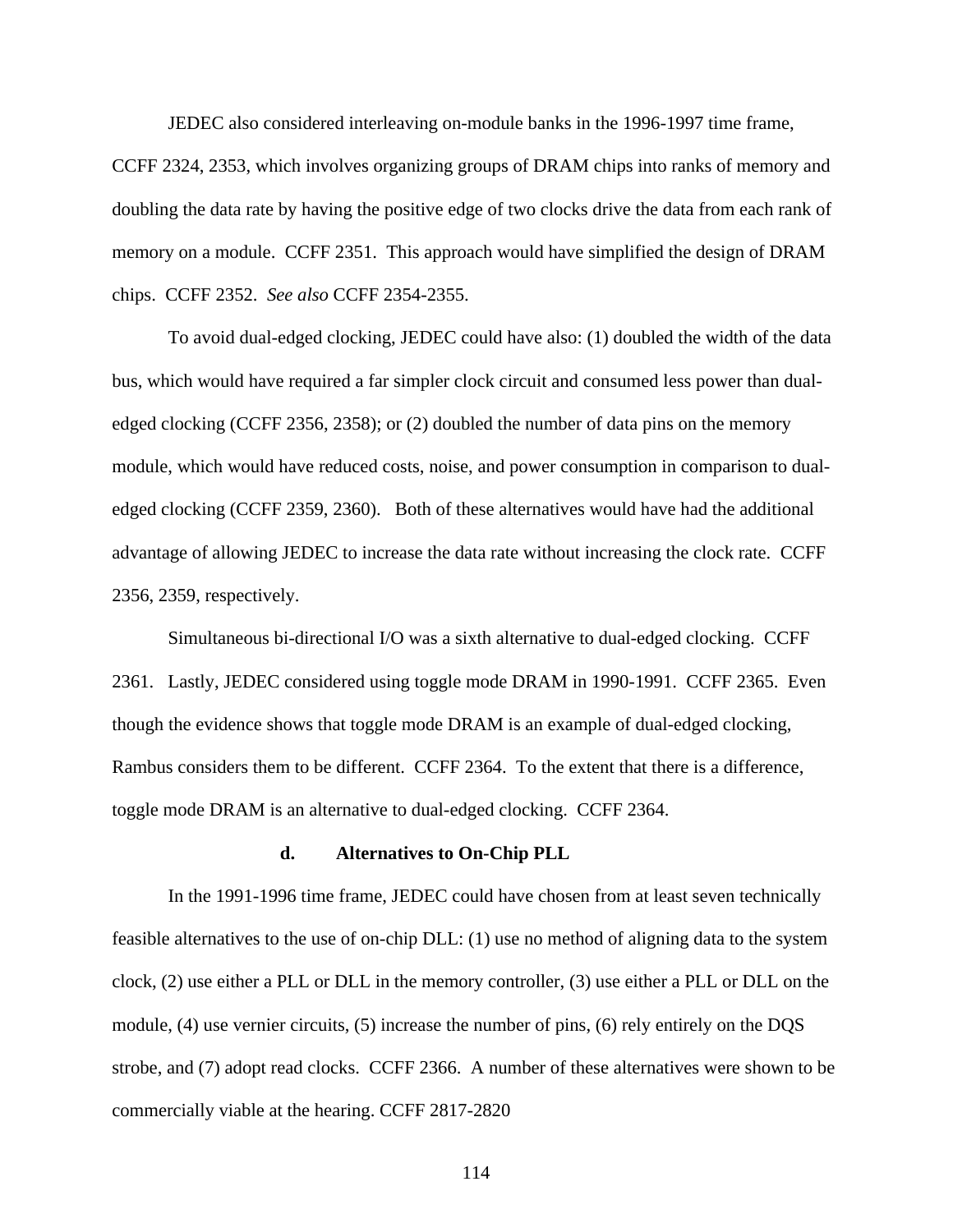On-chip PLL/DLL technology aligns data to the system clock (CCFF 2368), but this alignment is not necessary for valid data capture (CCFF 2372-2372). JEDEC, in fact, considered not using a method to align the data to the system clock in its work on the DDR SDRAM standard. (CCFF 2366, 2369).

In 1996, JEDEC considered using a PLL in the memory controller instead of on every DRAM chip. CCFF 2384. This alternative would reduce power consumption, die size, and testing and manufacturing costs. CCFF 2383.

As a third alternative, DDR SDRAM could have used either a single or multiple DLLs on the module to ensure that each DRAM chip on the module was in sync with the system clock, which would have reduced power consumption, cost, and design time. CCFF 2385-2386.

A fourth alternative to the use of an on-chip PLL/DLL, considered by JEDEC in 1997, is a vernier circuit, which is a circuit that can introduce a static amount of delay on a signal to reduce timing uncertainties in a memory system. CCFF 2389, 2391-2392, 2397. Vernier circuits had potential cost and technical advantages compared to on-chip DLL. *See* CCFF 2390- 2391, 2394, 2396.

JEDEC could have chosen to improve performance by increasing the number of data pins rather than by increasing the data rate on the existing pins. CCFF 2400. Adding data pins would not have required increased bus speed and, therefore, would not have needed a mechanism to guarantee valid data capture. *Id.* It also would have used less power and simplified the DDR SDRAM design. CCFF 2402.

 JEDEC had the option to rely solely on the DQS strobe to guarantee valid data capture. CCFF 2403. Reliance on the DQS strobe satisfied the majority of JEDEC members. CCFF 2410.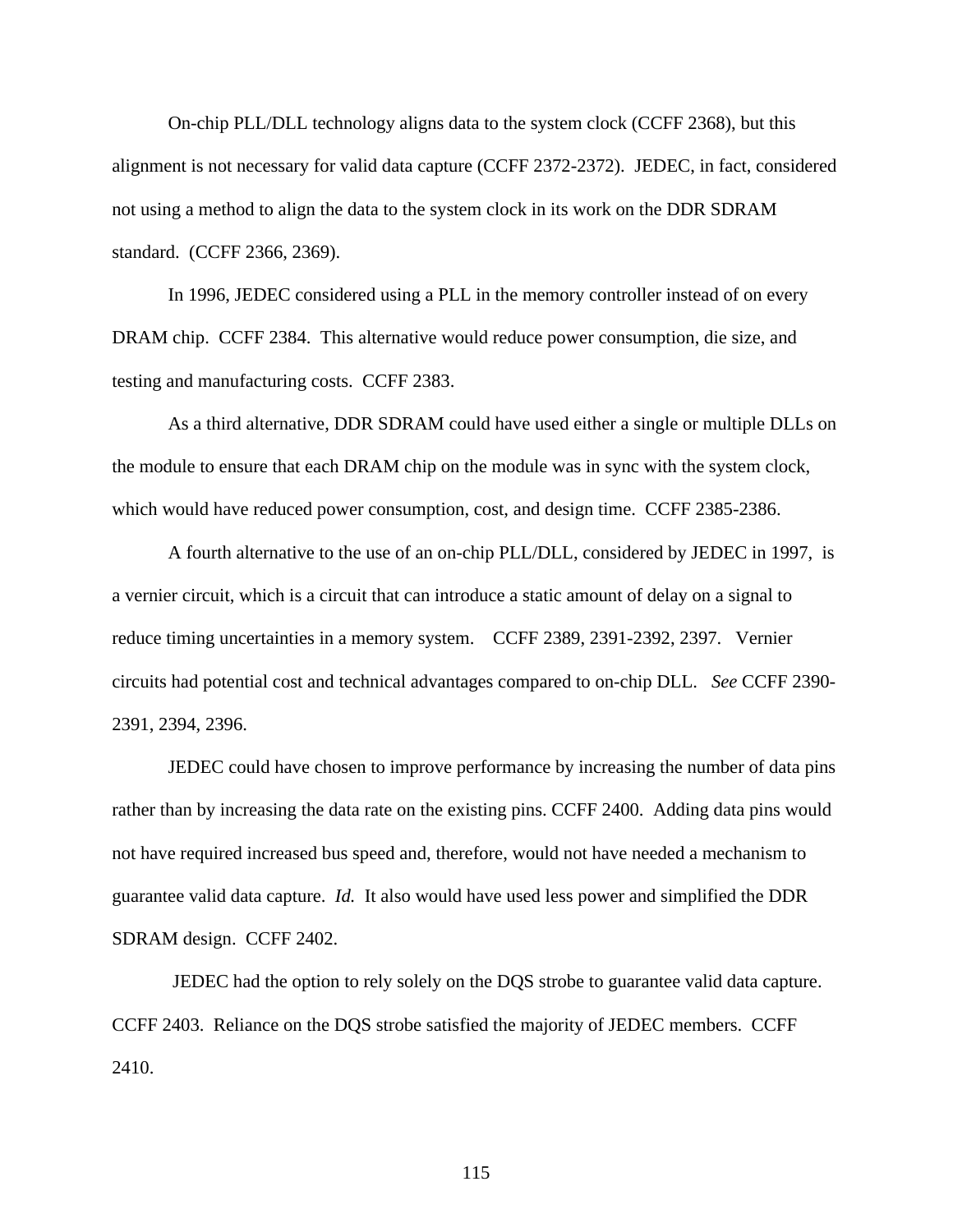In the 1995-1998 time period, JEDEC considered read clocks – also called echo clocks – as a yet another alternative. CCFF 2411-2412. Compared to using DLL circuits, using read clocks would have required less lock time, addressed more components of skew than on-chip, and decreased the cost and power consumption. CCFF 2414.

Accordingly, the evidence demonstrates that Rambus's conduct – its failure to abide in good faith by JEDEC's patent disclosure policy – was a material cause of its monopoly power. Had Rambus participated in JEDEC in good faith, the DRAM industry most likely would have selected alternative, unencumbered features for its SDRAM and DDR SDRAM standards, and would not be locked into using JEDEC technologies today.

#### **H. Rambus's Conduct Has Had Material Adverse Effects on Competition and Threatens to Cause Additional Anticompetitive Effects**

As explained below, Rambus not only has acquired monopoly power through its challenged conduct, but in addition has exercised such power in ways that have already caused significant anticompetitive effects and threaten to cause future significant harm to competition, absent imposition of an appropriate remedy.

### **1. Rambus's Conduct Has Enabled It to Charge Anticompetitive and Discriminatory Royalties**

Rambus's exclusionary conduct has allowed it extract anticompetitive and discriminatory royalties. Had Rambus complied with its obligations as a JEDEC member to disclose relevant patents and patent applications in good faith, the most likely result would have been exclusion of the "Rambus" technologies from JEDEC SDRAM and DDR SDRAM standards. *See* CCFF 2101-2432. The only scenario in which JEDEC might have knowingly standardized Rambus's patented or patent-pending technologies would have been if Rambus (a) agreed in advance to royalty-free or reasonable and non-discriminatory license terms, thus satisfying the requirements of JEDEC's rules; and (b) negotiated license terms in advance with individual JEDEC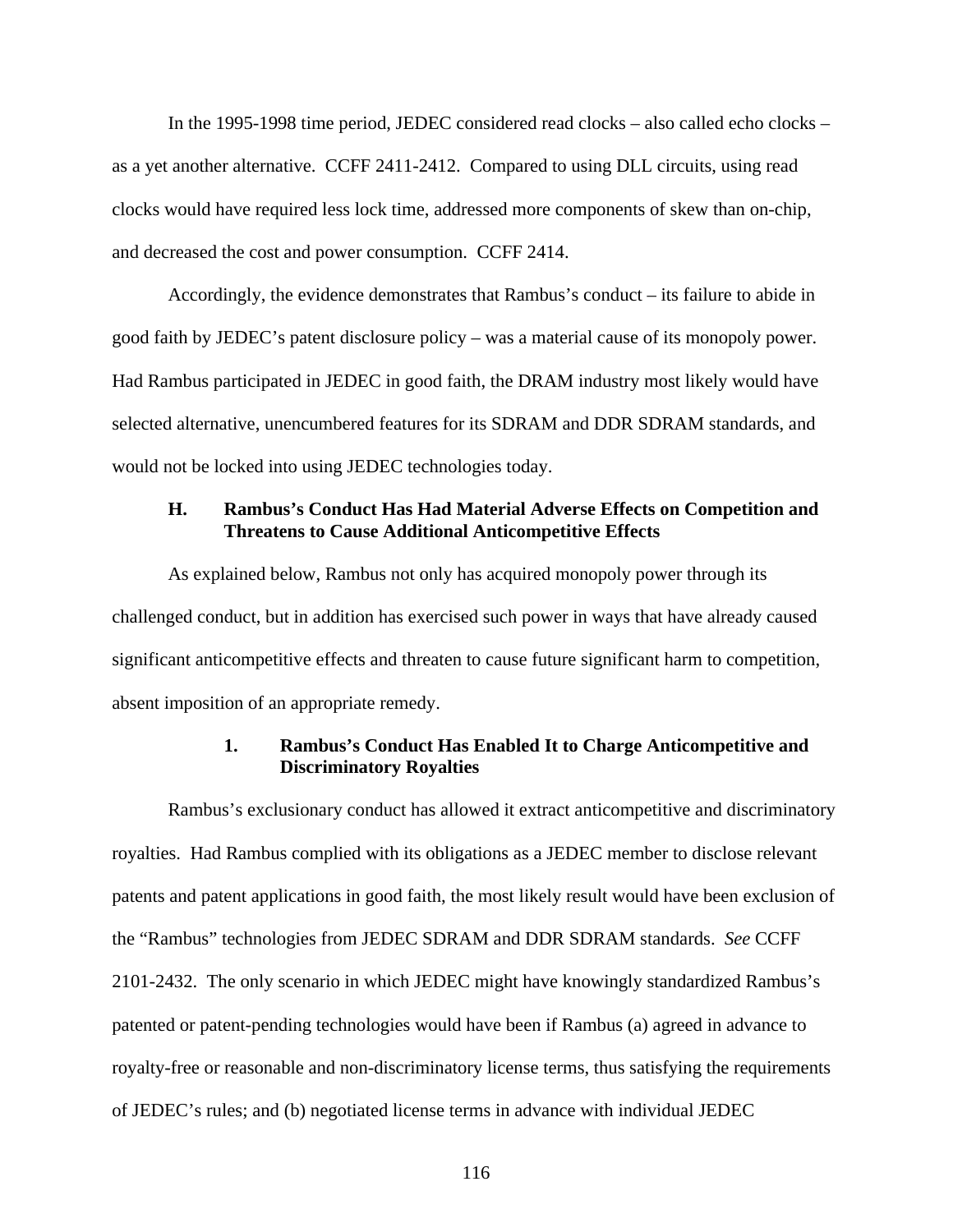participants in order to persuade them that use of Rambus's proprietary technologies was welljustified in light of the value of such technologies vis-a-vis various competing alternatives. *See* CCFF 2433-2464. By contrast, Rambus concealed its intellectual property until after the DRAM industry became locked in to JEDEC's standards and then demanded royalties from all major DRAM makers, knowing that such companies would have no realistic choice but to agree to Rambus's licensing demands or litigate.

As the evidence shows, in the wake of industry lock-in to the SDRAM standards, Rambus has been successful in securing licenses from many of the major producers of SDRAM and DDR SDRAM, collectively accounting for over half of all worldwide DRAM production. *See* CCFF 2012. Typically, the licensees are required to pay percent royalties to Rambus for use of its patented technology in producing SDRAM and **represent royalties** for use of Rambus's patented technologies in DDR SDRAM.

. These royalty rates are anticompetitive and reflect the exercise of Rambus's monopoly power in the relevant technology markets. Had Rambus not engaged in such conduct, it would not be in a position to demand royalties at such high levels, if indeed it could charge any royalties at all for use of its technology in the production of JEDECcompliant SDRAMs. *See* CCFF 2963-2975. Moreover, it appears that Rambus intends to "ratchet[] up royalty rates over time." CCFF 2035. The accumulated market impact of Rambus's anticompetitive royalties is massive, and could easily, over the life of the patents, range into the billions of dollars. *See* CCFF 2043.

Rambus's SDRAM and DDR SDRAM royalties are anticompetitive not only in the sense that they are substantially higher than any royalty amount Rambus might have been able to charge in the absence of its conduct, but also in that Rambus has exploited its monopoly power to discriminate in the royalties it charges to different licensees, in a manner that suits Rambus's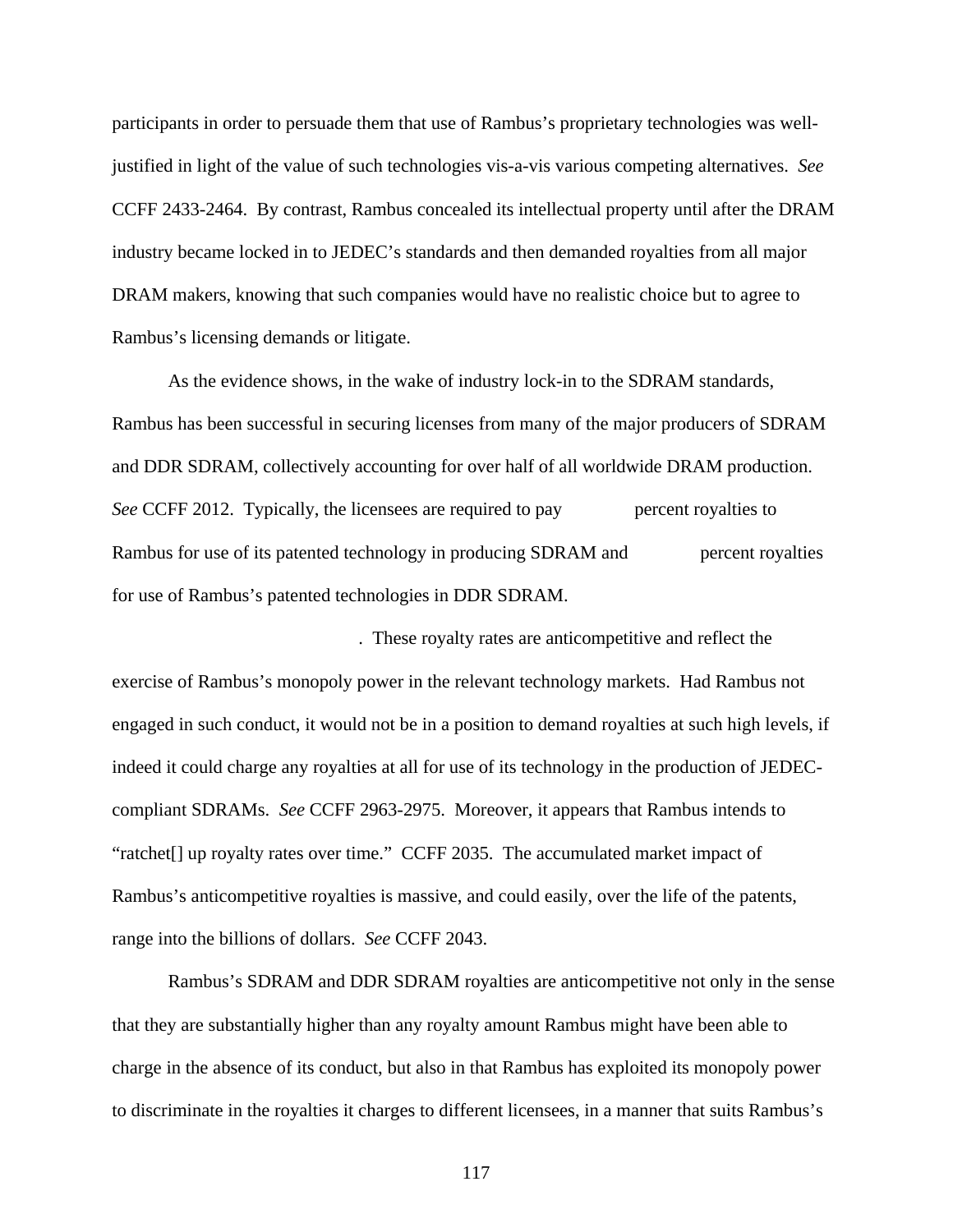strategic objectives. To begin with, Rambus has strategically elected to demand higher royalties on licenses to its patents for use in producing DDR SDRAM than it charges for use of its patents in producing RDRAM. *See* CCFF 1999, 2001, 2004-09, 2011.<sup>57</sup> In the words of Rambus's former Vice-President of Intellectual Property, Joel Karp, the objective of charging such higher royalties was "to prevent a competitive device." *See* CCFF 1712.

Finally, Rambus has threatened to deny any

license to companies that choose to litigate against it and lose. *See* CCFF 1981-94. Needless to say, this is a serious threat to the three companies that are presently involved in patent litigation with Rambus – Infineon, Micron, and Hynix – which together produce nearly half of the world's supply of commodity DRAMs. *See* CCFF 2012.<sup>58</sup> Such discriminatory licensing practices are anticompetitive and reflect the exercise of Rambus's monopoly power. In the absence of the conduct at issue here, Rambus not only would lack the power to engage in such discrimination,

 $57$ 

<sup>&</sup>lt;sup>58</sup> These three companies have been adversely impacted by Rambus's conduct already, in terms of the substantial costs and disruptions associated with litigating against Rambus. CCFF 2021. However, the costs and disruptions of litigation pale in comparison to the risks that these companies' DRAM business could literally be shut down in the event Rambus were to succeed in enforcing its patents through litigation. CCFF 2028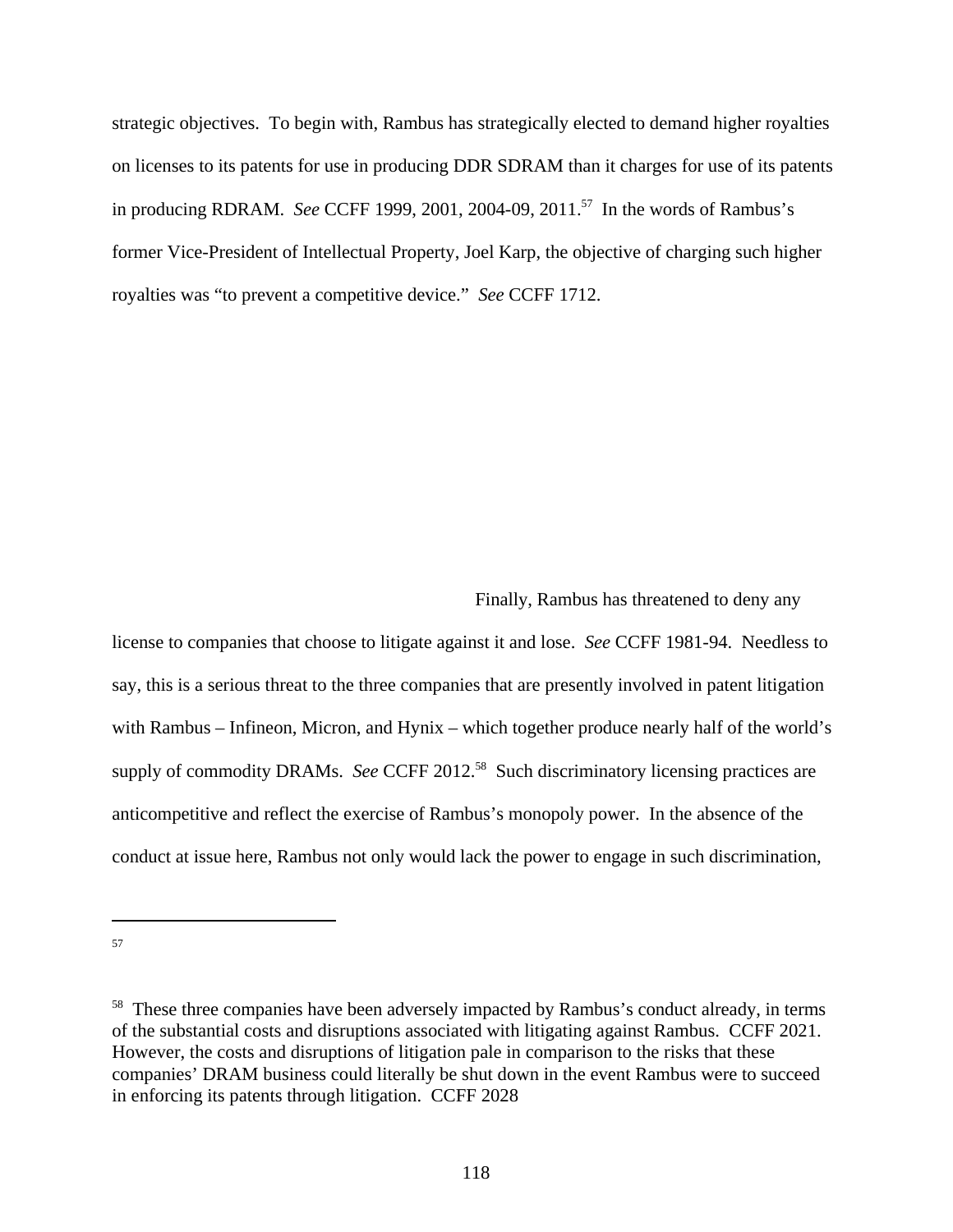but – assuming its technologies were used at all in JEDEC's standards – would be limited to charging non-discriminatory royalties.<sup>59</sup>

Over the long run, the increased costs due to the royalties paid by DRAM manufacturers to Rambus can be expected to increase the downstream prices of DRAM. CCFF 3051. First, DRAM manufacturers will attempt to recover their costs of production, including the cost of royalty payments to Rambus. CCFF 2033-43, 3051. Second, royalty payments to Rambus also are likely to reduce DRAM output, further raising the costs to consumers. CCFF 2044. The artificial restraint on the expansion of supply will keep prices higher than they would have been absent Rambus's exclusionary conduct. CCFF 2045, 3051. These added costs, in the long run, are likely to be passed on to consumers. CCFF 2045, 3051.

## **2. Rambus's Conduct Will Impose Additional Costs on the Industry if the Industry is Forced to Devote Scarce Resources to Working Around Rambus Patents**

Although the DRAM industry presently is locked in to using Rambus's patented technologies, if in the future the DRAM industry were able to shift to alternative standards in order to escape Rambus's supracompetitive royalty rates, the costs and disruption associated with such a change would reflect further competitive harm. CCFF 2047, 3055, 3058. But for

 $59$  The substantial evidence of Rambus's anticompetitive and discriminatory licensing practices summarized above and in Complaint Counsel proposed findings (*see* CCFF 1975-2032) serves as further proof that Rambus in fact does possess monopoly power. *See, e.g., Rebel Oil*, 51 F.3d at 1434 (monopoly power may be proven though "direct evidence of the injurious exercise of monopoly power."); *FTC v. Indiana Federation of Dentists*, 476 U.S. 447, 460-61 (1986) ("Since the purpose of the inquiries into market definition and market power is to determine whether an arrangement has the potential for genuine adverse effects on competition, 'proof of actual detrimental effects, such as a reduction of output,' can obviate the need for an inquiry into market power, which is but a 'surrogate for detrimental effects.'" (citations omitted)). *See also* ROBERT BORK, THE ANTITRUST PARADOX 395 (1978) (it is "essential" to "[p]ersistent or stable price discrimination in favor of specific customers" that a "seller possess[ ] . . . a substantial degree of market power or monopoly"); RICHARD POSNER, ANTITRUST LAW 63 (1976) ("[p]ersistent discrimination is very good evidence of monopoly because it is inconsistent with a competitive market.").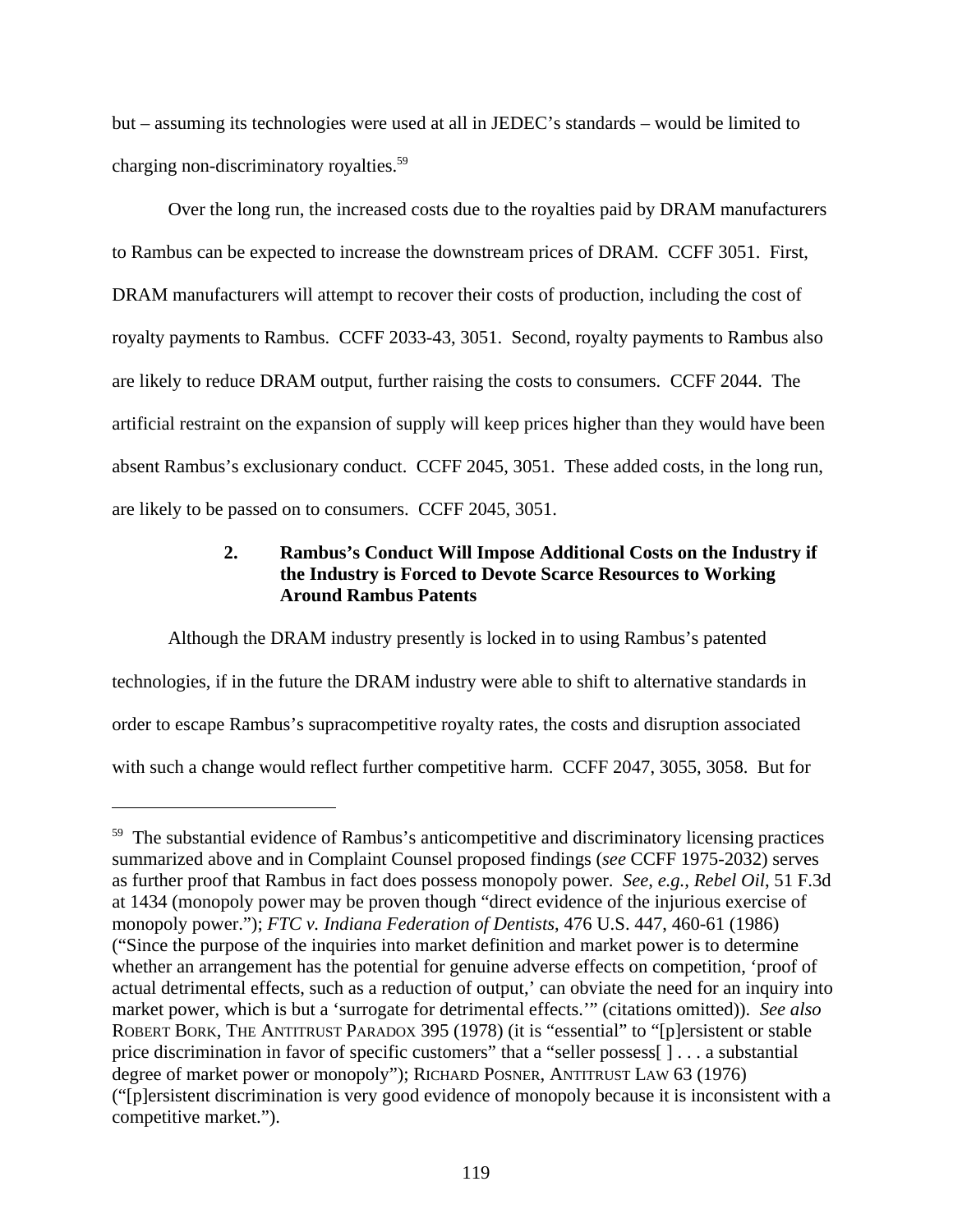Rambus's conduct, these resources would be devoted to other productive uses, such as further innovation to bring the next standard to market. *Id.* Hence, Rambus's conduct threatens harm to consumers through delayed standards and decreased innovation and output.

### **3. Failure to Remedy Rambus's Misconduct Will Have a Chilling Effect on Participation in Standard-Setting Organizations**

Rambus's conduct, if left unpunished, threatens an even more troubling consequence – to undermine confidence in standard-setting organizations, thereby depriving consumers of their procompetitive benefits.

Rambus's ability to capitalize on its exclusionary conduct by garnering billions of dollars in royalty payments – to the detriment of other members of the DRAM industry who participate in JEDEC in good faith, and ultimately of consumers – serves as a potent disincentive for firms to participate in open-standards organizations. CCFF 2050-54. The open standard-setting process requires trust that participants are not exploiting the process to gain competitive advantage. CCFF 2051-52. Rambus's conduct makes it impossible to foster an environment of trust, and provides incentives for other firms to game the system. *Id.* The overall result, if Rambus's conduct is not punished, will be to retard innovation in the semiconductor industry and other industries that rely heavily on industry standards. *Id.*

The DRAM industry derives substantial benefits from standard-setting activities. *See Amicus* Brief of Advanced Micro Devices, Inc., et al., at 5-8, *Infineon v. Rambus* [Tab3]; *Amicus* Brief of JEDEC Solid State Technology Ass'n at 5-7, *Infineon v. Rambus* [Tab 2]. Formal standards provide assurance of quality and reliability, interoperability and multiple suppliers, assurance of adequate supply for customers, and assurance of demand to justify the massive specific investments required of manufacturers. CCFF 112-21. Rambus's conduct, absent appropriate relief, jeopardizes these benefits, and threatens to chill participation the standard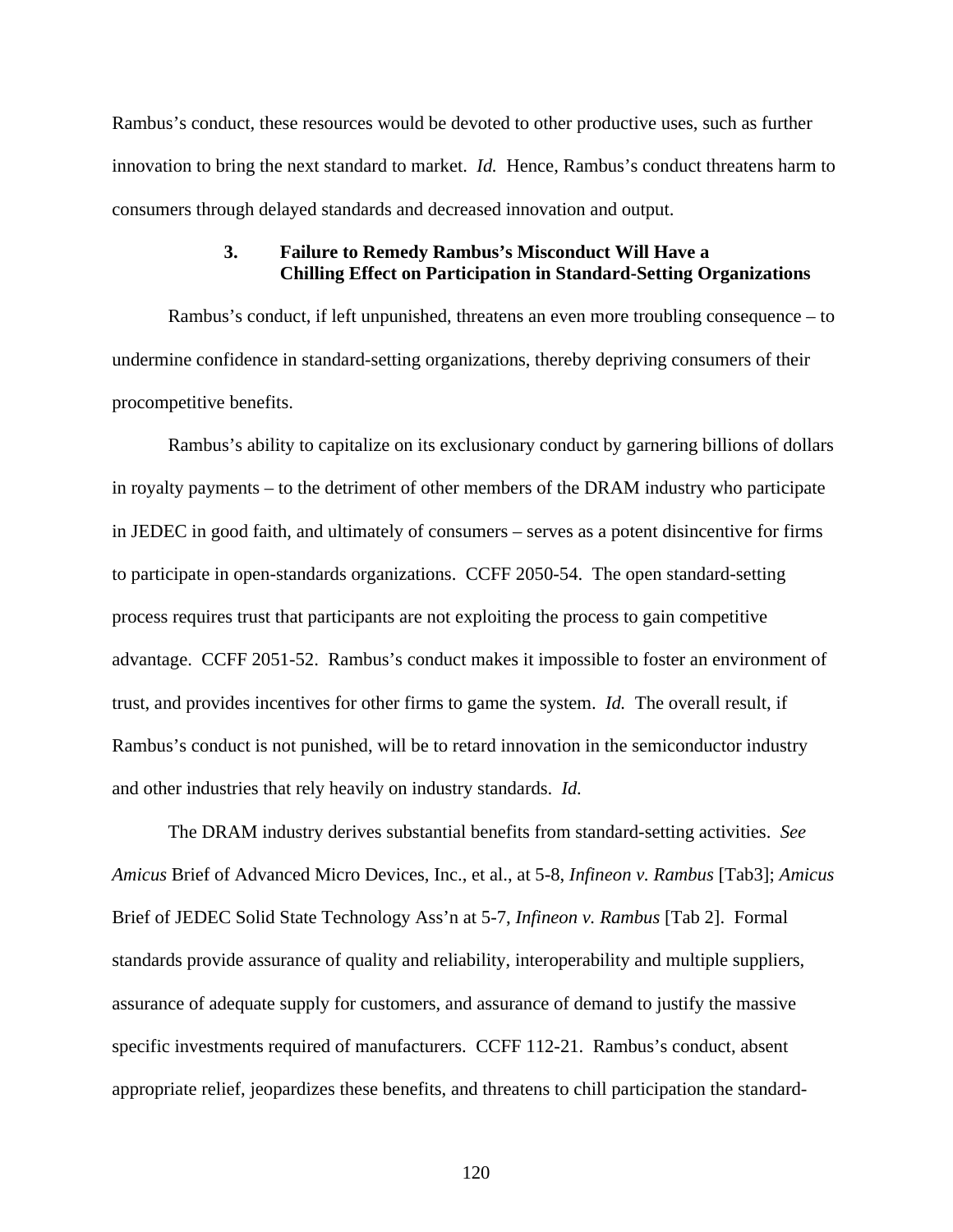setting process. *See Amicus* Brief of Consumer Electronics Ass'n, et al., at 17-18, *Infineon v. Rambus* [Tab 4]; *Amicus* Brief of JEDEC Solid State Technology Ass'n at 5-7, *Infineon v. Rambus* [Tab 2]. Lack of broad participation tends to result in inferior solutions and reduced market acceptance. CCFF 2051, 3050-52.

Another likely consequence is a significant delay in the creation and adoption of new standards. CCFF 3052-55. *See Amicus* Brief of Consumer Electronics Ass'n, et al., at 17-18, *Infineon v. Rambus* [Tab 4]. In industries in which patents play a significant role, the uncertainty of the patent status of a proposed standard is likely to delay the approval of the standard and impede the widespread adoption of the standard. *Id.*, CX3089 at 20. Moreover, efficient, timely development of standards would be impossible because participants would be required to reevaluate the patent and the standard each time that either the patent or the standard changes.

### **IV. THE RECORD EVIDENCE OF RAMBUS'S EXCLUSIONARY, ANTICOMPETITIVE CONDUCT WARRANTS IMPOSITION OF THE COMMISSION'S PROPOSED REMEDY**

Complaint Counsel seeks an order prohibiting Rambus from enforcing any U.S. patent that claims priority back to Rambus's U.S. Patent Application 07/510,898 (filed Apr. 18, 1990) or to any other U.S. patent application filed before June 17, 1996 (the date Rambus formally resigned from JEDEC) against anyone manufacturing, using, or selling JEDEC-compliant DRAMs or products that use or interface with JEDEC-compliant DRAMs (including future versions of the JEDEC standards). The requested order would also prohibit Rambus from enforcing any foreign patent that claims priority back to any U.S. patent application filed before June 17, 1996, with respect to any products that are intended for import into or export from the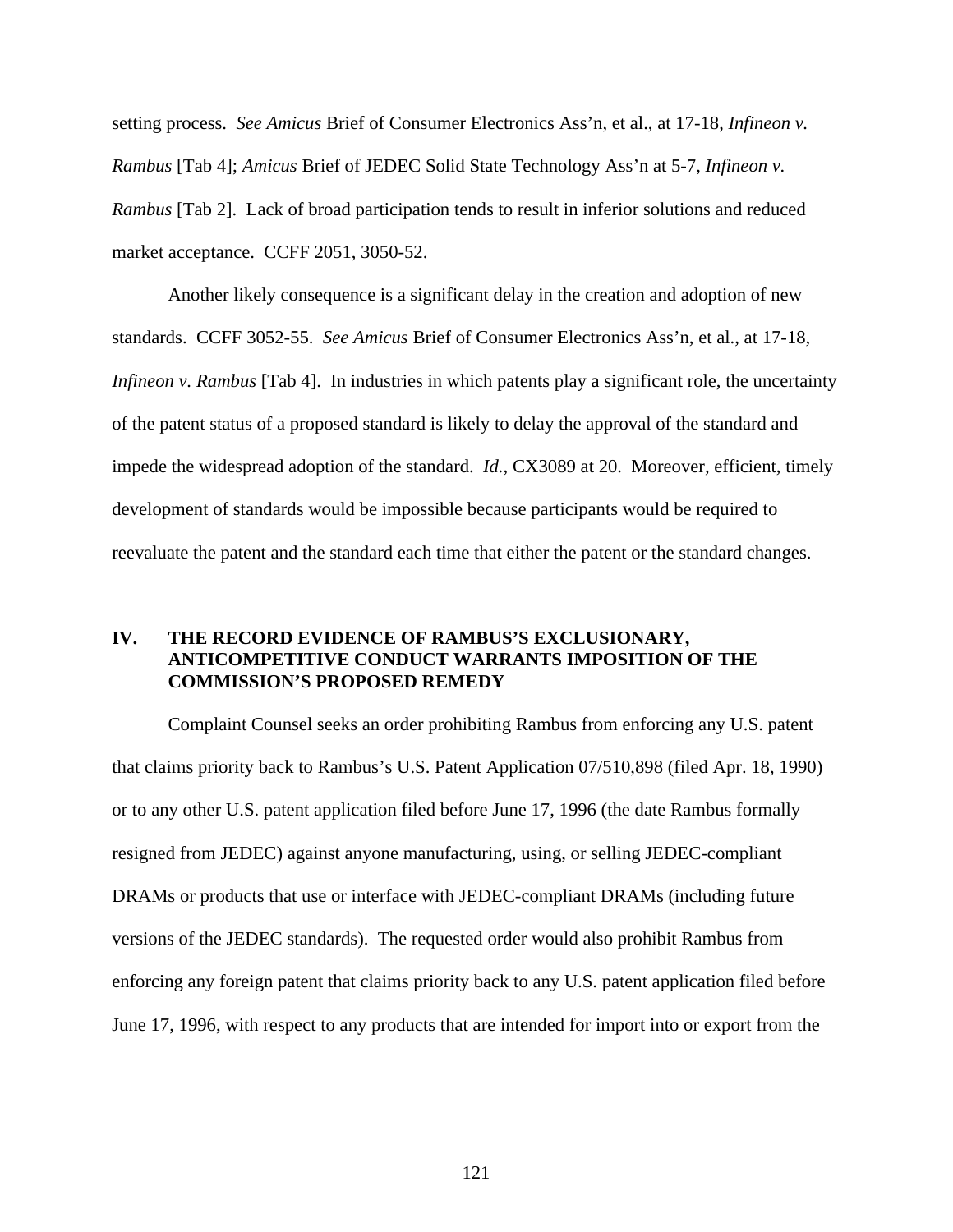United States, that conform to the JEDEC standards. The prohibition would extend to any future-issued patents that claim a priority date before June 17, 1996.<sup>60</sup>

Such an order is necessary to restore market conditions as closely as possible to those that would have prevailed in the absence of Rambus's conduct, to prevent future harm to the markets at issue and related markets, and to prevent harm to the standard-setting process. The proposed order goes no further than reasonably necessary to correct the harm. It permits Rambus to enforce any of its patents against any products other than those that comply with, interface with, or use JEDEC-compliant DRAMs. It also permits Rambus to enforce all of its patents with a priority date after it withdrew from JEDEC against any and all products, including those that comply with the JEDEC SDRAM standards. Such an order therefore falls well within the Commission's broad discretion in fashioning remedies.

### **A. The Proposed Remedy, Designed to Stop Rambus's Unlawful Practices and Restore Competition to Relevant Markets, Falls Well Within the Commission's Broad Remedial Power**

The Commission has broad discretion to fashion relief to restore competition. Such relief may include practices or products not implicated directly in the original violations. Not only has the Commission's authority to place substantial constraints on the use or licensing of patents been upheld, but the Commission has explicitly stated that it has authority to order compulsory licensing with no royalties. Moreover, it has recognized that an order barring enforcement of patent rights is appropriate when warranted to restore competition. Accordingly, barring Rambus from enforcing patents whose sole value derives from its misconduct while at JEDEC against JEDEC-compliant technologies is properly subject to a Commission order, because such

<sup>60</sup> *See* Notice of Contemplated Relief (issued June 18, 2002).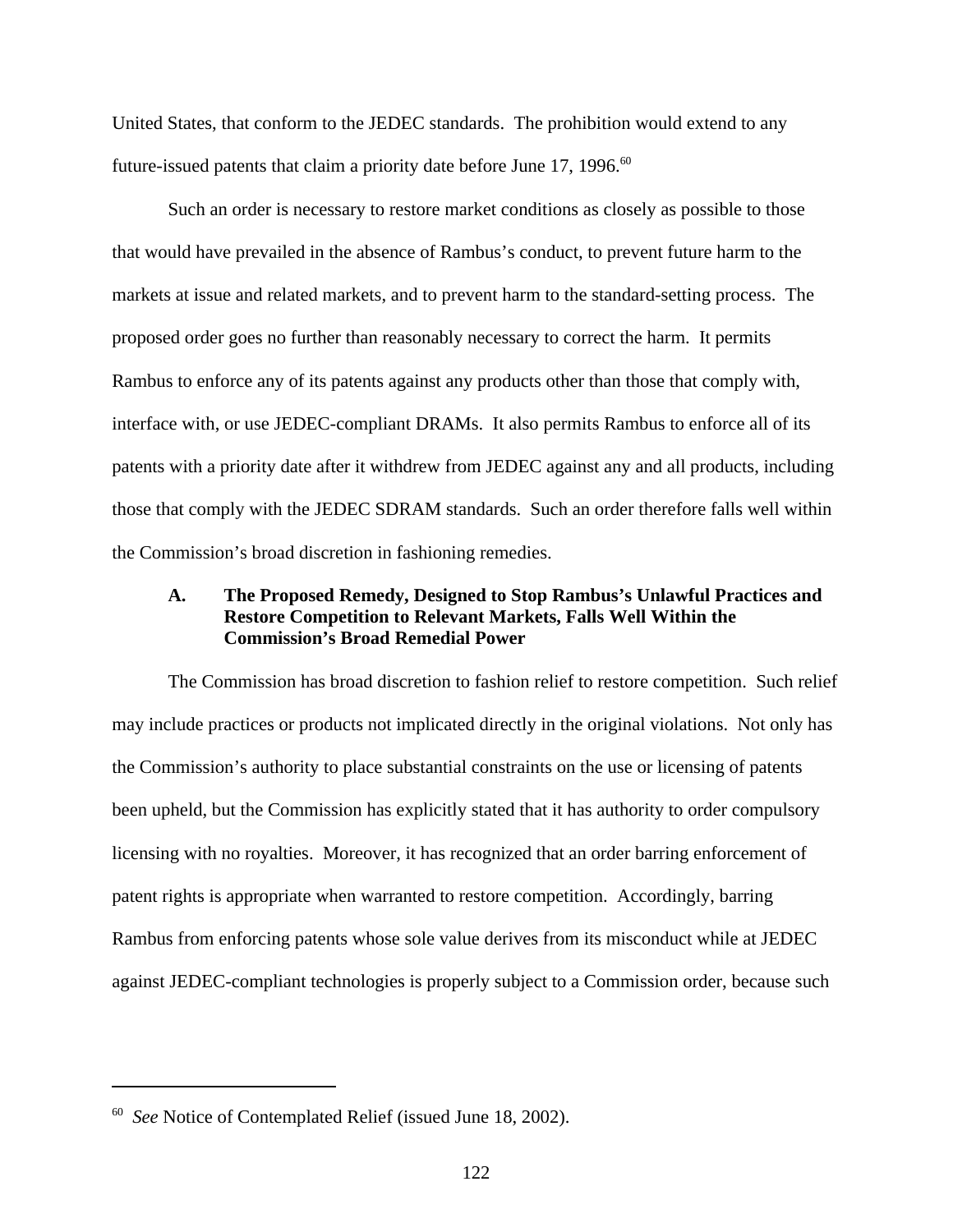a remedy is necessary to restore the relevant markets as nearly as possible to the condition they would be in absent Rambus's misconduct, and because it is directly related to such misconduct.

The principal objective in framing antitrust relief is to restore competition. *See, e.g.*, *Ford Motor Co. v. U.S.,* 405 U.S. 562, 573 (1972); *International Salt Co. v. U.S.*, 332 U.S. 392, 401 (1947) (relief should "pry open to competition a market that has been closed by defendants' illegal restraints"). Thus, relief in an antitrust case should, "so far as practicable, cure the ill effects of the illegal conduct, and assure the public freedom from its continuance." *U.S. v. U.S. Gypsum Co.*, 340 U.S. 76, 88 (1950). Likewise, a Commission order endeavours to restore the markets at issue to the condition they would be in "but for the unlawful conduct." *Ekco Prods. Co.*, 65 F.T.C. 1163, 1216 (1964), *aff'd sub nom. Ecko Prods. Co. v. FTC*, 347 F.2d 745 (7th Cir. 1965). As discussed above, remedying Rambus's misconduct requires restoring the relevant markets to the condition they would be in had Rambus disclosed its relevant intellectual property while it was at JEDEC, as well as attempting to "cure the ill effects" associated with participation in standard-setting organizations.

The Commission has broad discretion in fashioning relief to restore competition to the affected markets. *See Jacob Siegel Co. v. FTC*, 327 U.S. 608, 611 (1946); *accord Firestone Tire & Rubber Co.*, 81 F.T.C. 398, 467 (1972), *aff'd*, 481 F.2d 246 (6th Cir.), *cert. denied*, 414 U.S. 1112 (1973); *see also FTC v. Cement Inst.*, 333 U.S. 683, 726 (1948). Its remedial authority extends beyond the exact practices, exact products, or exact geographic area involved in the violation. Indeed, the Commission may order relief applicable to all geographic areas in which a respondent does business, even if the violation occurred only in a limited area. *See, e.g.*, *National Dairy Prods. Corp. v. FTC*, 395 F.2d 517, 529 (7th Cir.), *cert. denied*, 393 U.S. 977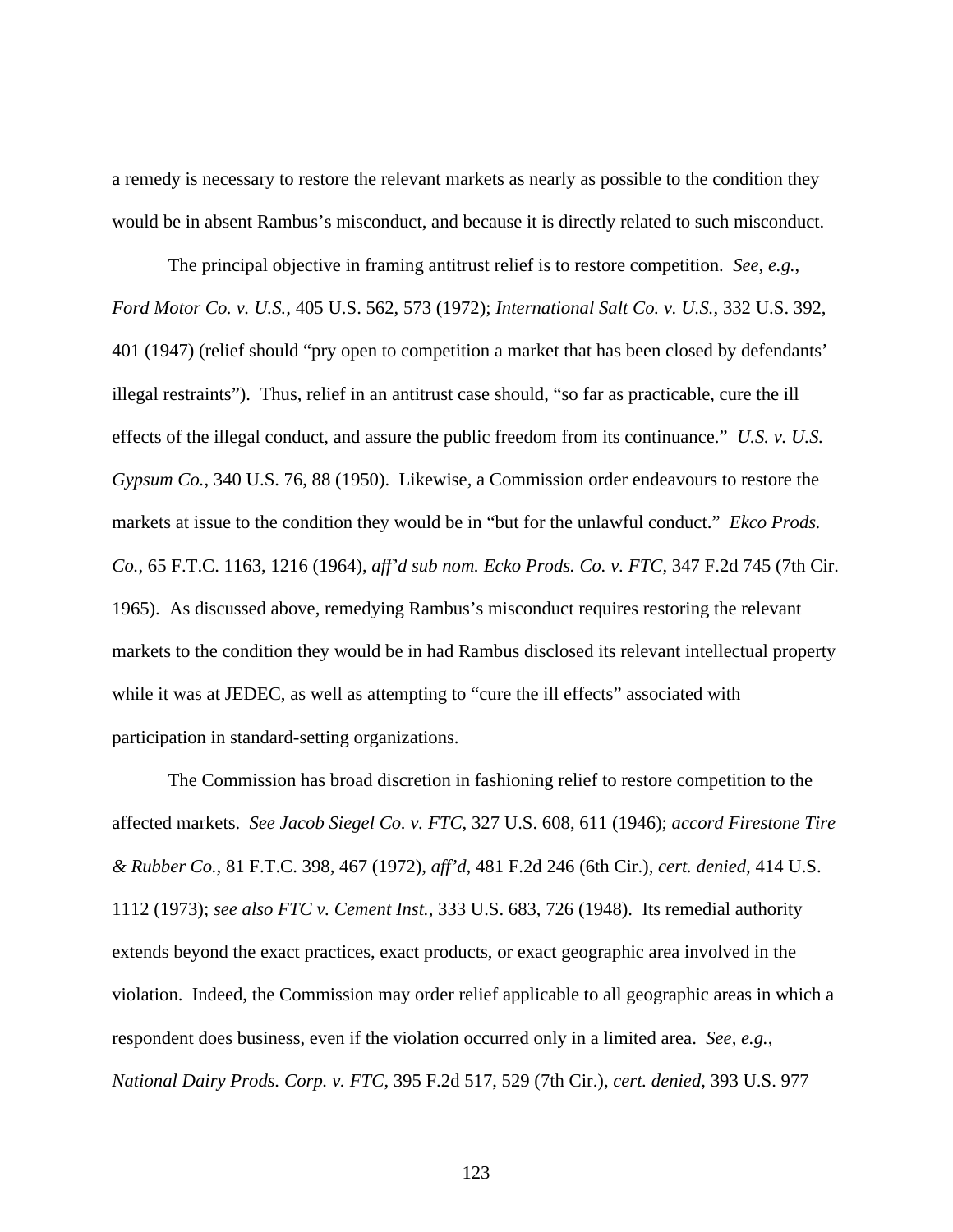(1968). Similarly, Commission orders are not limited to either the products or practices involved in the violation. *See, e.g.*, *FTC v. Colgate-Palmolive Co.,* 380 U.S. 374, 394-95 (1965); *Niresk Indus., Inc. v. FTC*, 278 F.2d 337, 343 (7th Cir.) (FTC may bar practices "related and similar" to those found unlawful), *cert. denied*, 364 U.S. 883 (1960).

The Commission may utilize the "complete array of essentially equitable remedies" in fashioning relief. *Ekco*, 65 F.T.C. at 1213. For example, the Sixth Circuit has affirmed the Commission's authority to order compulsory licensing of patents on a reasonable royalty basis. *American Cyanamid Co. v. FTC*, 363 F.2d 757, 772 (6th Cir. 1966), *aff'd by Charles Pfizer & Co. v. FTC*, 401 F.2d 574, 577 (6th Cir. 1968), *cert. denied*, 394 U.S. 920 (1969). *See also, e.g.,*, *L.G. Balfour Co. v. FTC*, 442 F.2d 1, 23 (7th Cir. 1971) (divestiture); *Amrep Corp. v. FTC*, 768 F.2d 1171, 1180 (10th Cir. 1985), *cert denied*, 475 U.S. 1034 (1986) (prohibition on enforcement of clauses in contracts requiring affirmative disclosures and corrective advertising).

Although the Commission in *Pfizer* ordered compulsory licensing of patents on a reasonable royalty basis, on remand it explicitly asserted: "We have no doubt that, where the circumstances justify such relief, the Commission has the authority to require royalty-free licensing. Indeed, were this to be considered a de novo question, we might well agree with the dissenting Commissioner on the desirability of such a provision here, particularly on the basis of the evidence adduced at the hearing on remand." *In Re American Cyanamid Co.,* 72 F.T.C. 623 (1967), 1967 FTC LEXIS 43, \*151-52 (citations omitted)*, aff'd*, *Charles Pfizer & Co. v. FTC*, 401 F.2d 574 (6th Cir. 1968). Moreover, courts recognize that compulsory royalty-free licensing is an appropriate remedy in industries where price competition and narrow profit margins prevail. *E.g., U.S. v. General Electric*, 115 F.Supp 835, 844 (D.N.J. 1953). As the evidence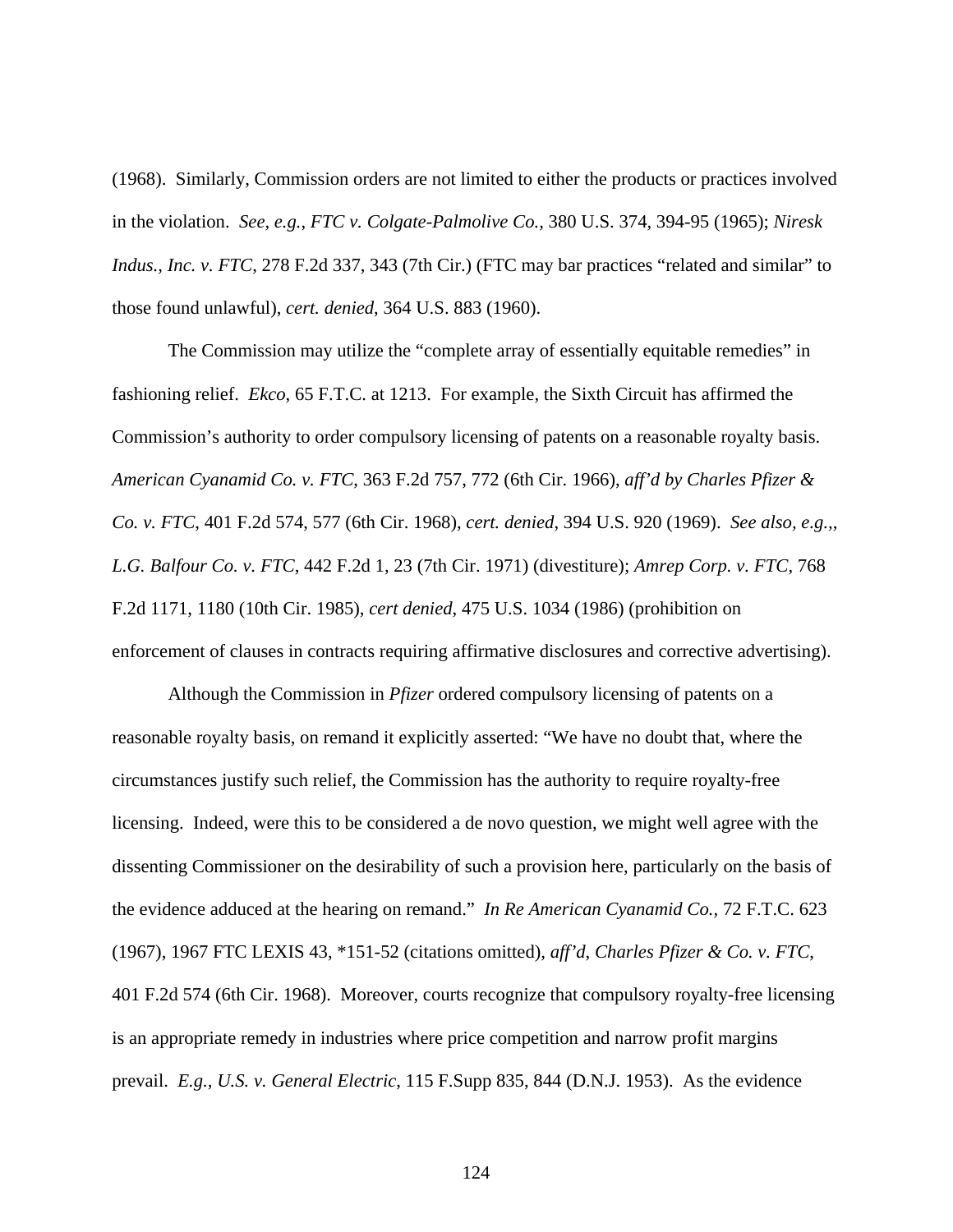demonstrates, both factors do indeed prevail in the DRAM industry. *See* CCFF 96-100, 107- 111.

In fact, the Commission has recognized that even a remedy barring enforcement of patents is an appropriate form of equitable relief. Specifically, the Commission's consent order in the *Dell* matter barred enforcement of patents as part of the remedy for the precise conduct at issue here – a firm's unfair methods of competition consisting of misleading a standard-setting group into adopting a standard over which the firm held patent rights. *See Dell Computer Corp.*, 121 F.T.C. 616 (1996) (consent order). The Commission noted that the relief ordered was consistent with cases decided under the concept of equitable estoppel. *Id.* at 624-25.<sup>61</sup>

Had Rambus disclosed its intellectual property while at JEDEC, the royalties Rambus would have been able to extract today for technology complying with the SDRAM, DDR SDRAM, or DDR 2 SDRAM standards would have been de minim us or zero. See CCFF 2033, 2967. Consequently, barring Rambus from enforcing patents whose value derives solely from

 $<sup>61</sup>$  Indeed, courts routinely preclude patent holders from future enforcement of patents when they</sup> failed properly to disclose the existence of the patents or when the patent holders engaged in misleading conduct suggesting that patent rights would not be enforced. *See, e.g.*, *Scholle Corp., v. Blackhawk Molding Co.*, 133 F.3d 1469, 1471 (Fed. Cir. 1998) (recognizing patent holder's claim for infringement damages may be barred entirely by equitable estoppel); *Stambler v. Diebold, Inc.*, 11 U.S.P.Q.2d 1709, 1988 U.S. Dist. LEXIS 10132, at \*20-21 (E.D.N.Y. 1988) (patent holder that engaged in intentionally misleading silence while participating in a standardsetting organization was barred by laches from enforcing for past infringement and by equitable estoppel from future enforcement of patent), *aff'd mem.*, 878 F.2d 1445 (Fed. Cir. 1989).

Similarly, patent misuse, which derives from the equitable doctrine of "unclean hands" and constitutes a defense to an action to enforce patent rights, leads to a remedy barring enforcement of patents. Indeed, the Supreme Court has approved a bar on enforcing a patent against an infringer where the patentee was found to have misused the patent by tying the lease of the patented machine to the purchase of unpatented materials. *Morton Salt Co. v. G.S. Suppiger Co.*, 314 U.S. 488, 494 (1942).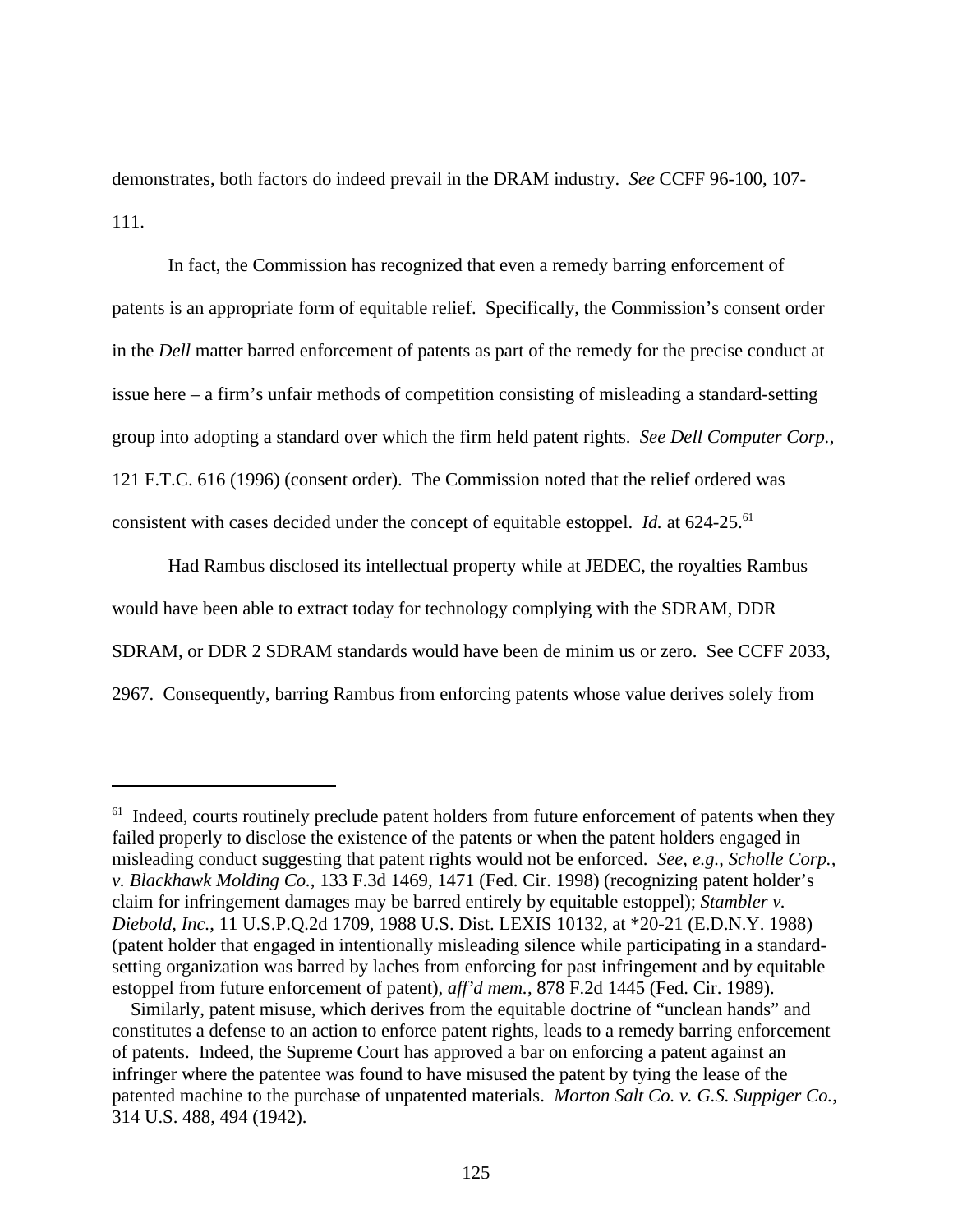Rambus's anticompetitive conduct while at JEDEC is tantamount to ordering compulsory licensing of such patents on a reasonable royalty basis.

As discussed below, the evidence demonstrates that the scope of the proposed order is necessary to restore the competitive marketplace to what it would have been absent Rambus's misconduct, and that the proposed order is linked directly to such misconduct. It is also necessary to prevent harm to open standard-setting. The proposed order would not invalidate any of Rambus's patents, nor would it interfere with Rambus's ability to derive income from such patents to the extent such income would not constitute the fruit of Rambus's unlawful conduct.

## **B. Barring Rambus from Enforcing Specified Patents Is Reasonably Related to its Unlawful Conduct and Is an Appropriate Exercise of the Commission's Wide Latitude to Implement Remedies to Restore Competition**

The proposed relief directly relates to Rambus's violation of Section 5 and is designed to restore the competitive landscape that would have prevailed but for Rambus's anticompetitive conduct. Had Rambus disclosed to JEDEC the appropriate patent-related information when it was obligated to do so, the DRAM industry today likely would be able to manufacture, sell, and use JEDEC-compliant memory free of Rambus's patents claims. As the evidence demonstrates, had Rambus complied in good faith with its obligations while a member of JEDEC, JEDEC most likely would have adopted standards using alternate technologies that would have been free of Rambus's patents. CCFF 2415, 2433, 2440. Rambus therefore would not have been in a position to exclude DRAM manufacturers from, or demand supracompetitive royalties for, the use of technologies contained in the JEDEC standards.

#### **1. The Remedy Should Apply to All Rambus U.S. Patents Claiming A Priority Date Before June 17, 1996**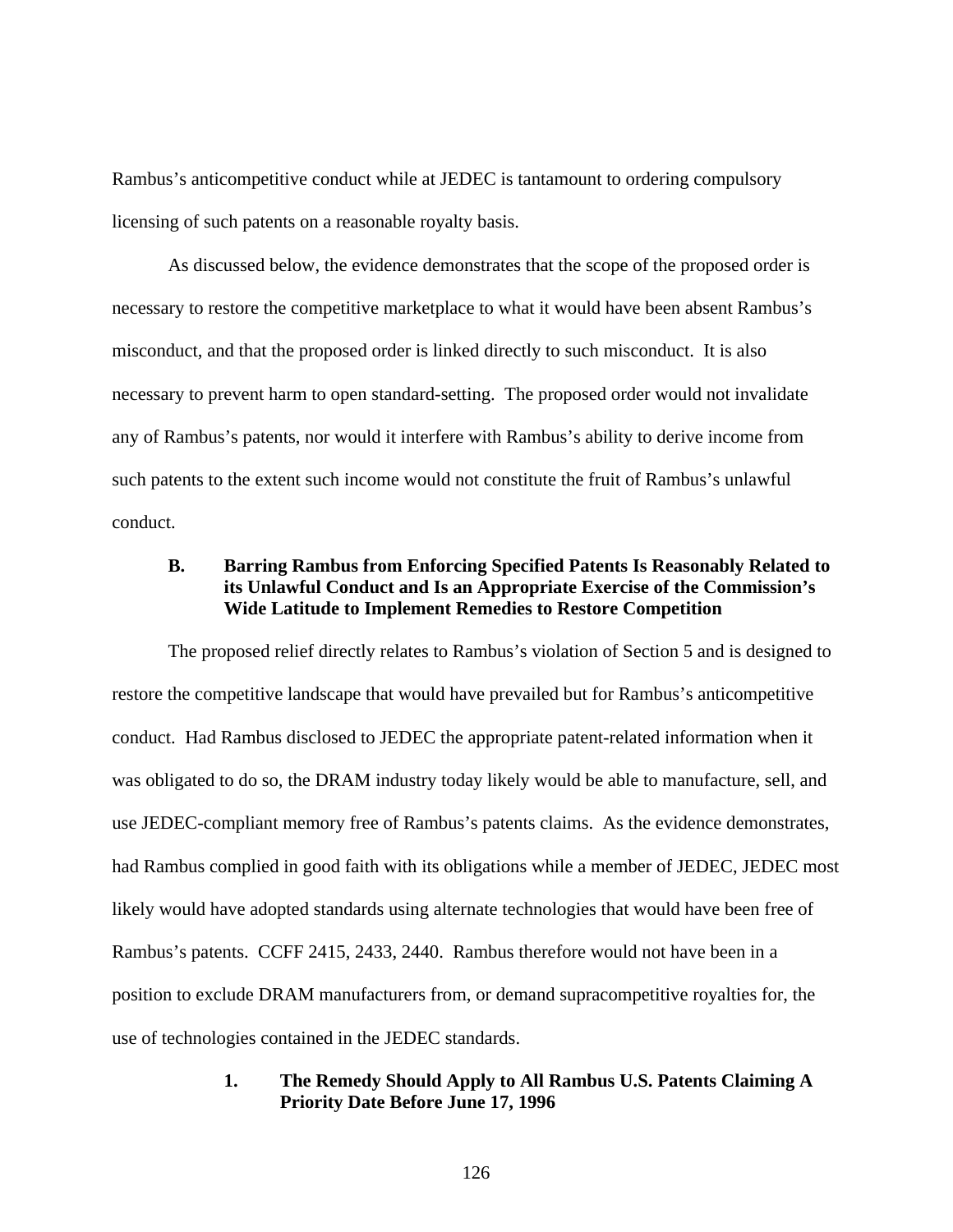The remedy should prohibit Rambus from enforcing any U.S. patent claiming a priority date before June 17, 1996 with respect to any technologies incorporated in the JEDEC SDRAM and DDR SDRAM standards, including future versions of those standards. Although the Commission has the authority to order relief that extends beyond the unlawful conduct at issue as outlined above, the relief requested here is directly related to Rambus's misconduct.

First, the remedy must apply not only to those patents that Rambus has thus far sought to enforce, but to all other patents arising from the applications that were pending when Rambus was a member of JEDEC. Every patent Rambus has asserted against SDRAM and DDR SDRAM products resulted from a continuation or divisional application flowing from the original '898 application, and claim the priority date of that application. CCFF 1122. Rambus has thus far sought to enforce against DRAM manufacturers only twelve of its patents claiming priority back to the '898 application. Rambus, however, holds, and could assert, a number of additional patents covering the same four technologies at issue in this case.<sup>62</sup> CCFF 1631-74. Indeed, Rambus has publically stated that it intends to assert additional patents against DRAM manufacturers.<sup>63</sup> CCFF 2023, 2030, 3116, 3187, 3220, 3225. If Rambus's own public

 $62$  Because of the assertion of attorney-client privilege, Complaint Counsel is not in a position to evaluate the extent of such patent claims. CCFF 1675.

 $63$  Rambus Press Release (5/4/01) [CX1888] (In addition to the patents at issue in the Infineon, Micron and Hynix litigations, "Rambus holds newly issued U.S. and European patents covering Rambus inventions used by SDRAMs and DDR SDRAMs that have not yet been asserted in any litigation . . ."). Rambus also has a number of pending patent applications covering these technologies and that it intends to assert them. CCFF 3166.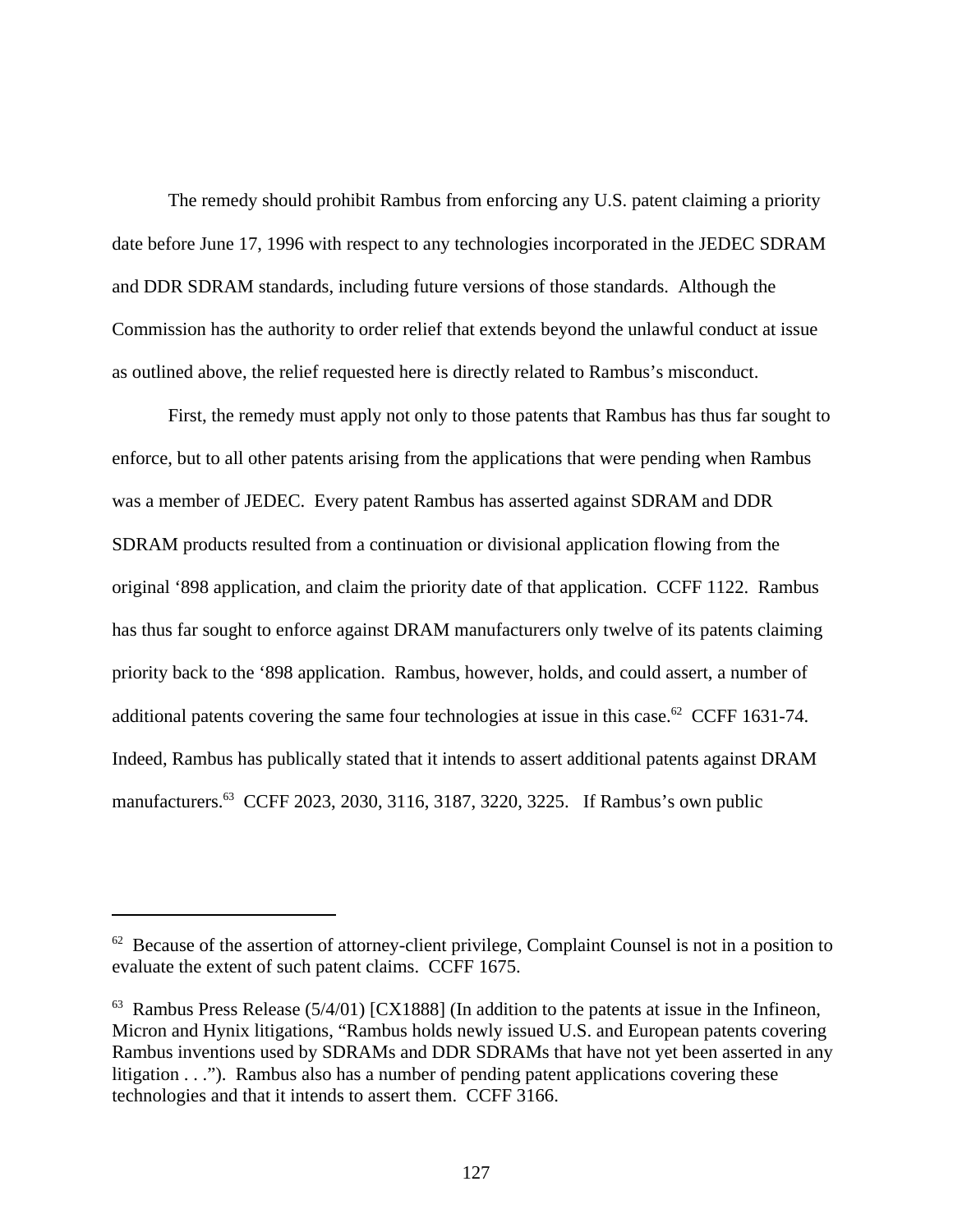statements are accurate, Rambus is positioned to continue its monopolistic practices through the enforcement of any of a number of different issued patents.

Second, Rambus has patents covering a number of additional technologies that were the subject of JEDEC work while Rambus was a JEDEC member.<sup>64</sup> CCFF 3113-82. Evidence indicates that Rambus sought to add patent claims covering as many of the technologies used in SDRAMs and DDR SDRAMs as possible. *See, e.g.,* CCFF 856-57, 964, 967, 981, 1000-03, 1040, 1045. Evidence further shows that Rambus (1) observed JEDEC work involving at least five additional technologies while a JEDEC member, (2) believed that it had pending patent applications containing claims covering, or could amend pending patent applications to add claims covering, the technologies at issue, (3) did not disclose to JEDEC relevant patent-related information with respect to the technologies in question, and (4) may be able today to assert patents against DRAM manufacturers and others that use these technologies in SDRAMs, DDR SDRAMs or products that interface with SDRAMs or DDR SDRAMs. *See* CCFF 3113-82. Thus, Rambus may be in a position to monopolize, based on its conduct while a JEDEC member, by means of asserting patents relating to other technologies used in JEDEC-compliant SDRAMs and DDR SDRAMs. An order that is limited to specific technologies risks permitting Rambus to achieve the identical result, through identical conduct, by means of different patents.

Third, the proposed relief should not be limited to DRAMs that comply with JEDEC's existing SDRAM and DDR SDRAM standards, but should incorporate any future generations of

 $64$  In addition to the four technologies identified in the complaint, evidence in the record indicates that Rambus may have patents containing claims relating to the following technologies that are or may be used in JEDEC-compliant SDRAMs and DDR SDRAMs: externally supplied reference voltage, low voltage swing signaling, dual bank design, auto-precharge and source synchronous clocking. CCFF 3113-3182.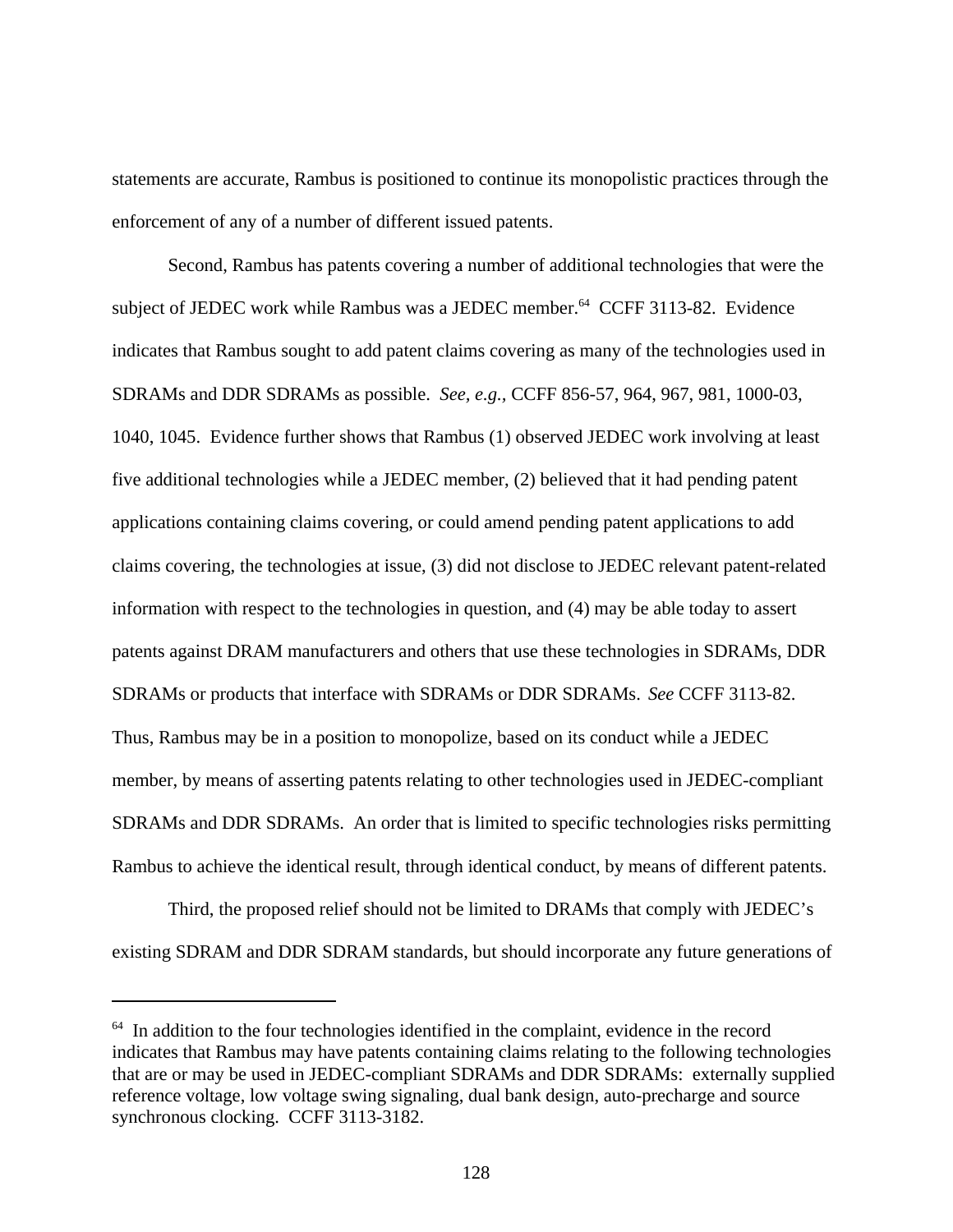the JEDEC SDRAM and DDR SDRAM standards, such as the DDR-2 SDRAM standard. The evidence demonstrates in detail that JEDEC does not start from scratch to create independent, free-standing standards each time it standardizes a new generation of memory. Rather, JEDEC's standards are evolutionary, and incorporate as much as possible from previous generations. CCFF 127-28, 653, 2569-73. Indeed, in most instances, the new standard *is* the old standard with a very small number of added features.

This is particularly true of the DDR-2 SDRAM standard. JEDEC began work on the DDR-2 SDRAM standard in April 1998, long before JEDEC or its members learned of Rambus's patents. CCFF 2569, 3230 (work on DDR-2 began in 1998), 1241, 1950, 1953 (industry was unaware of Rambus' patents until late 1999 or early 2000). JEDEC used the DDR SDRAM standard as the baseline, thus incorporating many of the technologies of the DDR SDRAM standard into the DDR-2 SDRAM standard, including the four technologies at issue. CCFF 2573, 3236-27, 3250. Almost two years later, when industry members learned of Rambus's patents, they faced a dilemma: whether to continue to use the technologies at issue in the DDR-2 SDRAM standard and face the possibility that DRAM manufacturers, their customers or ultimately consumers might have to pay the cost of royalties to Rambus, or to switch technologies. Switching would entail: (1) significant lost work on the part of firms preparing to produce, or currently producing to the new standard; (2) delay in the completion of the standard; (3) delay in the completion of products designed to the standard; (4) a less evolutionary change to the new standard than is currently contemplated (and thus additional work and engineering costs to implement the new standard); and (5) the loss of the ability to transition smoothly to the new standard by means of controllers and other products that would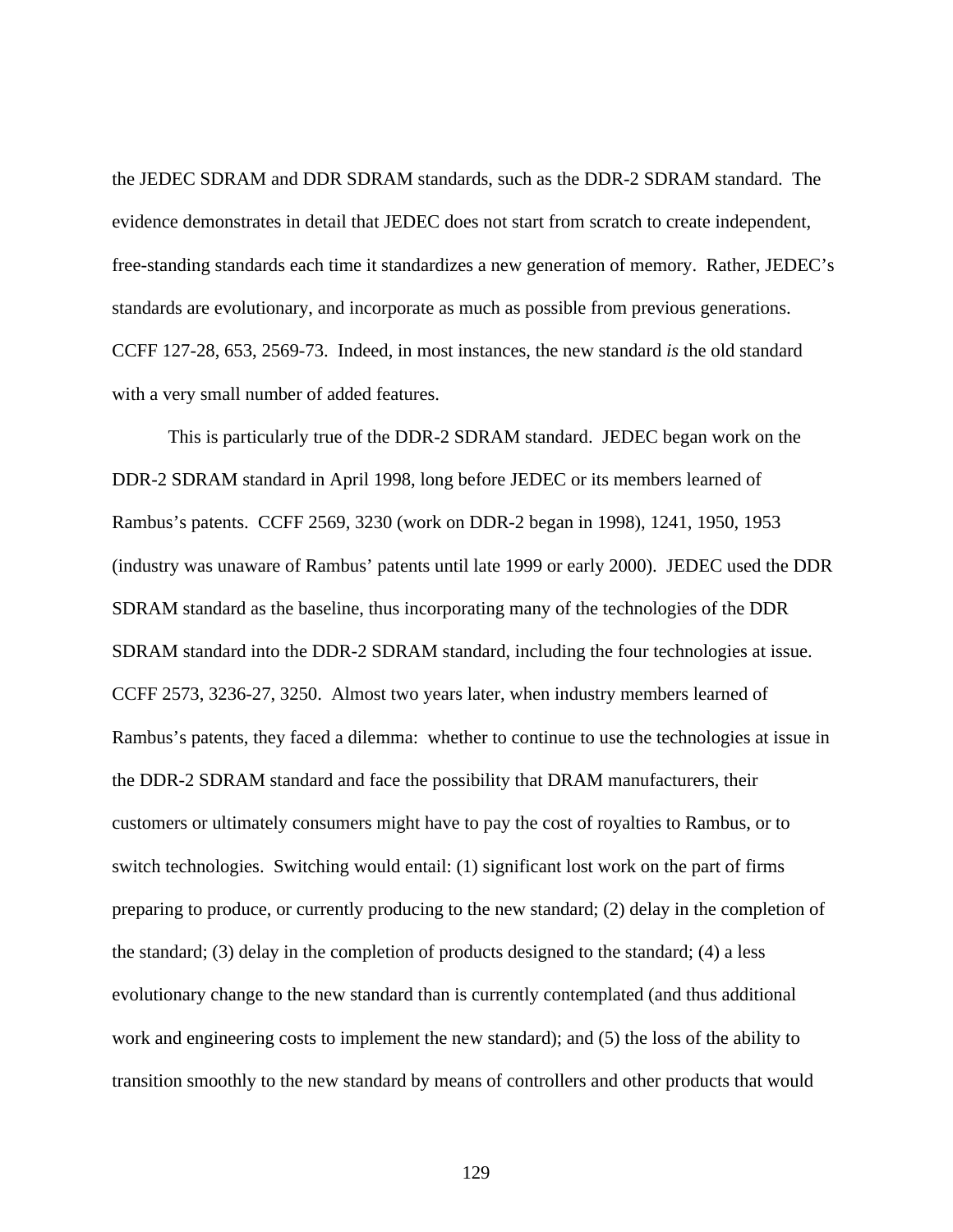support both the DDR SDRAM and the DDR-2 SDRAM standards, as controllers and DRAM chips that would support both standards would face the same threat they would violate the Rambus patents as do the current products. CCFF 2506-84. Faced with this unpleasant choice, industry members chose the latter option, even at the risk of having to pay, or pass on to consumers, the cost of Rambus royalties. CCFF 3229-61.

Although industry members saw potential payment of royalties to Rambus as the lesser evil (CCFF 2003-12), it is nevertheless an evil resulting from Rambus's conduct. JEDEC would have avoided this whole dilemma with regard to the DDR-2 SDRAM standard had it adopted alternative technologies in the SDRAM and DDR SDRAM standards in response to a timely disclosure by Rambus. Elimination of this anticompetitive effect and restoration of the *status quo ante* requires that the remedy apply to enforcement of Rambus's patents not only with respect to the existing SDRAM and DDR SDRAM standards, but also to future versions of those standards, including the DDR-2 SDRAM standard.

### **2. The Worldwide Geographic Market for Memory Requires a Remedy that Applies Globally**

To remedy the anticompetitive harm and restore competitive conditions in the market, the relief must also reach Rambus's foreign patents. From the very beginning, Rambus planned to pursue patents in strategically selected foreign countries. CCFF 1115-20, 3200-08. Rambus filed patent applications in key foreign countries claiming priority back to its initial U.S. application. CCFF 1117, 1120. Over time, Rambus actively prosecuted its foreign patent applications, and in particular sought to ensure that amendments to its pending U.S. applications were followed in its European filings as well. CCFF 3205. Rambus has obtained foreign patents, especially in Europe, that it asserts cover the technologies at issue in this matter. CCFF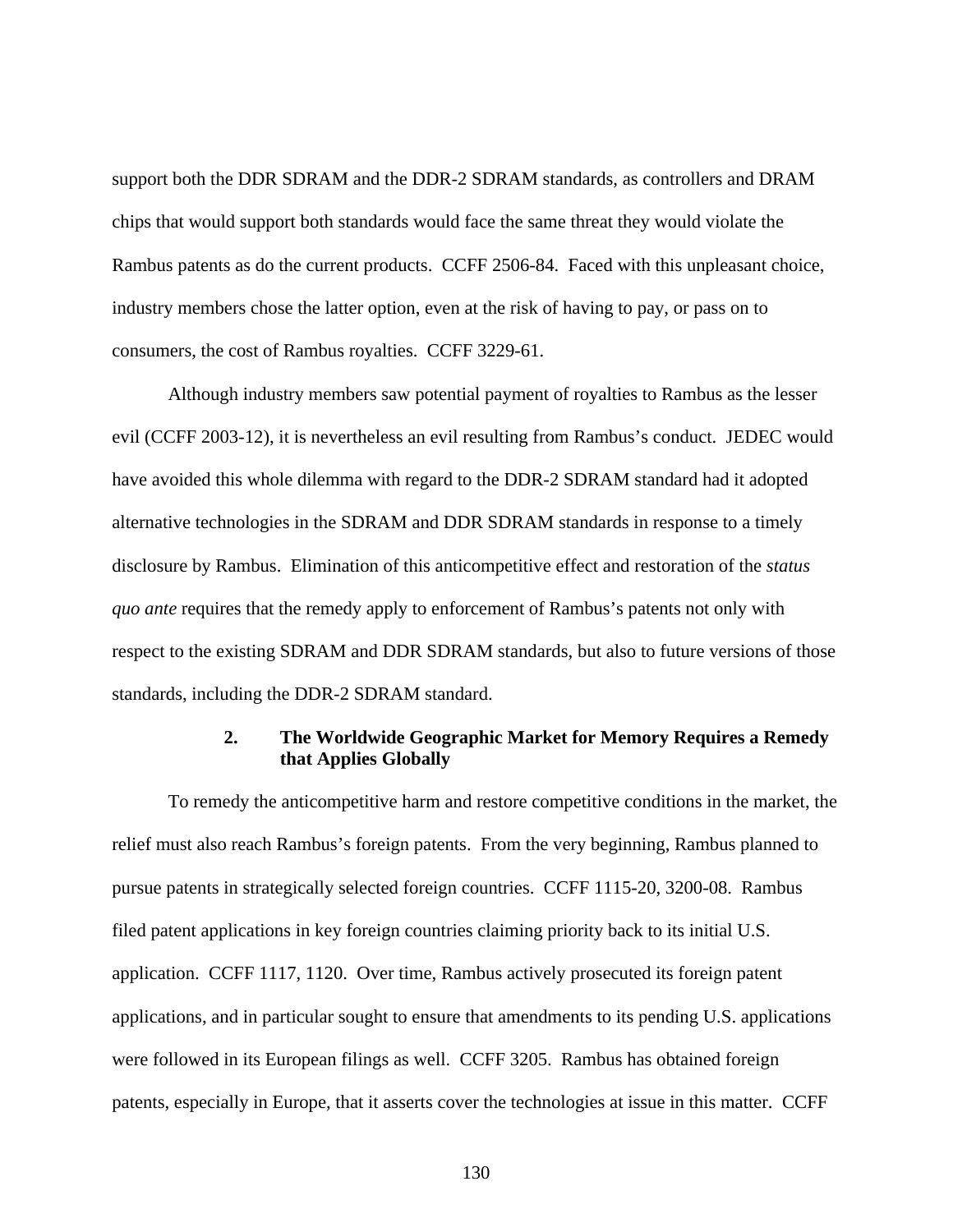1968-74, 2024, 2026-27, 3209-12, 3214-19. By failing to disclose its U.S. patent rights to JEDEC, Rambus denied JEDEC the opportunity to consider alternatives that would have avoided infringement of Rambus's foreign patents.<sup>65</sup>

Because the markets for the technologies at issue are worldwide in nature, Rambus's enforcement of its foreign patents could have a significant effect in the United States. DRAM, and specifically JEDEC-compliant DRAM, is manufactured and shipped world-wide. A substantial volume of the memory sold in the United States is imported from foreign countries, either in its original form or incorporated into intermediate products such as video cards. *See* CCFF 3183, 3188-98. Permitting Rambus to enforce its parallel foreign patents would frustrate the effectiveness of the relief because Rambus would be able to monopolize by enforcing its foreign patents with respect to DRAMs or intermediary products destined for U.S. consumers before the products reached the United States. Indeed, extending the remedy to preclude the enforcement of foreign patents is particularly necessary and appropriate here because Rambus has sought to enforce foreign patents that cover some of the same inventions as those involved in this matter. CCFF 3187, 3200-01, 3206-09, 3212; Answer at p. 42, ¶ 102; CX1888 at 1 (" . . . there are a dozen U.S. and European patents involved in other infringement cases pending against Infineon, Hyundai and Micron. Rambus intends to pursue all these cases vigorously, including a trial against Infineon in Germany . . ."). Rambus representatives have publicly stated

<sup>&</sup>lt;sup>65</sup> Although JEDEC's rules do not expressly require members to disclose foreign patents, its disclosure policy is based on the assumption that any member with significant foreign patent rights will at least have filed a patent application in the United States to protect those rights. Accordingly, disclosure of U.S. patent rights would effectively disclose rights (if claimed at all) in other countries. Thus, if Rambus had disclosed its U.S. patent rights, JEDEC members would have been made aware of potential foreign rights as well, and, in adopting different technologies that avoided U.S. patents, would also have avoided Rambus's foreign patent claims.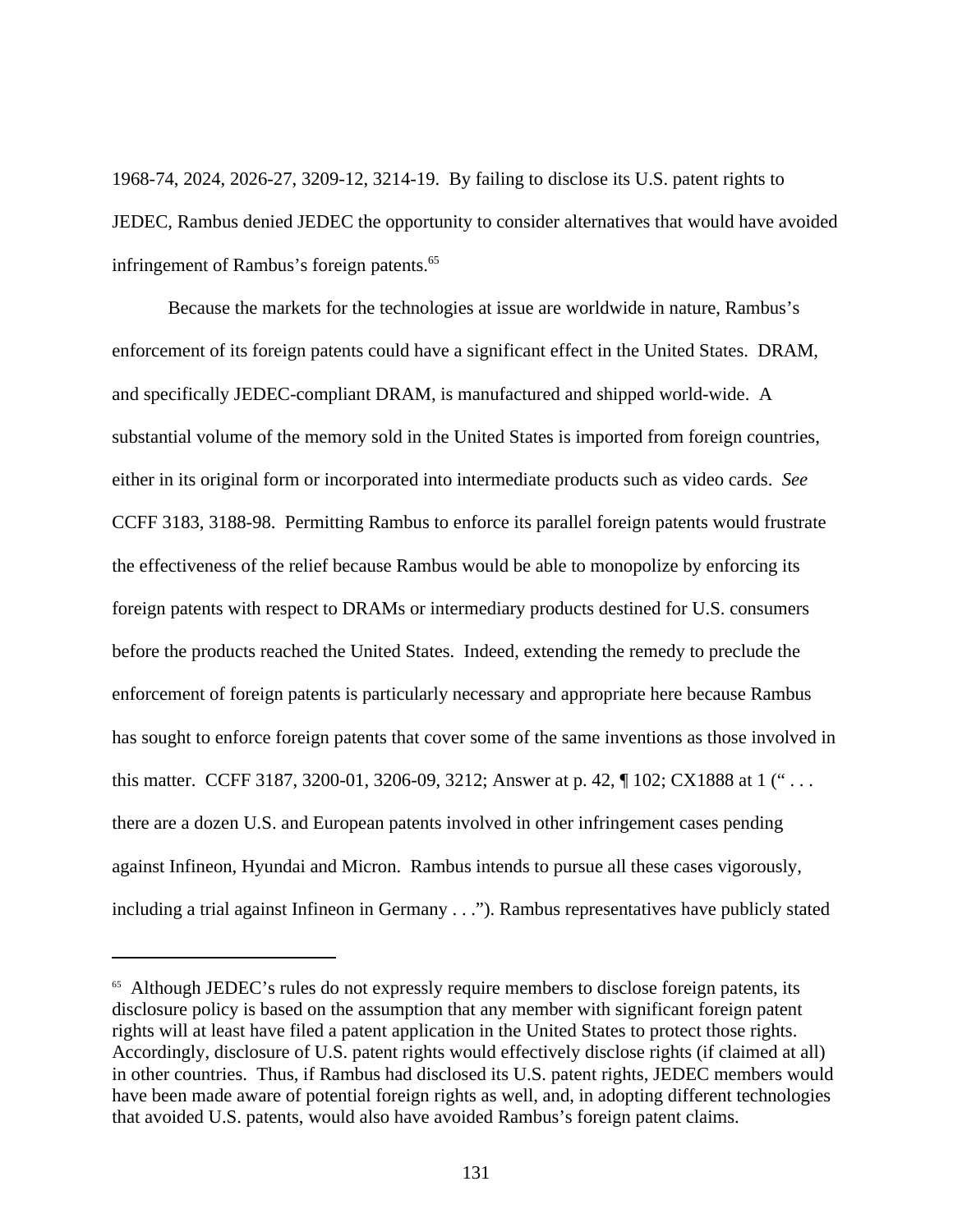their belief that success in patent infringement litigation in one major jurisdiction is sufficient. (CCFF 2032, 3226 [citing Rambus CFO, Bob Eulau], CX1890 at 35 ("We've said that the litigation requires success in a major jurisdiction, but not in every jurisdiction.").

Restoring competitive conditions throughout the world is, of course, beyond the jurisdiction of the Commission. 15 U.S.C. § 45(a)(3) (limiting jurisdiction to U.S. commerce, import commerce, and export commerce, inter alia, of persons in the United States). To ensure restoration of competitive conditions in U.S., import and export commerce, however, relief must apply to Rambus's foreign patents to the extent Rambus seeks to enforce them against products exported from, or intended to be imported into, the United States. Specifically, Rambus should be barred from enforcing any foreign patents claiming priority to the '898 patent application or any other U.S. patent application filed before June 17, 1996, against anyone exporting from, or importing into, the United States a product that utilizes technology covered by current or future versions of the JEDEC SDRAM or DDR SDRAM standards.

#### **C. The Remedy Is Necessary to Prevent Harm to the Standard-Setting Process**

Extending the remedy to all patents, including foreign patents, claiming priority back to when Rambus participated in JEDEC is also necessary to preserve the procompetitive benefits of the standard-setting process. Participants in this process need to have confidence that their coparticipants have no incentive to subvert the process for anticompetitive gain. Allowing Rambus to derive benefits that are possible only because of its misconduct while at JEDEC monopolized, from lock-in, or from the worldwide scope of the technology marketplace – sends a dangerous message. It provides an incentive to similarly inclined companies to subvert the standard-setting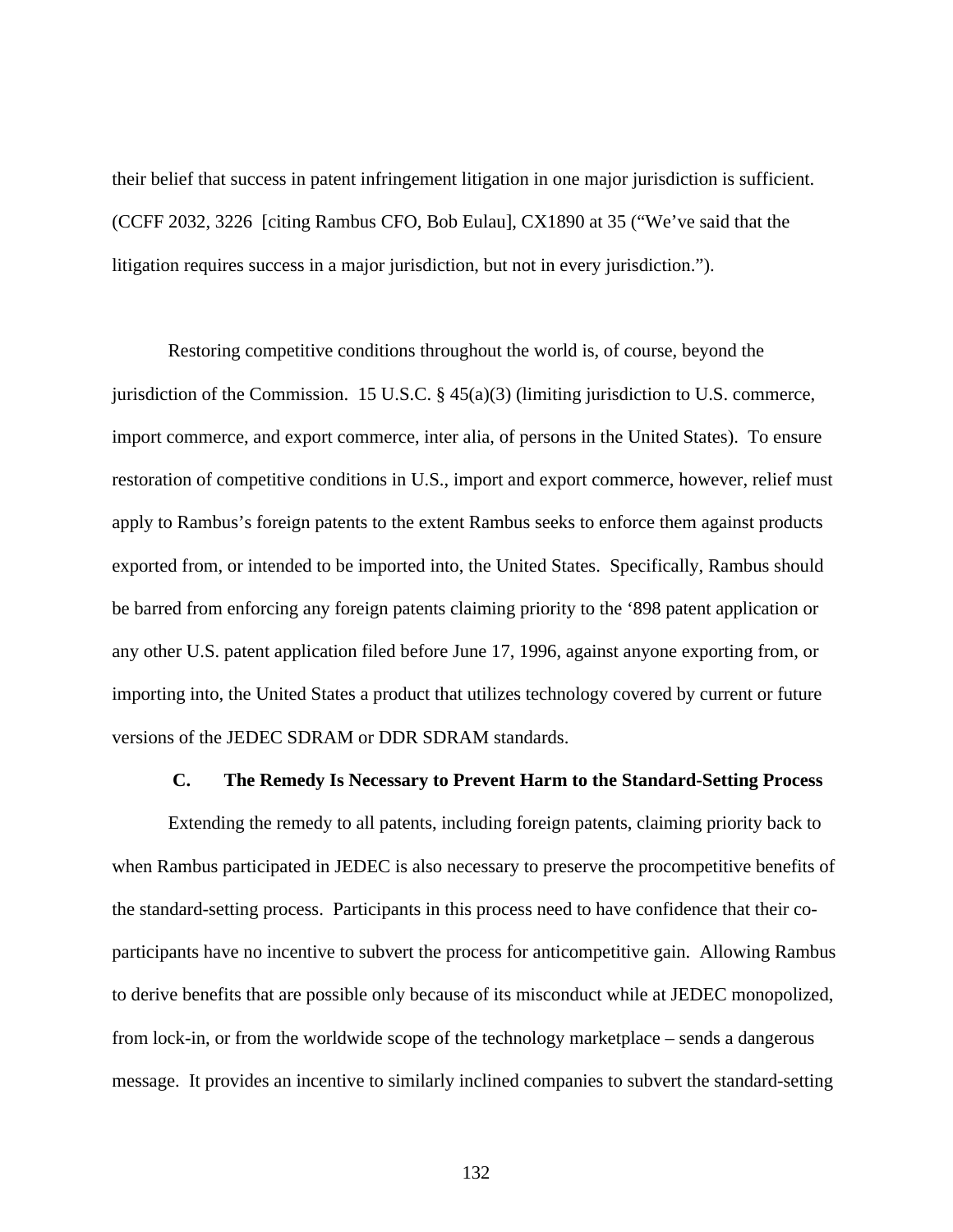process, because they still stand to benefit. This incentive, in turn, undermines the environment of trust necessary for effective and efficient standard-setting.

#### **D. Less Restrictive Remedies Are Not Sufficient to Cure the Effects of Rambus's Violations**

A remedy more limited than the one proposed here will not accomplish the dual objectives of restoring competition and preserving the procompetitive benefits of open standard-setting. *See* CCFF 3100-3260. As set forth above, to accomplish these goals, the remedy must extend to all patents arising from Rambus's misconduct while at JEDEC, to prevent Rambus from asserting additional patents on the relevant technologies or monopolizing additional technology markets based on the identical practices challenged in this case. It must incorporate future generations of the SDRAM and DDR SDRAM standard, given that the JEDEC's standards are evolutionary and the industry has already been locked in the use of Rambus technology. Moreover, the remedy must be worldwide, to the extent allowable under the Commission's jurisdiction, given the worldwide scope of the relevant markets. Without each of these components, Rambus will be allowed to derive anticompetitive benefits from its misconduct. Accordingly, the affected markets will remained distorted and participation in open standard-setting will be chilled.

The proposed remedy goes "no further than is reasonably necessary to correct the evil and preserve the rights of competitors and public." *See FTC v. Royal Milling Co.*, 288 U.S. 212, 217 (1933). Like the order in *Dell*, the proposed remedy would not restrain Rambus's enforcement of its patents against any products other than those made in conformity with the JEDEC standards. It therefore does not interfere with Rambus's ability to enforce any of its patents regarding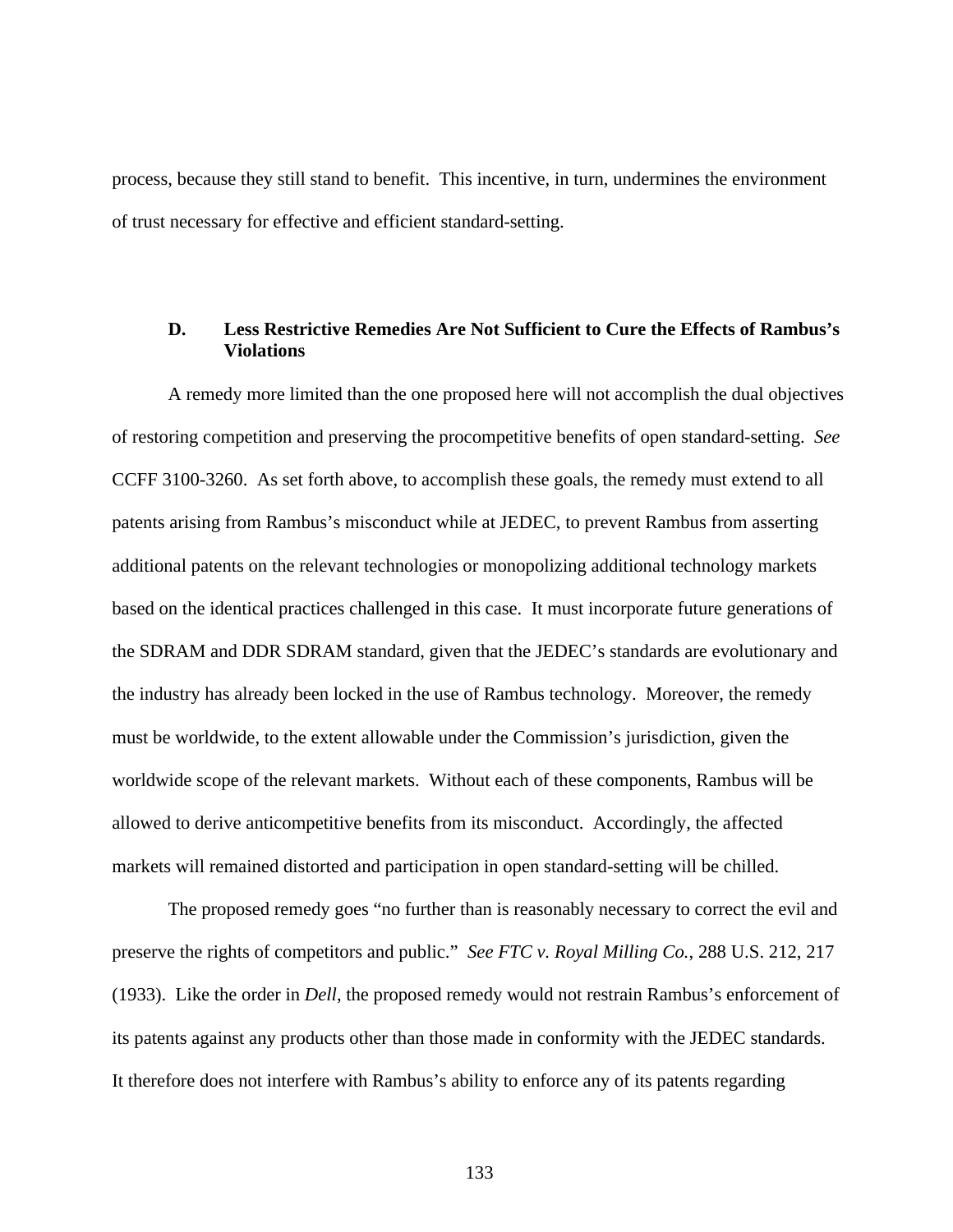Rambus architecture memory (*e.g.*, RDRAM) or any other technology. It does not apply to any Rambus patents with a priority date after it withdrew from JEDEC, and thus serves to exclude all Rambus patents that are independent of its conduct at JEDEC. The remedy would leave Rambus completely free to collect royalties for technologies that have been accepted in the marketplace through legitimate competition.

# **V. CONCLUSION**

For the reasons stated above, Complaint Counsel respectfully submits that the enormous body of record evidence compels a finding of liability against Rambus on each count alleged in the Commission's Complaint. To restore market conditions as closely as possible to those that would have prevailed absent Rambus's conduct, to prevent future harm to the markets at issue and related markets, and to prevent harm to the standard-setting process, we respectfully request Your Honor to issue the accompanying order.

Respectfully submitted,

\_\_\_\_\_\_\_\_\_\_\_\_\_\_\_\_\_\_\_\_\_\_\_\_